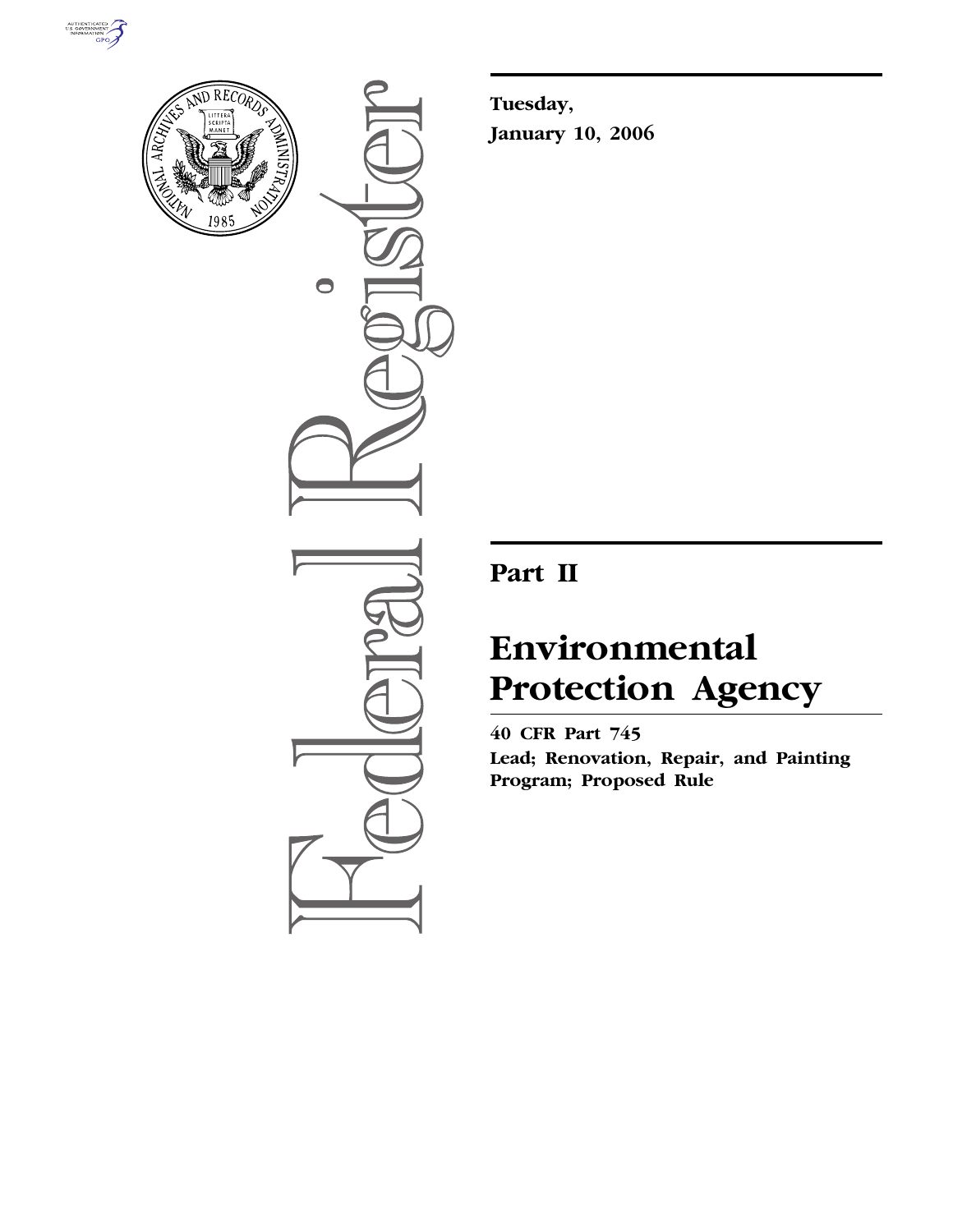# **ENVIRONMENTAL PROTECTION AGENCY**

### **40 CFR Part 745**

**[EPA–HQ–OPPT–2005–0049; FRL–7755–5]** 

# **RIN 2070–AC83**

# **Lead; Renovation, Repair, and Painting Program**

**AGENCY:** Environmental Protection Agency (EPA). **ACTION:** Proposed rule.

**SUMMARY:** EPA is proposing new requirements to reduce exposure to lead hazards created by renovation, repair, and painting activities that disturb leadbased paint. This action supports the attainment of the Federal government's goal of eliminating childhood lead poisoning by 2010. The proposal would establish requirements for training renovators and dust sampling technicians; certifying renovators, dust sampling technicians, and renovation firms; accrediting providers of renovation and dust sampling technician training; and for renovation work practices. These requirements would apply in ''target housing,'' defined in section 401 of the Toxic Substances Control Act (TSCA) as any housing constructed before 1978, except housing for the elderly or persons with disabilities (unless any child under age 6 resides or is expected to reside in such housing) or any 0-bedroom dwelling. Initially the rule would apply to all renovations for compensation performed in target housing where a child with an increased blood lead level resides, rental target housing built before 1960 and owner-occupied target housing built before 1960, unless, with respect to owner-occupied target housing, the person performing the renovation obtains a statement signed by the owner-occupant that the renovation will occur in the owner's residence and that no child under age 6 resides there. EPA is proposing to phase in the applicability of this proposal to all rental target housing and owneroccupied target housing built in the years 1960 through 1977 where a child under age 6 resides. This proposal is issued under the authority of TSCA section 402(c)(3). EPA is also proposing to allow interested States, Territories, and Indian Tribes the opportunity to apply for and receive authorization to administer and enforce all of the elements of the new renovation provisions.

**DATES:** Comments must be received on or before April 10, 2006. Under the Paperwork Reduction Act, comments on the information collection provisions must be received by OMB on or before February 9, 2006.

**ADDRESSES:** Submit your comments, identified by Docket ID number EPA– HQ–OPPT–2005–0049, by one of the following methods:

• *Federal eRulemaking Portal: http:// www.regulations.gov/*. Follow the online instructions for submitting comments.

• *Mail*: Document Control Office (7407M), Office of Pollution Prevention and Toxics (OPPT), Environmental Protection Agency, 1200 Pennsylvania Ave., NW., Washington, DC 20460-0001. In addition, please mail a copy of your comments on the information collection provisions to the Office of Information and Regulatory Affairs, Office of Management and Budget (OMB), Attn: Desk Officer for EPA, 725 17th St., NW., Washington, DC 20503.

• *Hand Delivery*: OPPT Document Control Office (DCO), EPA East Bldg., Rm. 6428, 1201 Constitution Ave., NW., Washington, DC. Attention: Docket ID number EPA–HQ–OPPT–2005–0049. The DCO is open from 8 a.m. to 4 p.m., Monday through Friday, excluding legal holidays. The telephone number for the DCO is (202) 564–8930. Such deliveries are only accepted during the Docket's normal hours of operation, and special arrangements should be made for deliveries of boxed information.

*Instructions*: Direct your comments to docket ID number EPA–HQ–OPPT– 2005–0049. EPA's policy is that all comments received will be included in the public docket without change and may be made available in the on-line docket at *http://www.regulations.gov*, including any personal information provided, unless the comment includes information claimed to be Confidential Business Information (CBI) or other information whose disclosure is restricted by statute. Do not submit information that you consider to be CBI or otherwise protected through regulations.gov, or e-mail. The regulations.gov website is an ''anonymous access'' system, which means EPA will not know your identity or contact information unless you provide it in the body of your comment. If you send an e-mail comment directly to EPA without going through regulations.gov, your e-mail address will be automatically captured and included as part of the comment that is placed in the public docket and made available on the Internet. If you submit an electronic comment, EPA recommends that you include your name and other contact information in the body of your comment and with any

disk or CD ROM you submit. If EPA cannot read your comment due to technical difficulties and cannot contact you for clarification, EPA may not be able to consider your comment. Electronic files should avoid the use of special characters, any form of encryption, and be free of any defects or viruses.

*Docket*: All documents in the docket are listed in the docket index at *http:// www.regulations.gov/*. Although listed in the index, some information is not publicly available, i.e., CBI or other information whose disclosure is restricted by statute. Certain other material, such as copyrighted material, is not placed on the Internet and will be publicly available only in hard copy form. Publicly available docket materials are available either electronically in the online docket at *http://www.regulations.gov/* or in hard copy at the OPPT Docket, EPA Docket Center, EPA West, Rm. B102, 1301 Constitution Ave., NW., Washington, DC. The Public Reading Room is open from 8:30 a.m. to 4:30 p.m., Monday through Friday, excluding legal holidays. The EPA Docket Center Reading Room telephone number is (202) 566–1744, and the telephone number for the OPPT Docket, which is located in the EPA Docket Center, is (202) 566–0280.

**FOR FURTHER INFORMATION CONTACT:** *For general information contact*: Colby Lintner, Regulatory Coordinator, Environmental Assistance Division (7408M), Office of Pollution Prevention and Toxics, Environmental Protection Agency, 1200 Pennsylvania Ave., NW., Washington, DC 20460–0001; telephone number: (202) 554-1404; e-mail address: *TSCA-Hotline@epa.gov*.

*For technical information contact*: Mike Wilson, National Program Chemicals Division (7404T), Office of Pollution Prevention and Toxics, Environmental Protection Agency, 1200 Pennsylvania Ave., NW., Washington, DC 20460–0001; telephone number: (202) 566–0521; e-mail address: *wilson.mike@epa.gov*.

# **SUPPLEMENTARY INFORMATION:**

#### **I. General Information**

#### *A. Does this Action Apply to Me?*

You may be potentially affected by this action if you perform renovations of target housing for compensation or dust sampling. Target housing is defined in section 401 of TSCA as any housing constructed prior to 1978, except housing for the elderly or persons with disabilities (unless any child under age 6 resides or is expected to reside in such housing) or any 0-bedroom dwelling.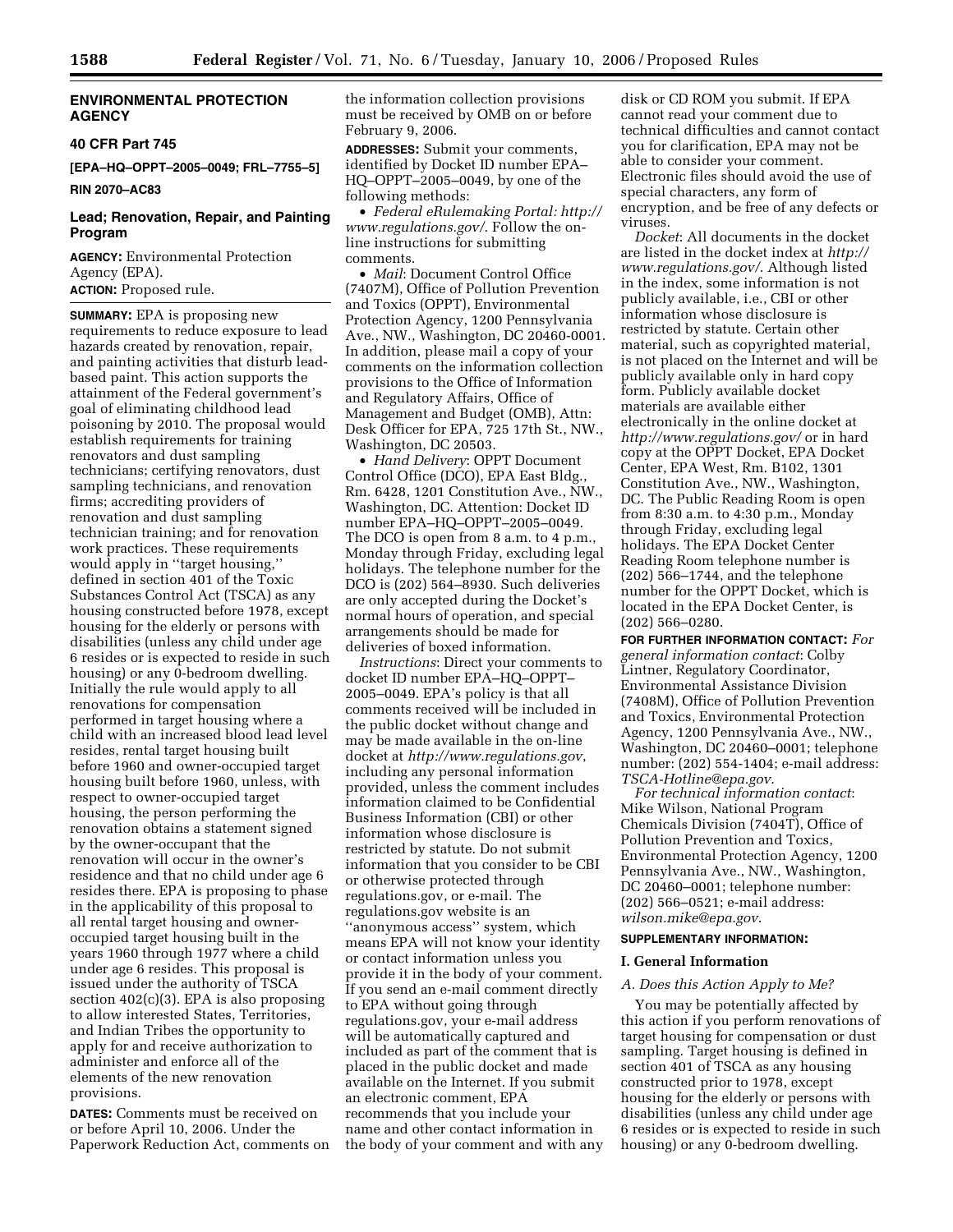Potentially affected entities may include, but are not limited to:

• Building construction (NAICS 236), e.g., single family housing construction, multi-family housing construction, residential remodelers.

• Specialty trade contractors (NAICS 238), e.g., plumbing, heating, and airconditioning contractors, painting and wall covering contractors, electrical contractors, finish carpentry contractors, drywall and insulation contractors, siding contractors, tile and terrazzo contractors, glass and glazing contractors.

• Real estate (NAICS 531), e.g., lessors of residential buildings and dwellings, residential property managers.

• Other technical and trade schools (NAICS 611519), e.g., training providers.

• Engineering services (NAICS 541330) and building inspection services (NAICS 541350), e.g., dust sampling technicians.

This listing is not intended to be exhaustive, but rather provides a guide for readers regarding entities likely to be affected by this action. Other types of entities not listed in this unit could also be affected. The North American Industrial Classification System (NAICS) codes have been provided to assist you and others in determining whether this action might apply to certain entities. To determine whether you or your business may be affected by this action, you should carefully examine the applicability provisions in § 745.82 of the proposed rule. If you have any questions regarding the applicability of this action to a particular entity, consult the technical person listed under **FOR FURTHER INFORMATION CONTACT**.

# *B. What Should I Consider as I Prepare My Comments for EPA?*

1. *Submitting CBI.* Do not submit this information to EPA through EDOCKET, regulations.gov, or e-mail. Clearly mark the part or all of the information that you claim to be CBI. For CBI information in a disk or CD ROM that you mail to EPA, mark the outside of the disk or CD ROM as CBI and then identify electronically within the disk or CD ROM the specific information that is claimed as CBI. In addition to one complete version of the comment that includes information claimed as CBI, a copy of the comment that does not contain the information claimed as CBI must be submitted for inclusion in the public docket. Information so marked will not be disclosed except in accordance with procedures set forth in 40 CFR part 2.

2. *Tips for preparing your comments.*  When submitting comments, remember to:

i. Identify the rulemaking by docket ID number and other identifying information (subject heading, **Federal Register** date, and page number).

ii. Follow directions. The Agency may ask you to respond to specific questions or organize comments by referencing a Code of Federal Regulations (CFR) part or section number.

iii. Explain why you agree or disagree; suggest alternatives and substitute language for your requested changes.

iv. Describe any assumptions and provide any technical information and/ or data that you used.

v. If you estimate potential costs or burdens, explain how you arrived at your estimate in sufficient detail to allow for it to be reproduced.

vi. Provide specific examples to illustrate your concerns, and suggest alternatives.

vii. Explain your views as clearly as possible, avoiding the use of profanity, obscene language, or personal threats.

viii. Make sure to submit your comments by the comment period deadline.

# **II. Background**

#### *A. What Action is the Agency Taking?*

EPA is proposing new requirements to reduce the exposure to lead hazards created by renovation, repair, and painting activities that disturb leadbased paint. This action supports the attainment of the Federal government's goal of eliminating childhood lead poisoning by 2010. The proposal would establish requirements for training renovators and dust sampling technicians; certifying renovators, dust sampling technicians, and renovation firms; accrediting providers of renovation and dust sampling technician training; and renovation work practices. These requirements would apply in ''target housing,'' defined in TSCA section 401 as any housing constructed before 1978, except housing for the elderly or persons with disabilities (unless any child under age 6 resides or is expected to reside in such housing) or any 0-bedroom dwelling. Initially the rule would apply to all renovations for compensation performed in target housing where a child with an increased blood lead level resides; rental target housing built before 1960; and owner-occupied target housing built before 1960, unless the person performing the renovation obtains a statement signed by the owner-occupant that the renovation will occur in the owner's residence and that

no child under age 6 resides there. EPA is proposing to phase in the applicability of this proposal to all rental target housing and owneroccupied target housing built in the years 1960 through 1977 where a child under age 6 resides. This proposal is issued under the authority of TSCA section 402(c)(3). EPA is also proposing to allow interested States, Territories, and Indian Tribes the opportunity to apply for, and receive authorization to, administer and enforce all of the elements of the new renovation provisions.

EPA is planning to incorporate the training, certification, and accreditation requirements in this proposal, along with the proposed work practice standards for renovations, into 40 CFR part 745, subpart E. Subpart E currently contains the Pre-Renovation Education Rule requirements. As discussed in Unit IV.B., the requirements in this proposal would apply to renovations currently regulated by the Pre-Renovation Education Rule. As a result, 40 CFR part 745, subpart E would be a logical place to codify these requirements. In order to do so, EPA is proposing to remove some existing sections from this subpart and replace them with new sections.

EPA is proposing to delete 40 CFR 745.84 because it is duplicative. This section provides some details on submitting CBI and how EPA will handle that information. However, comprehensive regulations governing sensitive business information, including CBI under TSCA, are codified in 40 CFR part 2. The regulations in 40 CFR part 2 set forth the procedures for making a claim of confidentiality and describe the rules governing EPA's release of information. Therefore, 40 CFR 745.84 is superfluous. EPA is proposing to delete this section and redesignate existing § 745.85 as § 745.84. EPA is also proposing to amend newly designated § 745.84 so as to place the responsibility for carrying out the information distribution requirements on the firm conducting the renovation rather than the certified renovator.

EPA is also proposing to delete 40 CFR 745.88. This section provides sample pamphlet acknowledgment statements and sample attempted delivery certification statements. These statements may, but are not required to, be used by renovators for the purpose of complying with the recordkeeping requirements of the Pre-Renovation Education Rule. EPA is making available in the docket and on its Web page new sample statements to assist renovation firms in complying with the Pre-Renovation Education Rule as well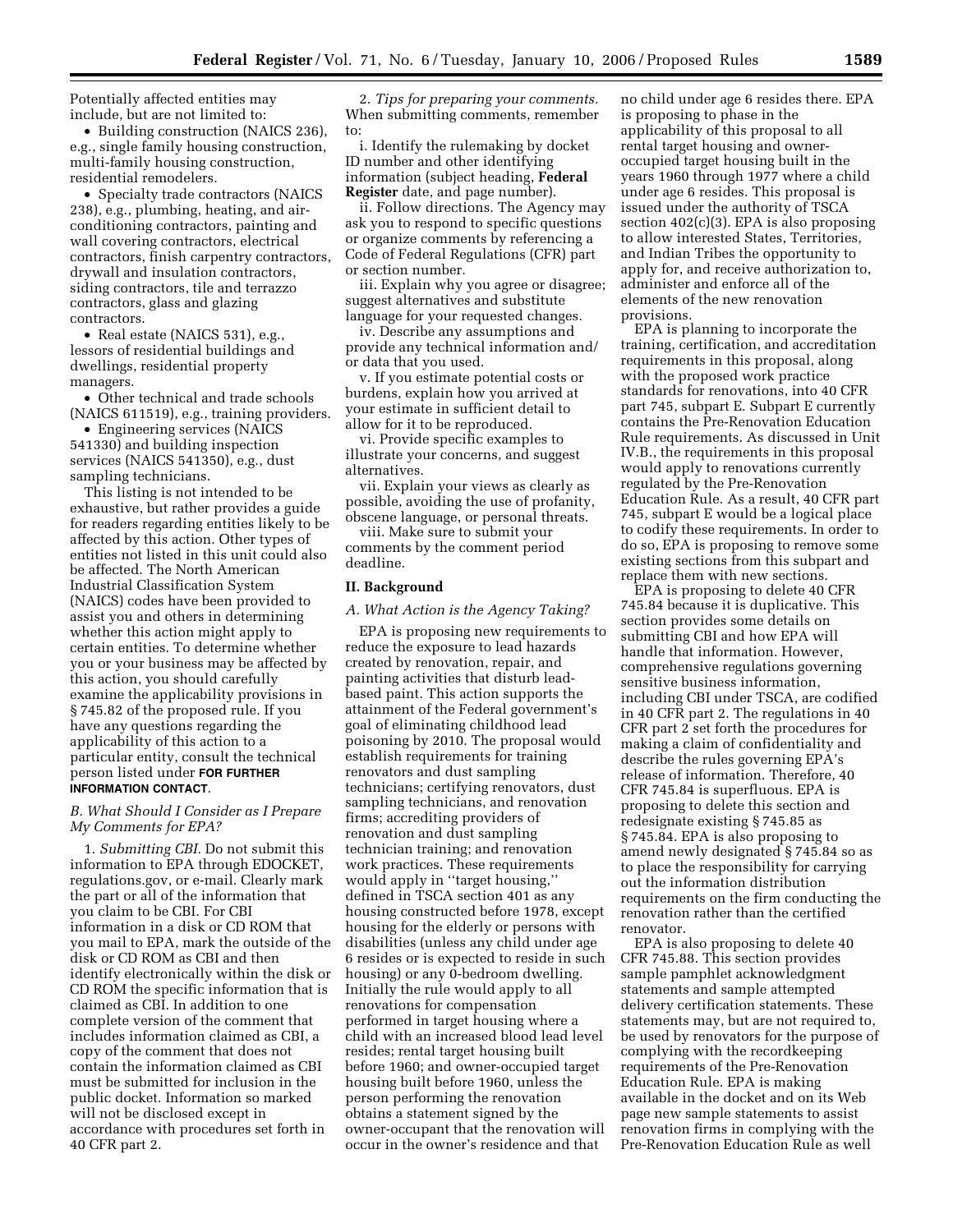as the provisions of this proposal (Ref. 1). More information on the recordkeeping requirements of this proposal can be found in Units III.B. through III.D.

# *B. What is the Agency's Authority for Taking this Action?*

These training, certification and accreditation requirements and work practice standards are being proposed pursuant to the authority of TSCA section 402(c)(3), 15 U.S.C. 2682(c)(3), as amended by Title X of the Housing and Community Development Act of 1992, Public Law 102–550 (also known as the Residential Lead-Based Paint Hazard Reduction Act of 1992) (''the Act'' or ''Title X'') (Ref. 2). The Model State Program and amendments to the regulations on the authorization of State and Tribal programs with respect to renovators and dust sampling technicians are being proposed pursuant to section 404 of TSCA, 15 U.S.C. 2684.

# **III. Introduction**

# *A. Information on Lead, Health Effects, and History*

Lead is a soft, bluish metallic element mined from rock and found in its natural state all over the world. Lead is virtually indestructible, is persistent, and has been known since antiquity for its adaptability in making various useful items. In modern times, it has been used to manufacture many different products, including paint, batteries, pipes, solder, pottery, and gasoline. Through the 1940's, paint manufacturers frequently used lead as a primary ingredient in many oil-based interior and exterior house paints. Usage gradually decreased through the 1950's and 1960's as titanium dioxide replaced lead and as latex paints became more widely available.

According to the Centers for Disease Control, there is no known safe blood lead level (Ref. 3). Health effects associated with exposure to lead and lead compounds include, but are not limited to, neurotoxicity, developmental delays, hypertension, impaired hearing acuity, impaired hemoglobin synthesis, and male reproductive impairment (Refs. 3 and 4). Lead bioaccumulates, and it is difficult to remove from blood and bones. Lead exposure in young children is of particular concern because children absorb lead more readily than adults (Refs. 3 and 4). Children have a higher risk of exposure because of their more frequent hand-tomouth behavior (Ref. 3). Low levels of lead in a child's bloodstream can interfere with growth and cause cognitive impairment, permanent

hearing and visual impairment, and other damage to the brain and nervous system (Refs. 3 and 4). The effects of long-term lead exposure or poisoning in children are well-documented: Higher school failure rates and reductions in lifetime earnings due to permanent loss of intelligence and increased social pathologies (Ref. 3).

In large doses, lead can cause blindness, brain damage, convulsions, and even death. Lead exposure before or during pregnancy can affect fetal development and cause miscarriages, as lead can pass from a pregnant woman's bloodstream to the developing child. There is also some indication that lead exposure contributes to high blood pressure and reproductive and memory problems in adults (Ref. 5). According to EPA's Integrated Risk Information System (IRIS), by comparison to most other environmental toxicants, the degree of uncertainty about the health effects of lead is quite low and it appears that some effects, particularly changes in the levels of certain blood enzymes as well as changes in aspects of children's neurobehavioral development, may occur at blood levels so low as to be essentially without a threshold (Ref. 6).

Paint that contains lead can pose a health threat through various routes of exposure. House dust is the most common exposure pathway through which children are exposed to lead paint hazards. Dust created during normal lead-based paint wear (especially around windows and doors) can create an invisible film over surfaces in a house. Children, particularly younger children, may also ingest lead-based paint chips from flaking walls, windows, and doors. Lead from exterior house paint can flake off or leach into the soil around the outside of a home, contaminating children's play areas. Cleaning and renovation activities may actually increase the threat of lead-based paint exposure by dispersing lead dust particles in the air and over accessible household surfaces. In turn, both adults and children can receive hazardous exposures by inhaling the dust or by ingesting paint-dust during hand-to-mouth activities.

In the last 3 decades of the 20th century, various agencies of the Federal government took independent actions to address lead exposure. In 1978, the Consumer Product Safety Commission (CPSC) banned the use of paint containing more than 0.06% lead by weight on toys, furniture, and interior and exterior surfaces in housing and other buildings and structures used by consumers (Ref. 7). Also in 1978, the Occupational Safety and Health

Administration (OSHA) issued regulations to protect general industry workers from lead exposure (Ref. 8). OSHA issued regulations in 1993 to protect construction workers, including abatement workers, from lead exposure (Ref. 9). In 1973, EPA issued regulations designed to gradually reduce the amount of lead in leaded gasoline (Ref. 10). EPA lowered the maximum levels of lead permitted in public water systems in 1991 (Ref. 11). The Centers for Disease Control and Prevention (CDC) set and lowered blood lead ''levels of concern'' several times, as new studies showed the impact of lead levels on children's health (Ref. 12). (The level of concern is the level where medical and environmental case management activities should be implemented.) The Department of Housing and Urban Development (HUD) began to abate lead hazards in public housing that was being renovated or in structures occupied by a child with elevated blood lead levels. These efforts, and those of State and local agencies and the private sector, reduced the incidence of lead poisoning.

In 1991, the Secretary of the Department of Health and Human Services (HHS) characterized lead poisoning as the ''number one environmental threat to the health of children in the United States'' (Ref. 13, p. A-3). *Preventing Lead Poisoning in Young Children; A Statement By the Centers For Disease Control and Prevention*, identified lead-based paint as the major source of high-dose lead poisoning in the United States (Ref. 12, pp. 7–10). Although CPSC's ban on high lead levels in residential paint was an important and necessary step in reducing the number of lead-poisoned children, millions of houses still contained old leaded paint.

# *B. The Federal Lead-based Paint Program.*

1. *Title X and the Federal goal.*  Primarily in response to this persistent health threat, in 1992 Congress enacted Title X. Congress found that low-level lead poisoning was widespread among American children, affecting, at that time, as many as 3,000,000 children under age 6; that the ingestion of household dust containing lead from deteriorating or abraded lead-based paint was the most common cause of lead poisoning in children; and that the health and development of children living in as many as 3,800,000 American homes was endangered by chipping or peeling lead paint, or excessive amounts of lead-contaminated dust in their homes. Congress determined that the prior Federal response to this crisis was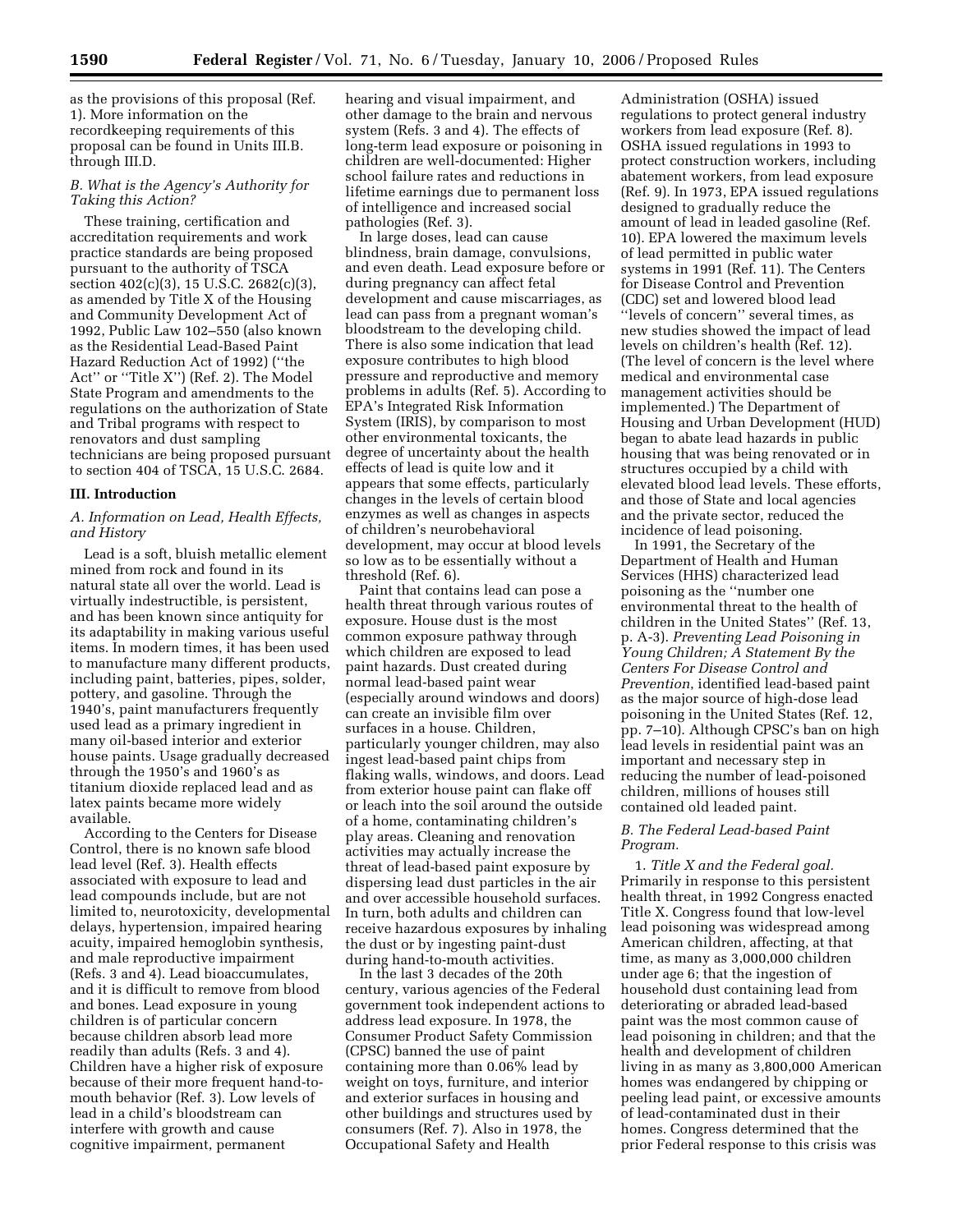insufficient and established, in Title X, a national goal of eliminating lead-based paint hazards in housing as expeditiously as possible. Congress decided that the Federal government would take a leadership role in building the infrastructure necessary to achieve this goal.

The stated purposes of Title X are:

• To develop a national strategy to build the infrastructure necessary to eliminate lead-based paint hazards in all housing as expeditiously as possible.

• To reorient the national approach to the presence of lead-based paint in housing to implement, on a priority basis, a broad program to evaluate and reduce lead-based paint hazards in the Nation's housing stock.

• To encourage effective action to prevent childhood lead poisoning by establishing a workable framework for lead-based paint hazard evaluation and reduction and by ending the current confusion over reasonable standards of care.

• To ensure that the existence of leadbased paint hazards is taken into account in the development of Government housing policies and in the sale, rental, and renovation of homes and apartments.

• To mobilize national resources expeditiously, through a partnership among all levels of government and the private sector, to develop the most promising, cost-effective methods for evaluating and reducing lead-based paint hazards.

• To reduce the threat of childhood lead poisoning in housing owned, assisted, or transferred by the Federal Government.

• To educate the public concerning the hazards and sources of lead-based paint poisoning and steps to reduce and eliminate such hazards. (Ref. 2). To accomplish this ambitious goal, a number of agencies were assigned specific responsibilities under Title X, including HUD, CDC, OSHA, the National Institute for Occupational Safety and Health (NIOSH), and EPA.

The elimination of lead-based paint hazards in the nation's housing remains an important goal for the Federal government. In 1997, President Clinton created the President's Task Force on Environmental Health Risks and Safety Risks to Children in response to increased awareness that children face disproportionate risks from environmental health and safety hazards. Co-chaired by the Secretary of HHS and the Administrator of the EPA, the Task Force consisted of representatives from 16 Federal departments and agencies. The Task Force set a Federal goal of eliminating

childhood lead poisoning by the year 2010. This proposed rule is an important component of the Federal strategy for achieving this goal. In October 2001, President Bush extended the work of the Task Force for an additional 18 months beyond its original charter (Ref. 14). Reducing lead poisoning in children was the Task Force's top priority.

Childhood lead exposure continues to be a major public health problem among young children in the United States. Most children with blood lead levels in excess of CDC's current level of concern have been exposed to lead in non-intact paint, interior settled dust, and dust and soil in and around deteriorating older housing (Ref. 15). The nature and extent of the problems associated with residential lead-based paint have been thoroughly investigated. Approximately 40% of all U.S. housing units (about 38 million homes) have some lead-based paint. Use of lead-safe work practices during renovation can advance the goal of primary prevention of lead poisoning (Ref. 15).

2. *EPA's lead-based paint program*. Under Title X, EPA is directed to take actions that can be divided into 4 key categories:

• Establishing a training and certification program for persons engaged in lead-based paint activities, accrediting training providers, establishing work practice standards for the safe, reliable, and effective identification and elimination of leadbased paint hazards, and developing a program to address exposure to leadbased paint hazards from renovation and remodeling activities.

• Ensuring that, for most housing constructed before 1978, lead-based paint information flows from sellers to purchasers, from landlords to tenants, and from renovators to owners and occupants.

• Establishing standards for identifying dangerous levels of lead in paint, dust and soil.

• Providing information on lead hazards to the public, including steps that people can take to protect themselves and their families from leadbased paint hazards. Each of these categories is discussed in more detail in the following sections.

a. *Training and certification, accreditation, and work practice standards.* Title X added a new title to TSCA entitled ''Title IV Lead Exposure Reduction.'' Most of EPA's responsibilities for addressing leadbased paint hazards can be found in this title, with section 402 being one source of the rulemaking authority to carry out these responsibilities. TSCA section

402(a) directs EPA to promulgate regulations covering lead-based paint activities to ensure persons performing these activities are properly trained, that training programs are accredited, and that contractors performing these activities are certified. These regulations must contain standards for performing lead-based paint activities, taking into account reliability, effectiveness, and safety.

On August 29, 1996, EPA promulgated final regulations under TSCA section 402(a) governing leadbased paint inspections, lead hazard screens, risk assessments, and abatements in target housing (Ref. 16). TSCA section 401 defines ''target housing'' as any housing constructed prior to 1978, except housing for the elderly or persons with disabilities (unless any child who is less than 6 years of age resides or is expected to reside in such housing for the elderly or persons with disabilities) or any 0 bedroom dwelling. These regulations also apply to ''child-occupied facilities,'' which are defined at 40 CFR 745.223 as buildings constructed before 1978, or portions of such buildings, where children under age 6 are regularly present.

TSCA section 402 defines lead-based paint activities in target housing as inspections, risk assessments and abatements. The 1996 regulations cover lead-based paint activities in target housing and child-occupied facilities, along with limited screening activities called lead hazard screens. The regulations also established an accreditation program for training providers and a certification program for individuals and firms performing these activities.

Training providers who wish to provide lead-based paint training for the purposes of the Federal lead-based paint program must be accredited by EPA. Implementing regulations at 40 CFR 745.225 describe in detail the requirements for each course of study, how training programs must be operated, and the process for obtaining accreditation. Training programs must have a training manager with experience or education in a construction or environmental field, and a principal instructor with experience or education in a related field and education or experience in teaching adults. Training programs must also have adequate facilities and equipment for delivering the training. To become accredited, an application for accreditation must be submitted to EPA on behalf of the training program. The application must either include the course materials and syllabus, or a statement that EPA model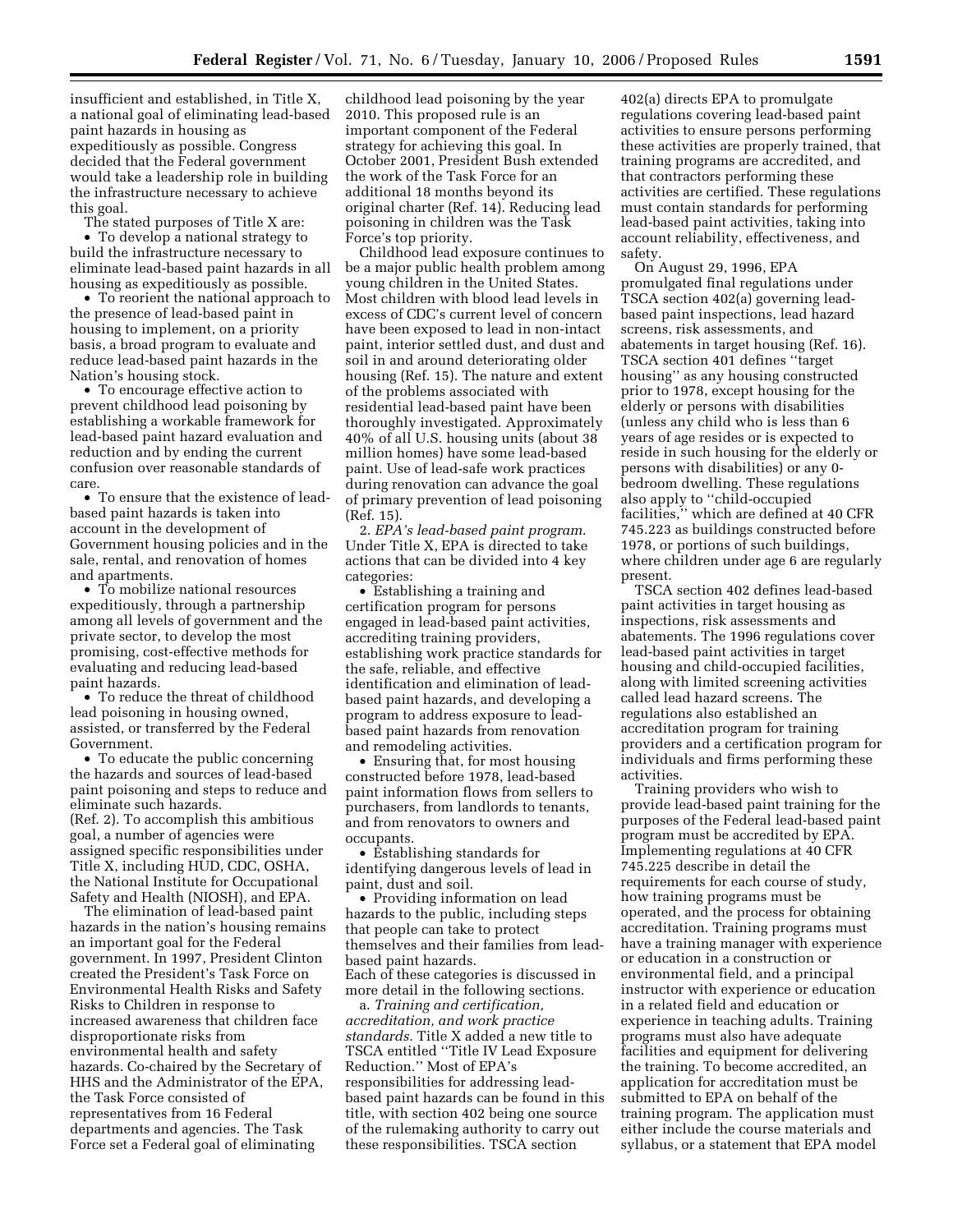materials or materials approved by an authorized State or Tribe will be used. The application must also include a description of the facilities and equipment that will be used, a copy of the test blueprint for each course, a description of the activities and procedures that will be used during the hands-on skills portion of each course, a copy of the quality control plan, and the correct amount of fees. If EPA finds that the program meets the regulatory requirements, it will accredit the training program for 4 years. To maintain accreditation, the training program must submit an application and the correct amount of fees every 4 years.

Individuals and firms that perform inspections, lead hazard screens, risk assessments, or abatements in target housing or child-occupied facilities must be certified. Certification requirements and the process for becoming certified are described in 40 CFR 745.226. A firm that wishes to become certified must submit an application, along with the correct amount of fees, attesting that it will use only certified individuals to perform lead-based paint activities and that it will follow the work practice standards in 40 CFR 745.227. An individual who wishes to become certified must take an accredited training course in at least one of the certified disciplines: Inspector, risk assessor, project designer, abatement worker, and abatement supervisor. The risk assessor, project designer, and abatement supervisor disciplines have additional requirements for education or experience in a construction or environmental field. The inspector, risk assessor, and abatement supervisor disciplines also require the applicant to pass a certification examination administered by a third party.

The regulations at 40 CFR part 745, subpart L, also contain work practice standards for performing inspections, lead hazard screens, risk assessments and abatements in target housing and child-occupied facilities. The regulations contain specific requirements for conducting paint sampling during an inspection and specify information that must be gathered and samples that must be taken as part of a lead hazard screen or risk assessment. The requirements for abatements are also set forth in the regulations. When conducting abatements, an occupant protection plan must be prepared by a certified supervisor or project designer; certain work practices such as open-flame burning, machine sanding or abrasive blasting without high-efficiency exhaust

control, dry scraping, and heat guns at high settings are prohibited; and a visual inspection and dust clearance sampling must be performed after the abatement is finished to ensure that the area is ready for re-occupancy. Any samples collected during any of these regulated lead-based paint activities must be analyzed by a laboratory recognized by EPA as being capable of analyzing paint chips, dust, and soil for lead. Requirements for inspection, lead hazard screen, risk assessment or abatement reports are also described in this section.

Recognizing the importance of States and Territories in achieving the goal of eliminating lead-based paint hazards in housing, Congress specifically directed EPA to establish a model State program and a process for authorizing States to operate such programs in lieu of the Federal program. Concurrently with the subpart L rulemaking in 1996, EPA codified, at 40 CFR part 745, subpart Q, a model training and certification program and a process for enabling States, Territories, and Tribes to apply for authorization to administer their own lead-based paint activity programs. Providing Indian Tribes with this opportunity is consistent with EPA's Policy for the Administration of Environmental Programs on Indian Reservations (Ref. 17). EPA also provides grants under TSCA section 404 to States, Territories, and Tribes to assist them in developing and administering these programs, as well as programs implementing TSCA section 406(b), discussed in this Unit.

On June 9, 1999, the subpart L regulations were amended to include a fee schedule for training programs seeking EPA accreditation and for individuals and firms seeking EPA certification (Ref. 18). These fees were established as directed by TSCA section 402(a)(3), which requires EPA to recover the cost of administering and enforcing the lead-based paint activities requirements in unauthorized States. The most recent amendment to the subpart L regulations occurred on April 8, 2004, when notification requirements were added to help EPA monitor compliance with the training and certification provisions and the abatement work practice standards (Ref. 19).

As of December 2005, 44 programs comprised of 39 States, 3 Tribes, Puerto Rico, and the District of Columbia were authorized to administer lead-based paint activity programs. In the remaining jurisdictions, where EPA is responsible for administering the subpart L regulations, there were approximately 55 accredited training

course providers, 1,300 certified firms, 500 certified inspectors, 1,400 certified risk assessors, 60 certified project designers, 1,000 certified abatement supervisors, and 2,800 certified abatement workers. EPA believes that, in most areas of the country, there is an adequate supply of accredited courses and certified firms and individuals available to meet the demand for leadbased paint services. This is a significant part of the national infrastructure necessary to achieve the goal of eliminating lead-based paint hazards in housing.

In addition, Congress directed EPA, in TSCA section 405, to establish protocols, criteria, and minimum performance standards for analysis of lead in paint, dust, and soil. TSCA section 405 further directed EPA, in consultation with HHS, to develop a program to certify qualified laboratories. The National Lead Laboratory Accreditation Program (NLLAP) provides the public with a list of laboratories that have met EPA requirements and demonstrated the capability to accurately analyze paint chip, dust, or soil samples for lead. All laboratories recognized by NLLAP must pass on-site audits conducted by one of the two accrediting organizations currently participating in NLLAP, the American Industrial Hygiene Association (AIHA), and the American Association for Laboratory Accreditation. Recognized laboratories must also perform successfully on a continuing basis in the Environmental Lead Proficiency Analytical Testing (ELPAT) Program established by NIOSH, AIHA, and EPA.

b. *Lead-based paint information for purchasers, renters, owners, and occupants of target housing.* Another of EPA's responsibilities under Title X is to require that purchasers and tenants of target housing and occupants of target housing undergoing renovation are provided information on lead-based paint and lead-based paint hazards. As directed by TSCA section 406(a), CPSC, HUD, and EPA, in consultation with CDC, jointly developed a lead hazard information pamphlet entitled ''Protect Your Family From Lead in Your Home'' (''PYF'') (Ref. 20). The availability of this pamphlet was announced on August 1, 1995 (Ref. 21). This pamphlet was designed to be distributed as part of the disclosure requirements of section 1018 of Title X and TSCA section 406(b), to provide home purchasers, renters, owners, and occupants with the information necessary to allow them to make informed choices when selecting housing to buy or rent, or deciding on home renovation projects. The pamphlet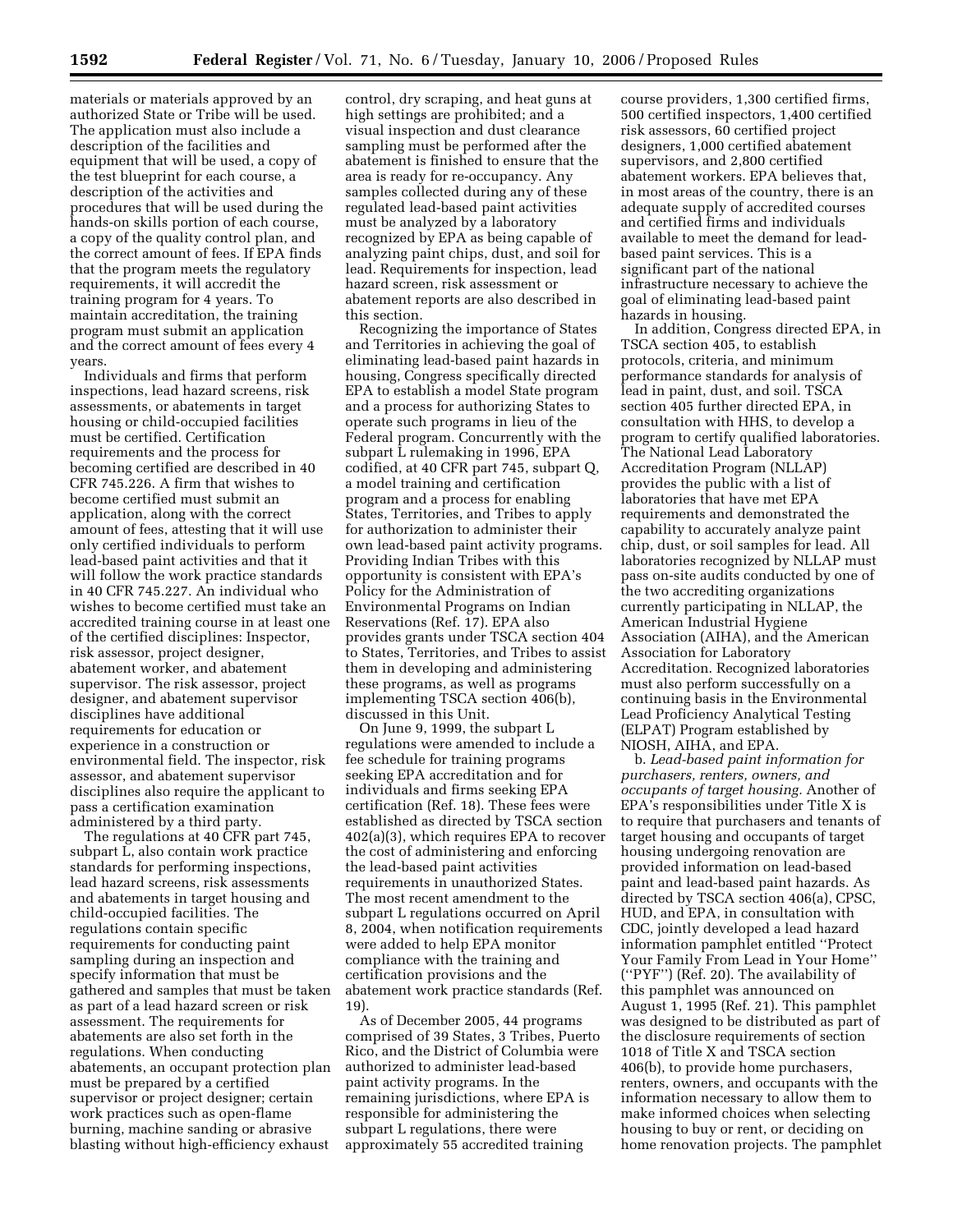contains information on the health effects of lead, how exposure can occur, and steps that can be taken to reduce or eliminate the risk of exposure during various activities in the home.

Pursuant to the authority provided in section 1018 of Title X, on March 6, 1996, HUD and EPA jointly promulgated regulations requiring persons who are selling or leasing target housing to provide the PYF pamphlet and information on known lead-based paint and lead-based paint hazards in the housing to purchasers and renters (Ref. 22). These joint regulations, codified at 24 CFR part 35, subpart A, and 40 CFR part 745, subpart F, describe in detail the information that must be provided before the contract or lease is signed and require that sellers, landlords, and agents document compliance with the disclosure requirements in the contract to sell or lease the property. Title X does not provide for these requirements to be administered by States or Tribes in lieu of the Federal regulations. Therefore, HUD and EPA are responsible for administering and enforcing these disclosure obligations.

TSCA section 406(b) directs EPA to promulgate regulations requiring persons who perform home renovations for compensation to provide a lead hazard information pamphlet to owners and occupants of target housing being renovated. These regulations, promulgated on June 1, 1998, are codified at 40 CFR part 745, subpart E (Ref. 23). The term ''renovation'' is defined, at 40 CFR 745.83, as the modification of any existing structure, or portion of a structure, that results in the disturbance of painted surfaces. Lead-based paint abatement projects are specifically excluded, as are small projects that disturb 2 square feet (ft2) or less of painted surfaces, emergency projects, and renovations affecting components that have been found to be free of lead-based paint, as that term is defined in the regulations, by a certified inspector or risk assessor. Like the regulations regarding disclosure during sales or leases, these regulations require the renovation firm to document compliance with the requirement to provide the owner and the occupant with the PYF pamphlet. One important difference from the disclosure requirements in section 1018 of Title X is that TSCA section 404 allows States to apply for, and receive authorization to administer, the TSCA section 406(b) requirements. Two States are currently authorized to operate this program.

c. *Standards for lead in paint, dust, and soil*. Another responsibility assigned to EPA by Title X is the

development of standards for identifying dangerous levels of lead in paint, dust and soil. These standards, promulgated pursuant to TSCA section 403 on January 5, 2001 and codified at 40 CFR part 745, subpart D, provide various Federal agencies, including HUD, and State, local and Tribal governments with uniform benchmarks on which to base decisions on remedial actions to safeguard children and the public from lead-based paint hazards (Ref. 24). These standards also allow certified inspectors and risk assessors to easily determine whether a particular situation presents a lead-based paint hazard and whether to recommend remedial actions such as lead-based paint abatement, cleaning of dust, or removal of soil. The standards define lead-based paint hazards in target housing and child-occupied facilities as paint-lead, dust-lead, and soil-lead hazards. A paint-lead hazard is defined as any damaged or deteriorated leadbased paint, any chewable lead-based painted surface with evidence of teeth marks, or any lead-based paint on a friction surface if lead dust levels underneath the friction surface exceed the dust-lead hazard standards. A dustlead hazard is surface dust that contains a mass-per-area concentration of lead equal to or exceeding 40 micrograms per square foot ( $\mu$ g/ft<sup>2</sup>) on floors or 250  $\mu$ g/ ft2 on interior window sills based on wipe samples. A soil-lead hazard is bare soil that contains total lead equal to or exceeding 400 parts per million (µg/g) in a play area or average of 1,200 parts per million of bare soil in the rest of the yard based on soil samples.

d. *Public outreach and education*. Among other things, TSCA section 405(d) directs EPA, along with the Agency for Toxic Substances and Disease Registry (ATSDR) and HUD, to sponsor public education and outreach activities to increase public awareness of the health effects of lead, the potential for exposures, the importance of screening children for elevated blood lead levels, and measures that can be taken to reduce or eliminate lead-based paint hazards. Accordingly, EPA has worked to provide the public with information and increase public awareness of such matters. To date, these activities have included web site management, development of public outreach strategies, development of partnership agreements, distribution of materials, participation in national conferences and exhibits, and developing hazard information documents (and other media, such as videos), as necessary to implement Title X. EPA has collaborated closely with

other Federal agencies and its State, Tribal, and local government partners in developing outreach campaigns targeted for the Women, Infants and Children (WIC) program, Little League Baseball, and Spanish-speaking populations. Recently, EPA worked with the National Head Start Association to develop a lead poisoning prevention campaign entitled ''Give Your Child a Chance of a Lifetime.'' The campaign consisted of a number of lead awareness documents, including a brochure for parents, fact sheets for Head Start staff, and a curriculum for Head Start teachers. Lead awareness outreach materials were provided to Head Start Centers in New York, Chicago, Philadelphia, Houston, and Los Angeles. The material was also distributed at the National Head Start Association Training Conferences. EPA has also been involved in developing model tool kits of various educational tools to provide to partners, such as slogans and graphic materials for public buses, trains, and mass transit stations.

EPA has used its authority under TSCA section 10 to award grants to Tribes to support Tribal educational outreach and to conduct baseline assessments of Tribal children's existing and potential exposure to lead. In fiscal year 2005, EPA began a new targeted grant program aimed at reducing the incidence of childhood lead poisoning in vulnerable populations (Ref. 25). These grants are providing funding for proven or innovative programs in areas with high rates of childhood lead poisoning, and in areas where rates are unknown but other conditions suggest high rates may exist.

TSCA section 405(e) further directs EPA to establish, in connection with HUD, CDC, other Federal agencies, and State and local governments, a clearinghouse for information on leadbased paint and a hotline for the public to use for questions and requests for information on lead-based paint. This clearinghouse, the National Lead Information Center, handles approximately 50,000 calls per year, and disseminates up to 500,000 documents per year to the public.

3. *Lead-based paint programs at other Federal agencies*. In addition to EPA, other Federal agencies have important roles in achieving the goals of reducing or eliminating lead-based paint hazards in housing, as well as the national goal of eliminating childhood lead poisoning by 2010. Other agencies specifically assigned tasks in Title X include HUD, CDC, and OSHA.

The Federal agencies have long realized that they must work together to develop and implement Federal strategies for addressing lead-based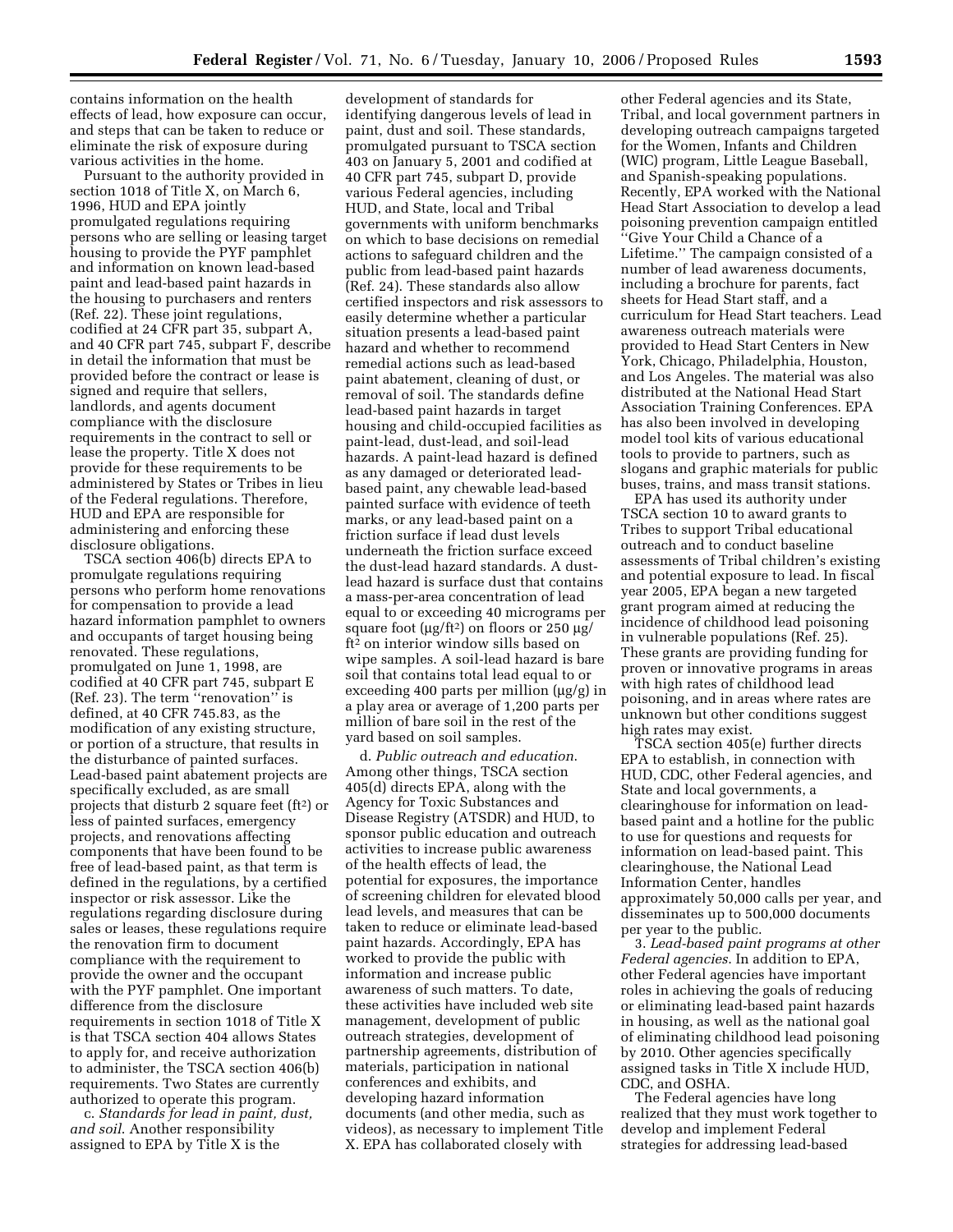paint hazards in order to be efficient and effective. In 1989, HUD and EPA formed an inter-agency task force to work through issues associated with lead-based paint abatement. The Federal Interagency Lead Based Paint Task Force has remained active throughout the years and continues to meet on a quarterly basis. Participating agencies include the Department of Defense, the Veterans Administration, the National Institute of Standards and Technology (NIST), the U.S. Public Health Service, the National Aeronautics and Space Administration (NASA), the United States Department of Agriculture (USDA), the Government Accountability Office (GAO), the National Institute for Environmental Health Sciences (NIEHS), ATSDR, CDC, CPSC, NIOSH, OSHA, HUD, and EPA. This Task Force serves as an important forum for coordinating the strategic plans of the Federal agencies who have responsibilities under Title X or who have responsibilities for maintaining and disposing of property that may contain lead-based paint.

Title X assigned certain responsibilities to HUD. One of HUD's functions is the administration of the Lead-Based Paint Hazard Control Grant Program established by the Act. This program provides grants of \$1 million to  $$3$  million to State and local governments for control of lead-based paint hazards in privately-owned, lowincome owner-occupied and rental housing that is not receiving federal assistance. These grants are also designed to stimulate the development of a trained and certified hazard evaluation and control industry. Evaluation and hazard control work funded by the program must be conducted by either contractors who are certified by EPA or an EPA-approved State or Tribal program, or by contractors trained in lead-safe work practices, in the case of interim controls. Through these requirements, HUD hopes to create infrastructure that will last beyond the life of the grant. In awarding grants, HUD promotes the use of cost-effective approaches to hazard control that can be replicated across the nation. Since 1993, approximately \$971 million has been awarded to over 200 local and State jurisdictions across the country. The work approved to date will lead to the control of lead-based paint hazards in more than 70,000 homes where young children reside or are expected to reside. Other HUD lead grant programs include the Lead Hazard Reduction Demonstration program, the Lead Elimination Action Program

(LEAP), the Lead Outreach program and the Lead Technical Studies program.

HUD was also given regulatory authority over some aspects of leadbased paint hazard control. As noted previously, on March 6, 1996, HUD and EPA jointly promulgated regulations requiring the disclosure of lead-based paint information during sale or lease transactions involving target housing. The HUD disclosure regulations are codified at 24 CFR part 35, subpart A. Subparts B through R of 24 CFR part 35 are known as the ''Lead Safe Housing Rule,'' initially promulgated on September 15, 1999, and updated in June 2004 (Ref. 26). This rule was designed to protect young children from lead-based paint hazards in target housing that is being sold by the Federal government or receives financial assistance from the government. The requirements generally depend upon the level of assistance being provided, and may include such things as inspections, risk assessments, abatement, paint stabilization, or interim controls, which are temporary measures to reduce potential exposure to lead-based paint hazards. The emphasis is on reducing lead-based paint hazards, so, after paint is disturbed, a visual assessment for surface dust, debris, and residue and dust clearance testing is required to ensure that no dust lead hazards were created or left in the work area or, for rehabilitation projects of moderate or substantial scope, in the entire housing unit. More information on the Lead Safe Housing Rule is available on the HUD website at *http://www.hud.gov/offices/ lead/leadsaferule/index.cfm* or by calling (202) 755–1785, extension 104.

Section 1017 of Title X required HUD to issue ''guidelines for the conduct of federally supported work involving risk assessments, inspections, interim controls, and abatement of lead-based paint hazards.'' In response to this directive, HUD completed the *Guidelines for the Evaluation and Control of Lead-Based Paint Hazards in Housing (Guidelines)*, in June 1995 (Ref. 27). The *Guidelines* provide detailed, comprehensive, technical information on how to identify lead-based paint hazards in housing and how to control such hazards safely and efficiently.

Other core activities of HUD's leadbased paint program include providing technical assistance to housing authorities, nonprofit housing providers, local and State agencies, other Federal agencies, housing developers, inspectors, real estate professionals, contractors and financiers, and public health authorities; evaluating the hazard reduction methods used in the grant

program to measure their effectiveness, cost and safety; and maintaining a community outreach program in coordination with the other Federal agencies involved in lead-based paint hazard reduction.

CDC also provides significant funding for the prevention of childhood lead poisoning. CDC provides funding to support State, city and county programs in the areas of primary prevention, case management and screening, surveillance, strategic partnerships, and program evaluation. Since 2002, CDC has recommended that a blood lead level of 10 micrograms per deciliter (µg/ dL) be used as a threshold for individual intervention (Ref. 28). Additional CDC recommendations address the type and intensity of individual intervention strategies that should be undertaken, depending upon the child's blood lead level. These strategies range from nutritional and educational interventions, along with more frequent testing, for a child with a blood lead level of 10–14 µg/dL, to medical and environmental interventions for children with blood lead levels above 45 µg/dL (Ref. 28). CDC has established a national surveillance system for children with elevated blood lead levels. In addition, CDC works with HUD and EPA to coordinate outreach and education campaigns.

OSHA is another agency with regulatory authority under Title X. As directed by the Act, OSHA promulgated an interim final standard on May 4, 1993, which regulates lead exposures in the construction industry (Ref. 9). This standard, codified at 29 CFR 1926.62, limits worker exposures to 50 micrograms of lead per cubic meter of air averaged over an 8–hour workday. Employers must use a combination of engineering controls and work practices to reduce employee exposure as much as possible, using appropriate respiratory protection where necessary to achieve the exposure limit. Employees must receive training on the health effects of lead and how to limit exposure through proper work practices and personal protective equipment. Exposure monitoring and medical monitoring, including blood lead testing, are also required. This standard remains in effect and OSHA retains the authority to protect workers from occupational exposure to lead.

Many Federal agencies have been working to reduce or eliminate leadbased paint hazards in housing and to end childhood lead poisoning. EPA, HUD, and other Federal agencies have been working for many years on the problem of lead-based paint hazards that can be created during renovation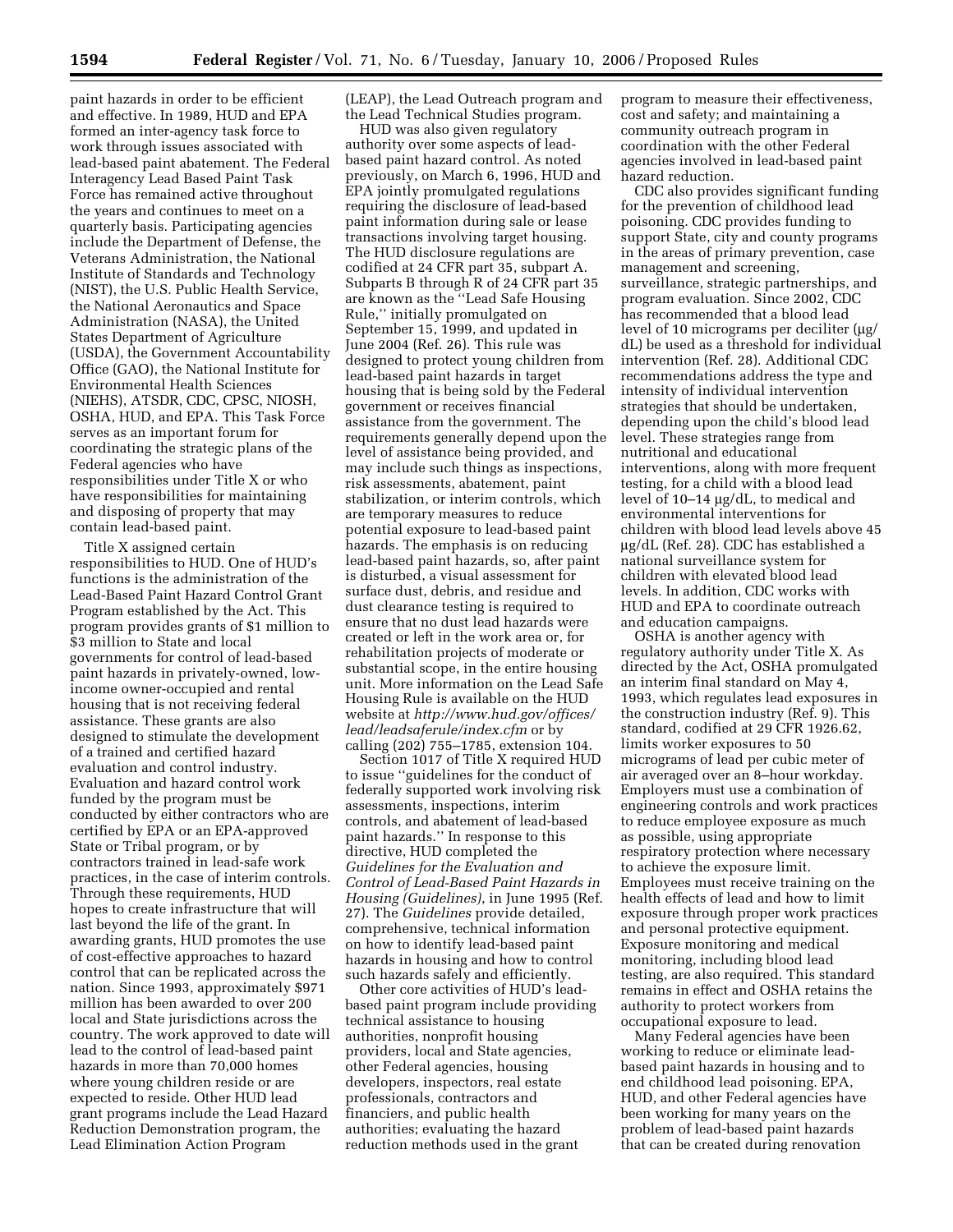and remodeling activities in housing. This rulemaking is an important component of the Federal strategy for eliminating childhood lead poisoning.

# *C. EPA Activities Related to This Rulemaking.*

TSCA section 402(c) addresses renovation and remodeling. For the stated purpose of reducing the risk of exposure to lead in connection with renovation and remodeling activities, section 402(c)(1) requires EPA to promulgate and disseminate guidelines for the conduct of such activities which may create a risk of exposure to dangerous levels of lead. In response to this statutory directive, EPA developed the guidance document entitled *Reducing Lead Hazards when Remodeling Your Home* in consultation with industry and trade groups (Ref. 29). This document has been widely disseminated to renovation and remodeling stakeholders through the National Lead Information Center, EPA Regions, and EPA's State and Tribal partners and is available at *www.epa.gov/lead/rrpamph.pdf*.

TSCA section 402(c)(2) directs EPA to study the extent to which persons engaged in various types of renovation and remodeling activities are exposed to lead during such activities or create a lead-based paint hazard regularly or occasionally. The terms ''renovation'' and ''remodeling'' are not defined by the statute. For assistance in selecting the activities to be studied, and in otherwise defining the scope of this study, EPA consulted with persons from national committees, major trade industries, Federal and State governmental agencies, academia, and medical institutions who were involved in lead research and policy making. After receiving individual input from these consultations and a meeting in April 1993, with a number of the contacted individuals, EPA identified the following 11 categories of renovation and remodeling activities with the potential for resulting in exposure to lead:

• Paint removal.

• Surface preparation.

• Removal of large structures (demolition).

• Window replacement.

• Enclosure of exterior painted surfaces (i.e., siding).

• Carpet or other floor covering removal.

• Wallpaper removal.

• HVAC (central heating system) repair or replacement including duct work.

• Repairs or additions resulting in isolated small surface disruptions.

# • Exterior soil disruption.

• Major renovation projects involving multiple target activities.

1. *Renovation and remodeling study.*  The study itself was conducted in 4 phases; each phase was peer reviewed and the results of the peer reviews are discussed in the study reports (Refs. 30, 31, 32, and 37). The approach and conclusions for each phase are summarized in this Unit.

a. *Phase I.* The approach taken for Phase I, *Environmental Field Sampling Study* (Ref. 30), involved a series of case studies and included data collection efforts for the following target activities:

• Paint removal by abrasive sanding.

• Removal of large structures, including demolition of interior plaster walls.

- Window replacement.
- Carpet removal.

• HVAC repair or replacement, including duct work.

• Repairs resulting in isolated small surface disruptions, including drilling and sawing into wood and plaster. Exterior siding, wallpaper removal, and exterior soil disruption were excluded because the study design team and the individuals consulted in the information-gathering phase generally considered these target activities to be of secondary importance. The last category, repairs resulting in isolated small surface disruptions, was represented by drilling holes and sawing into wood and plaster covered with lead-based paint.

After the completion of each activity, dust samples were collected within one foot of where the activity occurred and approximately 5 to 6 feet away from the location of the activity. Samples were collected in a manner that excluded any contribution of pre-existing leaded dust at the sample location (Ref. 30). With the exception of carpet removal and drilling into plaster, the results from the samples taken within one foot of the activity indicated that these activities produce lead loadings on the floor that exceed the TSCA section 403 hazard standards of 40 µg/ft2 for lead in dust. EPA has already determined that loadings exceeding this level can cause adverse health effects. In the case of paint removal, the estimated average lead loading in a 6 foot by one foot area extending away from the activity was  $42,900 \mu$ g/ft<sup>2</sup>, or greater than 1,000 times the TSCA section 403 dust-lead hazard standard. For paint removal, window replacement, HVAC work, demolition of interior plaster walls, and sawing into wood, the samples taken 6 feet away from the activity also indicated lead loadings at levels well in excess of the TSCA section 403 standard.

This phase of the study also examined the effectiveness of two popular cleaning methods, broom sweeping and shop-vacuuming, for removing settled lead-dust. Although these data indicate that standard broom sweeping or shopvacuuming can remove a high percentage of the dust (up to 99%), lead loadings nevertheless remained consistently above the TSCA section 403 standard. In addition, the data show that standard cleanup techniques sometimes disperse lead dust throughout the work area, thereby increasing lead levels in areas more distant from the work area. Accordingly, EPA has concluded that standard broom sweeping or shop-vacuuming are not reliable or effective methods for removing lead-based paint hazards created by typical renovation and remodeling activities.

Worker air-monitoring samples, indicating the degree of worker inhalation exposure, were also collected during this phase of the study. These data suggest that some renovation and remodeling activities could result in worker exposure that exceeds OSHA's permissible exposure limit (PEL) for lead of 50 µg/m3. OSHA's PEL is based on an 8–hour time-weighted average (TWA), which is an average exposure over one 8–hour shift. This study measured only average exposures over the duration of a particular activity, which would be equivalent to an 8–hour TWA for a worker only if it is assumed that the monitored activity is performed for 8 hours in a day. However, the worker exposure data generated in this study indicate that some exposures are likely to be so high that conducting the activity for only a short time would result in an 8–hour TWA that exceeds the OSHA PEL. For example, worker exposures monitored during power sanding and sawing into wood were so high that it is estimated that 45 minutes of performing these activities would result in an exposure that exceeded the PEL.

b. *Phase II.* Phase II of the study, *Worker Characterization and Blood-Lead Study*, continued to address worker exposure (Ref. 31). This phase involved collecting data on blood samples and questionnaires from 585 renovation and remodeling workers from Philadelphia and St. Louis. The questionnaire focused on demographic and background information such as work history, work habits, and hobbies. Questionnaire data also indicated that few renovation and remodeling professionals were using respirators or high energy particulate air (HEPA) vacuums. Blood samples were collected from 581 of the 585 workers. Of these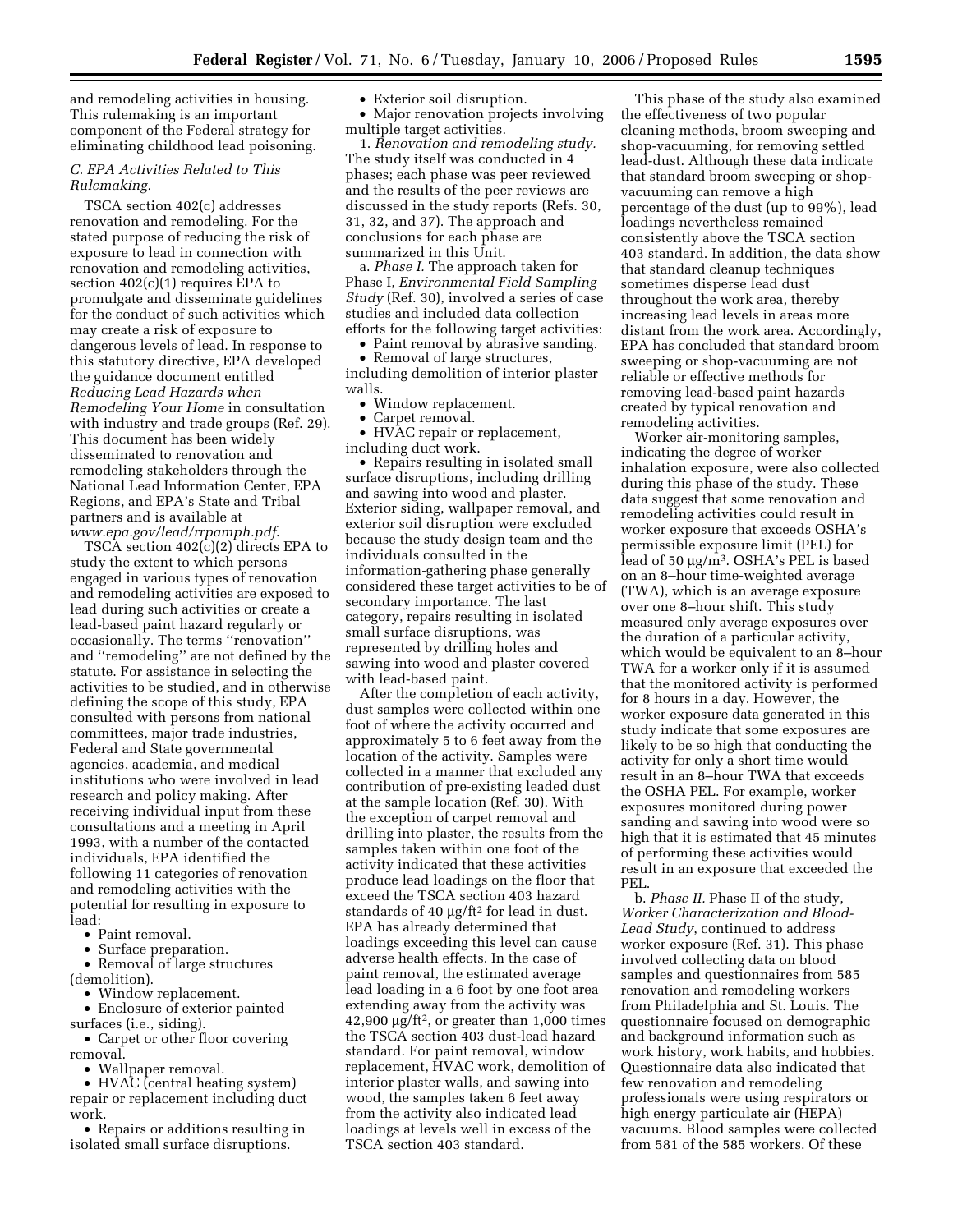samples,  $9.1\%$  were above 10 µg/dL, 1.2% were above 25 µg/dL, and one worker had a blood-lead concentration greater than 40 µg/dL. The geometric mean blood-lead concentration for all workers was 4.5 µg/dL. A statistical model was developed and fit to the data that included effects for variables potentially related to lead exposure, such as the age of a worker's home; type of work usually performed by the worker; and the amount of renovation and remodeling activity conducted recently and over the worker's career. There were significant differences among the worker groups. Drywall workers and painters had the highest predicted blood-lead concentrations, and floor layers had the lowest. In addition, there was a statistically significant correlation between the number of days worked in pre-1950 buildings in the past month and increases in blood-lead concentrations for general renovation and remodeling work, paint removal, and cleanup, although the estimated increase was very small, less than 1 µg/dL for all activities (Ref. 38).

c. *Phase III.* Phase III of the study, *Wisconsin Childhood Blood-Lead Study*, was a retrospective study focused on assessing the relationship between renovation and remodeling activities and children's blood-lead levels (Ref. 32). This study demonstrated that general residential renovation and remodeling is associated with an increased risk of elevated blood lead levels (EBLs) in children and that specific renovation and remodeling activities are also associated with an increase in the risk of EBLs in children. In particular, removing paint (using open flame torches, using heat guns, using chemical paint removers, and wet scraping/sanding) and preparing surfaces by sanding or scraping significantly increased the risk of EBLs. Overall, these results agree with those from earlier phases of the renovation and remodeling study--renovation and remodeling activities that disturb leadbased paint increase the risk of exposure to occupants. Additionally, children living in a residence while renovation and remodeling was conducted were 30% more likely to have EBLs than children who did not live in a residence during the time renovation and remodeling was conducted.

During the Small Business Advocacy Review Panel process discussed in greater detail in Unit VIII.C.6., questions were raised in connection with this phase of the study (Ref. 33). Specifically, it was noted that the effect shown in this phase of the study was somewhat ambiguous in that several

confounding factors may have contributed to the blood lead levels. In addition, this phase yielded several surprising results, including evidence of an increased risk of elevated blood lead levels in homes that were built after 1978, the date lead-based paint was banned, although the report did offer several explanations for this result. While the study identified a correlation between renovation and remodeling activities and elevated blood lead levels in children, the Panel report states that there was no statistically significant increased risk of elevated blood lead levels (possibly because of the small sample size) when the study focuses solely on work performed by apartment building owners, apartment building staff or professional contractors. The Panel recommended that EPA undertake additional analysis of the data from this phase of the study to determine if a child was more likely to have an elevated blood lead level if the renovation and remodeling was performed by a relative or friend than if performed by a professional contractor or building management staff (those subject to the rule). The results of EPA's additional analysis, which focused on the relationship between who performs renovation and remodeling activities and the odds of an elevated blood lead level occurring in a resident child, have been placed in the docket (Ref. 34). In homes where renovation and remodeling activities had been performed, the analysis indicated the following ordering of the five possible responses to the question of who performed the renovation and remodeling, in order of highest to lowest risk of increased odds of an elevated blood lead level:

- Relative or friend not in household.<br>• Paid professional
	- Paid professional.
- Owner or building superintendent.<br>• Head of household or spouse.
- Head of household or spouse.

• Other person in household. As discussed in the report from Phase III of the study, some possible confounders were investigated, including the surface preparation methods, and the size of the renovation jobs undertaken, but no obvious solution was discovered.

However, several studies corroborate the findings of the Phase III study. In 1995, the New York State Department of Health assessed lead exposure among children resulting from home renovation and remodeling in 1993– 1994. A review of the health department records of children with blood lead levels equal to or greater than 20 µg/dL identified 320, or 6.9%, with elevated blood lead levels that were attributable to renovation and remodeling (Ref. 35).

In addition, a case-control study assessed the association between elevated blood lead levels in children younger than 5 and renovation or repair activities in homes in New York City. A statistically significant correlation between renovation and repair work that involved preparing an interior surface for painting, and work that spreads dust and debris throughout the home, increased the risk of elevated blood lead levels for children in the study population. Researchers noted that the consistency of their results with EPA's Phase III study lends credibility to the conclusion that home renovation or repair work involving interior paint preparation constributes to a nontrivial proportion of elevated blood lead levels in children (Ref. 36, at 509).

d. *Phase IV.* Phase IV of the study, *Worker Characterization and Blood-Lead Study of R&R Workers Who Specialize in Renovations of Old or Historic Homes*, was an extension of Phase II (Ref. 37). Where Phase II examined lead exposure among a general population of renovation and remodeling professionals, Phase IV focused on individuals who worked primarily in old historic buildings. Phase IV explored lead exposure in 161 professional renovation and remodeling workers and 82 homeowners who worked extensively in old houses. Each study participant provided a blood sample for analysis and completed a detailed questionnaire identical to the one used in Phase II.

The results of Phase IV demonstrate that individuals who regularly work in potentially high lead exposure settings, i.e., old houses, do have a higher probability of an elevated blood-lead level than the general population of renovation and remodeling professionals measured in Phase II. Among these high-risk workers, 3 out of 161 had blood-lead concentrations above 40 µg/dL. Out of 82 homeowners who performed renovation and remodeling activities while residing in their own historic or pre-1940 home, 4 had blood-lead concentrations above 25 µg/dL. The geometric mean blood-lead level for professionals was significantly greater than for homeowners. Preparation for painting and/or sanding of painted surfaces were the activities most consistently associated with elevated blood-lead levels among study participants.

After evaluating the findings from all 4 phases of the study, EPA concluded that the long-term exposure faced by the occupants should be the most important consideration in determining the need for worker training and certification. EPA is particularly concerned with the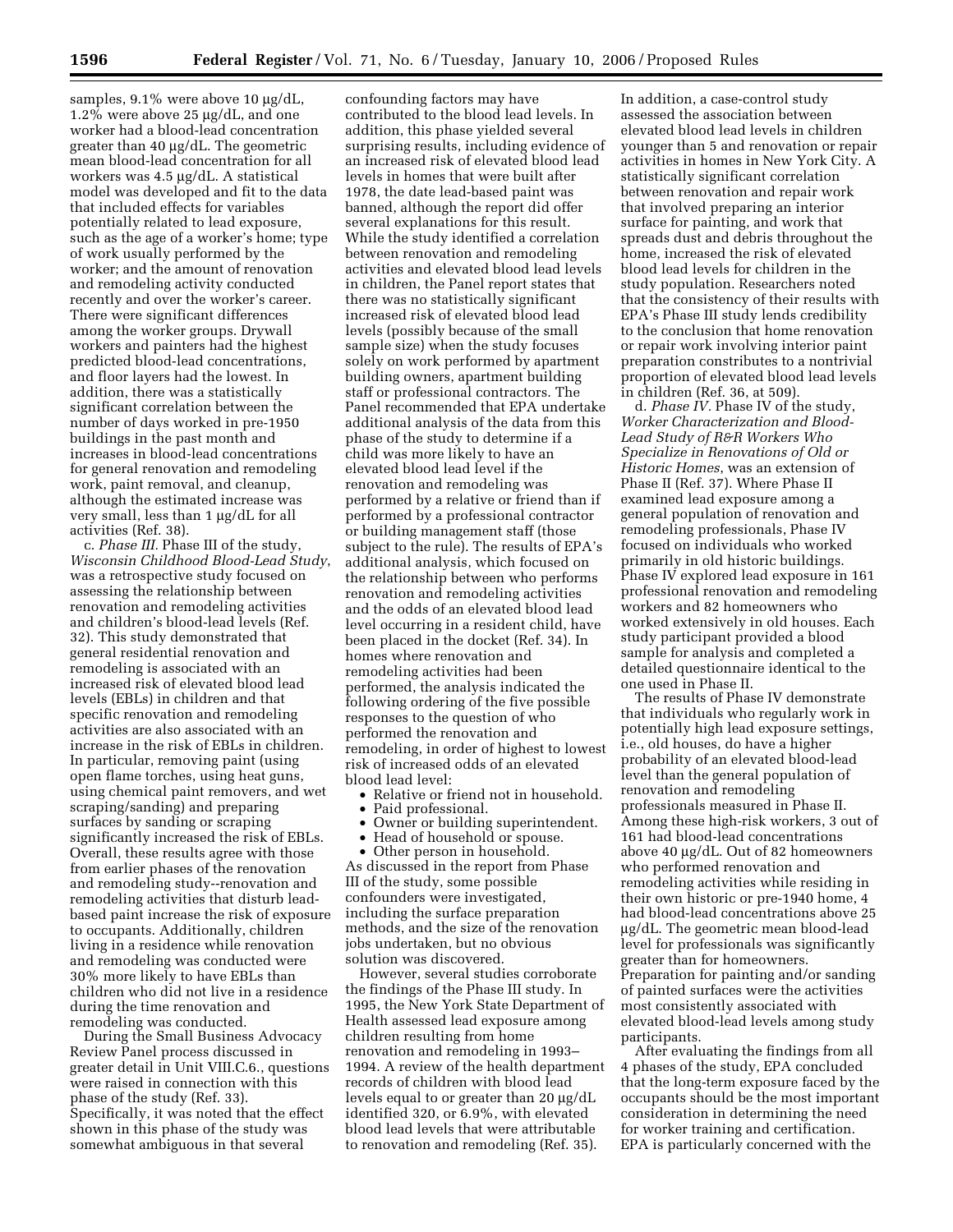results from Phase I and Phase III. The Phase I results indicate that, where leadbased paint is present, activities that are routinely performed as part of renovation and remodeling activities can create significant amounts of leaded dust, which, if not effectively contained and cleaned up, could pose hazards to the occupants. Phase III corroborated this finding by identifying a statistically significant link between activities that are routinely performed as part of renovation and remodeling projects and an increased risk of an elevated blood lead level in children.

Finally, TSCA section 402(c)(3) directs EPA to revise the regulations under TSCA section 402(a) to apply the regulations to renovation or remodeling activities that create lead-based paint hazards. In determining which contractors are engaged in such activities, EPA must use the results of its renovation and remodeling study and consult with representatives of labor organizations, lead-based paint activities contractors, persons engaged in remodeling and renovation, and experts in lead health effects. If EPA determines that a particular category of contractors engaged in renovation or remodeling need not be certified, EPA must publish an explanation of the basis for that determination.

2. *Public consultation.* EPA began the consultation process required by TSCA section 402(c)(3) with two public meetings. Participants included representatives from renovation, remodeling and painting contractors, national contractor associations, apartment management companies, realtors, labor organizations, training providers, lead poisoning prevention advocacy groups, other Federal agencies and States. The meetings were held on December 7, 1998 and on March 8, 1999. EPA presented the results of its renovation and remodeling study at the first meeting. The remainder of that meeting and all of the second meeting involved discussion of various aspects of the existing abatement regulations and how they might fit into a renovation and remodeling rule. Topics discussed included applicability, accreditation of training providers, certification of individuals, and work practice standards (setup, occupant protection, clean-up, clearance, and restricted practices). Transcripts of these meetings have been placed in the public docket for this action (Refs. 39 and 40).

In addition, on November 23, 1999, EPA's Small Business Advocacy Chairperson convened a Small Business Advocacy Review Panel under section 609(b) of the Regulatory Flexibility Act (RFA) as amended by the Small

Business Regulatory Enforcement Fairness Act of 1996 (SBREFA). In addition to the chairperson, the Panel consisted of the Director of EPA's Office of Pollution Prevention and Toxics, the Administrator of the Office of Information and Regulatory Affairs within the Office of Management and Budget (OMB), and the Chief Counsel for Advocacy of the Small Business Administration (SBA).

Before beginning pre-panel discussions with OMB and SBA, EPA held three conference calls with potential Small Entity Representatives (SERs) to obtain feedback on the options and alternatives for a renovation and remodeling regulation. The Review Panel held an outreach meeting with Small Entity Representatives (SERs) on December 3, 1999. Eleven SERs, representing small painting, decorating, finishing, remodeling and renovation contractors, as well as multi-family housing owners and training providers, and four trade association representatives participated in the meeting. The Panel solicited comments from the SERs on the options presented by EPA, as well as EPA's cost estimates for these options. Several SERs submitted written comments to EPA following this meeting. More information on the Review Panel Process, including the recommendations of the panel, can be found in Unit VIII.C. The Panel's report, along with background information provided to panel members and SERs, has been placed in the public docket for this action (Ref. 33).

EPA also held a 2–day meeting with its State partners to discuss lead-based paint program issues. Most of the time on the agenda for this meeting, held in September 2000, was devoted to discussing how the existing abatement regulations might be modified to apply to renovation and remodeling projects. A summary of this meeting has been placed in the public docket for this action (Ref. 41).

In May 2003, EPA hosted a series of conference calls to discuss additional issues related to renovation and remodeling. Two calls were held with State and local government agency representatives as well as a State legislator. Two separate calls included representatives from renovation and remodeling contractors and contractor associations, realtors and realtor associations, and apartment owner and manager associations. These calls focused on the relationship between lead-based paint hazard evaluation and control activities and renovations. Summaries of these calls have been

placed in the public docket for this action (Refs. 42, 43, 44, and 45).

EPA has co-sponsored several national lead conferences, at which the Agency met with representatives of State and Tribal governments to discuss renovation issues, among other issues. Examples include:

• June 2000, EPA 4th National Lead Conference - Washington, DC.

• December 2000, National Lead Grantee Conference (HUD/CDC/EPA) - Atlanta, GA.

• May 2001, EPA 5th National Lead Conference - New Orleans, LA.

• June 2003, EPA 6th National Lead Conference - San Antonio, TX.

• June 2004, National Lead and Healthy Homes Grantee Conference (HUD/CDC/EPA) - Orlando, FL.

# **IV. Proposed Requirements for Renovation Activities**

# *A. TSCA Section 402(c)(3) Determination*

As discussed in Unit III.B., TSCA section 402(a) directs EPA to promulgate regulations to ensure that persons who perform lead-based paint activities are properly trained through accredited training programs and that contractors performing these activities are certified. The regulations must also contain work practice standards for lead-based paint activities, taking into account reliability, effectiveness, and safety. Regulations governing lead-based paint activities in target housing and child-occupied facilities were promulgated in 1996 and codified at 40 CFR part 745, subpart L. TSCA section 402(c)(3) directs EPA to revise these regulations to apply to renovation or remodeling activities that create leadbased paint hazards.

As discussed previously, the renovation and remodeling study conducted under TSCA section 402(c) found that the following renovation and remodeling activities, when conducted where lead-based paint is present, generated lead loadings on floors that exceeded the TSCA section 403 dustlead hazard standard:

- Paint removal by abrasive sanding.
- Window replacement.
- HVAC duct work.
- Demolition of interior plaster walls.
- Drilling into wood.
- Sawing into wood.
- Sawing into plaster.

Because these activities cause lead dust to be deposited on floors in excess of the dust-lead hazard standard for floors, EPA proposes to conclude that these activities create lead-based paint hazards. In addition, based on the results of the Phase I study, EPA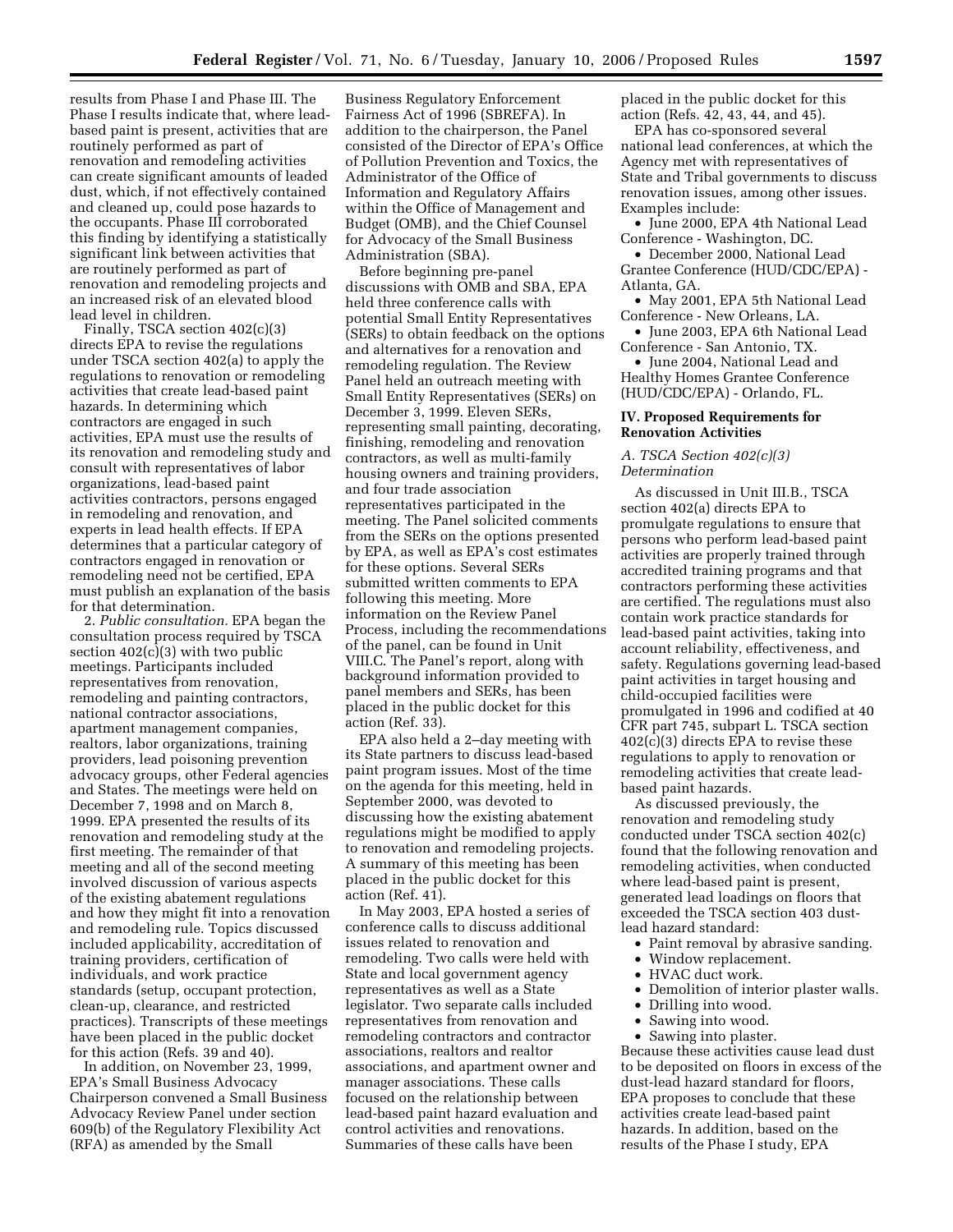proposes to conclude that drilling into plaster, where lead-based paint is present, can reasonably be anticipated to create lead-based paint hazards. Moreover, EPA believes that certain cleanup methods are not effective or reliable in reducing the lead levels below the hazard standard.

These proposed conclusions are supported by the results of other phases of the renovation and remodeling study. Phase III, *Wisconsin Childhood Bloodlead Study*, found that children who live in homes where renovation and remodeling activities were performed within the past year are 30% more likely to have a blood lead-level that equals or exceeds 10 µg/dL, the level of concern established by CDC, than children living in homes where no such activity has taken place recently.

Phases II and IV of the study, which evaluated worker exposures from renovation and remodeling activities, provide additional documentation of the significant and direct relationship between blood-lead levels and the conduct of certain renovation and remodeling activities. Phase II found a statistically significant association between increased blood lead levels and the number of days spent performing general renovation and remodeling activities, paint removal, and cleanup in pre-1950 buildings in the past month. Phase IV of the study found that persons performing renovation and remodeling activities in old historic buildings are more likely to have elevated blood-lead levels than persons in the general population of renovation and remodeling workers.

Based on the results of Phases I through IV of the renovation and remodeling study, EPA proposes to conclude that any renovation activity that disturbs lead-based paint can create significant amounts of leaded dust. EPA reaches this proposed conclusion because the study examined renovation activities on a variety of components using a variety of tools and methods, and discovered that each activity that disturbed lead-based paint caused lead dust in amounts that created or could reasonably be anticipated to create leadbased paint hazards. EPA believes that the activities studied are representative of the paint-disturbing activities that typically occur during renovations. EPA requests comment on its proposed conclusions drawn from the Phase I through IV studies, as well as on the studies themselves. EPA also invites commenters to submit or identify peerreviewed studies and data, of which EPA may not be aware, that assess the results of exposure to renovation, repair and painting activities in housing or

other facilities that may contain leadbased paint.

EPA is therefore proposing to revise existing regulations to extend training, certification, and work practice requirements to certain renovation and remodeling projects in target housing. It is not EPA's intention to merely expand the scope of the current abatement requirements to cover renovation and remodeling activities. Rather, EPA has carefully considered the elements of the existing abatement regulations and revised them as necessary to craft a proposal that is practical for renovation and remodeling businesses and their customers, while taking into account reliability, effectiveness, and safety as directed by TSCA section 402(a).

In addition, EPA is considering whether some or all of these proposed provisions should be incorporated into the abatement regulations. In particular, the Agency is requesting comment about allowing the use of the workplace practices in this proposal in lieu of the prohibition of certain workplace practices in the abatement regulations. Also, the Agency is requesting comment about allowing cleaning verification in lieu of clearance testing in the abatement regulations. If the Agency were to change the abatement regulations, it could incorporate the regulatory language in this proposal (i.e., allow abatement firms the option of following the workplace practice standards in the proposed 40 CFR 745.85(a) in lieu of the workplace practice standards in the abatement rule, and allow abatement firms the option of following the cleaning verification procedure in the proposed 40 CFR 745.85(b) in lieu of the clearance testing requirements) in the abatement rule. Comments are invited on whether changes should be proposed to the abatement regulations and, if so, the nature of these changes.

EPA also requests comment on potential unintended consequences of this proposal. For example, the costs of this proposed rule, which renovation firms are likely to pass on to consumers in whole or in part, may cause some homeowners to perform some renovation projects themselves rather than hire a professional. More information on the costs and benefits of this proposal can be found in Unit VIII.A. EPA has made a concerted effort to keep the costs as low as possible, while still providing adequate protection against lead-based paint hazards created by renovation activities. Homeowners who choose to perform their own renovation projects are not likely to have taken formal training in lead-safe work practices, so they may

not be familiar with the methods they should use to prevent lead exposures for themselves and their children. However, in the absence of this proposed regulation, EPA believes that most contractors and building management staff will not receive formal training in lead-safe work practices either. In addition, building owners may choose to defer maintenance as a result of the increased renovation costs attributable to this proposal. EPA requests comment on the likelihood that there will be more do-it-yourself renovation projects or deferred maintenance, and information or data on what that might mean in terms of health impacts, as well as other potential consequences of this proposal.

# *B. Scope of Proposed Regulation*

1. *Housing units that would be covered*. EPA is proposing to amend the existing regulations at 40 CFR part 745, subpart E, that implement TSCA section 406(b) to add training and certification requirements, as well as work practice standards, for certain renovations performed for compensation in target housing. The proposed amendments would apply to renovations performed within housing units as well as renovations performed in common areas in multi-unit housing. The TSCA section 406(b) regulations, also referred to as the Pre-Renovation Education Rule, currently require persons performing renovations for compensation in all target housing to provide owners and occupants with a lead hazard information pamphlet that discusses lead-based paint and leadbased paint hazards. In delineating the scope of today's proposal, EPA is using many of the definitions and exemptions used in the Pre-Renovation Education Rule. For example, the term ''target housing'' is defined in TSCA section 401 as any housing constructed before 1978, except housing for the elderly or persons with disabilities (unless any child under age 6 resides or is expected to reside in such housing) or any 0 bedroom dwelling. EPA is not proposing to modify this definition in any way.

EPA is proposing to make the requirements contained in this proposal effective in two major stages. In the first stage, the proposed requirements would apply to renovation projects performed for compensation in:

• All target housing where the firm performing the renovation obtains information indicating that a child under age 6 resides there, if the child has a blood-lead level greater than or equal to 10 µg/dL or a State or local government level of concern, if lower, or the firm does not provide the owners and occupants with the opportunity to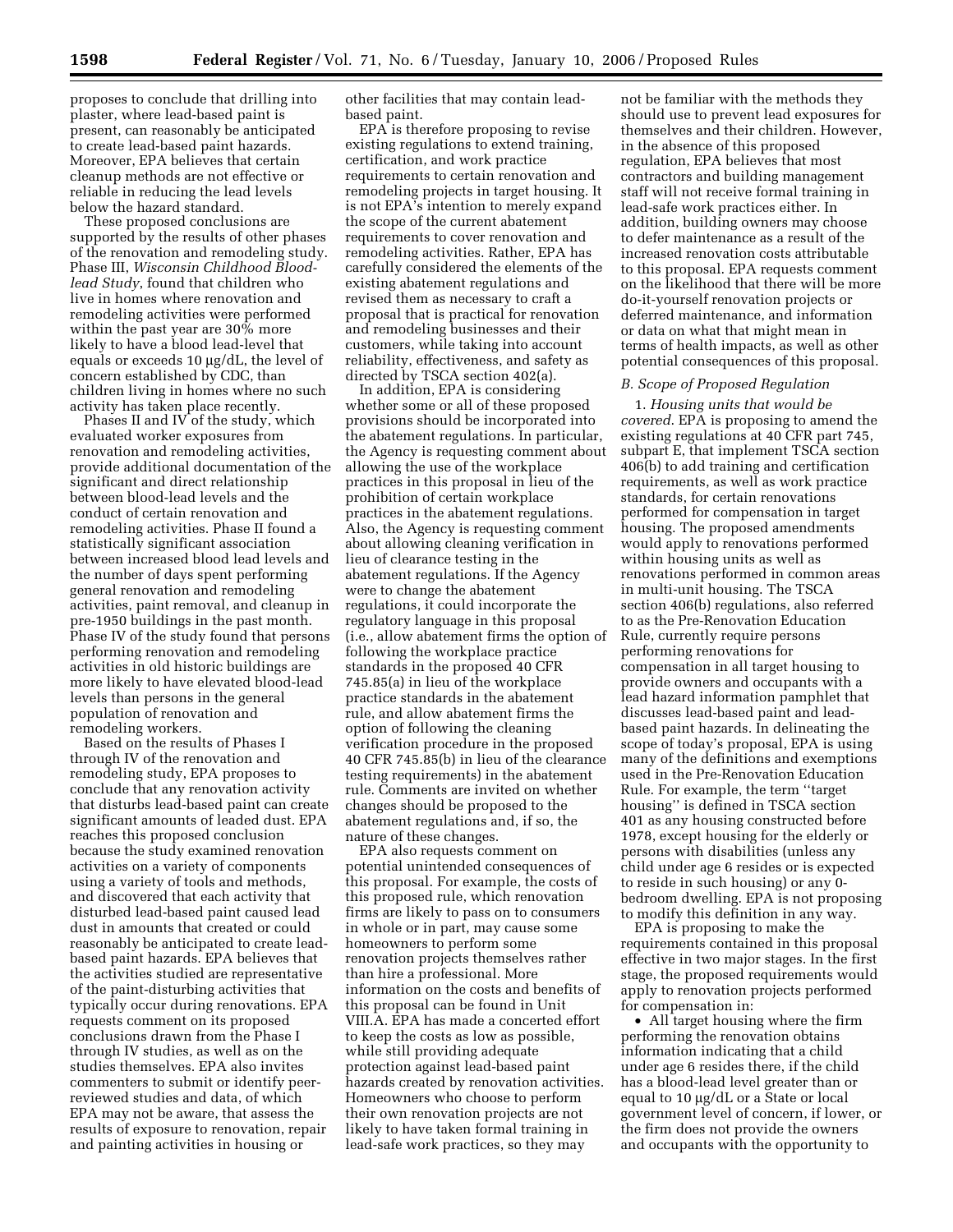inform the firm that a child under age 6 with such a blood-lead level resides there;

• All owner-occupied target housing built before 1960, unless the firm performing the renovation obtains a statement signed by the owner that the renovation will occur in the owner's residence and no child under age 6 resides there; and

• All rental target housing built before 1960.

The second stage would extend the proposed requirements to:

• All owner-occupied target housing, unless the firm performing the renovation obtains a statement signed by the owner that the renovation will occur in the owner's residence and no child under age 6 resides there; and

• All rental target housing. The second stage would take effect 1 year after the first stage takes effect.

For each stage, the requirements of the rule would only apply to those renovations that meet the proposed definition of renovation discussed in Unit IV.B.3. and do not qualify for the exceptions discussed in Unit IV.B.4.

The purpose of this regulation is to prevent the creation of new lead-based paint hazards from renovation activities in housing where children under age 6 reside. To achieve the goal of eliminating childhood lead poisoning by 2010, it is important to focus society's resources on the activities that have the greatest impact on the population at greatest risk.

According to the *National Survey of Lead and Allergens in Housing*, 24% of the housing constructed between 1960 and 1978 contains lead-based paint (Ref. 46). In contrast, 69% of the housing constructed between 1940 and 1959, and 87% of the housing constructed before 1940 contains lead-based paint. The results of this survey indicate that there is a much greater likelihood of disturbing lead-based paint during a renovation that occurs in a home built before 1960 than in a home built after that date. EPA seeks comment on these facts and how these facts should affect the regulatory requirements under TSCA section 402(c)(3), which requires EPA to apply regulations issued under section 402(a) to renovations in target housing that create lead-based paint hazards.

Although most homes built between 1960 and 1978 do not contain leadbased paint, EPA remains concerned about the risks presented to those children under age 6 who reside in one of the homes that does. Therefore, EPA is proposing to phase in coverage of those homes after 1 year. As discussed in more detail in this Unit, EPA believes

that during this phase in period it will be possible to develop test kits that are able to identify more accurately those homes that do not contain lead-based paint at regulated levels.

As discussed in Unit IV.B.4.a., EPA is proposing to exempt renovations that affect only components that have been determined to be free of paint or other surface coatings that contain lead equal to or in excess of 1.0 mg/cm<sup>2</sup> or  $0.5\%$ by weight. In addition to a determination by a certified inspector or risk assessor, EPA is also proposing to allow the use of EPA-recognized test kits to determine whether the components to be affected are free of regulated lead-based paint. Accurate test kits represent a relatively simple and inexpensive way to identify where leadbased paint is present and assist homeowners and renovation firms in determining where lead-safe work practices should be followed.

Research on the use of these kits for testing lead in paint has been published by NIST (Ref. 47). The research to date shows that, in general, there are test kits currently available which, when used by a trained professional, can reliably determine that regulated lead-based paint is not present by virtue of a negative result, but which cannot reliably determine that regulated leadbased paint is present. These kits typically are sensitive to lead at levels below the Federal standards that define lead-based paint, and therefore are prone to a large number of false positive results (i.e., a positive result when regulated lead-based paint is, in fact, not present). The NIST research found that false positive rates range from 42% to 78%.

These false positive rates mean that the currently-available test kits are not an effective means of identifying the 76% of homes built between 1960 and 1978 that do not contain regulated leadbased paint. EPA believes that the sensitivity of test kits could be adjusted for paint testing so that the results from the kits reliably correspond to one of the two Federal standards for lead-based paint, 1.0 mg/cm<sup>2</sup> and  $0.5\%$  by weight. EPA also believes that this can be accomplished in the near future and is planning to conduct research to further the development of test kits that accurately identify both the presence and absence of lead in paint at levels that exceed the Federal standards. EPA's goals for this research are to develop a kit that can reliably be used by a person with minimal training, is inexpensive (under \$2 per test), provides results within an hour, and is demonstrated to have a false positive rate of no more than 10% and a false negative rate at 1.0

mg/cm2 or 0.5% by weight of less than 5%. This research effort is consistent with one of the stated purposes of Title X, ''to mobilize national resources expeditiously, through a partnership among all levels of government and the private sector, to develop the most promising, cost-effective methods for evaluating and reducing lead-based paint hazards.''

EPA is confident that improved test kits meeting EPA's research goals can be available within the next 3 years. Based on the proposed effective dates for the initial stage of this rule, discussed in greater detail in Unit VI., the improved test kits should be available within 1 year after the initial stage of the rule becomes effective in all jurisdictions. EPA is therefore proposing to extend the requirements of this proposal to rental housing built between 1960 and 1978, as well as owner-occupied homes built between 1960 and 1978 where a child under age 6 resides, 1 year after the requirements become effective for such homes built before 1960. This staged approach will initially address the renovations that present the greatest risks to children under age 6, i.e., the renovations that are most likely to disturb lead-based paint, while allowing additional time for the development of improved test kits before phasing in the applicability of the rule to newer rental target housing and newer owneroccupied target housing where children under age 6 reside.

It is EPA's expectation that the improved test kits will be available before the effective date of the requirements that apply to rental housing built between 1960 and 1978, as well as owner-occupied homes built between 1960 and 1978 where a child under age 6 resides. If it appears that these improved test kits will not be available by that effective date, EPA will consider delaying the effective date for the requirements that apply to rental housing built between 1960 and 1978, as well as owner-occupied homes built between 1960 and 1978 where a child under age 6 resides. EPA requests comment on whether EPA should wait to finalize the proposed second stage of this regulation until the new kits are commercially available nationwide. Waiting would ensure that the improved test kits are available before renovation firms must comply with the training, certification, and work practice requirements of this proposal for renovations in housing that is more likely than not to be free of regulated lead-based paint. The proposed rule, by allowing the use of test kits in pre-1960 housing to determine the absence of lead-based paint, provides an incentive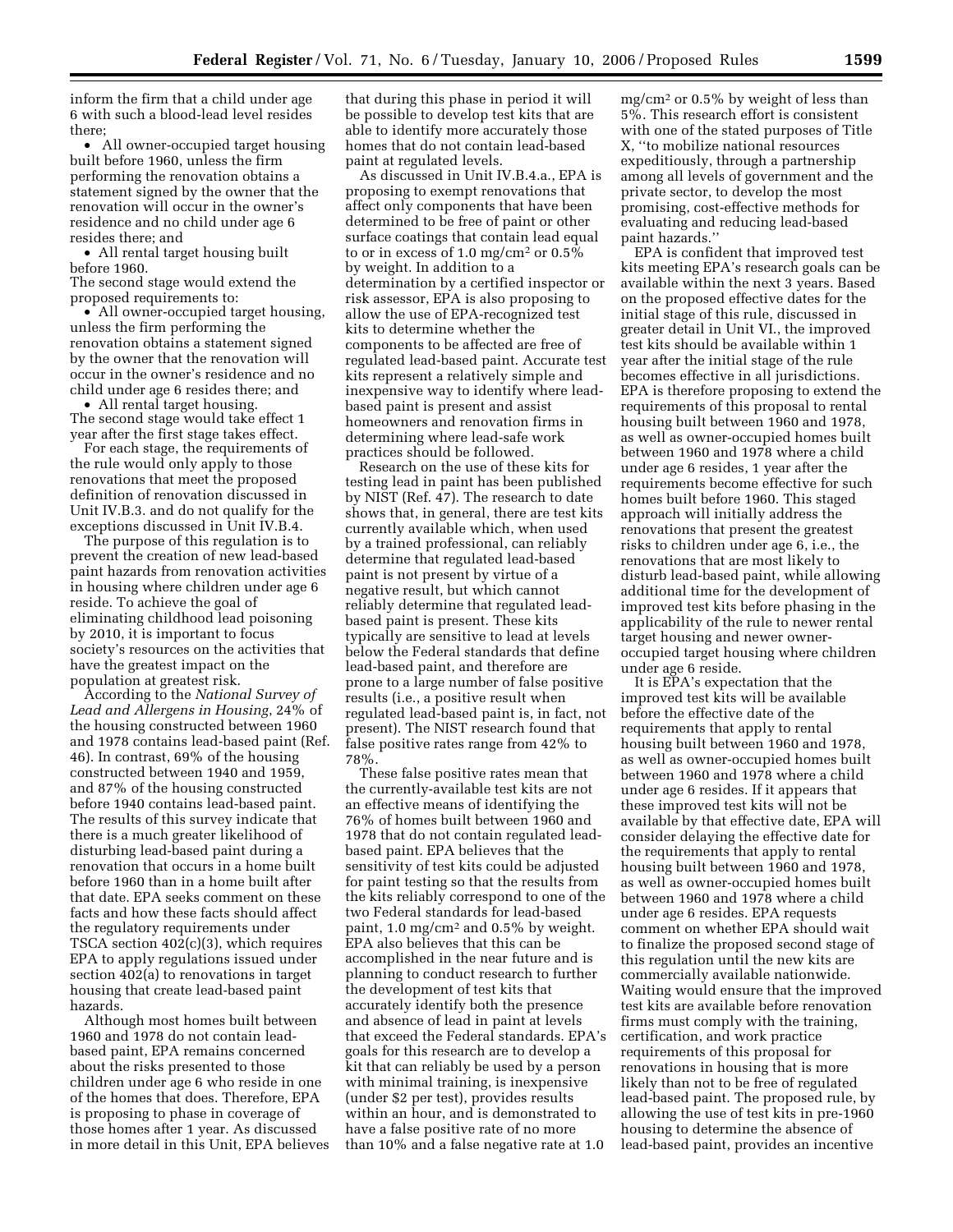for improved test kits. In addition, an established deadline for coverage of homes built between 1960 and 1978 provides an even greater incentive for the private sector to pursue improved test kits.

Although EPA is proposing to extend the effective date for housing built between 1960 and 1978 for an additional year, EPA remains concerned about children under age 6 residing in these homes if the children have increased blood lead levels. In many cases where a blood level in excess of the applicable level of concern has been identified, intervention by State and local public health officials should ensure that further exposure to lead is minimized. However, to prevent the possibility that an unregulated renovation activity will contribute to continuing exposures to lead for children with increased blood lead levels, EPA is proposing to include in the first stage of this proposal all target housing built before 1978 where a child under age 6 with a blood lead level that equals or exceeds the CDC level of concern, or a lower State or local government level of concern, resides. (As is discussed in Unit IV.B.4., renovations that only affected components that had been determined to be lead-based paint free would be exempt from the requirements of this proposal.)

The existing Pre-Renovation Education Rule requires renovators to inform owners and occupants of target housing of the potential risks from renovation projects by providing them with the PYF pamphlet. Persons performing renovations covered by the existing regulations must already either obtain a signed acknowledgment from the owner indicating that the pamphlet has been received, or a certificate of mailing indicating that the pamphlet was mailed at least 7 days before the renovation. EPA has developed a sample acknowledgment form that renovators could use not only to record the owner's receipt of the lead hazard information pamphlet, but to obtain additional information on the housing to be renovated and its residents (Ref. 1). This would enable renovation firms to satisfy their current obligations under the Pre-Renovation Education Rule and assist them in complying the requirements of this proposal. EPA seeks comment on this sample from, a copy of which is available in the docket for this proposed rule and on the Agency's Web page.

a. *Target housing constructed between 1960 and 1978 where a child under age 6 with an increased blood lead level resides*. As discussed in this Unit of the

preamble, EPA is proposing that this rule take effect in two major stages. EPA is proposing that the first stage include renovations performed for compensation in target housing constructed between 1960 and 1978 where a child under age 6 with a blood lead level that equals or exceeds the CDC level of concern (10 µg/dL), or a lower State or local government level of concern, resides. For the purposes of this proposal, children reside in the primary residences of their custodial parents, foster parents, and legal guardians. In addition, this proposal considers housing where a child lives and sleeps most of the time as the child's residence, even if this housing is not the residence of the child's legal custodians. This means that a child may have more than one residence, but it will ensure that the primary residences of all children under age 6 are covered by either stage one or stage two of this proposal, if they reside in target housing.

EPA recognizes that the renovation firm is not likely to have access to information on the blood lead levels of resident children. Therefore, EPA is proposing to require only that the renovation firm offer the owners and occupants of target housing built between 1960 and 1978 the opportunity to inform the firm that a child under age 6 with a blood lead level that equals or exceeds 10 µg/dL, or any lower State or local government level of concern, resides in the housing to be renovated. This opportunity could be as simple as a statement on the form used to acknowledge receipt of the information pamphlet, or, if the pamphlet is mailed, a note included in the mailing asking the recipient to inform the renovation firm if a child under age 6 with a blood lead level that equals or exceeds 10 µg/ dL, or any lower State or local government level of concern, is in residence. Tenant notifications required for renovations in common areas could include a similar note. EPA's sample acknowledgment form incorporates a statement to this effect (Ref. 1).

EPA will not require the renovation firm to presume that a child under age 6 with a blood lead level that equals or exceeds 10 µg/dL, or any lower State or local government level of concern, resides in housing to be renovated, if the renovation firm does not receive any information from the owner or occupant. EPA requests comment on how a renovation firm could obtain this information if it is unable to obtain a signed statement from the owner.

b. *Owner-occupied target housing where a child under age 6 resides*. EPA is also proposing to include, in the first

stage of this rulemaking, renovation projects performed for compensation in all owner-occupied target housing built before 1960, unless the firm performing the renovation obtains a statement signed by the owner that the renovation will occur in the owner's residence and that the housing is not the primary residence of a child under age 6. The primary residences of children under age 6 living in target housing constructed between 1960 and 1978 would be covered in the second stage of this proposed regulation.

The sample acknowledgment form developed by EPA will assist renovation firms in obtaining a written statement from owner-occupants as to whether a child under age 6 resides in the housing to be renovated (Ref. 1). In many cases, EPA anticipates that the presence of this statement on the form will prompt a discussion between the homeowner and the renovation firm on the information in the lead hazard information pamphlet as well as the lead-safe work practices that would be required by this proposal. A homeowner without children under age 6 in residence who subsequently chooses not to have the renovation firm follow lead-safe work practices will be making an informed decision in these circumstances.

If the renovator is unable to obtain an acknowledgment form from the owneroccupant, and instead meets the requirements of the Pre-Renovation Education Rule by a certificate of mailing indicating that the pamphlet was mailed at least 7 days before the renovation, the renovator would have to assume that a child under age 6 resided in the housing to be renovated and would have to perform the renovation in accordance with the applicable work practice standards of this proposal.

Subsequent purchasers of the housing will also be able to make informed decisions as a result of the regulations promulgated under section 1018 of Title X and codified at 24 CFR part 35, subpart A, and 40 CFR part 745, subpart F. These regulations, briefly summarized in Unit III.B.2.b., would not ordinarily require a seller, in the absence of specific knowledge of leadbased paint or lead-based paint hazards, to disclose information about renovation projects to a purchaser. However, the informational pamphlet that the seller must provide includes information about potential lead-based paint hazards on residential property and recommends that purchasers obtain a lead-based paint inspection or risk assessment on property they are interested in buying. A risk assessment would identify any dust-lead hazards on the property, whether created by a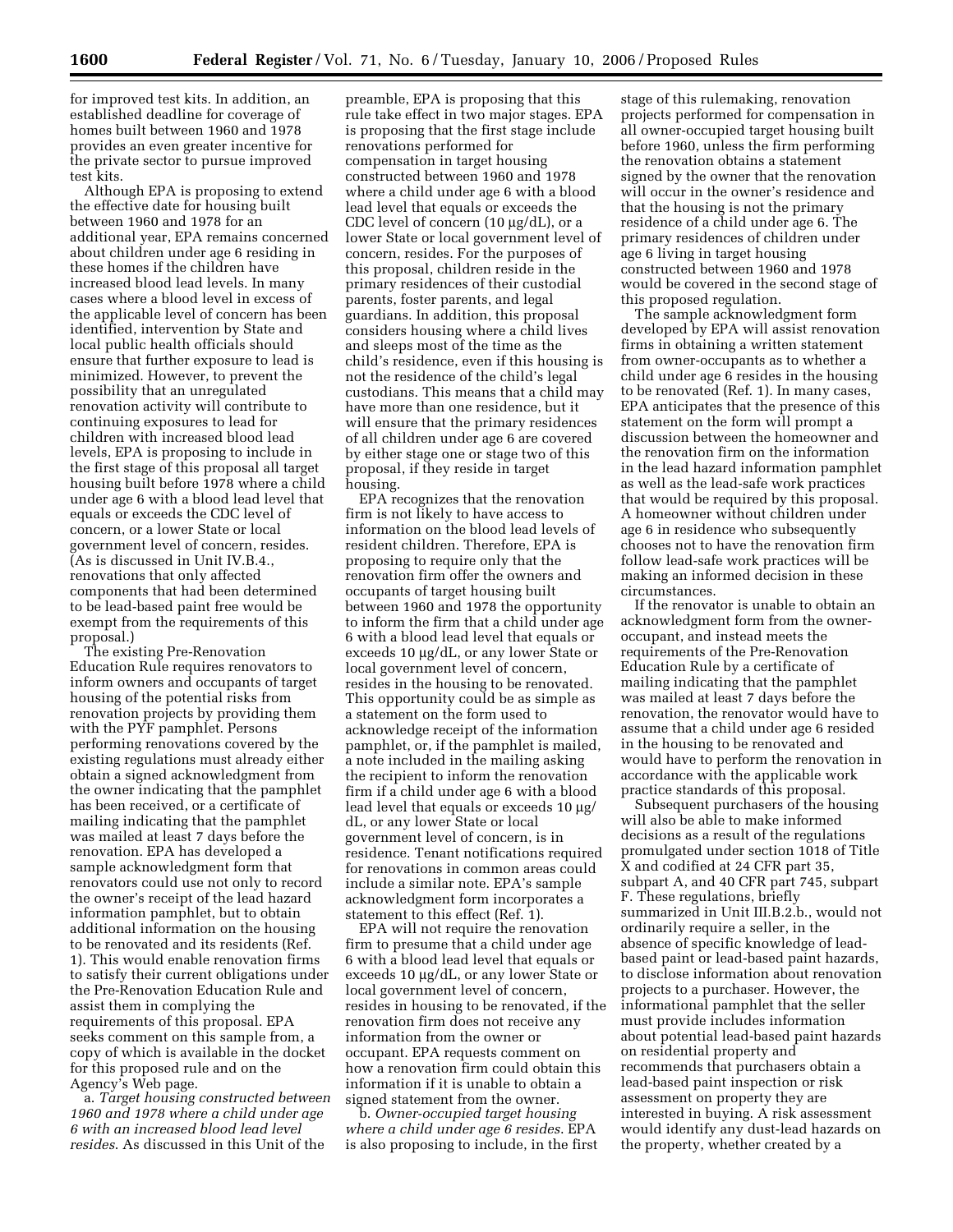renovation performed without lead-safe work practices or some other activity.

c. *Rental target housing.* Also in the first stage of this rulemaking, the proposed requirements would apply to all rental target housing built before 1960, regardless of whether a child under age 6 resides there. The second stage would extend the requirements to all rental target housing.

The proposal would apply to target housing that is currently being rented, as well as target housing being offered for rent and target housing that the owner intends to offer for rent. Renovations to prepare target housing for the rental market would have to be performed in accordance with this proposal. Unlike in owner-occupied housing, occupants who are tenants have far less control over renovation projects in their housing than occupants who are owners. EPA believes that, in most cases, the owner of housing, or the owner's agent, enters into contracts for renovation services, not the tenant. The owner has control over who performs the project and how it is conducted. In addition, renovations in rental housing often occur between tenants, when the housing is vacant and it is not known whether the next tenants will include a child under age 6. Therefore, requiring proper training and work practices in rental housing is necessary to protect the tenant occupants. Finally, applying the requirements of this proposal only to rental housing where children under age 6 reside could foster discrimination in the rental market against families with children under age 6. Although it is not the preferred option, EPA requests comment on whether this proposal should apply only to rental target housing where children under age 6 reside.

This proposal avoids placing responsibility on the renovation firm for determining whether a child under age 6 resides in a particular housing unit; the renovation firm would be responsible, however, for determining whether the housing unit is rental target housing. EPA considered holding the renovation firm responsible for making both determinations. However, it may be very difficult in many situations for the renovation firm to find objective proof that a child under age 6 does or does not reside in a particular housing unit. Because this proposal does not cover, for example, the residences of relatives that provide occasional care for a child, the mere presence of toys or other signs indicating the presence of a child under age 6 would not be a sufficient basis for deciding that the requirements of this proposal apply.

In contrast, EPA does not believe that determining whether housing is rental target housing presents the same level of difficulty for renovators. Contractors are already responsible, under the TSCA section 402(a) regulations at 40 CFR part 745, subpart L, as well as under the Pre-Renovation Education Rule, for determining whether a unit of housing is target housing. This involves determining whether the housing was built before 1978 and whether it is housing for the elderly or housing for persons with disabilities. EPA believes that, in many cases, it is obvious to the renovation firm that housing is target housing, and it will be relatively easy to determine that the housing is rental housing. Multi-unit buildings or multibuilding complexes are likely to be rental housing, unless the name of the property includes the words ''condominium'' or ''co-operative.'' In any event, the renovation firm remains ultimately responsible for making this determination. It should be noted that, during the first stage of this proposed rule, the renovation firm would be responsible for determining whether the housing was built before 1960.

EPA requests comment on whether renovation firms should be able to assume that no child under age 6 resides in owner-occupied housing. The identification of the residences of children under age 6 could be addressed in the same way that EPA is proposing to address children with increased blood lead levels during the first phase of the rule's applicability, discussed in Unit IV.B.1.a. If the renovation firm determined that the renovation activities would occur in owneroccupied housing, the firm could offer the owner-occupant the opportunity to inform the firm that a child under age 6 resides in the housing. If the owneroccupant did not provide the firm with any information on children in residence, the firm could assume that no child under age 6 resided in the housing, and the provisions of this proposal would not apply. EPA does not prefer this approach because children under age 6 could be put at risk unintentionally through mis-directed mail, or a misunderstanding on the part of the owner-occupant as to the information sought by the renovation firm.

d. *Owner-occupied multi-unit housing.* With respect to condominiums and cooperatives, EPA requests comment on whether to require that all renovations conducted in the common areas, such as hallways or stairways, of multi-unit buildings, as well as renovations conducted on the exteriors of such buildings, be conducted in

accordance with the proposed training, certification and work practice requirements, regardless of whether the individual units are owner-occupied. Currently, the proposal would allow all the owners of such multi-unit owneroccupied buildings to certify that no children under age 6 reside in the individual units, in which case renovators would not be required to comply with the proposed work practice standards in common areas. However, it is likely to be very difficult, if not impossible, to secure the signatures of all of the owners of the individual units, attesting to the fact that no child under age 6 resides in any of the units of the building. If all of the owners do not so attest, renovations in common areas would have to be conducted in accordance with this proposal. The signatures of the building managers would not be sufficient, because there may be children in residence that are unknown to the building managers.

e. *Owner-occupied target housing where a pregnant woman resides.* EPA also requests comment on the appropriateness of applying the provisions of this rule to owneroccupied target housing where an expectant mother resides, in addition to owner-occupied housing where a child under age 6 resides. If this option were included in the rule, and no children under age 6 resided in the housing to be renovated, the renovation firm would not be required to use the work practices in this proposal unless the renovation firm collected a statement from the owner-occupant indicating that a woman residing in the housing was pregnant or thought she might be pregnant. Fetuses exposed to lead in the womb may be born prematurely and have lower birth weights. In addition, the transplacental transfer of lead in humans is well documented, and infants are generally born with a lead body burden reflecting that of the mother (Ref. 4). Therefore, covering the residences of pregnant women under this regulation would provide additional protection for vulnerable populations. However, owneroccupants, including expectant mothers, will be receiving a lead hazard information pamphlet under the Pre-Renovation Education Rule that will enable them to make educated choices about renovation activities in their residences.

2. *Other options considered.* EPA considered a range of other alternatives to defining the universe of housing that would be covered by this regulation. The primary alternative EPA considered was a single-staged regulation that would cover all renovations in rental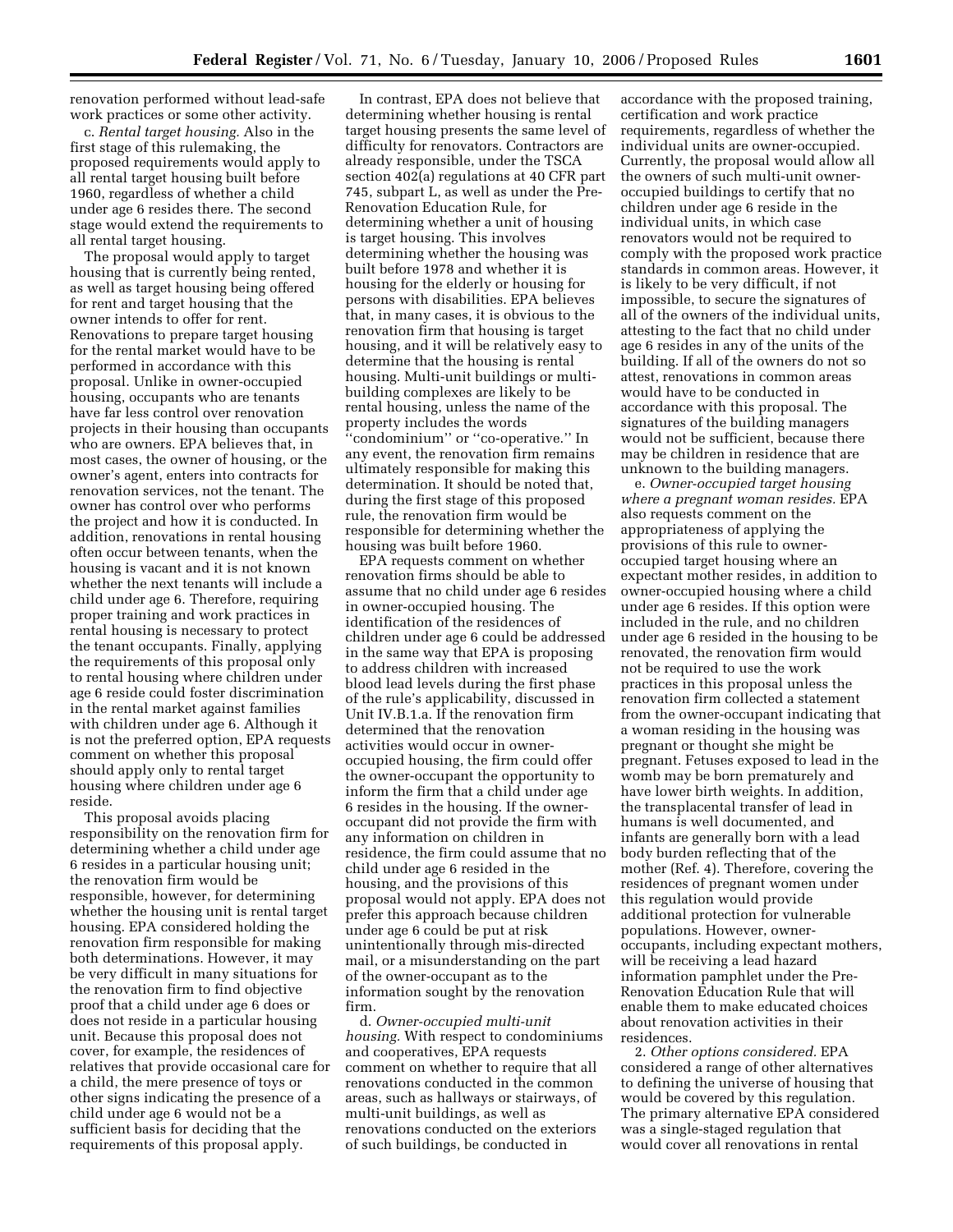target housing and owner-occupied target housing where a child under age 6 resides. This option is not preferred at this time. As discussed in this section, EPA is proposing to phase in coverage of housing built between 1960 and 1978 to allow time to develop an accurate, but simple and inexpensive, means for determining whether the affected components in a particular housing unit built within this time frame are free of regulated lead-based paint (the determination whether a component is lead-based paint free is discussed more fully in Unit IV.B.4.a.). EPA solicits comment on this option.

EPA also considered a single-staged regulation that would cover all renovations in rental target housing built before 1960 and owner-occupied target housing built before 1960 where a child under age 6 resides. This option is not preferred at this time because 24% of the target housing built between 1960 and 1978 contains lead-based paint. A regulation that excludes those homes would not cover the residents of those homes, particularly the children residing in those homes, from potential lead-based paint hazards created by renovation activities. It should be noted that the Phase I study, which demonstrated lead dust loadings from renovation activities in target housing, did not differentiate housing by age. The measured lead loadings in that study represent an average. In the *National Survey of Lead and Allergens in Housing* (Ref. 46), a paint lead loading exceeding 10 mg/cm2 was detected in 3% of the homes constructed between 1960 and 1978, compared to 14% of the homes constructed between 1940 and 1959, and 55% of the homes constructed before 1940. Further analysis of the data found that, although there were fewer homes built between 1960 and 1978 that contained leadbased paint, the average lead concentration of paint on windows and on exterior walls, doors, and trim was higher in housing built between 1960 and 1978 than in housing built between 1950 and 1960 (Ref. 48). EPA's preferred option takes into account the fact that most target housing built between 1960 and 1978 does not contain lead-based paint by phasing in coverage of those homes after improved test kits are expected to be available. EPA requests comment on the option of limiting this proposal to housing built before 1960, and on other options tied to the age of the housing and the likelihood that the housing contains lead-based paint.

EPA also considered proposing a rule limited to the provision of information and certification, training, and accreditation requirements. The

rationale for such a limited rule would be that individuals, if provided information on the health effects of lead exposure and renovation work practices that minimize leaded dust creation and release, would be able to choose whether or not to request that a firm performing a renovation use lead-safe work practices. Individuals wishing to employ a renovation firm that would use lead-safe work practices would be assured by the certification, training, and accreditation provisions that a firm certified by EPA would employ persons trained in the use of lead-safe work practices. This is not the preferred option because EPA believes that a voluntary program of lead-safe work practice compliance would not provide sufficient protection from lead-based paint hazards created by renovation activities. Nevertheless, the Agency invites comment on this option.

Finally, EPA considered covering all renovations in target housing without providing an exclusion for target housing where children under age 6 do not reside. A child under age 6 may spend a significant amount of time in housing that is not his or her primary residence, for example, in the home of a babysitter. In addition, a child that moved into housing shortly after a renovation performed without lead-safe work practices took place would be exposed to lead dust from the renovation. This is not the preferred option at this time because the proposed option provides a more focused targeting of resources on the population most at risk. EPA specifically requests comment on applying the requirements of this proposal without the exclusion for target housing where children under age 6 do not reside.

3. *Activities that would be covered*. This proposal, like the Pre- Renovation Education Rule, would only apply to persons who perform renovations for compensation. This includes owners of rental property and their employees, as well as paid employees of home improvement companies, residential property management companies, State and local government agencies, and non-profits. With regard to the renovation activities that would be covered by this regulation, EPA is proposing to cover the same universe of activities that is already regulated under the Pre-Renovation Education Rule- essentially, activities that modify an existing structure and that result in the disturbance of painted surfaces. All types of repair, remodeling, modernization, and weatherization projects would be covered, including projects performed as part of another Federal, State, or local program, if the

projects meet the definition of 'renovation'' codified in 40 CFR 745.83. The regulated community has had years of experience in applying this definition, as well as the applicability provisions in 40 CFR 745.82.

EPA considered and requested public comment on various approaches to defining the term ''renovation'' for the Pre-Renovation Education Rule, including options modeled on a definition in the TSCA asbestos regulations, the construction tasks identified by OSHA in its Lead in Construction Standard, and by the use of Standard Industrial Codes (SIC codes) as a means of defining the subject universe (Ref. 49). The majority of the public comments EPA received in response to its proposal involved the definition of this term. In response to the public comments, EPA crafted a definition that borrows from other sources but focuses on the activities of greatest concern to EPA, activities that disturb lead-based paint (Ref. 23). This definition also covers virtually all of the activities in the renovation and remodeling study that created leadbased paint hazards. Conversely, EPA does not believe that this definition is overbroad, i.e., it does not capture a significant number of renovation activities that are not capable of creating lead-based paint hazards. All of the activities monitored in EPA's renovation and remodeling study which involved the disturbance of lead-based paint created or could reasonably be anticipated to create lead-based paint hazards. The study evaluated common renovation activities likely to disturb lead-based paint, including demolition of structures containing lead-based paint, removal of fixtures containing lead-based paint (window replacement), sawing and drilling into materials containing lead-based paint, and sanding lead-based paint. Because all of these activities are capable of creating lead-based paint hazards, a definition of ''renovation'' that is primarily based on the disturbance of lead-based paint is well-tailored to regulate the activities of concern.

As noted previously, the Phase I study excluded exterior siding installation, wallpaper removal, and exterior soil disruption because the study design team and the individuals consulted in the information-gathering phase generally considered these target activities to be of secondary importance. EPA has no quantitative information on the lead dust loadings generated during such activities in target housing. However, to the extent that these activities disturb paint, these activities would be covered by this proposal.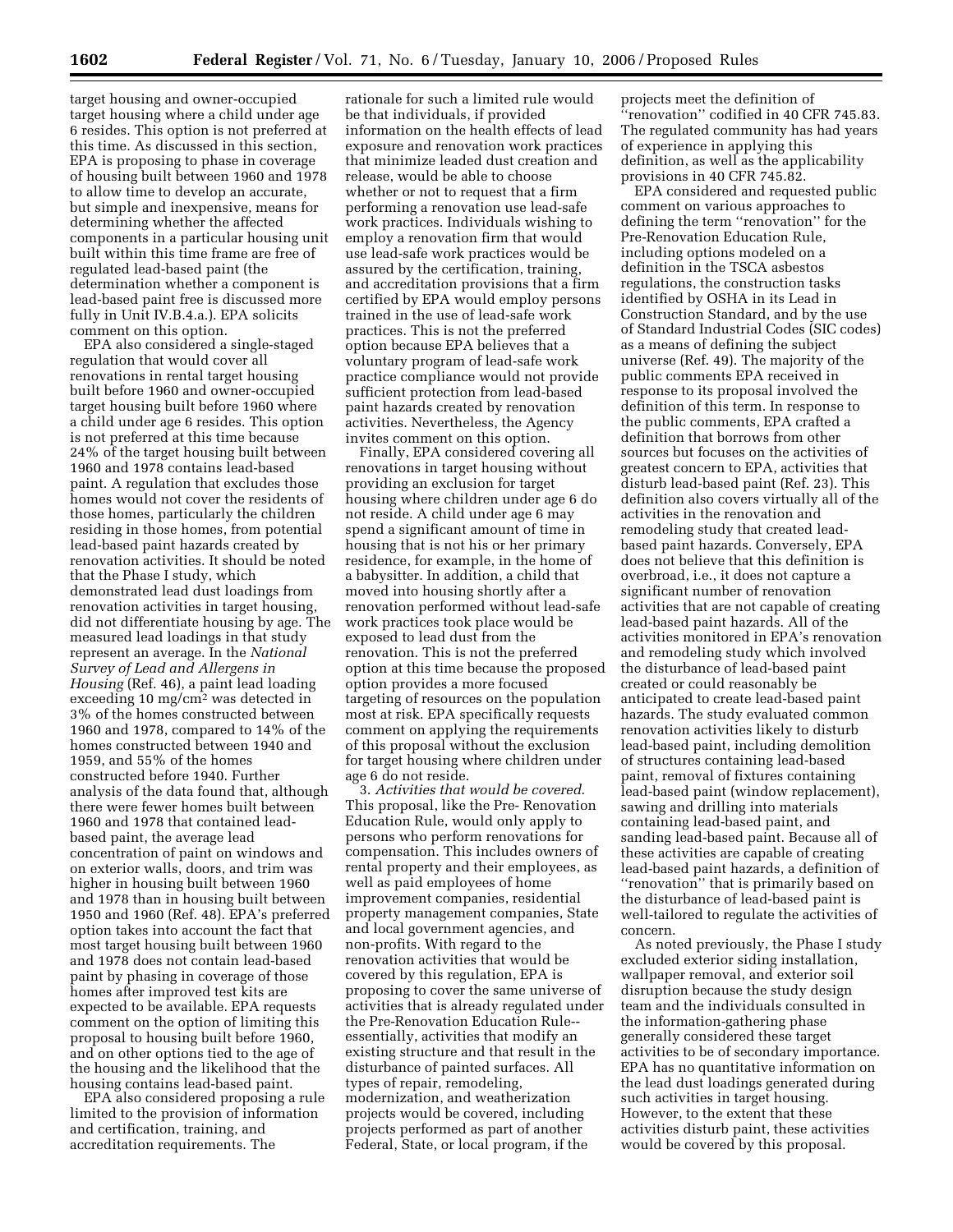Conversely, the Phase I study did include HVAC duct work, but it is possible that, in some cases, this work would not involve the disturbance of paint, and would, therefore, not be covered by this proposal. EPA requests comment on whether exterior siding projects, wallpaper removal, and exterior soil disruption or other activities should be excluded from this proposal or whether HVAC duct work should be specifically included. EPA is particularly interested in any data regarding the lead loadings generated by these activities that would support their exclusion or inclusion, and other activities that should be considered in the same manner.

The panel convened by EPA pursuant to the Regulatory Flexibility Act recommended that the Agency consider exempting certain specialty contractors (e.g., plumbing, electrical) from the rule. More information on this panel and its recommendations can be found in Unit VIII.C.6.e. EPA is not proposing to exempt such work *per se*, but requests comment on whether any category of specialty contractor should be excluded from this proposal, along with data that would support the exclusion of a particular category of contractor.

In some circumstances, a renovation, as that term is defined in this proposal, may constitute only a portion of a larger residential renovation and remodeling project. The certification, training, and work practice elements of this proposal would only be applicable during the portion of a project that involves the disturbance of painted surfaces. For example, adding a room to an existing home may require the demolition of an existing wall to provide access to the room. In this case, the only portion of the project that involves disturbing painted surfaces may be the demolition of the existing wall. A certified firm and a certified individual would be needed to establish the required work area, demolish the wall, perform the required clean-up, and verify that the area has been properly cleaned. If the remainder of the project, the construction of the new room, does not involve the disturbance of existing painted surfaces, then the requirements of this proposal would not apply to that portion of the project. Painters who disturb a large area of painted surface with surface preparation activities, such as sanding, would be performing a regulated renovation under this proposal. Merely painting prepared surfaces does not generally disturb existing paint, so a painter who prepares surfaces by sanding and then paints the prepared surfaces would be able to choose whether to perform required cleaning

and cleaning verification activities before or after the prepared surface is painted.

4. *Exceptions*—a. *Components free of regulated lead-based paint.* EPA is proposing to continue to exempt renovations that only affect painted components that have been determined, by a certified inspector or risk assessor, to be free of paint or other surface coatings that contain lead equal to or in excess of 1.0 mg/cm2 or 0.5% by weight. This determination may be made as part of a lead-based paint inspection of an entire housing unit or building, or on a component-by-component basis.

EPA is also proposing to exempt renovations that only affect painted components that have been demonstrated to be free of regulated lead-based paint through the use of an EPA-recognized test kit by a certified renovator. EPA intends to recognize those test kits that have a very low probability of false negative responses, because an incorrect negative result may lead to the creation of lead-based paint hazards through uncontrolled renovation activities. More specifically, for paint containing lead at or above the regulated level, 1.0 mg/cm2 or 0.5% by weight, EPA intends to recognize kits that have a demonstrated probability (with 95% confidence) of a negative response less than or equal to 5% of the time. In addition, as soon as the improved test kits discussed in Unit IV.B.1. are generally available, EPA intends to recognize only those test kits that have a demonstrated probability of a false positive response of no more than 10% to lead in paint at levels below the regulated level. EPA believes that limiting recognition to kits that result in a relatively-low rate of false positives would benefit the consumer by reducing the number of times that the training and work practice requirements of this regulation are followed in the absence of regulated lead-based paint. These performance parameters would have to be validated by a laboratory independent of the kit manufacturer, using ASTM International's E1828, Standard Practice for Evaluating the Performance Characteristics of Qualitative Chemical Spot Test Kits for Lead in Paint (Ref. 50) or an equivalent validation method. The instructions for use of any particular kit would have to conform to the results of the validation, and the certified renovator must follow the manufacturer's instructions when using the kit. EPA requests comment on whether these standards are reasonably achievable and sufficiently protective. EPA is also soliciting suggestions on how to conduct the kit recognition process.

As required by the Pre-Renovation Education Rule, if the renovation firm relies on a determination by a certified inspector or risk assessor that affected components are free of paint or other surface coatings that contain lead equal to or in excess of 1.0 mg/cm<sup>2</sup> or  $0.5\%$ by weight, the renovation firm must obtain a copy of the written determination before the renovation begins and keep it for no less than 3 years from the date the renovation is completed. If a test kit is used, the renovation firm must keep records documenting the use of the kit, including the name of the kit, who used the kit, and the results, for no less than 3 years from the completion date of the renovation.

To assist renovation firms in determining whether a particular project is eligible for this exception, EPA is proposing to incorporate, in 40 CFR 745.83, the definition of the term ''component or building component'' from 40 CFR 745.223.

b. *Minor maintenance.* This regulation would also retain the Pre- Renovation Education Rule exception in 40 CFR 745.82(a)(1) for minor maintenance activities that disturb 2 ft2 or less of painted surface per component. As discussed in the preamble to the final Pre-Renovation Education Rule, this exception was primarily designed as a means for distinguishing between renovation activities and routine maintenance activities (Ref. 23, p. 29911). Because this exception for small surface area disturbances has acted as a surrogate for routine maintenance activities in the Pre-Renovation Education Rule, EPA is proposing to apply this exception to the requirements of this regulation.

The stakeholders participating in the various meetings EPA has held on renovation issues have had varying opinions of this exception. In general, property owners and managers favored this exception because it would remove routine, minor maintenance activities from the scope of the rule. Renovation firms thought it would have little impact on the jobs that they typically do. Advocacy organizations did not favor this exception because small projects can also create lead-based paint hazards. EPA requests additional comment on the appropriateness of this exception as a surrogate for routine building maintenance activities, and suggestions for alternate or additional surrogates.

Although EPA believes that increasing the size of the exception from 2 ft<sup>2</sup> to 5 or 10 ft2 would reduce the number of renovations covered by this proposed rule, EPA does not have enough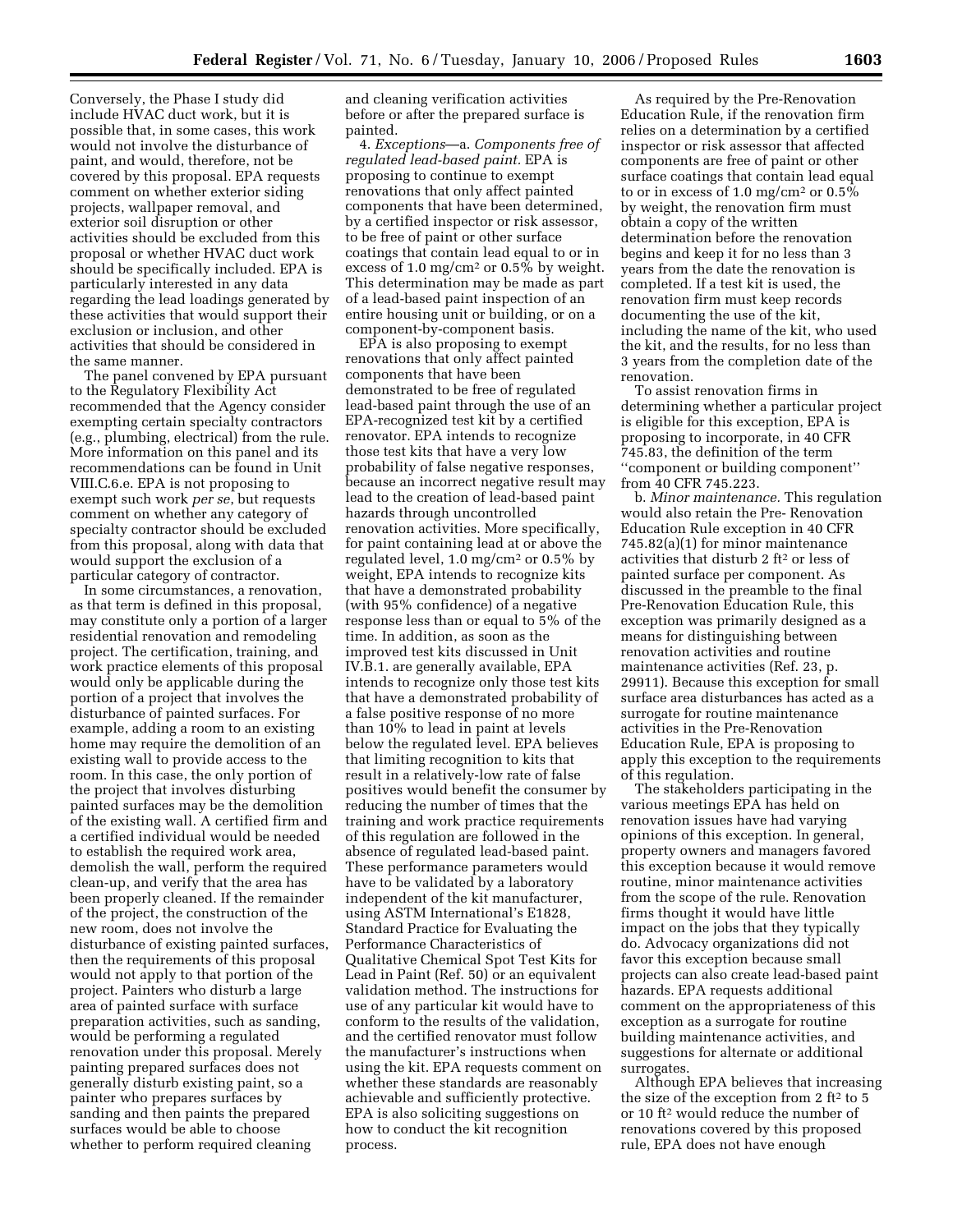information to estimate the number of renovations that would be affected by such a change. EPA is concerned that increasing the size of the exception, particularly for interior projects, would reduce the protections against leadbased paint hazards offered by this proposal. In addition, increasing the exception size would make this proposal inconsistent with the Pre-Renovation Education Rule and likely cause confusion among the regulated community, because renovation firms have been implementing the 2 ft<sup>2</sup> exception for a number of years.

Finally, HUD's Lead Safe Housing Rule, at 20 CFR 35.1350(d), includes ''*de minimis*'' levels of 2 ft2 per room for interior projects and 20 ft2 on exterior surfaces. If less than this amount of painted surface is disturbed, HUD's lead-safe work practice requirements do not apply. EPA's lead-based paint abatement regulations also use these as small project exceptions, at 40 CFR 745.65(d). EPA requests comment on incorporating these size limitations into this proposal and is particularly interested in any data regarding the number of renovations that would be affected by a change in the mirror maintenance exception and any data that would support a change in this exception.

c. *Emergency projects*. EPA is proposing to retain the emergency project exception of the existing Pre-Renovation Education Rule. Under that exception, renovators are not required to provide a lead hazard information pamphlet to owners and occupants of target housing that is undergoing emergency renovation operations. In general, stakeholders participating in EPA's renovation meetings favored an exception for emergency projects. This proposal would retain that exception, but would require that the emergency renovation operations be performed in compliance with the work practice standards to the extent practicable.

EPA is proposing to modify the language of the exception to clarify that interim control projects performed on an expedited basis in response to an elevated blood lead level finding in a resident child qualify for the emergency project exemption from the Pre-Renovation Education Rule requirements. The term ''interim controls,'' defined in 40 CFR 745.83 of the proposal, means measures designed to temporarily reduce exposure to leadbased paint hazards. Some interim control projects, such as the repair of damaged areas of paint, are renovations as defined in 40 CFR 745.83, and are subject to the Pre-Renovation Education Rule and would also be covered by this

proposed regulation. Others, such as specialized cleaning, may not involve the disturbance of paint, and would therefore not be covered by either regulation.

EPA is concerned that local public health organizations may be delayed in responding to a lead-poisoned child if the owner of the building where the child resides is not available to acknowledge receipt of the PYF pamphlet before an interim control project begins. The Pre- Renovation Education Rule allows persons performing renovations to mail a copy of the pamphlet to the owner, but the mailing must occur at least 7 days before the project begins. Exempting these types of projects from the Pre-Renovation Education Rule would enable public health organizations to begin responding to an elevated bloodlead level immediately, without significantly affecting the flow of information to the population at risk. Organizations that intervene in these cases typically provide a great deal of lead-based paint hazard information to the family of the lead-poisoned child. EPA is proposing to limit this provision of the emergency project exception to interim control projects that are performed as a direct response to a leadpoisoned child. EPA requests comment on whether a time limit should be placed on projects qualifying for this exception, whether only projects performed within a certain amount of time after a lead-poisoned child has been identified should be exempt, and, if so, what period of time would be adequate for these purposes.

EPA also understands that there may be emergency situations where compliance with the training, certification, and work practice requirements of this proposal is not practicable. In general, the proposed phase-in period for the regulatory requirements proposed in § 745.81 should be more than sufficient to allow enough persons to be trained and certified to provide an adequate supply of certified entities available for emergency renovation operations. An important reason for creating the emergency exception to the Pre-Renovation Education Rule was to allow property managers to respond quickly to problems such as a broken water pipe in an apartment even if the occupant is away from the premises. EPA anticipates that most property management companies who do their own maintenance will find it advantageous to have a trained and certified renovator on staff to perform renovations, so there should be no reason why these entities would not be

able to comply with the training and certification requirements on all renovations. Likewise, EPA knows of no reason why firms performing emergency renovation operations would not be able to follow the clean-up procedures specified in this proposal after emergency repairs have been made. In fact, in the vast majority of cases, persons performing emergency renovation projects should be able to comply with all of the work practice requirements of this proposal. However, because there may be situations where it is not feasible to post warning signs or contain the work area before responding to the emergency, EPA is proposing to add a statement to the section describing this exemption to make it clear that the work practice requirements, the recordkeeping requirements, and the training and certification requirements in proposed §§ 745.85, 745.86, 745.89, and 745.90 apply to the extent practicable.

#### *C. Training, Certification, and Accreditation*

Under the regulations at 40 CFR part 745, subpart L, both individuals and firms that perform lead-based paint inspections, lead hazard screens, risk assessments, and abatements must be certified by EPA. EPA is proposing a similar, but not identical, regulatory scheme for individuals and firms that perform renovations.

EPA is proposing to require that all renovations regulated by this rule be performed by a firm certified to perform renovations and directed by a certified renovator. Although not required by the proposed rule, if dust sampling were performed, it would also have to be performed by a certified dust sampling technician, inspector, or risk assessor on behalf of a certified firm. In order to become a certified renovator, a person would have to either possess certification as a lead-based paint abatement supervisor or worker, or take an accredited renovator course. In order to perform dust sampling, a person would have to possess certification as a lead-based paint inspector or risk assessor, or take an accredited dust sampling technician course. Certification based on a dust sampling technician course would qualify the individual to conduct dust sampling as part of a renovation, but not as part of a lead-based paint activity under 40 CFR part 745, subpart L. EPA renovator or dust sampling technician certification would allow the certified individual to perform renovations or dust sampling in any State or Indian Tribal area that does not have a renovation program authorized under 40 CFR part 745,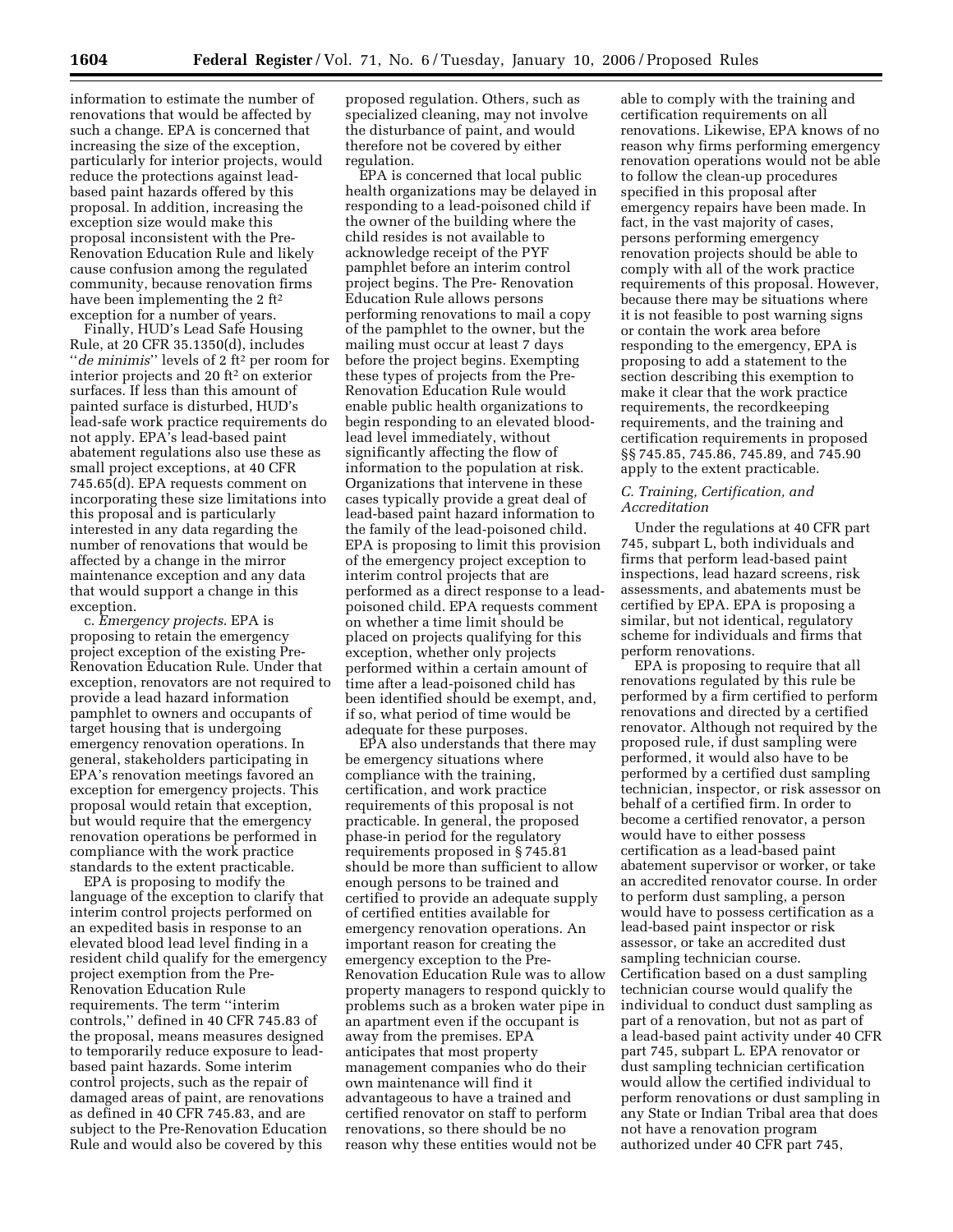subpart Q. Each of these requirements is discussed in greater detail in the following sections.

1. *Firms*—a. *Firm responsibilities*. Proposed § 745.89(d) describes the responsibilities of firms performing renovations or dust sampling. These firms must ensure that all persons performing renovation activities on behalf of the firm are either certified renovators or have been trained and are directed by a certified renovator in accordance with proposed § 745.90. Firms must also ensure that all persons performing dust sampling on behalf of the firm are certified as either risk assessors, inspectors, or dust sampling technicians. The firm is responsible for assigning a certified renovator to each renovation performed by the firm and ensuring that the certified renovator discharges all of the responsibilities identified in proposed § 745.90. The firm is also responsible for ensuring that all renovations performed by the firm are performed in accordance with the work practice standards in proposed § 745.85. Finally, EPA is proposing to amend § 745.86 to require a firm to retain and make available to EPA all records necessary to demonstrate compliance with the provisions of this proposal. These records would have to include copies of training certificates for certified renovators and dust sampling technicians used on projects, along with signed and dated descriptions of how worker training activities, sign posting, work area containment, waste handling, cleaning, and post-renovation cleaning verification or clearance were conducted in compliance with this subpart. These descriptions must include a certification by the record preparer that the descriptions are complete and accurate. To assist firms in complying with these recordkeeping requirements, EPA has developed a simple form that firms could use to ensure that they are maintaining all of the necessary records (Ref. 51). Use of this form would not be mandatory, firms could keep the required records in any manner that they choose. EPA requests comment on the utility and practicality of the sample recordkeeping form, which EPA would make available on its internet site and from the National Lead Information Center. EPA also requests comment on the recordkeeping requirements in general, as well as information on the business records typically kept by renovation firms that could be used to demonstrate compliance with the training, certification, and work practice requirements of this proposal.

When multiple contractors are involved in a renovation, any contractor who disturbs, or whose employees disturb, paint in excess of the minor projects exception would be responsible for compliance with all of the requirements of the Pre-Renovation Education Rule and this proposal. In this situation, renovation firms may find it advantageous to decide among themselves which firm will be responsible for providing pre-renovation education to the owners and occupants, which firm will establish containment, and which firm will perform the postrenovation cleaning and cleaning verification. For example, a general contractor may be hired to conduct a multi-faceted project involving the large-scale disturbance of paint, which the general contractor then divides up among several subcontractors. In this situation, having the general contractor discharge the obligations of the Pre-Renovation Education Rule is likely to be the most efficient approach, since this only needs to be done once. The general contractor can then provide the subcontractors with copies of the signed acknowledgment form or proof of mailing. With regard to containment, the general contractor may decide that it is most cost-effective to establish one large work area for the entire project. In this case, from the time that containment is established until postrenovation cleaning verification occurs, all general contractor and subcontractor personnel performing renovation tasks within the work area would have to be certified renovators or trained and directed by certified renovators in accordance with this proposal. In addition, these personnel would be responsible for ensuring the integrity of the containment barriers. The cleaning and post-renovation cleaning verification could be performed by any properly qualified individuals, without regard to whether they are employees of the general contractor or a subcontractor. However, all contractors involved in the disturbance of leadbased paint, or who perform work within the work area established for the containment of lead dust and debris, would be responsible for compliance with this proposal, regardless of any agreements the contractors may have made among themselves.

EPA considered requiring renovation firms to provide notification to EPA before commencing a renovation activity, in the same way that abatement firms are currently required by 40 CFR 745.227(e)(4) to notify EPA before commencing an abatement. This is not the preferred option at this time because EPA believes that it would be unduly burdensome for renovation firms, given

the large number of renovations that EPA estimates would be subject to this proposed regulation annually. In addition, the processing of notifications would require a significant resource commitment on EPA's part. However, notification could improve EPA's ability to monitor compliance with work practice requirements while renovations are ongoing. EPA requests comment on whether notifications should be required for all renovation projects, or whether they should be required for a subset of regulated renovations, such as large-scale projects, projects in rental properties, or projects in housing built before 1940. Suggestions for how these categories could be identified are also requested. In addition, EPA requests comment on whether a notification requirement should be phased in over time, to allow the regulated community and EPA to evaluate the effectiveness and the feasibility of such a requirement.

b. *Initial certification.* Firms that perform renovations covered by this proposal would have to be certified by EPA. EPA is proposing to add a definition of ''firm'' to 40 CFR 745.83 to make it clear that this term includes persons in business for themselves, i.e., sole proprietorships, as well as Federal, State, Tribal, and local governmental agencies, and nonprofit organizations. Firms covered by this proposal include firms that typically perform renovations, such as building contractors or home improvement contractors, as well as property management companies or owners of multi-family housing performing property maintenance activities that include renovations within the scope of this proposal.

EPA is proposing to use a process for certifying firms to perform renovations that is similar to the process currently used to certify firms to perform leadbased paint activities, such as inspections or abatements, that are regulated by 40 CFR part 745, subpart L. This proposal provides information about the certification and recertification process, establishes procedures for amending and transferring certifications, and identifies clear deadlines.

Under proposed § 745.89(a), a firm wishing to become certified to perform renovations would submit a complete ''Application for Firms,'' signed by an authorized agent of the firm, along with the correct certification fee. EPA intends to establish firm certification fees in a separate rulemaking.

Proposed  $\S 745.89(a)$  also sets out EPA's possible responses to a firm certification application and gives the reasons why EPA would choose a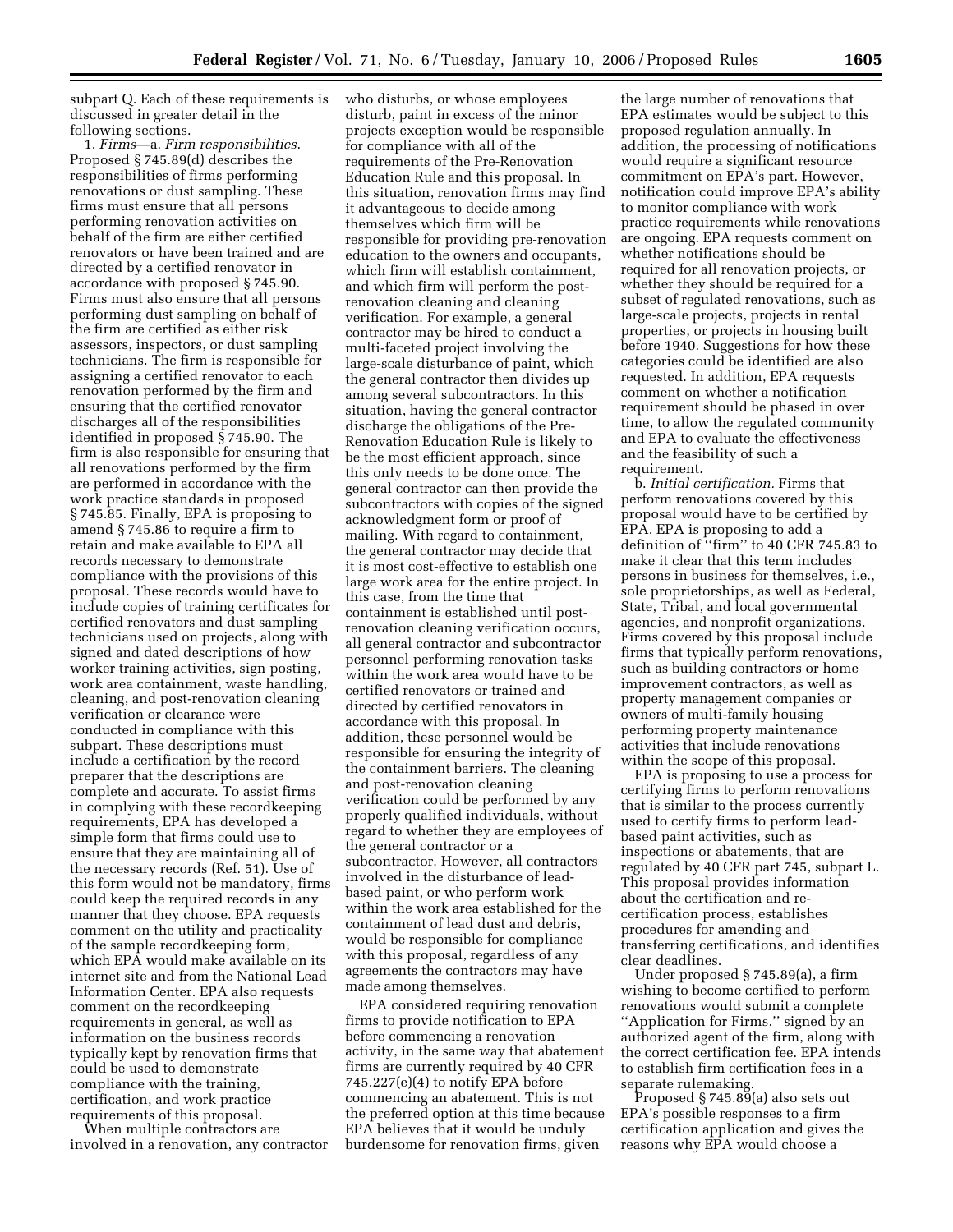particular response. Under this proposal, EPA would approve a firm's initial application within 90 days of receipt if it is complete, including the proper amount of fees, and if EPA determines that the environmental compliance history of the firm, its principals, or its key employees does not show an unwillingness or inability to comply with applicable environmental statutes or regulations. If the application is approved, EPA proposes to follow the current practice under 40 CFR part 745, subpart L, of establishing the firm's certification expiration date at 3 years from the date of EPA's approval. EPA certification would allow the firm to perform renovations covered by this section in any State or Indian Tribal area that does not have a renovation program authorized under 40 CFR part 745, subpart Q. If the application was incomplete, EPA would notify the firm within 90 days of receipt that its application was incomplete, and ask the firm to supplement its application within 30 days. If the firm did not supplement its application within that period of time, or if EPA's check into the compliance history of the firm revealed an unwillingness or inability to comply with environmental statutes or regulations, EPA would not approve the application and would provide the applicant with the reasons for not approving the application. EPA would not refund the application fees. A firm could reapply for certification at any time by filing a new, complete application that included the correct amount of fees.

c. *Re-certification.* Under proposed § 745.89(b), a certified firm would maintain its certification by submitting a complete and timely ''Application for Firms,'' noting that it is an application for re-certification, and paying the required re-certification fee. With regard to the timeliness of the application for re-certification, EPA is proposing that if a complete application, including the proper fee, is postmarked 90 days or more before the date the firm's current certification expires, the application would be considered timely and sufficient, and the firm's existing certification would remain in effect until its expiration date or until EPA had made a final decision to approve the re-certification application, or not, whichever occurred later. If the firm submitted a complete re-certification application fewer than 90 days before the date the firm's current certification expired, EPA might be able to process the application and re-certify the applicant before the expiration date, but

this would not be guaranteed. If EPA did not approve the re-certification application before the existing application expired, the firm's certification would expire and the firm would not be able to conduct renovations until EPA approved its recertification application. In any case, the firm's new certification expiration date would be 3 years from the date the existing certification expired.

If the firm submitted an incomplete application for re-certification, and EPA had not received all of the required information and fees before the date the firm's current certification expired, or if the firm did not submit its application until after its certification expired, EPA would not approve the firm's recertification application. The firm could not cure any deficiencies in its application package by postmarking missing information or fees by its certification expiration date. All required information and fees would have to be in EPA's possession as of the expiration date for EPA to approve the application. If EPA did not approve the application, the Agency would provide the applicant with the reasons for not approving the re-certification application. Any fees submitted by the applicant would not be refunded, but the firm could submit a new application for certification, along with the correct amount of fees, at any time.

As with initial applications, this proposal includes a description of the actions EPA may take in response to an application for re-certification and the reasons why EPA would take a particular action. This section is identical to the proposed process for initial applications, except that EPA will not require an incomplete application to be supplemented within 30 days of the date EPA requests additional information or fees. In the recertification context, as described in the preceding paragraph, the firm must make its application complete by the date that its current certification expires. There is no compelling reason to establish another deadline for making an incomplete application complete.

d. *Amendments*. Proposed § 745.89(c) would require that a firm amend its certification within 45 days whenever a change occurred to information included in the firm's most recent application. If the firm failed to amend its certification within 45 days of the date the change occurred, the firm would not be authorized to perform renovations until its certification was amended. Examples of amendments include a change in the firm's name without transfer of ownership, or a change of address or other contact

information. To amend its certification, a firm would be required to submit an application, noting on the form that it was submitted as an amendment. The firm would be required to complete the sections of the application pertaining to the new information, and sign and date the form. The amendment would have to include the correct amount of fees. Amending a certification would not affect the validity of the existing certification or extend the certification expiration date. EPA would issue the firm a new certificate if necessary to reflect information included in the amendment. Firm certifications are not transferable--if the firm is sold, the new owner must submit a new initial application for certification in accordance with § 745.89(a).

e. *Suspension, revocation, or modification of certification*. EPA is also proposing, in § 745.91, procedures for suspending, revoking, or modifying a firm's certification. These procedures are identical to the current procedures in place for suspending, revoking, or modifying the certification of a firm that is certified to perform lead-based paint activities.

2. *Individuals*—a. *Renovators and workers.* EPA is proposing to establish a new individual certification discipline for renovators. All renovation activities covered by this proposal would have to be performed by certified renovators, or by persons who have received on-thejob training in lead-safe work practices from certified renovators. The certified renovator assigned to a renovation would be responsible for ensuring that the renovation is performed in compliance with the work practice requirements of this proposal.

Under the proposal, a certified renovator must:

• Perform the post-renovation cleaning verification described in proposed § 745.85(b).

• Perform or direct uncertified workers who perform all of the work practices described in proposed § 745.85(a).

• Provide training to uncertified workers on the lead-safe work practices they will be using in performing their assigned tasks, how to isolate the work area and maintain the integrity of the containment barriers, and how to avoid spreading lead contamination beyond the work area.

• Be physically present at the work site when the signs required by proposed  $\S 745.85(a)(1)$  are posted, while the work area containment required by proposed § 745.85(a)(2) is being established, and while the work area cleaning required by proposed § 745.85(a)(4) is performed.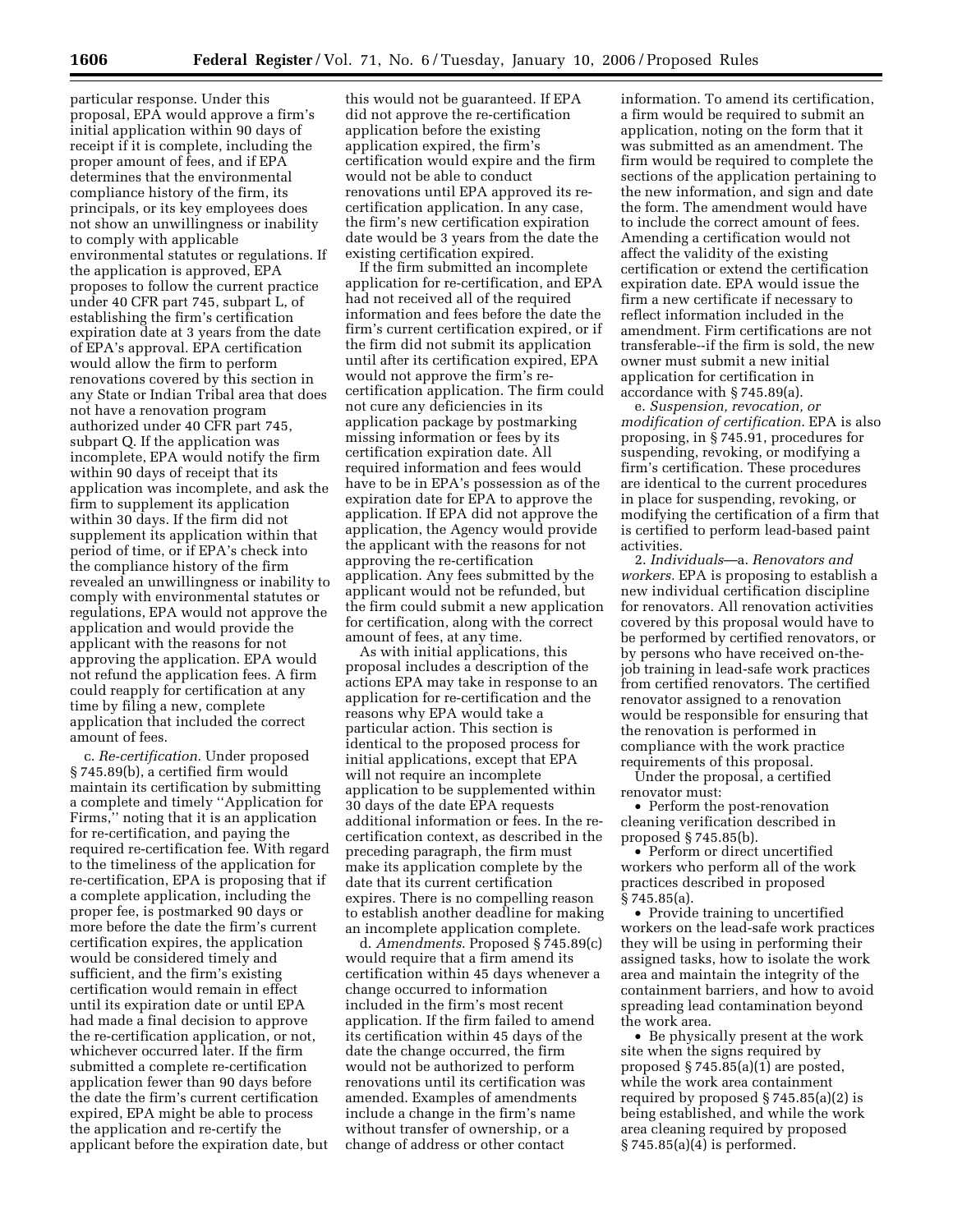• Regularly direct the work being performed by uncertified persons to ensure that lead-safe work practices are being followed, the integrity of the containment barriers is maintained, and dust or debris is not spread beyond the work area.

• Be available, either on-site or by telephone, at all times that renovations are being conducted.

• Have with them at the work site copies of their initial course completion certificate and their most recent refresher course completion certificate.

In order to use the term ''renovator'' to cover the new proposed certified discipline, EPA is proposing to revise the definition of the term in 40 CFR 745.83 to describe what a renovator is and how a renovator becomes certified. EPA is also proposing to modify the existing Pre-Renovation Education Rule requirements to replace the word ''renovator'' with a reference to the firm performing the renovation wherever the term appears. This is not intended to change the requirements of the Pre-Renovation Education Rule in any significant way. The effect of this change is to make it clear that any person associated with the firm performing the renovation, not necessarily the certified renovator, may handle the firm's pre-renovation education responsibilities.

This proposal would not require everyone involved in performing a regulated renovation project to be a certified renovator. To allow maximum flexibility for firms undertaking these projects, EPA is proposing to allow these firms to use uncertified workers to perform renovation activities as long as they receive on-the-job training in leadsafe work practices from a certified renovator. This training must include instruction in the specific lead-safe work practices that these workers will be responsible for performing. To ensure that renovations are performed safely, this proposal would require a certified renovator to be at the work site during critical phases of the renovation activity to perform or direct uncertified workers who perform tasks directly related to protecting homeowners and occupants from the hazards of lead dust. These tasks include posting warning signs, containing the work area, and cleaning the work site. The proposed postrenovation cleaning verification requirements would have to be performed by a certified renovator, they could not be delegated to an uncertified worker.

In addition, while the renovation project is ongoing, a certified renovator would have to be present at the work site on a regular basis in order to ensure

that the uncertified workers are observing lead-safe work practices and maintaining the integrity of the systems employed to contain lead dust. When a certified renovator is not physically present at the work site, the uncertified workers must be able to contact the renovator immediately by telephone or other mechanism. Because these workers would be allowed to work without formal training in protecting children and other building occupants (OSHA requires these workers, like all construction workers, to receive training in protecting themselves and other workers from job hazards including lead), EPA believes that the kind of limited supervision envisioned by OSHA's competent person requirements or the EPA regulations pertaining to lead-based paint abatement supervisors is not sufficient in this situation. A walk around the job site once every shift is not enough to ensure that the uncertified workers are following leadsafe work practices at all times.

EPA realizes that there may be other ways to achieve the goal of maximizing flexibility for renovation firms while ensuring that all persons involved in performing renovations have sufficient training and oversight to perform their tasks in a safe manner. An option EPA considered was a requirement that a certified renovator be physically present at the work site at all times while regulated renovation activities are ongoing. EPA believes that this approach would provide less flexibility for renovation firms, but requests comment on whether that is actually the case, and whether this approach would significantly improve the quality of the work performed by uncertified workers.

Another way to provide flexibility for firms would be to prohibit certified renovators from being assigned to more than one job at a time, while not specifying when a certified renovator must be present during renovations, except that only a certified renovator would be permitted to perform the postrenovation cleaning verification step. EPA requests comment on whether this approach would provide flexibility and decrease costs for renovation firms without also decreasing the amount of protection provided by these proposed regulations. Regardless of the approach used, EPA anticipates that most renovation contractors and property management companies will find that they achieve maximum efficiency and flexibility by qualifying all of their permanent employees who perform renovations as certified renovators.

EPA considered an individual certification scheme similar to that established for lead-based paint

abatement activities, with a certified supervisor and certified workers. EPA does not prefer this option primarily because of the differences between renovation projects and abatement projects. All abatement projects have the same purpose--to permanently eliminate lead-based paint hazards. Renovation projects that involve the disturbance of paint are performed for many different reasons, using many different techniques. As a result, the training required by EPA for renovators is necessarily limited to the common elements of interest to EPA, which are the methods that a renovator can use to limit the creation of lead dust, prevent it from spreading to other parts of the dwelling, and properly clean it up afterwards. The containment and cleanup methods that would be required by this regulation are easy to understand and simple to use. A certified renovator who has received accredited training in these subjects should be able to communicate the principles of lead-safe renovation to others with very little difficulty. In addition, during the SBREFA panel process, discussed in greater detail in Unit VIII.C., the regulated community expressed concern over training requirements, given the level of employee turnover in the industry. Requiring certified renovators, but allowing firms to use uncertified workers where necessary, is an attempt to address this concern while still ensuring that everyone who performs regulated renovations understands how to follow lead-safe work practices.

b. *Dust sampling technicians.* In 1999, in order to make accurate dust testing for lead more available and affordable, Congress provided EPA with funding for the development of a 1–day dust sampling technician course. Congress also encouraged the Agency to promote the recognition of this discipline. EPA completed the development of the course, entitled ''Lead Sampling Technician Training Course,'' in July of 2000. This course provides instruction on how to conduct a visual assessment for deteriorated paint, collect samples for lead dust, and interpret sample results.

As discussed in Unit IV.E., some renovators or homeowners may choose to perform dust clearance testing at the completion of renovation activities instead of the post-renovation cleaning process that EPA is proposing. Dust clearance testing after abatements must be performed by a certified inspector or risk assessor in accordance with the procedures set forth in 40 CFR 745.227(e)(8). If dust clearance testing is to be performed after a renovation, it would also have to be performed as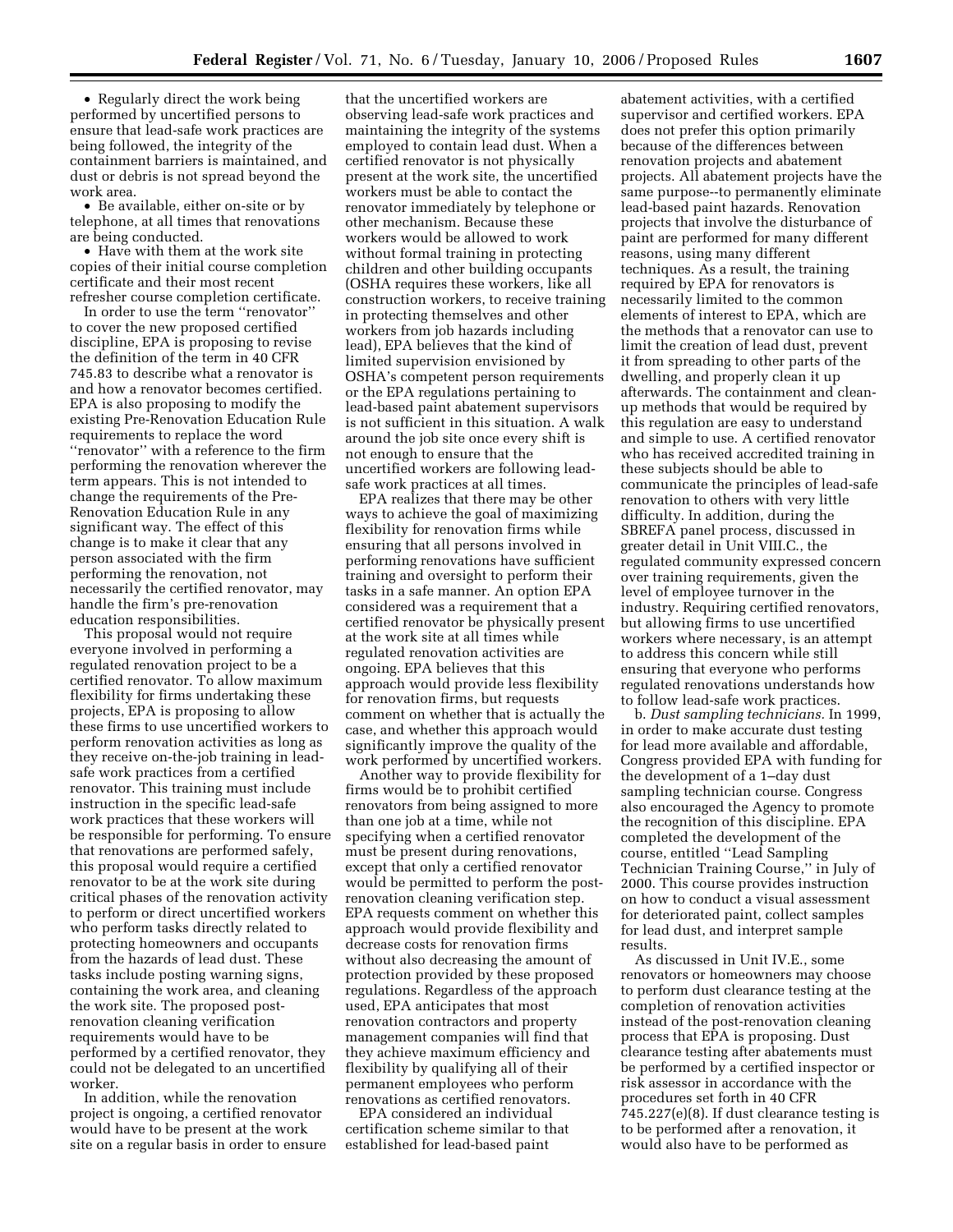directed in § 745.227(e)(8), but EPA is also proposing to allow certified dust sampling technicians to perform the testing. This proposal includes training and certification requirements for the dust sampling technician discipline to help ensure the quality of initial training, provide for periodic refresher training to keep dust sampling technicians up to date regarding current regulatory and technical protocols, and assist the public in the identification of qualified individuals. Dust sampling technicians would not be subject to any additional education or experience requirements beyond completion of an accredited dust sampling technician course, nor would they be required to pass a third-party certification examination. As with the other certified disciplines, dust sampling technicians would be required to obtain recertification every 3 years.

EPA has determined that accredited dust sampling technicians would be qualified to perform the work described in this Unit for renovations because the training curriculum provides clearance sampling instruction that is equivalent to that presented in inspector and risk assessor courses, in terms of time and quality.

A certified dust sampling technician is responsible for collecting dust samples, sending them to an EPArecognized laboratory, and comparing the results to the clearance levels in accordance with 40 CFR 745.227(e)(8). The certified dust sampling technician must also have with them at the work site copies of their initial course completion certificate and their most recent refresher course completion certificate.

c. *Initial certification.* Proposed § 745.90 addresses renovator and dust sampling technician certification. To become a certified renovator, a person would have to successfully complete a renovator course that has been accredited by EPA or by a State, Territorial, or Tribal program authorized by EPA under 40 CFR part 745, subpart Q. The renovator course accreditation requirements are based on the joint EPA-HUD model curriculum entitled *Lead Safety for Remodeling, Repair, & Painting*. More information on the development of this curriculum and the accreditation of renovator and dust sampling technician courses can be found in Unit IV.D. The renovator course primarily covers how to isolate and contain renovation projects so that leaded dust does not escape, how to minimize the creation of leaded dust, and how to properly clean up after a renovation project so that lead-based paint hazards are not left behind. EPA

is not proposing to require additional education or work experience of persons wishing to become certified renovators.

To become a certified dust sampling technician, a person would have to successfully complete a dust sampling technician training course that has been accredited either by EPA or by a State, Territorial, or Tribal program authorized by EPA under 40 CFR part 745, subpart Q. The dust sampling technician course primarily covers dust sampling methodologies and clearance standards and testing. EPA is not proposing to require additional education or work experience of persons wishing to become certified dust sampling technicians.

EPA renovator certification would allow the certified individual to perform renovations covered by this section in any State or Indian Tribal area that does not have a renovation program authorized under 40 CFR part 745, subpart Q. EPA dust sampling technician certification would allow the certified individual to perform dust sampling covered by this section in any State or Indian Tribal area that does not have a renovation program authorized under 40 CFR part 745, subpart Q.

Because EPA is not proposing any additional education or work experience requirements, or a third-party examination similar to that taken by inspector, risk assessor, or supervisor candidates, EPA believes that there is little value in requiring candidates to apply to EPA to receive their renovator or dust sampling technician certification. Currently, the only certified discipline without prerequisites in education or experience, or a third-party examination, is the abatement worker. When candidates for worker certification apply to EPA, EPA verifies that the copy of the training course certificate submitted with the application is from an accredited training provider. Without requiring renovators or dust sampling technicians to apply to EPA for certification, under this proposal EPA would still receive course completion information from course providers. With this information, under the proposal EPA would be able to check to see if a particular course completion certificate holder appeared on a course completion list submitted by the training course provider identified on the certificate. When EPA inspects a renovation job for compliance with these proposed regulations, EPA will have the ability to verify, to the same extent, the validity of a course completion certificate held by a renovator or dust sampling technician at that job. Therefore, EPA is proposing

that a course completion certificate from an accredited training provider serve as a renovator's or dust sampling technician's certification. To facilitate compliance monitoring, EPA would require a certified renovator or dust sampling technician to have a copy of the course completion certificate at the job site.

EPA also considered alternatives such as requiring renovator and dust sampling technician candidates to apply to EPA for certification, following the same procedures established for worker certification in 40 CFR 745.226. EPA also considered requiring a third-party examination for persons wishing to become certified renovator or dust sampling technicians. A third-party examination would be an additional check on the adequacy of the training courses being offered, as well as an independent assessment of how well a particular candidate retained the information presented. On the other hand, a third-party examination would significantly increase the burden of administration and the expense of complying with these proposed regulations. EPA requests comment on these options, as well as EPA's assessment of the costs and burdens of these options.

d. *Re-certification*. EPA is proposing to require that renovators and dust sampling technicians who wish to remain certified take refresher training every 3 years. This is consistent with the existing re-certification interval for firms and for certified individuals under 40 CFR 745.226. In addition, EPA is proposing to require that the refresher training course be half the length of the initial course. This is also consistent with current practice for certified individuals performing lead-based paint activities. If an individual does not take a refresher course within 3 years of the date he or she completed the initial course or the previous refresher course, that individual's certification will expire on that date and that individual may no longer serve as a certified renovator or dust sampling technician on a renovation project regulated by this proposal. There would be no grace period. To become certified again, the individual would have to take another initial training course.

EPA also considered an alternative of requiring certified renovators to re-take the initial renovator course every 3 years. The primary advantage to such an approach is that, eventually, renovator course attendees would be a combination of experienced renovators and persons new to the field. This would allow the experienced persons to share helpful tips and lessons learned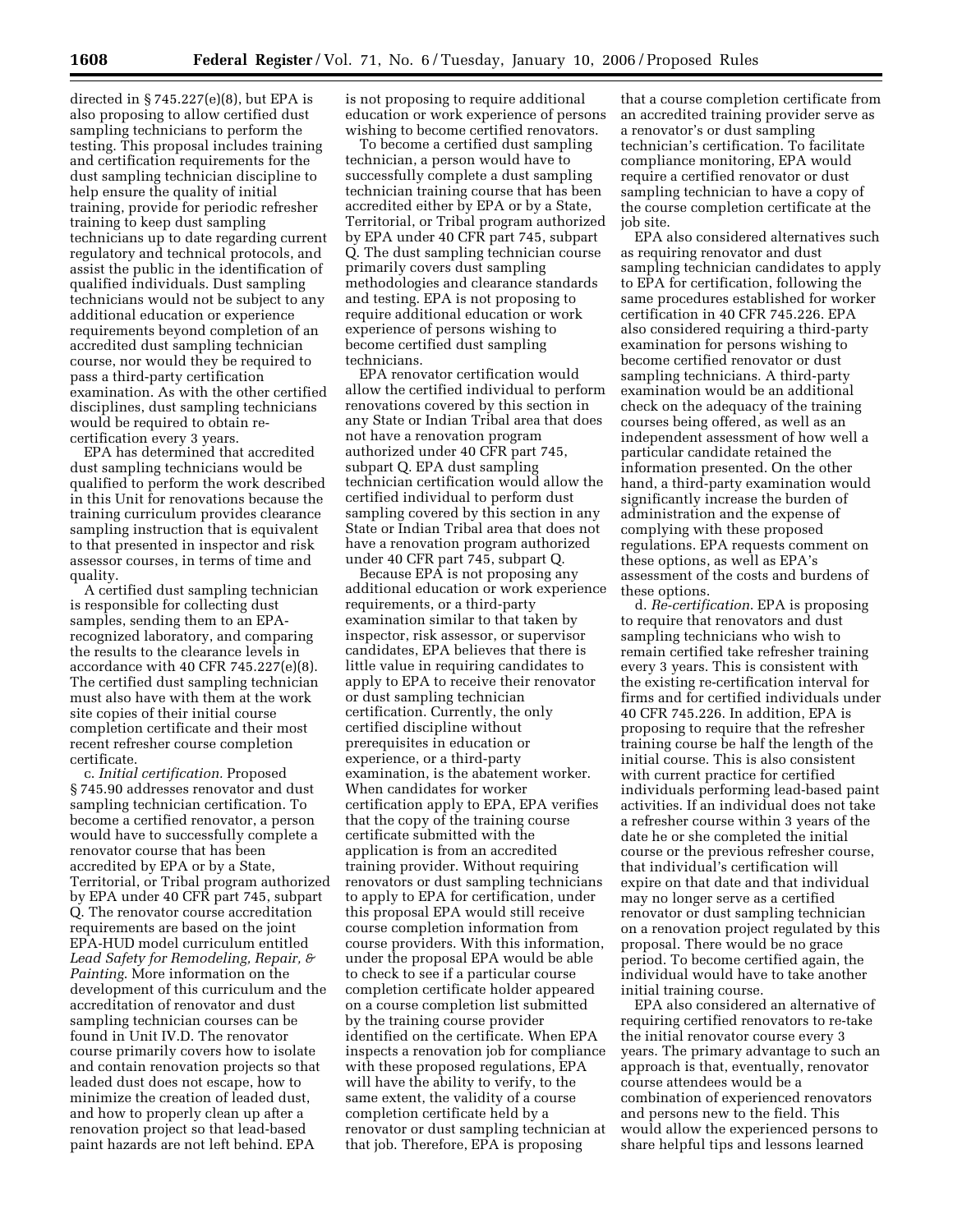with others and could have a positive impact on the overall quality of the training delivered. On the other hand, longer training requirements mean increased costs for the regulated community. In addition, with the preferred option, certified renovators would always be permitted to substitute an initial renovator course for a refresher course to allow maximum flexibility, particularly if for some reason the person was unable to attend a refresher course. EPA requests comment on this option on whether 3 years is an appropriate interval for refresher training, and whether refresher training should be required at all.

e. *Individuals certified to perform lead-based paint activities.* EPA is also proposing to allow individuals who are or who become certified lead-based paint abatement supervisors or workers to act as certified renovators. These persons would have to possess a current and valid certification from EPA or an EPA-authorized State, Territorial, or Tribal lead-based paint program. EPA has determined that the training taken by candidates for supervisor or worker certification meets or exceeds the proposed training requirements for renovators with respect to many of the requirements of this proposal. Both disciplines must receive training in lead-based paint hazard recognition and control, as well as dust abatement and clean-up. However, the proposed postrenovation cleaning verification process, discussed in Unit IV.E., and the use of test kits for paint testing is not currently being taught in abatement supervisor or worker courses. EPA plans to develop guidance documents on these processes, and amend the model curriculum to cover them. EPA requests comment on whether an effective guidance document would be sufficient to familiarize abatement supervisors and workers with performing post-renovation cleaning verification and using paint test kits, or whether another approach, such as requiring certified supervisors or workers to take a renovator refresher course, would allow the regulated community to make use of the workforce already trained in lead-based paint hazard control, while ensuring that this workforce understands how to perform the post-renovation cleaning verification requirements and use test kits to test for lead-based paint.

Persons who are or who become certified lead-based paint inspectors or risk assessors based on a certification issued either by EPA under 40 CFR 745.226 or by an authorized State or Tribal program would be deemed under the proposal to be certified dust sampling technicians. Certified

inspectors and risk assessors are qualified to perform dust sampling as part of lead hazard screens, risk assessments, or abatements. This rule would also allow them to perform dust sampling after renovation activities.

f. *Persons who have previously taken a course in Lead Safe Work Practices or a Dust Sampling Technician course*. For the purposes of HUD's Lead Safe Housing Rule, many individuals have already taken HUD-approved training in lead-safe work practices. In addition, many individuals have taken a dust sampling technician course based on the model developed by EPA. EPA is specifically requesting comment on whether a streamlined certification process would be appropriate for these individuals. For example, in promulgating the lead-based paint activities certification requirements at 40 CFR 745.226, EPA allowed persons who had previously taken worker training to become certified by EPA as abatement workers without taking an accredited initial lead-based paint worker course. Individuals could become certified as workers by demonstrating that they had completed training (including on-the-job training) in the conduct of lead-based paint activities and completing an accredited worker refresher course. This option was only available for a limited time. A similar process could be used for individuals who have already taken lead-safe work practices training and who wish to become certified renovators, or individuals who have taken a dust sampling technician course and who wish to become certified dust sampling technicians.

g. *Suspension, revocation, or modification of certification*. EPA is also proposing, in § 745.89, procedures for suspending, revoking, or modifying an individual's certification. These procedures are identical to the current procedures in place for suspending, revoking, or modifying the certification of an individual who is certified to perform lead-based paint activities. However, EPA has added a sentence to this provision to make it clear that renovator certification could be suspended, revoked, or modified if the renovator does not ensure that projects to which he or she is assigned are conducted in accordance with the work practice requirements in this proposal.

3. *Training providers*. EPA is proposing to amend the general accreditation requirements of 40 CFR 745.225 to apply to training programs that offer renovator or dust sampling technician courses for certification purposes. The regulations describe training program qualifications, quality

control measures, recordkeeping and reporting requirements, as well as suspension, revocation, and modification procedures. Proposed amendments to § 745.225 would add specific requirements for the renovator and dust sampling technician disciplines. This proposal introduces minimum training curriculum, training hour, and hands-on requirements for courses leading to certification as a renovator or a dust sampling technician.

The minimum curriculum requirements for an initial renovator course are described in proposed § 745.225(d)(6). The topics would include the roles and responsibilities of a renovator; background information on lead and its health effects; background on applicable Federal, State, and local regulations and guidance; use of acceptable test kits to test paint to determine whether it is lead-based paint; methods to minimize the creation of lead-based paint hazards during renovations; containment and clean-up methods; ways to verify that a renovation project has been properly completed, including clean-up verification and clearance testing; and waste handling and disposal. Hands-on activities relating to renovation methods, containment and clean-up, clean-up verification, and waste handling would be required in all courses. Proposed  $\S 745.225(c)(6)(vi)$ would establish the minimum length for an initial renovator course at 8 training hours, with 2 hours being devoted to hands-on activities. A training hour means at least 50 minutes of actual learning, including, but not limited to, time devoted to lecture, learning activities, small group activities, demonstrations, evaluations, and handson experience.

The minimum curriculum requirements for an initial dust sampling technician course are described in proposed § 745.225(d)(7). The topics would include the roles and responsibilities of a dust sampling technician; background information on lead and its adverse health effects; background information on Federal, State, and local regulations and guidance that pertains to lead-based paint and renovation activities; dust sampling methodologies; clearance standards and testing; and report preparation and recordkeeping requirements. Proposed § 745.225(c)(6)(vii) would establish the minimum length for an initial dust sampling technician course at 8 training hours, with 2 hours being devoted to hands-on activities.

Accreditation would also be required for refresher training courses for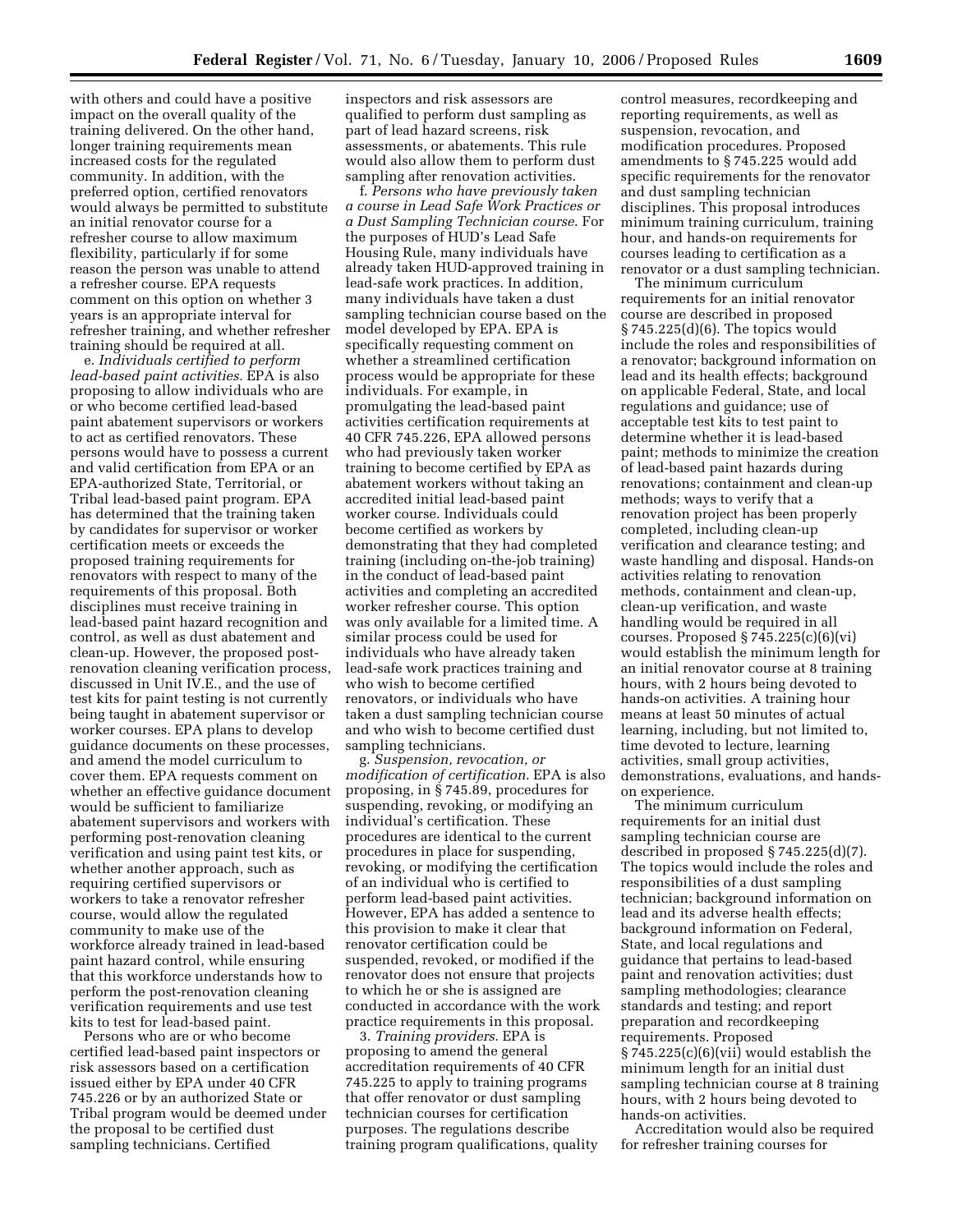renovators and dust sampling technicians. Refresher courses would consist of, at a minimum, 4 hours of training. Topics covered would have to include a review of the topics covered in the initial renovator or dust sampling technician course, along with general lead-based paint safety practices and technologies.

EPA requests comment on whether all of the topics that should be covered in the renovator and dust sampling technician courses are included, and whether hands-on activities should be required. EPA also requests comment on whether the specified training hour requirements for the initial and refresher courses are sufficient or excessive. In addition, EPA requests comment on whether minimum training hour requirements should be specified for these courses. EPA is concerned that such requirements may limit training provider flexibility without offering a substantial contribution to the quality of training.

Renovator and dust sampling technician courses, both initial and refresher, could be taught in any language, but accreditation would be required for each specific language the provider wished to present the course in. All course materials and instruction for the course would have to be in the language of the course. EPA is proposing to modify § 745.225(b)(1)(ii) to clarify that all lead-based paint courses taught in different languages are considered different courses, and accreditation must be obtained for each. To facilitate accreditation of courses in languages other than English, EPA is proposing to require that the training provider include in its application both the English version as well as the non-English version of all training materials, as well as a signed statement from a qualified, independent translator that the translator has compared the non-English language version of the course materials to the English language version and the translation is accurate. This requirement would apply to any course for which accreditation is sought, including lead-based paint activities courses. Finally, to assist EPA in monitoring compliance with these requirements, EPA is proposing to require that course completion certificates include the language in which the course was taught.

EPA is also proposing to modify the requirements for course completion certificates to make it clear that the interim certification expiration date applies only to initial lead-based paint activities courses. The concept of interim certification is not applicable to refresher courses, nor would it be

applicable to the proposed certification requirements for renovators or dust sampling technicians.

Consistent with the existing accreditation requirements for leadbased paint activities training programs, alternative training techniques (e.g., video training, computer-based training) may be used as a supplement to the hands-on skills assessment or as a substitute for the lecture portion of the training course requirements. All training programs, including those using alternative training methods, would be required to meet minimum hourly requirements for hands-on activities in their training courses. In addition, all training programs would have to administer a course test and conduct a hands-on skills assessment.

As currently required for training providers who wish to offer lead-based paint activities courses, training providers who would like to provide courses leading to renovator or dust sampling technician certification, or refresher training courses in those disciplines, would have to apply to EPA for accreditation and pay an accreditation fee. The application would have to include a description of the facilities to be used for training, a description of the methods to be used to present hands-on activities, the blueprint for the course test, and the quality control plan. In addition, the proposal provides that if the training provider will not be using EPArecommended model course materials, or course materials approved by an EPA-authorized State or Tribal program, the application must include copies of all course materials, including the agenda or syllabus.

#### *D. Renovation Activities*

EPA is proposing to require that all renovations subject to this rule be conducted in accordance with a defined set of work practice standards. TSCA section 402(a)(1) directs EPA to promulgate regulations that, among other things, contain standards for performing lead-based paint activities, taking into account reliability, effectiveness, and safety. In revising those regulations to apply to renovation activities, EPA is proposing more specific work practice standards for firms performing renovations than are currently required for certified firms conducting lead-based paint abatement activities regulated by 40 CFR part 745, subpart L. These more specific standards are necessary, because unlike abatement firms, under this proposal renovation firms would not be required to conduct clearance testing at the conclusion of renovation activities.

Clearance testing serves as a performance standard under the abatement regulations, allowing firms flexibility when establishing and cleaning a work area. Without such a performance indicator for renovation it is necessary to more specifically describe work practices and conditions at a work site in order to protect the occupants and ensure that new leadbased paint hazards are not introduced to the home. The proposed renovation work practices are consistent with the joint EPA-HUD curriculum, *Lead Safety for Remodeling, Repair, & Painting* (Ref. 52). EPA requests comment on the work practice, cleaning, and cleaning verification requirements discussed in greater detail in this Unit.

1. *Background.* As was discussed in Unit III.B.3., HUD developed its *Guidelines for the Evaluation and Control of Lead-Based Paint Hazards in Housing* in response to a directive in Title X. The *Guidelines* provide detailed, comprehensive technical information on how to identify leadbased paint hazards in housing and how to control such hazards safely and efficiently. The *Guidelines* were the result of *The HUD Lead-Based Paint Abatement Demonstration (FHA)* that evaluated various lead-based paint hazard control methodologies both for effectiveness in reducing the lead hazard and for amount of lead dust generated (Ref. 53), as well as a number of other research projects. The *Guidelines* were developed in close consultation with EPA, CDC, OSHA, several other Federal agencies, and numerous experts and practitioners.

While the primary purpose of the *Guidelines* is to provide guidance to people involved in identifying and controlling lead-based paint hazards in Federally assisted housing, they have also proven to be useful in housing that has no connection with the Federal government. The *Guidelines* have been accepted as the *de facto* standard for evaluation and reduction of lead hazards. EPA's training and certification program under TSCA sections 402 and 404 recognizes the *Guidelines* and their recommendations. The *Guidelines*  complement such regulatory programs because they provide more complete work practice recommendations and explain why certain measures are recommended.

EPA relied on the *Guidelines* in developing draft technical specifications for renovation, repair, and painting activities (Ref. 54). While the *Guidelines*  are focused on work practices associated with hazard reduction (permanent or temporary elimination of existing lead hazards), they also provide detailed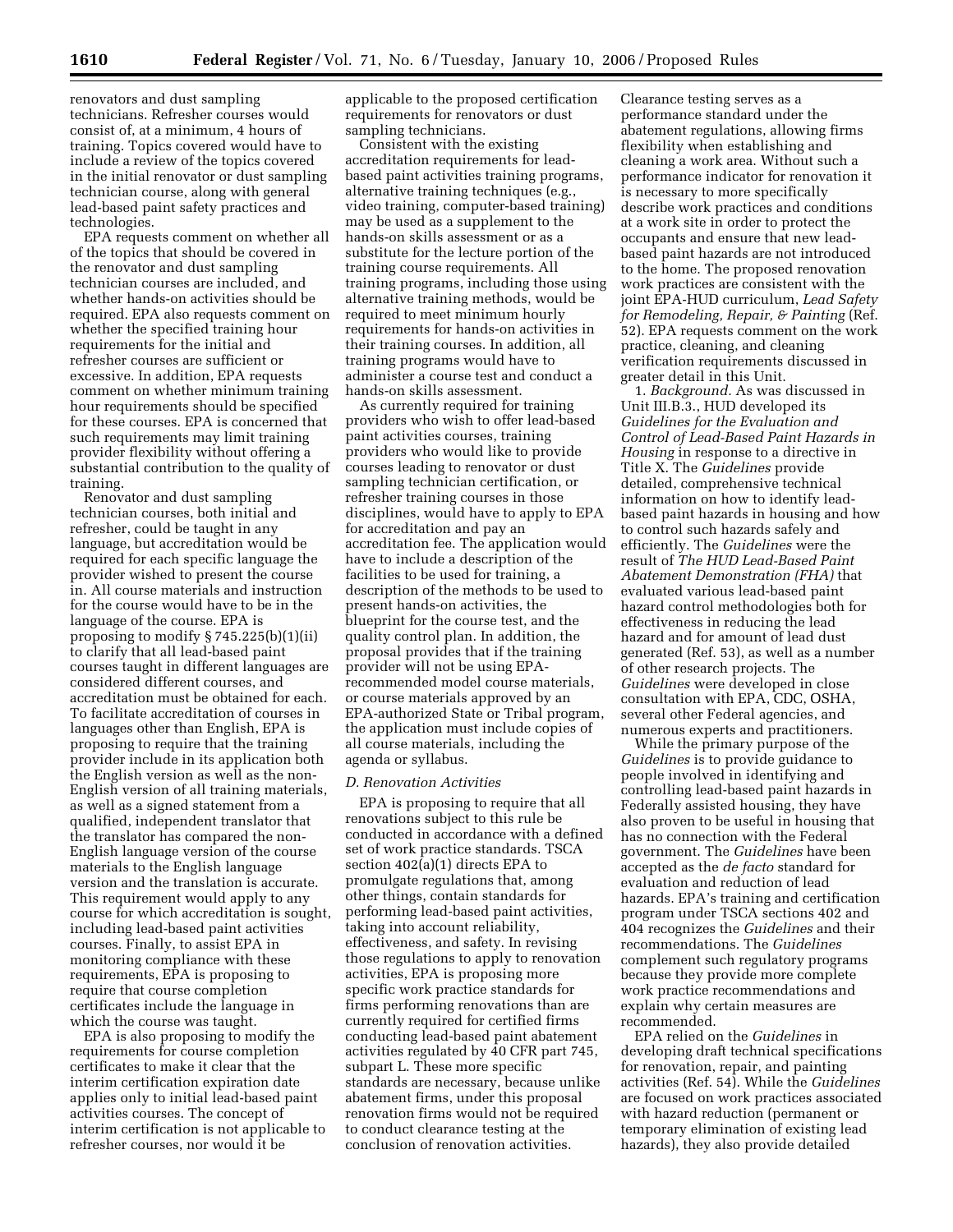information relevant to renovation (i.e., containment, and cleaning). In addition, the *Guidelines* have a useful section devoted to routine building maintenance. While the activities considered in this section are often small-scale, and do not encompass the wide range of potential renovation work projects, they were extremely helpful in formulating work practice standards that are intended to be scalable based upon the activity being performed.

EPA's draft technical specifications were developed in September 1998 with the assistance of the National Center for Lead Safe Housing (now known as the National Center for Healthy Homes) in consultation with a group of technical experts. The specifications described the precautions needed to ensure that lead-contaminated dust and debris are minimized, controlled and properly cleaned up. The technical specifications themselves were developed to be applicable both to contractors and to homeowners who perform these activities without the aid of a contractor. However, the specifications document itself was not intended for use by the general public or contractors; it was developed to provide background information and serve as a reference for EPA to prepare technical materials, including a training curriculum.

Following completion of the draft technical specifications, EPA began development of a model renovation training curriculum. In September 2000, EPA completed development of the curriculum *Minimizing Lead-Based Paint Hazards During Renovation, Remodeling, and Painting* (Ref. 55). The model curriculum was developed with the assistance of a review panel of representatives from state regulatory programs, lead advocacy groups, renovation contractors, EPA, HUD, and NIOSH. The course was developed to provide strategies to reduce or eliminate the introduction of hazards that occur when lead-based paint is disturbed. The curriculum was revised, in consultation with HUD, and renamed *Lead Safety for Remodeling, Repair, & Painting* in July 2003 (Ref. 52). The revised curriculum is one of several courses approved for training purposes under HUD's Lead Safe Housing Rule. The course represented a major Agency effort to protect public health from lead-based paint hazards associated with renovation and repainting activities, and was intended to be a model training curriculum for future regulations. Upon completion of the course, EPA made the model curriculum publicly available and encouraged renovation contractors to voluntarily obtain training.

This proposal presents basic work practice standards derived from the model training course, draft technical manual, and the *Guidelines*, among other sources. These practices provide standards as to how the work must be done in order to protect occupants from lead hazards. While the standards provide basic requirements for occupant protection, site preparation, and cleanup, the course provides more complete guidance on how activities should be carried out and why certain measures are recommended.

EPA requests comment on whether there may be situations where some or all of these proposed lead safe work practices are not necessary. For example, where housing is not occupied during the renovation process, some or all of the lead safe work practice requirements may not be necessary. In those cases, cleanup and cleaning verification may be sufficient. The Agency requests comment on the requirements that should apply in unoccupied housing, and also on whether there should be differential requirements for other situations.

2. *Proposed work practice standards*—a. *Occupant protection*. Under proposed § 745.85(a)(1), work areas must be clearly defined with signs warning occupants and other persons not involved in renovation activities to remain outside of the work area. These signs must be posted before beginning the renovation and must remain in place until the renovation has been completed and the work area has been verified to have been adequately cleaned. If warning signs have been posted in accordance with HUD's Lead Safe Housing Rule (24 CFR 35.1345(b)(2)) or OSHA's Lead in Construction Standard (29 CFR 1926.62(m)), additional signs are not required by this proposal.

b. *Containing the work area.* Under proposed § 745.85(a)(2), a firm must contain the work area so that no visible dust or debris leaves the work area while the renovation is being performed. Containment refers to methods of preventing leaded dust from contaminating objects in the work area and from migrating beyond the work area. It includes everything from the simple use of disposable plastic drop cloths to the sealing of openings with plastic sheeting. When planning a renovation project, special consideration should be given to determining the type of work site preparation necessary to prevent dust and debris from leaving the work area.

Renovation projects generate varying amounts of leaded dust, paint chips, and other lead-contaminated materials depending on the type of work, area

affected, and work methods used. Repairing a small area of damaged drywall is likely to generate less leadcontaminated dust and debris than sanding a large area in preparation for painting. Because of this variability, the size of the area that must be isolated and the containment methods used will vary from project to project. Large renovation projects could involve one or more rooms and potentially encompass an entire home or building, while small projects may require only a minimal amount of containment. The necessary work area preparations will depend on the size of the surface(s) being disturbed, the method used in disturbing the surface, and the building layout. The certified renovator assigned to a renovation would weigh all of these factors in determining the appropriate work area size and preparation level for that particular situation. For example, repairing a small area of damaged drywall would probably require a smaller work area and minimal preparation while demolition work would probably require a larger work area and extensive preparation in order to prevent the migration of dust and debris from the work area. The certified renovator is responsible for weighing all of these factors and designing a system of containment that ensures that no dust and debris leaves the work area. EPA is proposing to define the term ''work area'' as the area that the certified renovator establishes to contain all of the dust and debris generated by a renovation, based on the certified renovator's evaluation of the extent and nature of the activity and the specific work practices that will be used.

i. *Interior renovations.* At a minimum, interior work area preparations must include removing or covering all objects in the work area, closing and covering all forced air HVAC ducts in the work area, closing all windows in the work area, closing and sealing all doors in the work area, and covering the floor surface, including installed carpet, with taped-down plastic sheeting in the work area. Doors within the work area that must be used while the job is being performed must be covered with plastic sheeting or other impermeable material in a manner that allows workers to pass through, while confining dust and debris to the work area. In addition, all personnel, tools, and other items, including the exterior of containers of waste, must be free of dust and debris when leaving the work area. Alternatively, the paths used to reach the exterior of the home must be covered with plastic sheeting or other impermeable material to prevent the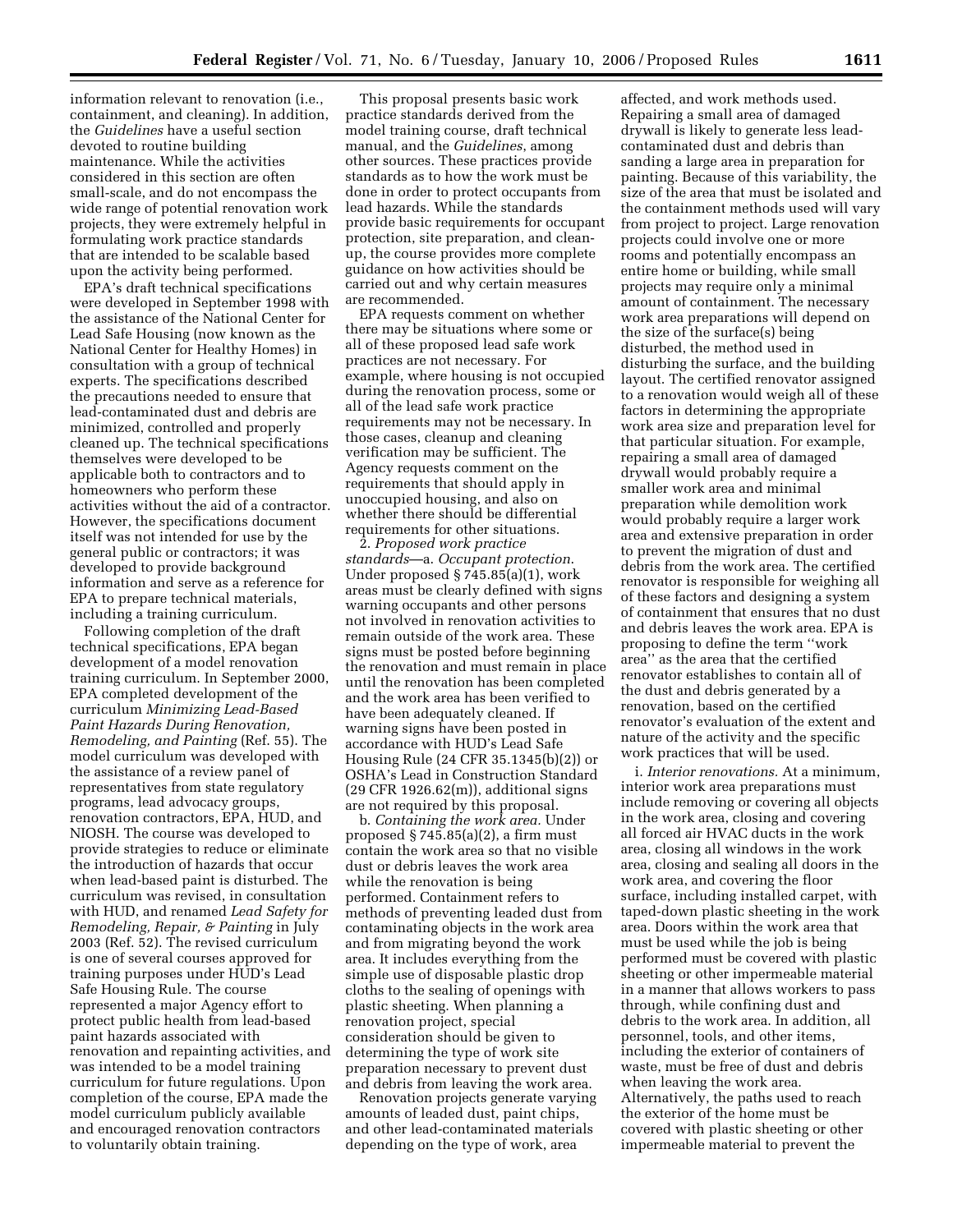spread of lead contaminated dust and debris outside the work area.

ii. *Exterior renovations*. For exterior projects, work area preparations must include, at a minimum, covering the ground with plastic sheeting or other disposable impermeable material extending out from the edge of the structure a sufficient distance to collect falling paint debris, closing all doors and windows within 20 feet of the outside of the work area on the same floor as the renovation, and closing all doors and windows on the floors below that area. For example, if the renovation involves sanding a 5-foot by 5-foot area of paint on the third floor of a building, and that side of the building is only 40 feet long, all doors and windows on that side of the third floor must be closed, as well as all of the doors and windows on that side of the second and first floors. In situations where other buildings are in close proximity to the work area, or where the work area abuts a property line, the firm performing the renovation may have to take extra precautions in containing the work area to ensure that dust and debris from the renovation does not contaminate other buildings or migrate to adjacent property. In addition, doors within the work area that must be used while the job is being performed must be covered with plastic sheeting or other impermeable material in a manner that allows workers to pass through while confining dust and debris to the work area.

iii. *Prohibited practices.* Under the current regulations for lead- based paint abatement activities, certain practices are prohibited in 40 CFR 745.227(e)(6). These practices are open flame burning or torching of lead-based paint; machine sanding, grinding, abrasive blasting, or sandblasting of lead-based paint except when done with HEPA exhaust control; dry scraping of lead based-paint except around electrical outlets or for any area no more than 2 ft<sup>2</sup> in any one room, hallway, or stairwell, or for any area no more than 20 ft<sup>2</sup> on exterior surfaces; and operating a heat gun at 1100 degrees Fahrenheit or higher.

Unlike with abatement, EPA is proposing to allow the use of these practices during renovation activities. The Agency understands that, because these practices are commonly used during renovation work, prohibiting such practices could make certain jobs, such as preparing a surface for new painting, extremely difficult, if not impossible. For example, contractors indicated there may be no practical way to restore old and historic millwork other than open flame burning, and that prohibiting dry scraping and sanding would cause many problems because

wet sanding tends to raise the grain of wood surfaces preventing a smooth finish which consumers demand. The Agency believes that proper training, in combination with appropriate containment and cleanup requirements, is safe, effective, and reliable in preventing the introduction of new leadbased paint hazards. EPA is seeking comment regarding the prohibition of these practices, and specifically whether different prohibitions should apply to interior and exterior renovations.

Although EPA is proposing to allow the use of these practices, other Federal, State, and local requirements may govern these practices and renovations in general. Persons performing renovations should check to see whether other regulations, including the OSHA regulations at 29 CFR 1926.62, apply to their projects.

c. *Waste from renovations.*  Renovation projects can generate a considerable amount of waste material. Lead-contaminated building components and work area debris must be handled carefully to prevent the release of lead-contaminated dust and debris. EPA is concerned that allowing the storage of lead-contaminated waste where it may be accessible to residents and others could cause a lead-based paint hazard. Therefore, under proposed § 745.85(a)(3) a firm would be required, at the conclusion of each work day, to store any collected lead-based paint waste from renovation activities under containment, in an enclosure, or behind a barrier that prevents release of dust and debris and prevents access to the waste.

In addition, transporting lead-based paint waste in uncovered vehicles is a possible source of releases in the form of paint chips or dust. The proposal would require renovation firms transporting lead-based paint waste from a work site to contain the waste to prevent identifiable releases, e.g., inside a plastic garbage bag.

In a policy issued on July 31, 2000, EPA's Office of Solid Waste (OSW) clarified that both homeowners and contractors can be eligible for the hazardous waste exclusion under 40 CFR 261.4(b)(1) for lead-based paint wastes generated from renovation and remodeling activities in households, including single and multiple residences. This conclusion was based on the fact that both the definition of ''household waste'' in 40 CFR 261.4(b)(1) and the Agency's criteria for determining the scope of the exclusion focus on the type of waste generated and the place of generation rather than the identity of the waste generator. Therefore, under this clarification, leadbased paint waste may be disposed of in municipal solid waste landfill units, as long as those wastes are generated during abatement or renovation and remodeling activities in households (Ref. 56).

On June 18, 2003, EPA amended its regulations to provide an additional option for disposal of this waste (Ref. 57). Having clarified that lead-based paint waste generated through abatements and renovation and remodeling activities in residential settings could be disposed of in municipal solid waste landfill units, EPA also wanted to offer the option of disposing of this waste in construction and demolition (C&D) landfills. Accordingly, EPA amended 40 CFR 258.2 to add definitions for ''construction and demolition (C&D) landfill'' and ''residential lead-based paint waste'' and to amend the definition of ''municipal solid waste landfill (MSWLF) unit.'' The primary purpose of these amendments was to allow a C&D landfill to accept residential lead-based paint waste without becoming a municipal solid waste landfill unit and having to comply with RCRA requirements for such units.

When disposing of waste from renovation activities, the certified renovator should follow all applicable Federal, State, and local requirements.

d. *Cleaning the work area.* Under proposed § 745.85(a)(4), a firm would be required to clean the work area to remove visible dust, debris or residue, as well as dust particles too small to be seen by the naked eye. All renovation activities that disturb painted surfaces can produce dangerous quantities of leaded dust. Because very small particles of leaded dust are easily absorbed by the body when ingested or inhaled, a small amount can create a health hazard for young children. Unless this dust is properly removed, renovation and remodeling activities are likely to introduce new lead-based paint hazards. Therefore, careful cleaning is required. Improper cleaning can increase the cost of a project considerably because additional cleaning may be necessary during postrenovation cleaning verification. Although it may not be possible to remove all leaded dust generated by the renovation, it is possible to reduce it below levels that EPA has determined to be hazardous.

The proposal specifies that, upon completion of renovation activities, all paint chips and debris must be picked up. Protective sheeting must be misted and folded dirty side inward, using care to trap any remaining dust. Sheeting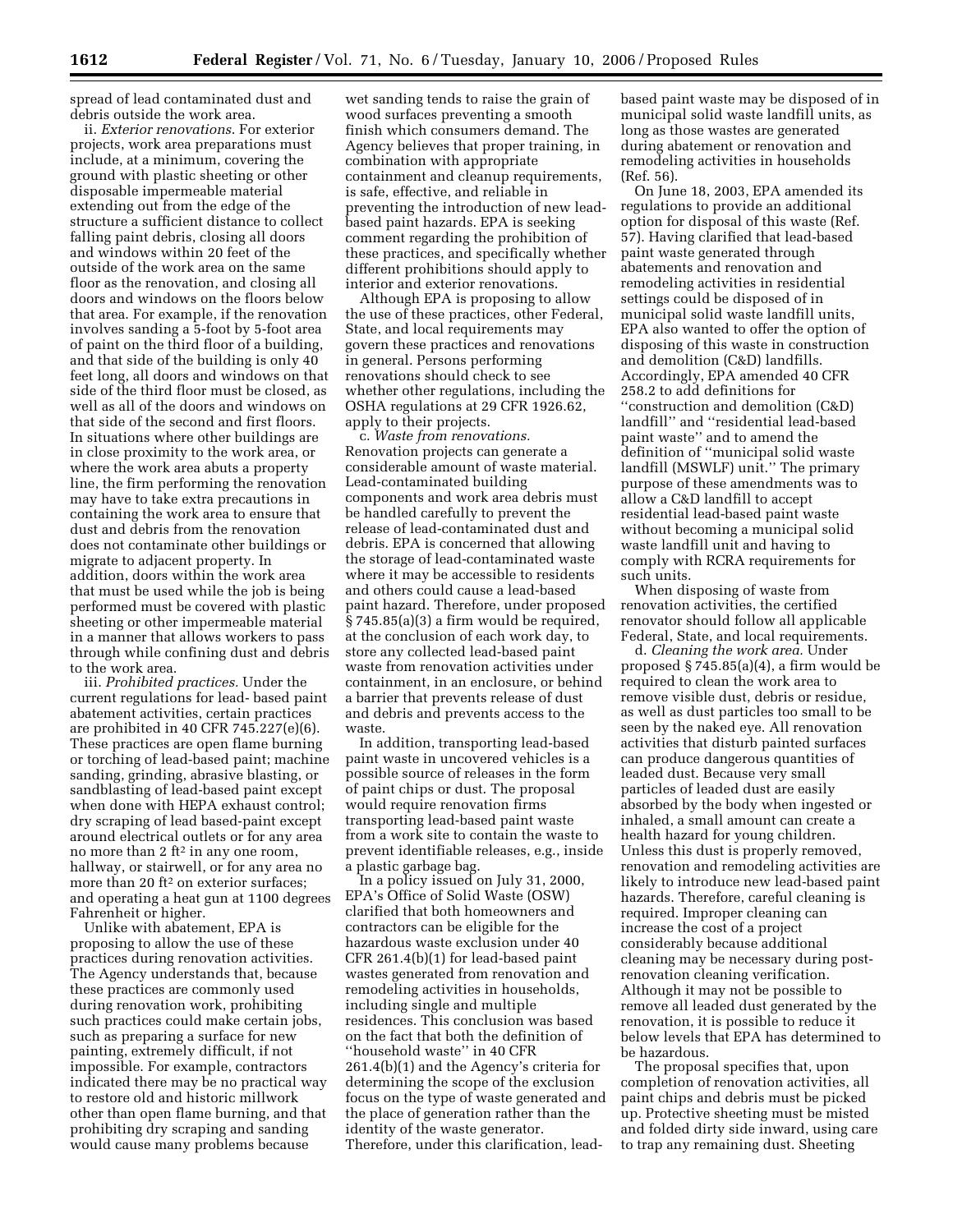used to isolate contaminated rooms from non-contaminated rooms must remain in place until after the cleaning and removal of other sheeting; this sheeting must then be misted and removed last. Removed sheeting must be either folded and taped shut to seal or sealed in heavy-duty bags and disposed of as waste.

After the sheeting has been removed from the work area, the entire area must be cleaned. The walls, starting from the ceiling and working down to the floor, would have to be vacuumed with a vacuum equipped with a HEPA filter or wiped with a damp cloth. The proposal would require that all remaining surfaces and objects in the work area, including floors, furniture and fixtures, be thoroughly vacuumed with a vacuum equipped with a HEPA filter. When cleaning carpets, the HEPA-equipped vacuum must be equipped with a beater bar to aid in dislodging and collecting deep dust and lead from carpets. The beater bar must be used on all passes on the carpet face during dry vacuuming. Where feasible, floor surfaces underneath a rug or carpeting must also be thoroughly vacuumed with a HEPAequipped vacuum. This cleaning step is intended to remove as much dust and remaining debris as possible.

EPA requests comment on whether the rule should allow the use of vacuums other than vacuums equipped with HEPA filters. HEPA filters were first developed by the U.S. Atomic Energy Commission during World War II to capture microscopic radioactive particles that existing filters could not remove. HEPA filters have the ability to capture particles of 0.3 microns with 99.97% efficiency. Particles both larger and smaller than 0.3 microns are easier to catch. Thus, HEPA filters capture these particles with 100% efficiency. Available information indicates that lead particles generated by renovation activities range in size from over 20 microns to 0.3 microns or less (Ref. 58). It has been suggested that vacuums not equipped with HEPA filters fail to capture smaller lead particles, and that these vacuums are more likely to recirculate these particles to the air instead. EPA is concerned that the unintended release of lead particles into the air during cleaning activities may not only cause unintended dust lead hazards in the work area, but that it could impact other areas of the dwelling unit. EPA requests comment on whether there are other vacuums that have the same efficiency at capturing the smaller lead particles as HEPA-equipped vacuums, along with any data that would support this performance equivalency and whether this

performance specification is appropriate for leaded dust cleanup. EPA also requests comment on whether the rule should allow other types of vacuums in addition to HEPA-equipped vacuums, given that the OSHA Lead in Construction standard, at 29 CFR 1926.62(h)(4), requires that vacuums be equipped with HEPA filters where vacuums are used.

After vacuuming, all surfaces and objects in the work area, except for walls and carpeted or upholstered surfaces, must be wiped with a damp cloth. Uncarpeted floors must be thoroughly mopped using a 2-bucket mopping method that keeps the wash water separate from the rinse water, or using a wet mopping system with disposable absorbent cleaning pads and a built-in mechanism for distributing or spraying cleaning solution from a reservoir onto a floor.

These special cleaning methods and procedures are typically not standard operating procedure for general home improvement contractors. Therefore, this proposal seeks to train renovators and establish work practice standards that renovators must follow to ensure no lead-based paint hazards are introduced as a result of a renovation.

When cleaning following an exterior renovation, under the proposal all paint chips and debris must be picked up. Protective sheeting used for containment must be misted with water. All sheeting must be folded carefully from the corners or ends to the middle to trap any remaining dust. The sheeting must be disposed of as waste.

EPA invites comment on all aspects of its proposed work practice standards. EPA is especially interested in studies showing the effectiveness of each component of its proposed work practices, as well as the effectiveness of these components in combination. As noted in the Draft Economic Analysis for this proposed rule, discussed in greater detail in Unit VIII.A., the Agency assumes that the specified combination of warning signs, containment barriers, cleaning measures, and the postrenovation cleaning verification process discussed in the next section, taken together, will result in lead dust levels at or below the dust-lead hazard standards established at 40 CFR 745.65(b). The available data, however, does not support a quantitative assessment of the independent efficiency of each of these measures.

#### *E. Cleaning Verification*

1. *Background*. The goal of this proposed rule is to ensure that leadbased paint hazards are not created and left behind after residential renovations. To achieve this goal, EPA has outlined training requirements to provide renovators with information and techniques on how to minimize the lead dust they produce during renovation activities and the appropriate methods for cleaning the work area after a renovation has been completed. The Agency has also proposed a series of work practice standards that must be followed during renovations. In addition, to achieve the goal of ensuring that residential renovations do not increase exposure to lead-based paint hazards, EPA has determined that additional cleaning verification procedures are necessary.

However, requiring dust clearance sampling after each renovation project, as is done for abatements, would be problematic for several reasons. Dust clearance sampling, which is required after abatements, may be very expensive. The costs can be attributed to two major factors: the cost of trained personnel to collect the samples and the cost of the laboratory analysis. EPA estimates the cost of three dust samples to be approximately \$160 to collect and analyze. If EPA were to require dust clearance sampling after every renovation project, it would make up a significant portion of the cost of smaller projects. More information on the costs of dust clearance sampling can be found in Unit VIII.A. and in EPA's draft economic analysis of the impacts of this proposal (Ref. 59). In addition, dust clearance sampling takes a great deal of time. Laboratory results may not be available for several days, during which time the work area cannot be reoccupied.

On the other hand, a visual inspection, while less expensive and less time-consuming than dust clearance sampling, does not provide sufficient assurance that the renovation activities have not increased the potential for exposure to lead-based paint hazards. Recent studies indicate that visual inspection alone is not a reliable and effective method for identifying the presence of a lead-based paint hazard after cleaning (Ref. 60).

In addition, one of the significant difficulties associated with requiring clearance after renovation projects is the difference in focus and scope between abatement projects and renovations. The purpose of an abatement project is to permanently eliminate lead-based paint and lead-based paint hazards. It is therefore perfectly appropriate to require an assurance that the abatement firm has, in fact, eliminated these hazards. However, renovations may be performed for many reasons, most of which have nothing to do with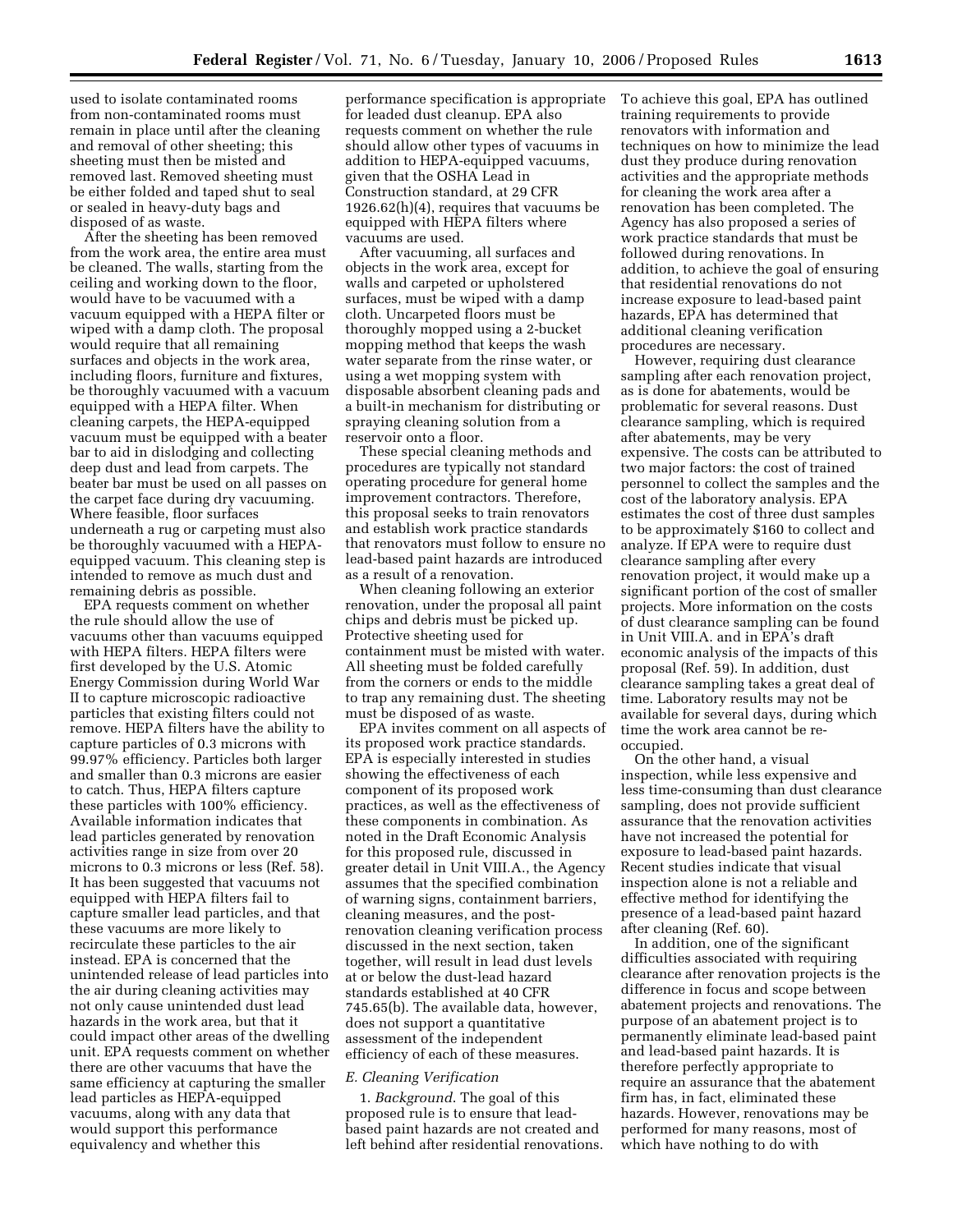eliminating lead-based paint hazards. Moreover, if clearance using dust wipes were required after every renovation job, it could have the effect of holding the renovation firm responsible for abating all dust-lead hazards, including such hazards that may have existed in the area before the renovation commenced. During the public meetings in 1998 and 1999, as well as during the SBREFA panel process, discussed in Unit VIII.C., contractors pointed out that, if postrenovation clearance sampling were required, the contractors would have to protect themselves by collecting prerenovation dust samples, to ensure that they would not be held liable for preexisting hazards. EPA understands this concern and has attempted to address it by finding an alternative to dust clearance sampling. The goal of this proposal is to ensure any potential leadbased paint hazards created during the actual renovation project are cleaned up by the renovation firm. EPA requests comment on all of the available methods for achieving this goal, including visual inspections, dust clearance testing, and the proposed post-renovation cleaning verification process described below. EPA also requests comment on whether any cleanup verification is necessary, given the proposed cleaning requirements described above.

2. *Disposable Cleaning Cloth/White Glove Study.* EPA began looking for an alternative to dust clearance sampling that would be quick, inexpensive, reliable, and easy to perform. EPA conducted a series of studies using commercially available disposable cleaning cloths to determine whether variations of a ''white glove'' test could serve as an effective alternative to dust clearance sampling. White disposable cleaning cloths were used to wipe windowsills and wipe floors, then examined to determine whether dust was visible on the cloth. This determination was made by visually comparing the cloth to a photographic standard that EPA developed to correlate to a level of contamination that is below the dust lead hazard standard in 40 CFR 745.65(b). Cloths that matched the standard were considered to have achieved ''white glove.''

Initial studies focused on dry, or electrostatic, disposable cleaning cloths (dry cloths). These cloths were used to wipe a windowsill or a section of floor until a cloth had achieved ''white glove.'' Then, dust samples were collected to determine whether the windowsill or floor had also achieved clearance. These studies were conducted both in vacant buildings, where the amount of leaded dust on the surfaces was uncontrolled and no pre-

cleaning was done, and in a controlled laboratory setting. The results of these studies indicate that dry cloths are most effective in predicting clearance through the ''white glove'' test when the initial lead levels are between 40 µg/ft2 and  $200 \mu g / \text{ft}^2$ .

EPA then began looking at wet disposable cleaning cloths (wet cloths) as a means to improve the effectiveness of dry cloths. In a controlled setting, the effectiveness of various combinations of dry cloths and wet cloths were tested, using a leaded dust loading of 1,600 µg/ ft2. The first protocol tested used only dry cloths--after ''white glove'' was achieved, the surface was wiped with two more dry cloths. This protocol led to a false negative error rate of 30%, meaning that in 30% of the cases, ''white glove'' was achieved, but dust sampling indicated that the surface lead levels exceeded 40 µg/ft2. This procedure was performed again, and followed by one wiping with a wet cloth. With this protocol, all 12 of the tests performed resulted in levels below the clearance standard, or a false negative error rate of 0%. Finally, the original dry cloth protocol was used, until ''white glove'' was achieved, and then followed by one mopping with a wet cloth. This simplified protocol achieved a false negative error rate of 10%.

The promising results of this controlled study led to a field test of three potential protocols: Dry cloths to ''white glove,'' dry cloths to ''white glove'' followed by one wet cloth, and wet cloths to ''white glove.'' This field test was performed in vacant housing units. Lead levels were determined before testing began, but no cleaning was performed. The results of this field test were as follows: On floors, 91.5% of the surfaces that achieved ''white glove'' using only dry cloths also achieved clearance, while 97.3% of the floors that achieved ''white glove'' using only wet cloths also achieved clearance. In addition, 10 of the 11 floors where ''white glove'' was not achieved using dry cloths, and 20 of the 21 floors where ''white glove'' was not achieved using wet cloths, achieved clearance anyway. Unexpectedly, the protocol using dry cloths to ''white glove'' followed by one wet cloth was the least successful protocol--the false negative error rate for this protocol was nearly 20%. Windowsills were also tested during this part of the study, but only the alldry-cloth protocol and the all-wet-cloth protocol were used. For the dry cloth protocol, 96.4% of the sills that achieved ''white glove'' also achieved clearance, and the one sill that did not achieve ''white glove'' still passed

clearance. For the wet cloth protocol, all of the sills that achieved ''white glove'' also achieved clearance, as did the four sills that did not reach ''white glove.''

The floors in the housing units tested in this portion of the study were in vacant buildings that had high levels of accumulated lead that was often encrusted on the surface as part of a hard, gummy layer. In the case where false negative results were seen, it was primarily due to the moisture from the wet cloth loosening lead after the ''white glove'' was achieved with the wet cloth.

The final report for these studies and the earlier studies, entitled *Electrostatic Cloth and Wet Cloth Field Study in Residential Housing*, underwent an external peer review process. The final report, including the Quality Assurance Project Plan, the photographic comparison standards, the comments from the peer reviewers, and EPA's response to the comments from the peer reviewers, has been placed into this docket (Ref. 61). EPA also requests comments on the conclusions drawn from this study, as well as on the study itself. EPA is particularly interested in information or data on the Agency's conclusions that this approach is practical and provides reliable information on removal of lead hazards and that renovators will be able to use a reference card to properly assess when ''white glove'' is achieved.

3. *Steps for cleaning verification.*  Based on these study results, EPA is not proposing to require dust clearance sampling after any renovations. Instead, for interior renovations, EPA is proposing to require an additional postcleaning verification step following the visual inspection. This step involves wiping the interior windowsills and floors with a wet disposable cleaning cloth and, if necessary, a dry disposable cleaning cloth, and comparing it to a cleaning verification card that EPA will develop and distribute. A prototype of this card has been placed in the docket (Ref. 62). The purpose of this step is to verify that horizontal surfaces where dust will settle have been adequately cleaned. The specific post-renovation cleaning verification requirements are proposed as follows.

a. *Visual inspection*. A certified renovator must perform a visual inspection to determine whether visible dust, debris, or residue is still present in the work area. If such dust, debris, or residue is present, these conditions must be eliminated. If the renovation involved is an interior renovation, these conditions must be eliminated by recleaning the work area as directed in proposed § 745.85(a)(4). After an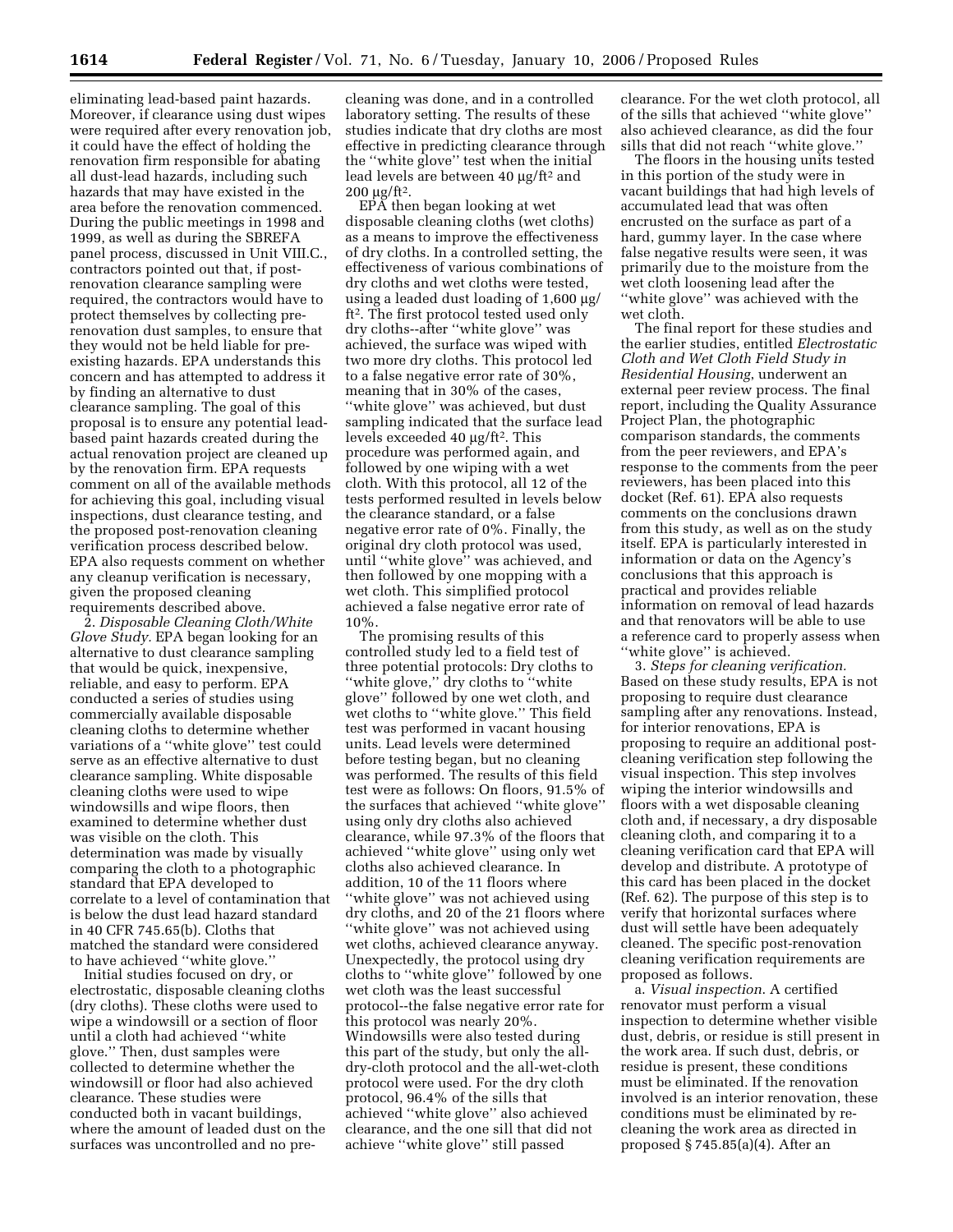exterior work area passes the visual inspection, the project has been properly completed and the warning signs may be removed. After an interior work area passes the visual inspection, the cleaning of each windowsill and uncarpeted floor within the work area must be verified as discussed in this Unit.

b. *Interior windowsills*. For interior renovations, after the work area has been cleaned and has passed the visual inspection, a certified renovator must wipe each interior windowsill (also known as a stool) in the work area with a wet disposable cleaning cloth. All wet cloths used in the post-renovation cleaning verification process must be at least damp to the touch, and must remain so during the process. After wiping each windowsill with a wet cloth, the certified renovator must compare the cloth to the cleaning verification card. If the cloth matches the card, that windowsill has passed the post-renovation cleaning verification. If the cloth does not match the card, that windowsill must be re-cleaned in accordance with proposed § 745.85(a)(4)(ii). After the windowsill has been re-cleaned, the certified renovator must wipe that windowsill with a new wet cloth, or the same one folded so that an unused surface is exposed, and compare it to the cleaning verification card. If the cloth matches the card, that windowsill has passed. If not, the windowsill must be re-cleaned again and left to dry.

To perform this verification on a windowsill, the certified renovator must wait for one hour after the surface has been re-cleaned or until the surface has dried, whichever is longer. Then, the certified renovator must wipe the windowsill with a dry disposable cleaning cloth and compare it to the cleaning verification card. This process must be repeated until a dry cloth, or a folded section of a dry cloth, that has wiped the windowsill matches the cleaning verification card. At that point, that windowsill has passed the postrenovation cleaning verification process. Each windowsill in the work area must pass the post-renovation cleaning verification process.

EPA considered requiring that certified renovators repeat the process of cleaning and then wiping with a wet disposable cleaning cloth until each windowsill and each section of uncarpeted floor within the work area achieved post-renovation cleaning verification with a wet cloth. The disposable cleaning cloth studies suggest that it is possible that some floors may never achieve verification with a wet cloth. Verification on floors

that are in poor condition or floors with built-up layers of grime may be particularly difficult. In the second field study of disposable cleaning cloths, there were 21 floors that did not achieve ''white glove,'' even after 15 separate wipings with a fresh wet cloth. However, 20 of these floors passed clearance through dust sampling.

Therefore, for each windowsill and for those sections of the floor that did not achieve post-renovation cleaning verification using the wet cloths, EPA is proposing to require that after the second re-cleaning, the surface be allowed to dry, and then a dry disposable cleaning cloth verification process be performed. The dry cloth may be less likely to dissolve additional layers of built-up grime, which may have contributed to the phenomenon of floors passing clearance, but not achieving ''white glove'' with the wet cloths. In addition, lead dust trapped in built-up layers of grime is not likely to be the result of a current renovation activity.

c. *Floors.* After the windowsills in the work area have passed the postrenovation cleaning verification, a certified renovator must wipe the floor surfaces in the work area with a wet disposable cleaning cloth. Wiping of floors must be done with an application device consisting of a long handle and a head to which the wet cloth is attached. This will help the certified renovator apply fairly constant pressure over the floor surface. Again, the wet cloth must remain at least damp to the touch throughout this process. During the field studies, the cloths tended to dry out as they were used over large areas, or on more porous floor surfaces. As the cloths dry out, they pick up less dust. To ensure that the cloths remained damp during the field studies, the persons performing the wiping were directed to use each wet cloth on no more than 40 ft<sup>2</sup> of floor area (Ref. 63). EPA is proposing to require the same for the purposes of post-renovation cleaning verification, but requests comment on whether this is an appropriate size cut-off. If the floor surface in the work area exceeds 40 ft2, the certified renovator would divide the floor surface into sections, each section being less than 40 ft2, and perform the post-renovation cleaning verification on each section separately.

If the wet cloth used to wipe a particular section of floor matches the cleaning verification card, that section has passed the post-renovation cleaning verification. If, however, on the first wiping of a section of the floor surface, the wet cloth does not match the cleaning verification card, the surface of

that section of the floor must be recleaned in accordance with proposed § 745.85(a)(4)(ii). After re-cleaning, the renovator must wipe that section of the floor again using a new wet cloth. If the wet cloth matches the cleaning verification card, that section of the floor has passed. If the wet cloth does not match the verification card, that section of the floor must be re-cleaned as directed in proposed § 745.85(a)(4)(ii) and left to dry.

For those sections of the floor that did not achieve post-renovation cleaning verification using the wet cloths, the certified renovator must wait for 1 hour after the floor has been re-cleaned or until the floor has dried, whichever is longer. Then, the certified renovator must wipe those sections of the floor with a dry disposable cleaning cloth and compare it to the cleaning verification card. This wiping must also be performed using an application device with a long handle and a head to which the dry cloth is attached. This process must be repeated until a dry cloth that has wiped all of the sections of the floor that have not yet passed verification matches the cleaning verification card. At that point, the entire floor has passed the post-renovation cleaning verification process and the warning signs may be removed.

EPA believes that adherence to this post-renovation cleaning verification protocol, in combination with the proposed training, containment, and cleaning requirements is a safe, reliable and effective system of ensuring that renovation activities do not result in an increased risk of exposure to lead-based paint hazards. In the great majority of cases, windowsills and floors that achieve post-renovation cleaning verification will also pass dust clearance sampling. EPA specifically requests comment on the elements of the proposed protocol, especially with regard to their efficacy and utility. EPA also requests comments on whether the reliability of the cleaning verification would be improved if it were performed by an individual who had not previously participated in the renovation activity, for example, another certified renovator in the renovation firm.

d. *Carpets*. As a final step in the renovation process, EPA is proposing that after containment is removed, the work area be thoroughly cleaned. For floors, the proposal would require vacuuming with a HEPA-equipped vacuum. When cleaning carpets, the vacuum would have to be equipped with a beater bar to aid in dislodging and collecting leaded dust. EPA believes that use of the HEPA-equipped vacuum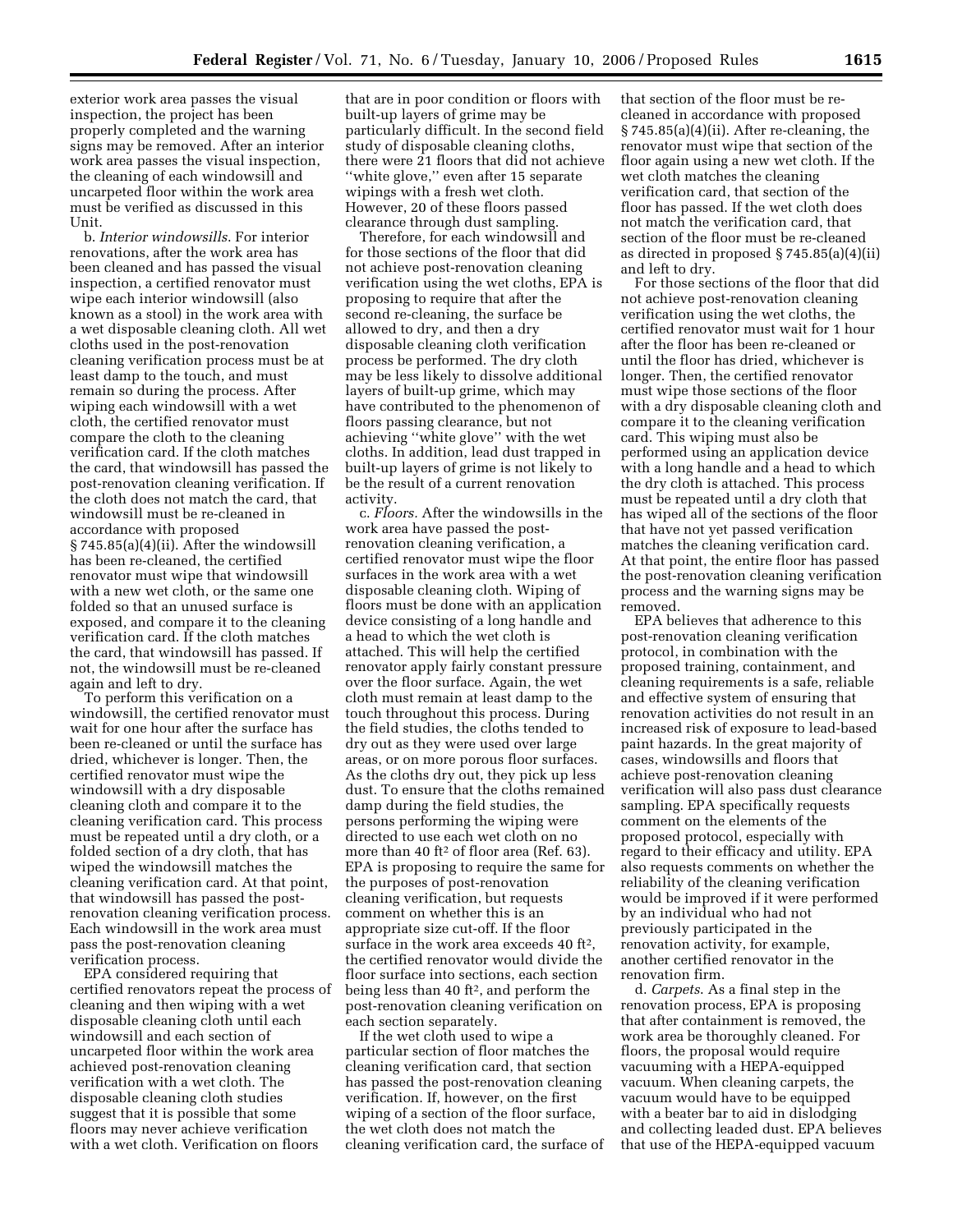equipped with a beater bar to dislodge dust and debris is the most effective cleaning practice for carpets, and that an effective cleaning verification method for carpets is not available. EPA is not proposing that the ''white glove'' cleaning verification protocol be used on carpets after they have been cleaned using a HEPA-equipped vacuum equipped with a beater bar. EPA did not verify use of the ''white glove'' protocol on carpets. In addition, there are questions about the validity of dust clearance sampling on carpeted floors, even though such sampling is required by EPA after abatements and by HUD after interim controls. In its final rule for hazard and clearance standards for the Title X program (Ref. 24), the Agency included standards for carpeted floors, even though the proposed floor standards would have applied only to bare floors (Ref. 64). The Agency initially was concerned that there was a lack of data on the relative performance of sampling methods for carpets, given that various studies had used different sampling techniques (e.g., the Baltimore Repair and Maintenance Study's ''BRM'' vacuum (Ref. 65), the Comprehensive Abatement Performance Pilot Study's ''Blue Nozzle'' vacuum (Ref. 66), and standard dust wipes). Additionally, the Agency did not have adequate data on the effectiveness of carpet cleaning techniques that would be needed to establish a dust clearance level for carpeted floors. Consequently, there were problems establishing a dust lead level on a wipe that would independently indicate that the carpet had been sufficiently cleaned. This problem was exacerbated by the wide variety of carpet types and conditions that would likely be encountered in residential units.

The Agency changed its position in the final lead hazard standards rule as a result of commenters' concerns that many housing units contained carpeting and that, without a standard, such units could not be assessed for the presence of lead hazards from floor dust. Based upon data available to the Agency at that time (Ref. 67), EPA estimated that approximately 54 million housing units built prior to 1978 contained some wallto-wall carpeting and, of these, 47 million had such carpeting in living rooms and 46 million in bedrooms (i.e., rooms in which children reside and play frequently). Agreeing with these concerns, the Agency determined that the floor standards (using dust wipes) should apply to both bare and carpeted floors in order that all floors would be addressed in lead hazard screens, risk assessments, and abatements.

In making this determination, EPA did not specifically consider the question of whether both the hazard and the clearance floor standards should apply to carpeted floors. Because the hazard and clearance standards were numerically equal, even though they served different purposes and uses, EPA chose to apply both standards to carpeted and uncarpeted floors.

The decision to apply the clearance standard to carpeted floors ultimately had little consequence, given the context in which clearance standards are used--namely, to ensure that sufficient cleanup has been performed after an abatement. Typically, in abatement situations, carpets that are in poor condition or are known to be highly contaminated are removed and disposed of. Where carpets are not replaced, they are cleaned according to specified criteria (Ref. 27). In general, carpets are acknowledged to be potential traps of leaded dust and great care is taken to replace or thoroughly clean them in order to ensure that, once the abatement is concluded, the housing unit is cleanable so that the benefits of the abatement will continue as long as routine cleaning is performed. Consequently, EPA believes that it is this special attention to carpets that ensures that they are sufficiently clean, rather than reliance upon only a postabatement wipe clearance sample.

e. *Optional use of clearance testing.*  Some renovators or homeowners may choose to perform clearance at the completion of renovation activities instead of the post-renovation cleaning verification described in proposed § 745.85(b). If so, dust sampling for clearance would have to be performed by a certified inspector, risk assessor, or dust sampling technician, who would be responsible for collecting dust samples, sending them to an EPArecognized laboratory, and comparing the results to the clearance levels in accordance with 40 CFR 745.227(e)(8). EPA recommends that the renovation work area be re-cleaned if the home fails the clearance test. It is a good idea to specify in the renovation contract who is responsible for this re-cleaning if the home fails the clearance test. EPA welcomes comment on this part of the proposal.

# *F. State Renovation Model Program and Authorization Process*

Recognizing the importance of EPA's State partners in achieving the goal of eliminating lead-based paint hazards in housing, Congress specifically directed EPA to establish model State programs and a process for authorizing States to operate lead-safe programs in lieu of the

Federal program. As it did in the regulations at 40 CFR part 745, subpart L, for lead-based paint activities, the Agency is also seeking to provide Federally recognized Indian Tribes the opportunity to apply for and receive program authorization similar to that available to States. Providing Indian Tribes with this opportunity is consistent with EPA's Policy for the Administration of Environmental Programs on Indian Reservations (Ref. 17).

Accordingly, EPA is proposing to allow interested States, Territories, and Indian Tribes the opportunity to apply for, and receive authorization to, administer and enforce all of the elements of the new subpart E, as amended. States, Territories and Tribes may choose to administer and enforce just the existing requirements of subpart E, the pre-renovation education elements, or all of the requirements of the proposed subpart E, as amended. Under this proposal, EPA would not authorize a State, Territorial, or Tribal program that sought only the authority to administer and enforce the training, certification, accreditation, and work practice requirements of this proposal, and not the pre-renovation education provisions of subpart E. Because this proposal allows and encourages renovation firms to use the existing pamphlet acknowledgment process to obtain information about occupant age and rental status, in order to determine whether the property would be covered by these regulations, and because the pre-renovation education provisions are an integral part of ensuring that consumers have the information they need to make informed decisions about renovation practices in their homes, EPA believes that authorizing States, Territories, and Tribes to administer all of the regulations applicable to renovations is the best approach. However, some States have already been authorized to administer and enforce the existing pre-renovation education provisions in 40 CFR part 745, subpart E. EPA believes that those States should be able to continue administering their pre-renovation education programs without being required to add the training, certification, accreditation, and work practice elements of this proposal. Therefore, EPA is proposing to allow all States, Territories and Tribes to apply for authorization to administer and enforce only the pre-renovation education requirements of 40 CFR part 745, subpart E. Because there are no authorized jurisdictions in the opposite position, no existing State, Territorial, or Tribal program will have to choose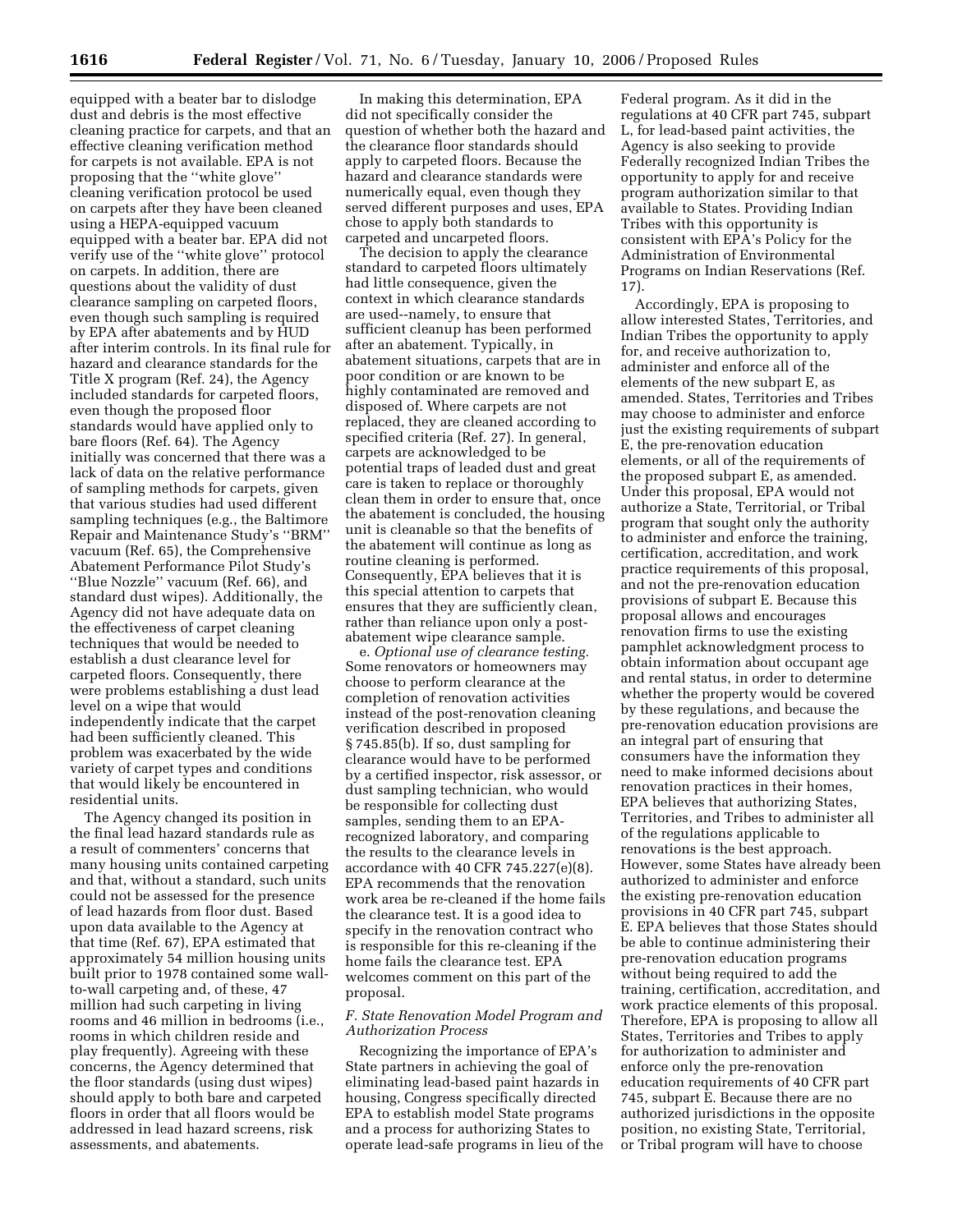between adding more program responsibilities or relinquishing its authorization.

For the purpose of authorizing State, Territorial, and Tribal programs, EPA is proposing to use the existing procedures codified in 40 CFR part 745, subpart Q, with the amendments of this proposal setting forth the specific elements that would be required of a program seeking authorization to administer and enforce the training, certification, accreditation, and work practice requirements of this proposal. In accordance with the current process for authorization, States, Territories and Tribes may not choose only to administer, but not enforce, the provisions of subpart E, nor may they selectively choose to administer and enforce only the accreditation or certification provisions, but not the work practice standards, for renovations.

States, Territories, and Tribes seeking authority to administer and enforce the provisions of this proposal must obtain public input, then submit an application to EPA. Existing 40 CFR 745.324 describes the process for applying for authorization. Applications must contain a number of items, including a description of the State, Territorial, or Tribal program, copies of all applicable statutes, regulations, and standards, and a certification by the State Attorney General, Tribal Counsel, or an equivalent official, that the applicable legislation and regulations provide adequate legal authority to administer and enforce the program. The program description must demonstrate that the State, Territorial, or Tribal program is at least as protective as the Federal program. In this case, the Federal program consists of the requirements for training, certification, and accreditation and the work practice standards in this proposal.

To be eligible for authorization to administer and enforce the training, certification, accreditation, and work practice requirements of this proposal, EPA is proposing to require that State, Territorial, and Tribal renovation programs contain certain minimum elements. These minimum elements would be very similar to the minimum elements currently codified in 40 CFR 745.326(a) for lead-based paint activities. In order to be authorized, State, Territorial, or Tribal programs would have to have procedures and requirements for the accreditation of training programs, which could be as simple as procedures for accepting training provided by an EPA-accredited provider, or a provider accredited by another authorized State, Territorial, or Tribal program. Procedures and

requirements for the certification of renovators would also be necessary. At a minimum, these must include a requirement that certified renovators have taken accredited training, and procedures and requirements for recertification. State, Territorial, and Tribal programs applying for authorization would also be required to establish work practice standards for renovations that ensure that renovations are conducted only by certified renovation firms and the renovations are conducted using lead-safe work practices at least as protective as those of the Federal program. As is the current practice with lead-based paint activities, EPA will not require State, Territorial, or Tribal programs to certify both firms and individuals that perform renovations. States, Territories and Tribes may choose to certify either firms or individuals, so long as the individuals that perform the duties of renovators are required to take accredited training.

EPA encourages States, Territories, and Tribes that may be considering establishing their own renovation programs to keep reciprocity in mind as they move forward. The benefits to be derived from reciprocity arrangements with the Federal program and other authorized jurisdictions include a potential cost-saving from reducing duplicative activity and the development of a professional renovation workforce more quickly, thus providing maximum flexibility to State, Territorial, or Tribal residents. In addition, the Agency encourages States, Territories and Tribes to consider the use of existing certification and accreditation procedures as they develop their programs. These existing programs need not be limited to leadbased paint. For example a State may choose to add lead-safe renovation requirements to their existing contractor licensing programs.

# **V. New Renovation-Specific Pamphlet**

The existing regulations at 40 CFR part 745, subpart E, require each person who performs for compensation a renovation of target housing to provide a lead hazard information pamphlet to owners and occupants of such housing prior to commencing the renovation. The term ''pamphlet'' is defined at 40 CFR 745.83 to mean, in part, the EPA pamphlet developed under TSCA section 406(a) for use in complying with this and other regulations under TSCA Title IV and Title X. Until recently, the only pamphlet developed under TSCA section 406(a) was *Protect Your Family from Lead in Your Home* (Ref. 20). EPA has now developed another pamphlet

more specific to lead dust hazards created during renovation activities to be distributed to occupants before these activities commence. EPA intends to announce in a future **Federal Register**  notice the availability of this new pamphlet, entitled *Protect Your Family from Lead During Renovation, Repair & Painting* (the ''RRP'' pamphlet) for notice and comment.

The RRP pamphlet is very similar to the original PYF pamphlet in that both pamphlets contain information on lead human health effects, human exposure pathways, lead testing, and the location of additional information resources (Ref. 68). However, after careful analysis of available research data related to leadbased paint and renovation activities, EPA has decided to place more emphasis on potential hazards caused by disturbing lead-based paint during renovation activities. This new emphasis offers the public additional information regarding lead-safe work practices which can greatly reduce the creation and release of leaded dust. Because the RRP pamphlet was developed specifically to inform the public about the potential lead hazards that can be caused by renovation activities, EPA is proposing to require the RRP pamphlet to be handed out prior to renovation activities instead of the PYF pamphlet. This pamphlet contains information on lead-based paint hazards specific to renovation activities, as well as information on how to select a renovation firm.

As an alternative to the RRP pamphlet, an authorized State or Tribal program could distribute an alternate pamphlet that had been reviewed and approved by EPA in accordance with 40 CFR 745.326. The alternate pamphlet would have to contain renovationspecific information similar to that in the RRP pamphlet, would have to meet the content requirements prescribed by TSCA section 406(a), and would have to be in a format that was readable to the diverse audience of housing owners and occupants in that State or Tribe.

EPA therefore proposes to amend the definition of ''pamphlet'' in 40 CFR 745.83 to refer specifically to the RRP pamphlet. The effect of this amendment would be to require that renovators who are required under 40 CFR part 745, subpart E, to distribute an information pamphlet, distribute the RRP pamphlet rather than the PYF pamphlet.

In addition, to maintain consistency among the Federal, State, and Tribal pre-renovation notification program requirements, EPA proposes to amend 40 CFR 745.326 to require authorized State or Tribal programs to use the RRP pamphlet or create and distribute an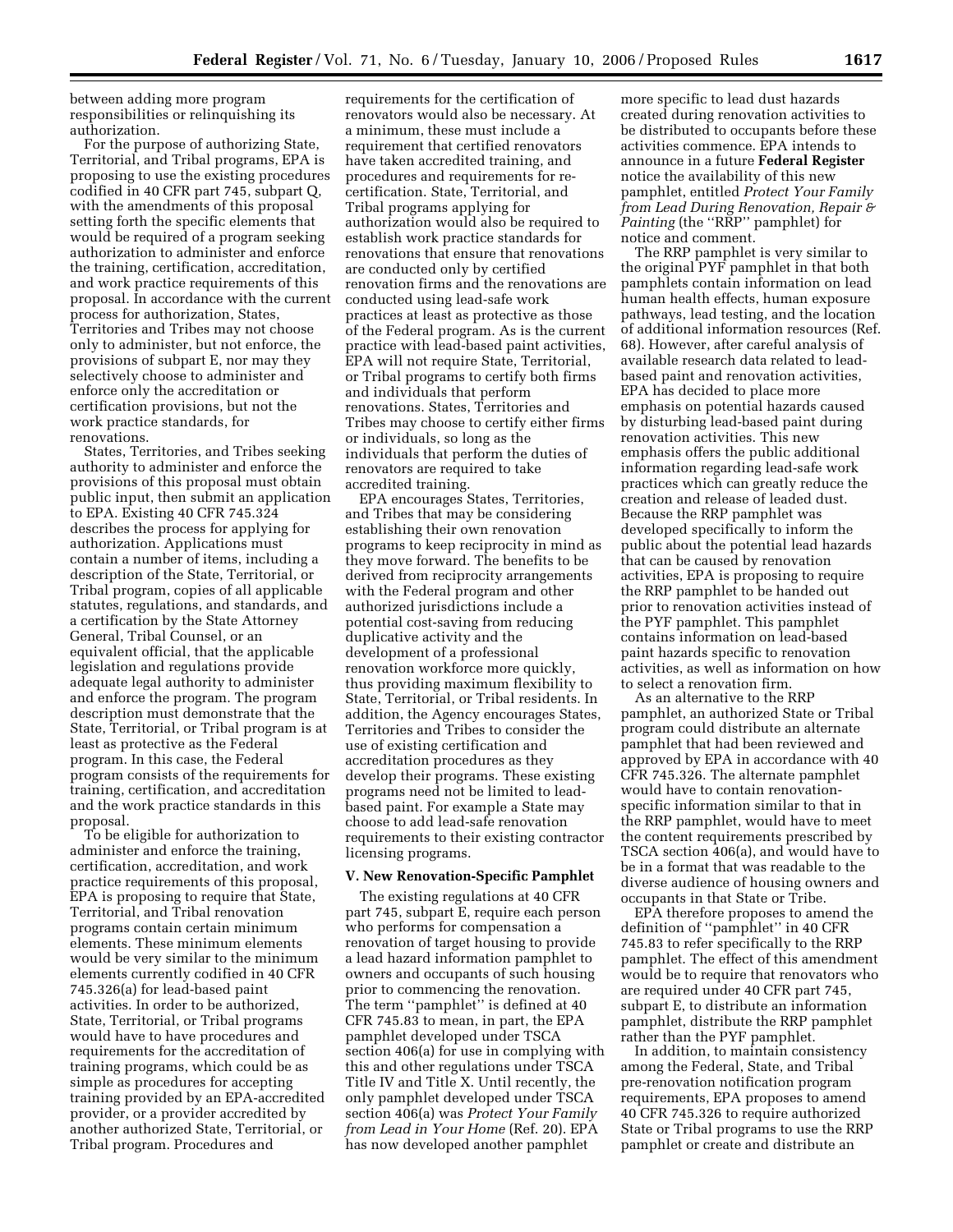alternate pamphlet. Alternate pamphlets would be required to contain renovation-specific information similar to that in *Protect Your Family from Lead During Renovation, Repair & Painting*, meet the content requirements prescribed by section 406(a) of TSCA, and be in a format that is readable to the diverse audience of housing owners and occupants in that State or Tribe.

# **VI. Effective Dates**

#### *A. Requirements for Renovation Activities*

Interested States, Territories and Indian Tribes could begin applying for authorization of renovation programs from EPA as soon as the final rule is promulgated. Also, after the final rule is promulgated, providers of courses that cover lead-safe work practices for renovations could continue to offer these courses, but they would not be permitted to advertise these courses for EPA certification purposes until they receive accreditation from EPA.

EPA would begin accepting training provider accreditation applications for renovator and dust sampling technician initial and refresher courses 1 year after promulgation of a final rule. The reason for the delay is to provide interested States, Territories and Indian Tribes 1 year to develop, or begin developing, renovation-specific work practice standards and accreditation, training, and certification programs. EPA believes the nation's experience in implementing the lead-based paint activities program regulations at 40 CFR part 745, subpart L should help everyone involved, including States, Territories, Tribes, the regulated community, and EPA, move more quickly towards implementing renovation programs. Thus, EPA is not proposing to make training programs for the federal program wait 2 years before they can receive accreditation, as EPA did for the subpart L regulations. On the other hand, EPA is concerned about the duplication of effort that could occur, and the additional costs that could be incurred by the regulated community, if EPA begins accrediting training providers and certifying firms in jurisdictions that are also working towards implementing their own programs. Training providers, firms, and individuals working in such jurisdictions could end up having to become accredited or certified by both EPA and the State, Territory or Tribe within a fairly short period of time. EPA requests comment on the feasibility of developing State, Territorial, or Tribal programs and getting them authorized within a year after EPA promulgates a final rule. EPA also requests comment

on ways to avoid multiple accreditations and certifications in jurisdictions that are unable to receive authorization for their programs within the first year after EPA promulgates a final rule. In addition, EPA requests comment on whether any implementation delay is necessary, given that EPA accreditation and certification would be valid in any State or Indian Tribal area that does not have a renovation program authorized under 40 CFR part 745, subpart Q.

Firm certification applications would be accepted by EPA starting 6 months after EPA begins accepting training provider accreditation applications, or 18 months after the promulgation date of the final rule. The work practice standards would become effective 2 years after the promulgation date of the final rule, at which time all covered renovations would have to be performed in accordance with those standards by certified renovators and trained workers.

As discussed in Unit IV.B., EPA is proposing to initially apply the training, certification, accreditation, and work practice requirements of this proposal to pre-1960 rental target housing, pre-1960 owner-occupied target housing where a child under age 6 resides, and any target housing where a child under age 6 with a blood lead level that equals or exceeds 10 µg/dL, or any lower State or local government level of concern, resides. Those requirements would apply 1 year later to rental target housing built between 1960 and 1978, and owneroccupied target housing built between 1960 and 1978 where a child under age 6 resides. Allowing for the time given to interested States, Territories and Tribes to develop programs, the first phase of this regulation would be fully effective 2 years after the date of promulgation of a final rule. The second phase of this regulation would take effect 3 years after a final rule is promulgated.

#### *B. Renovation-specific Pamphlet*

EPA is also proposing to phase in the requirement to use the new RRP pamphlet discussed in Unit V. For the purpose of complying with the Federal Pre-Renovation Education Rule, in the first 6 months after this regulation is promulgated, persons performing renovations could distribute either the PYF or the new RRP pamphlet. After 6 months, only the RRP pamphlet could be used to comply with the Pre-Renovation Education Rule in jurisdictions where the Federal program is in effect.

However, EPA recognizes that approved State, Territorial, and Tribal Pre-Renovation Education programs, or

jurisdictions developing programs, may need time to amend their programs and either adopt the RRP pamphlet or develop and obtain approval for an alternate pamphlet. EPA has worked with the existing State programs to develop an acceptable time frame for meeting the new requirements. In doing so, EPA identified three potential non-Federal program categories: (1) Programs authorized prior to the effective date of the final rule, (2) potential new programs with an application submitted but not approved prior to the effective date of the final rule, and (3) potential new programs that might apply after the effective date of the final rule. The time frame for compliance for each category is set forth in proposed 40 CFR 745.326(b)(3).

In sum, such programs authorized prior to the effective date of the final rule would demonstrate compliance in the first § 745.324(h) report submitted at least 2 years after the effective date of the final rule. Potential new programs with an application submitted but not approved prior to the effective date of the final rule would demonstrate compliance in the first § 745.324(h) report submitted at least 2 years after the effective date of the final rule or by amending their application to comply with this amendment. Potential new programs that might apply after the effective date of the final rule would be required to demonstrate compliance with the amendment at the time of their application to EPA for program approval.

# **VII. References**

The following is a list of the documents that are specifically referenced in this proposed rule and placed in the public docket that was established under Docket ID number EPA–HQ–OPPT–2005–0049. For information on accessing the docket, refer to the **ADDRESSES** unit at the beginning of this document.

1. U.S. Environmental Protection Agency (USEPA). Sample acknowledgment form. (2005).

2. Residential Lead-Based Paint

Hazard Reduction Act of 1992 (Title X) (Public Law 102–550).

3. U.S. Department of Health and Human Services (HHS), Public Health Service (PHS), Centers for Disease Control and Prevention (CDC). Preventing Lead Poisoning in Young Children; A Statement by the Centers for Disease Control and Prevention (August 2005).

4. HHS, PHS, Agency for Toxic Substances and Disease Registry (ATSDR). Toxicological Profile for Lead (July 1999).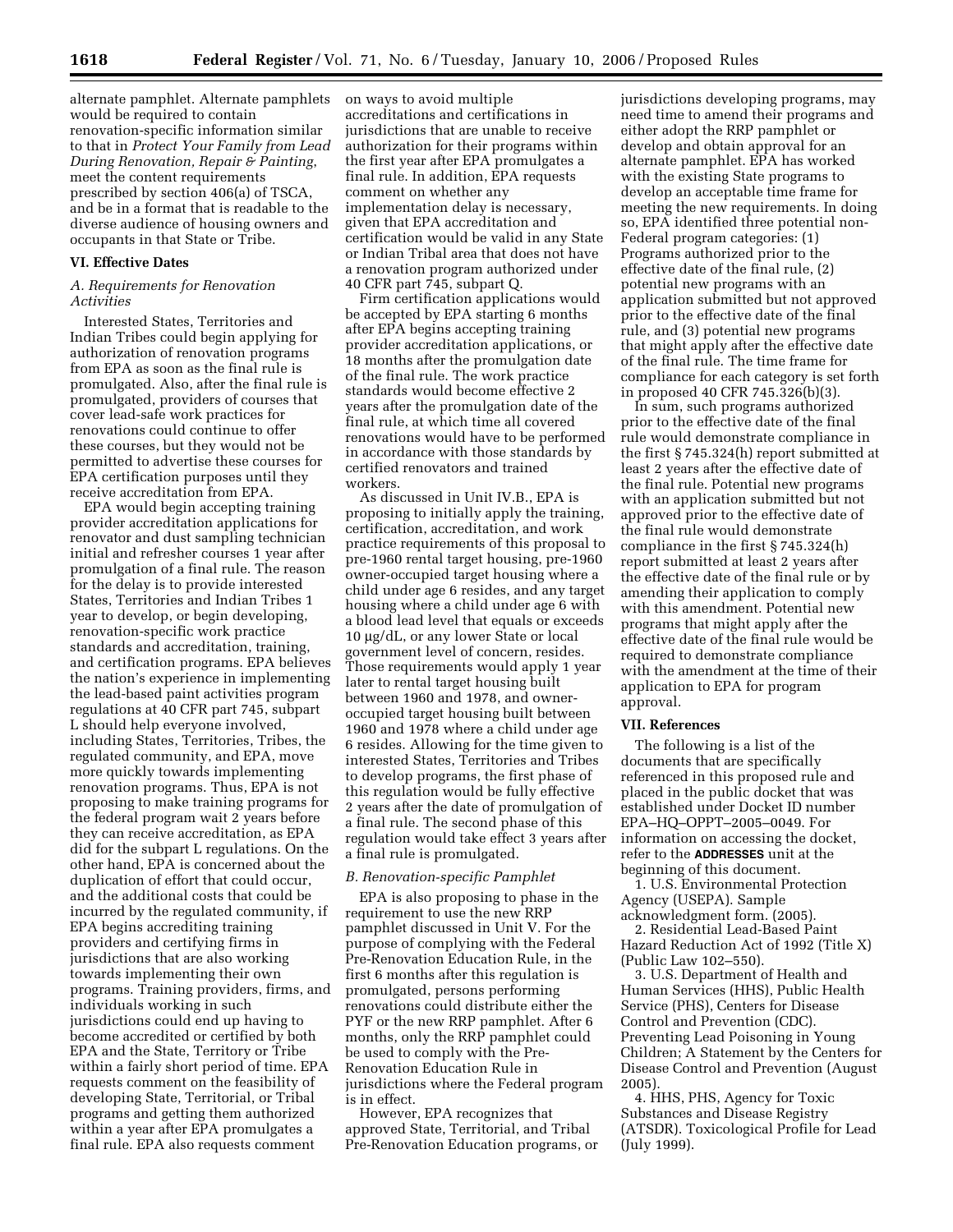5. USEPA, Office of Research and Development (ORD). Air Quality Criteria for Lead, First External Review Draft (EPA/600/R-05/144aA, December 2005)

6. USEPA. Integrated Risk Information System; Lead and compounds (inorganic) (CASRN 7439–92–1) (July 8, 2004).

7. U.S. Consumer Product Safety Commission. **Federal Register** (42 FR 44199, September 1, 1977, as amended at 43 FR 8515, March 2, 1978).

8. U.S. Department of Labor (USDOL), Occupational Safety and Health Administration (OSHA). Final Standard for Occupational Exposure to Lead. **Federal Register** (43 FR 52952, November 14, 1978).

9. USDOL, OSHA. Lead Exposure in Construction; Interim Final Rule.**Federal Register** (58 FR 26590, May 4, 1993).

10. USEPA. Control of Lead Additives in Gasoline; Final Rule. **Federal Register** (38 FR 33734, December 6, 1973).

11. USEPA. Maximum Contaminant Level Goals and National Primary Drinking Water Regulations for Lead and Copper; Final Rule. **Federal Register** (56 FR 26460, June 7, 1991).

12. U.S. Department of Health and Human Services (HHS), Public Health Service (PHS), Centers for Disease Control and Prevention (CDC). Preventing Lead Poisoning in Young Children; A Statement by the Centers for Disease Control and Prevention (October 1991).

13. Alliance to End Childhood Lead Poisoning. Preventing Childhood Lead Poisoning: The First Comprehensive National Conference; Final Report. (October 6, 7, 8, 1991).

14. President's Task Force on Environmental Health Risks and Safety Risks to Children. Eliminating Childhood Lead Poisoning: A Federal Strategy Targeting Lead Paint Hazards (February 2000).

15. HHS, PHS, CDC. Preventing Lead Exposure in Young Children: A Housing Based Approach to Primary Prevention of Lead Poisoning: Recommendations from the Advisory Committee on Childhood Lead Poisoning Prevention (October 2004).

16. USEPA. Lead; Requirements for Lead-Based Paint Activities in Target Housing and Child-Occupied Facilities: Final Rule. **Federal Register** (61 FR 45778, August 29, 1996).

17. USEPA. EPA Policy for the Administration of Environmental Programs on Indian Reservations (November 8, 1984).

18. USEPA. Lead; Fees for Accreditation of Training Programs and Certification of Lead-based Paint Activities Contractors; Final Rule. **Federal Register** (64 FR 31092, June 9, 1999).

19. USEPA. Lead; Notification Requirements for Lead-Based Paint Abatement Activities and Training; Final Rule. **Federal Register** (69 FR 18489, April 8, 2004).

20. USEPA, Consumer Product Safety Commission, U.S. Department of Housing and Urban Development (HUD). Protect Your Family From Lead in Your Home (EPA 747-K-99-001, June 2003).

21. USEPA. Lead Hazard Information Pamphlet; Notice of Availability. **Federal Register** (60 FR 39167, August 1, 1995).

22. HUD, USEPA. Lead; Requirements for Disclosure of Known Lead-Based Paint and/or Lead-Based Paint Hazards in Housing; Final Rule. **Federal Register**  (61 FR 9064, March 6, 1996).

23. USEPA. Lead; Requirements for Hazard Education Before Renovation of Target Housing; Final Rule. **Federal Register** (63 FR 29908, June 1, 1998).

24. USEPA. Lead; Identification of Dangerous Levels of Lead; Final Rule. **Federal Register** (66 FR 1206, January 5, 2001).

25. USEPA. Targeted Grants to Reduce Childhood Lead Poisoning; Notice of Funds Availability. **Federal Register** (69 FR 69913, December 1, 2004).

26. HUD. Requirements for Notification, Evaluation, and Reduction of Lead-based Paint Hazards in Housing Receiving Federal Assistance and Federally Owned Residential Property Being Sold (Lead Safe Housing Rule); Final Rule, Conforming Amendments and Corrections. **Federal Register** (69 FR 34262, June 21, 2004).

27. HUD. Guidelines for the Evaluation and Control of Lead-Based Paint Hazards in Housing (June 1995).

28. HHS, PHS, CDC. Managing Elevated Blood Lead Levels Among Young Children (March 2002).

29. USEPA. Reducing Lead Hazards When Remodeling Your Home (EPA747- K-97-001, September 1997).

30. USEPA. Lead Exposure Associated With Renovation and Remodeling Activities: Phase I, Environmental Field Sampling Study (EPA 747-R-96-007, May 1997).

31. USEPA. Lead Exposure Associated With Renovation and Remodeling Activities: Phase II, Worker Characterization and Blood-Lead Study (EPA 747-R-96-006, May 1997).

32. USEPA. Lead Exposure Associated With Renovation and Remodeling Activities: Phase III, Wisconsin

Childhood Blood-Lead Study (EPA 747- R-99-002, March 1999).

33. USEPA. Report of the Small Business Advocacy Review Panel on the Lead-based Paint Certification and Training; Renovation and Remodeling Requirements (March 3, 2000).

34. McMillan Associates. Response to SBREFA Panel Recommendations for Further Analysis of Existing Phase III Data (August 6, 2001).

35. HHS, PHS, CDC. Children with Elevated Blood Lead Levels Attributed to Home Renovation and Remolding Activities--New York, 1993-1994. Morbidity and Mortality Weekly Report (45(51); 1120-1123, January 3, 1997).

36. Reissman, Dori B., Thomas D. Matte, Karen L. Gurnite, Rachel B. Kaufmann, and Jessica Leighton. ''Is Home Renovation or Repair a Risk Factor for Exposure to Lead Among Children Residing in New York City?'' *Journal of Urban Health: Bulletin of the New York Academy of Medicine*. Vol. 79, No. 4, 502-511, (December 2005).

37. USEPA. Lead Exposure Associated With Renovation and Remodeling Activities: Phase IV, Worker Characterization and Blood-Lead Study of R&R Workers Who Specialize in Renovation of Old or Historic Homes (EPA 747-R-99-001, March 1999).

38. USEPA. Lead Exposure Associated with Renovation and Remodeling Activities; Final Summary Report (EPA 747-S-00-001, January 2000).

39. USEPA. TSCA Section 402(c) Lead Exposure Reduction Stakeholder Meeting for the Proposed Renovation and Remodeling Rule (December 7, 1998).

40. USEPA. Round Table Discussion of TSCA Section 402(c) Lead Exposure Reduction Proposed Renovation and Remodeling Rule (March 8, 1999).

41. USEPA. Lead Programs Meeting, Meeting Summary (September 25-26, 2000).

42. USEPA. Summary of Discussion with State, Local, and Tribal Government Representatives (May 1, 2003).

43. USEPA. Summary of Discussion with State, Local, and Tribal Government Representatives (May 15, 2003).

44. USEPA. Summary of Discussion with Industry Stakeholders (May 9, 2003).

45. USEPA. Summary of Discussion with Industry Stakeholders (May 29, 2003).

46. HUD. National Survey of Lead and Allergens in Housing, Volume I: Analysis of Lead Hazards, Final Report, Revision 7.1. (October 31, 2002).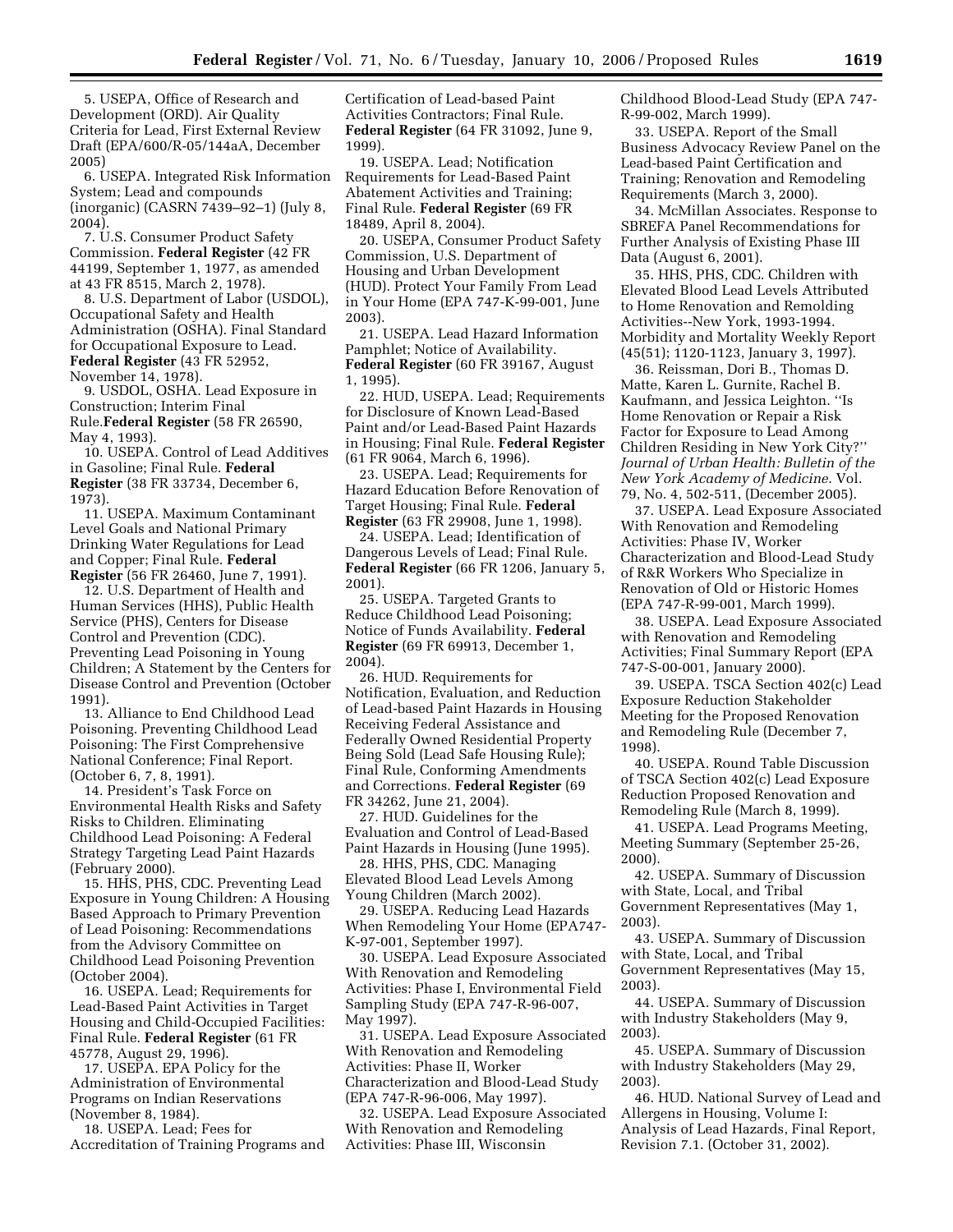47. NIST. Spot Test Kits for Detecting Lead in Household Paint, a Laboratory Evaluation (NISTIR 6398, May 2000).

48. USEPA. Estimates of Concentration of Lead in Paint by Age of Housing (October 2005).

49. USEPA. Lead; Requirements for Hazard Education Before Renovation of Target Housing; Proposed Rule. **Federal Register** (59 FR 11108, March 9, 1994).

50. ASTM International. Standard Practice for Evaluating the Performance Characteristics of Qualitative Chemical Spot Test Kits for Lead in Paint (E 1828- 01).

51. USEPA. Draft Recordkeeping Checklist for Firms (December 2005).

52. USEPA, HUD. Lead Safety for Remodeling, Repair, and Painting (EPA 747-B-03-001/2, July 2003).

53. HUD, Office of Policy Development and Research. The HUD Lead-Based Paint Abatement Demonstration (FHA) (August 1991).

54. USEPA, Office of Pollution Prevention and Toxics (OPPT). Lead Dust Minimization Work Practices for Renovation, Remodeling and Repainting; Draft Technical Manual (September 29, 1998).

55. USEPA. Minimizing Lead-Based Paint Hazards During Renovation, Remodeling, and Painting (September 2000).

56. USEPA, Office of Solid Waste (OSW). Memorandum from Elizabeth A. Cotsworth, Director, ''Regulatory Status of Waste Generated by Contractors and Residents from Lead-Based Paint Activities Conducted in Households'' (July 31, 2000).

57. USEPA, OSW. Criteria for Classification of Solid Waste Disposal Facilities and Practices and Criteria for Municipal Solid Waste Landfills: Disposal of Residential Lead-based Paint Waste; Final Rule. **Federal Register** (68 FR 36487, June 18, 2003).

58. Choe, K., Trunov, M., Grinshpun, S.A., Willeke, K., Harney, J., Trakumas, S., Mainelis, G., Bornschein, R., Clark, S. and Friedman, W. Particle settling after Lead-Based Paint Abatement Work and Clearance Waiting Period, American Industrial Hygiene Association Journal, 61(6):798-807 (2001).

59. USEPA, OPPT. Draft Economic Analysis for the Renovation, Repair, and Painting Program Proposed Rule (December 2005).

60. National Center for Healthy Housing. An Evaluation of the Efficacy of the Lead Hazard Reduction Treatments Prescribed in Maryland Environmental Article 6-8 (April 30, 2002).

61. USEPA. Electrostatic Cloth and Wet Cloth Field Study in Residential Housing (September 2005).

62. USEPA. Draft Cleaning Verification Card (2005)

63. USEPA, OPPT. Quality Assurance Project Plan (QAPP) for the Field Study; Appendix A - Standard Operating Procedure (SOP) for Using the Dry Electrostatic Cloth and Mop to Collect Lead Dust (July 12, 2004).

64. USEPA. Lead; Identification of Dangerous Levels of Lead; Proposed Rule. **Federal Register** (63 FR 30302, June 3, 1998).

65. USEPA. Lead-Based Paint Abatement and Repair and Maintenance Study in Baltimore: Pre-Intervention Findings. (EPA 747-R-95-012, August 1996).

66. USEPA. Comprehensive Abatement Performance Pilot Study, Volume 1: Results of Lead Data Analyses (EPA 747-R-93-007, February 1995).

67. U.S. Census Bureau. Current Housing Reports, Series H150/97, American Housing Survey for the United States (1997).

68. USEPA. Protect Your Family from Lead During Renovation, Repair, & Painting (2005).

69. USEPA. Proposed ICR amendment for rulemaking entitled ''Lead; Renovation, Repair, and Painting Program; Proposed Rule'' (December 2005).

70. USEPA. Risk Analysis to Support Standards for Lead in Paint, Dust, and Soil (EPA 747-R-97-006, June 1998).

71. USEPA. Risk Analysis to Support Standards for Lead in Paint, Dust, and Soil: Supplemental Report (EPA 747-R-00-004, December 2000).

72. ASTM International. Standard Practice for Clearance Examinations Following Lead Hazard Reduction Activities in Single-Family Dwellings and Child-Occupied Facilities (E 2271- 05).

73. ASTM International. Standard Guide for Evaluation, Management, and Control of Lead Hazards in Facilities (E 2052-99).

# **VIII. Statutory and Executive Order Reviews**

# *A. Regulatory Review*

Under Executive Order 12866, entitled *Regulatory Planning and Review* (58 FR 51735, October 4, 1993), it has been determined that this proposed rule is a ''significant regulatory action'' under section 3(f)(1) of the Executive Order because EPA estimates that it will have an annual effect on the economy of \$100 million or more. Accordingly, this action was

submitted to the Office of Management and Budget (OMB) for review under Executive Order 12866 and any changes made based on OMB recommendations have been documented in the public docket for this rulemaking as required by section 6(a)(3)(E) of the Executive Order.

As required by the Executive Order, EPA also submitted a draft analysis of the potential costs and benefits associated with this proposed rulemaking. This analysis is contained in a document entitled *Draft Economic Analysis for the Renovation, Repair, and Painting Program Proposed Rule* (Draft Economic Analysis) (Ref. 59). The Agency is conducting additional analyses with other assumptions for baseline activities than those that were used in the Agency's Draft Economic Analysis to estimate the potential costs and benefits of the proposed rule. Information about these new analyses is available in the docket, and, once completed, the revised Economic Analysis will also be available in the docket. The additional analyses are expected to change the estimated potential costs and benefits of the proposed rule. A copy of this Economic Analysis is available in the docket for this action, and is briefly summarized here.

1. *Options evaluated.* EPA evaluated a number of options in the development of the proposed rule. All options address target housing, which is defined in section 401 of TSCA as housing constructed before 1978, except housing for the elderly and persons with disabilities, unless any child under age 6 resides or is expected to reside in such housing, or any 0-bedroom dwelling. Option A applies to renovation, repair, and painting projects performed for compensation in all rental target housing and owner-occupied target housing built before 1978 where a child under age 6 resides. Option B has 2 phases. The first phase applies to rental target housing built before 1960, and owner-occupied target housing units built before 1960 where a child under age 6 resides, plus all housing units built before 1978 where a child with a blood lead level that equals or exceeds applicable levels of concern resides. The second phase, which takes effect a year after the first phase, applies to all the housing units covered by Option A. Option C also has 2 phases. The first phase applies to all rental housing built before 1950, and owner-occupied housing units built before 1950 where a child under age 6 resides, plus all housing units built before 1978 where a child with a blood lead level that equals or exceeds applicable levels of concern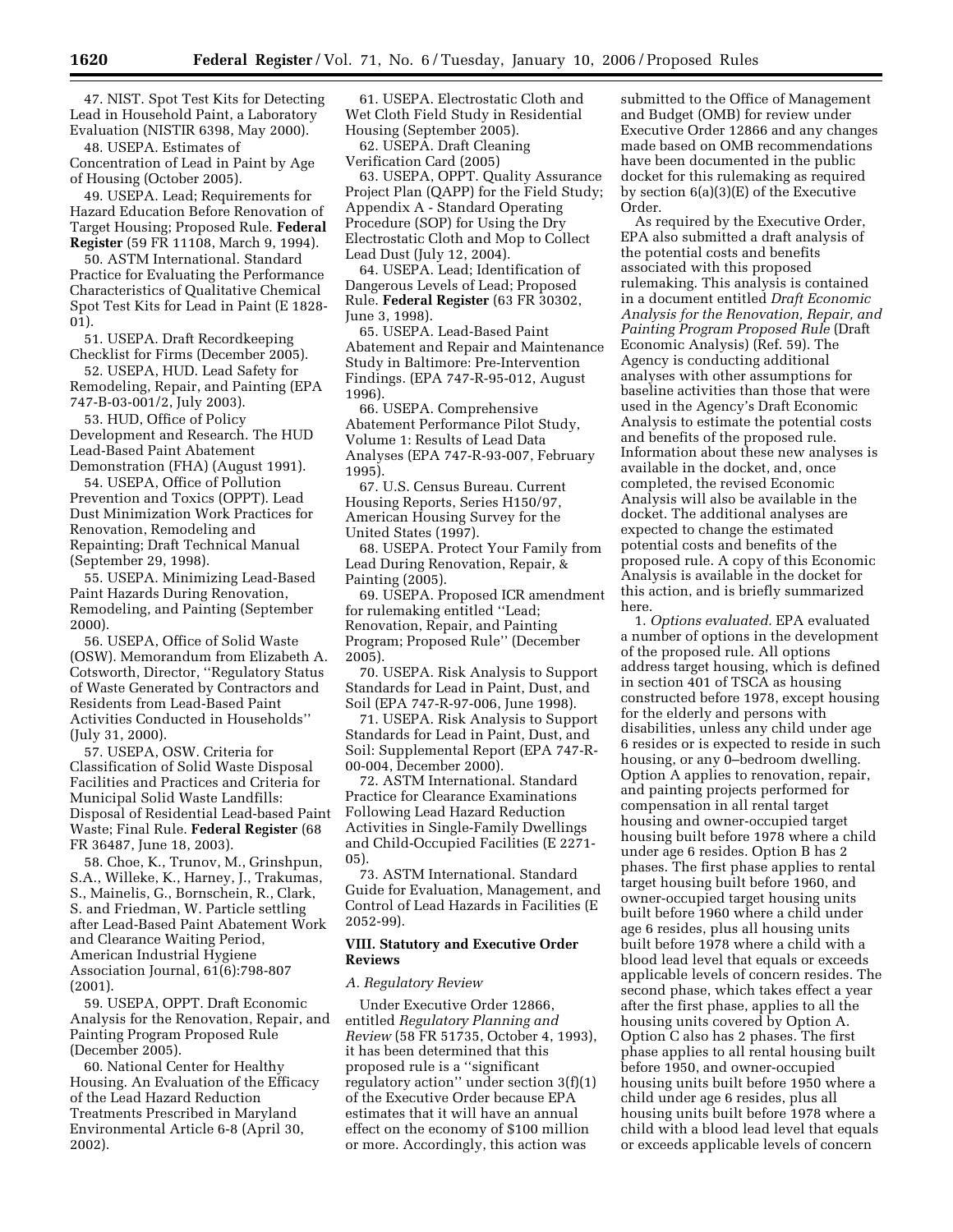resides. The second phase, which takes effect a year after the first phase, applies to all the housing units covered by Option A. Option D covers the same housing units at the same times as Option B, but differs from Options A, B, and C in that they allow a certified renovator flexibility in selecting appropriate work practices for each individual job, while Option D does not provide such flexibility. The proposed rule is Option B.

2. *Number of events and individuals*. As shown in the Draft Economic Analysis, the number of renovation, repair, and painting events covered by the rule varies across regulatory options in Phase 1 as a result of the different time periods addressed by the options. The number of events covered in Phase 2 is the same for all options because the housing units regulated are the same, i.e., pre-1978 units. Because not all housing units built before 1978 have lead-based paint, not all events need to use lead-safe work practices. The number of events with lead-safe work practices in Phase 2 is smaller than in Phase 1 for all but Option C, despite the increase in housing units covered by Phase 2 under Options B, C, and D. The number of events requiring lead-safe work practices is smaller because the accuracy of lead paint test kits (in terms of detecting the presence or absence of regulated lead-based paint) is expected to have improved by Phase 2. Under the proposed rule, in Phase 1 there would be 4.8 million events in housing where lead-safe work practices are used due to the rule. Slightly more than 4.9 million individuals reside in these housing units, including 729,000 children under age 6. In Phase 2, the proposed rule would cover 4.4 million such events in units housing nearly 5.8 million individuals, including 855,000 children under age 6.

3. *Benefits.* The Draft Economic Analysis describes the estimated benefits of the proposed rulemaking in qualitative and quantitative terms. Benefits result from the prevention of adverse health effects attributable to lead exposure. These health effects include several illnesses as well as impaired cognitive function in adults and children.

There are not sufficient data at this time to quantify some of the potential benefits of reducing exposure to lead. EPA's Draft Economic Analysis estimates the benefits of avoiding selected health effects in children and adults.

The Agency considered the potential benefits to both children and adults because studies indicate that they are both adversely affected by exposures to

lead in dust from renovation and remodeling activities. As stated in Unit III.B., one of the purposes of Title X is the elimination of lead-based paint hazards in target housing. EPA considered the potential benefits to children separately from adults, because a focus of Title X is the reduction in the threat of childhood lead poisoning. The Agency specifically seeks comment on its consideration of potential benefits to both adults and children, as well as comments and information about the potential uncertainties associated with the adult health effects considered and the magnitude of those uncertainties.

4. *Costs.* The Draft Economic Analysis estimates the potential costs of complying with this proposed rule including training costs, certification costs, and work practice costs. As indicated previously, the Agency is conducting additional analysis that could change the estimated potential costs of the proposed rule. This new analysis will be added to the docket as soon as it is complete. In the Draft Economic Analysis, training costs will be incurred for renovators, who will perform or direct the performance of key tasks during renovations, and workers, who may perform renovation tasks under the direction of renovators. Persons who are not currently certified as lead-based paint abatement supervisors or workers and who wish to become certified renovators would be required to take an accredited 8–hour renovator course. Currently certified abatement supervisors and workers would merely need to familiarize themselves with this proposal's work practice and cleaning verification requirements. Training for renovation workers under this proposal would consist of informal, on-the-job training by a renovator. Renovators not otherwise certified would be required to take a 4–hour refresher course every 3 years to maintain their certification. Firms performing renovations will have to be certified by EPA or an EPAauthorized State, Tribal, or Territorial program. Certified firms would have to be re-certified every 3 years.

The work practice requirements of this proposal cover 3 general categories of activities: Containing the work area, cleaning up the work area after the project has been completed, and verifying that the clean-up was adequate. Costs associated with these work practice requirements are primarily related to the cost of materials, such as the plastic used to cover the floors, and the cost of the labor needed to establish containment before the project, clean the work area

afterwards, and perform the postrenovation cleaning verification step.

To further improve the analysis for the final rule, the Agency is also specifically interested in comments and supporting information on the following questions related to assumptions used in the Agency's analysis:

• To what extent do renovators/ contractors already conduct any of the individual activities described in the proposed rule, and under what renovation, repair or painting circumstances are any of these activities routinely or rarely conducted? Do any contractors already perform all of the lead safe work practices described in this proposal?

• To what extent is the whole house or rooms adjacent to the work area contaminated by typical renovation, repair or painting activities? Under what circumstances do renovators/contractors clean the whole house or adjacent rooms during or after renovation, repair or painting activities?

• Under what circumstances do homeowners or rental management firms clean the work area or adjacent rooms during or after renovation, repair or painting activities?

• To what extent do renovators/ contractors or homeowners already use vacuums equipped with HEPA filters to clean-up debris created during renovation, repair or painting activities?

• Under what circumstances do renovators/contractors use plastic sheets or other methods to isolate and collect dust and debris, during or after renovation, repair or painting activities?

• If dust or debris is generated in preparing the surfaces, to what extent do renovators/contractors or building owners clean-up the dust or debris before painting?

• To what extent should the analysis reflect any exposures to owners or occupants (both inhalation and ingestion) during the renovation, repair or painting event? (The Draft Economic Analysis only looks at ingestion exposures after the renovation, repair or painting event is completed and the contractor has left).

• How many days does a typical renovation, repair or painting event last? How many days during the renovation, repair or painting event is dust created? How often and how thoroughly is cleaning performed during or after the renovation, repair or painting event?

• To what extent should the analysis of adult exposures consider average dust loading on surfaces as compared to the typically higher dust loadings resulting from renovation, repair or painting events?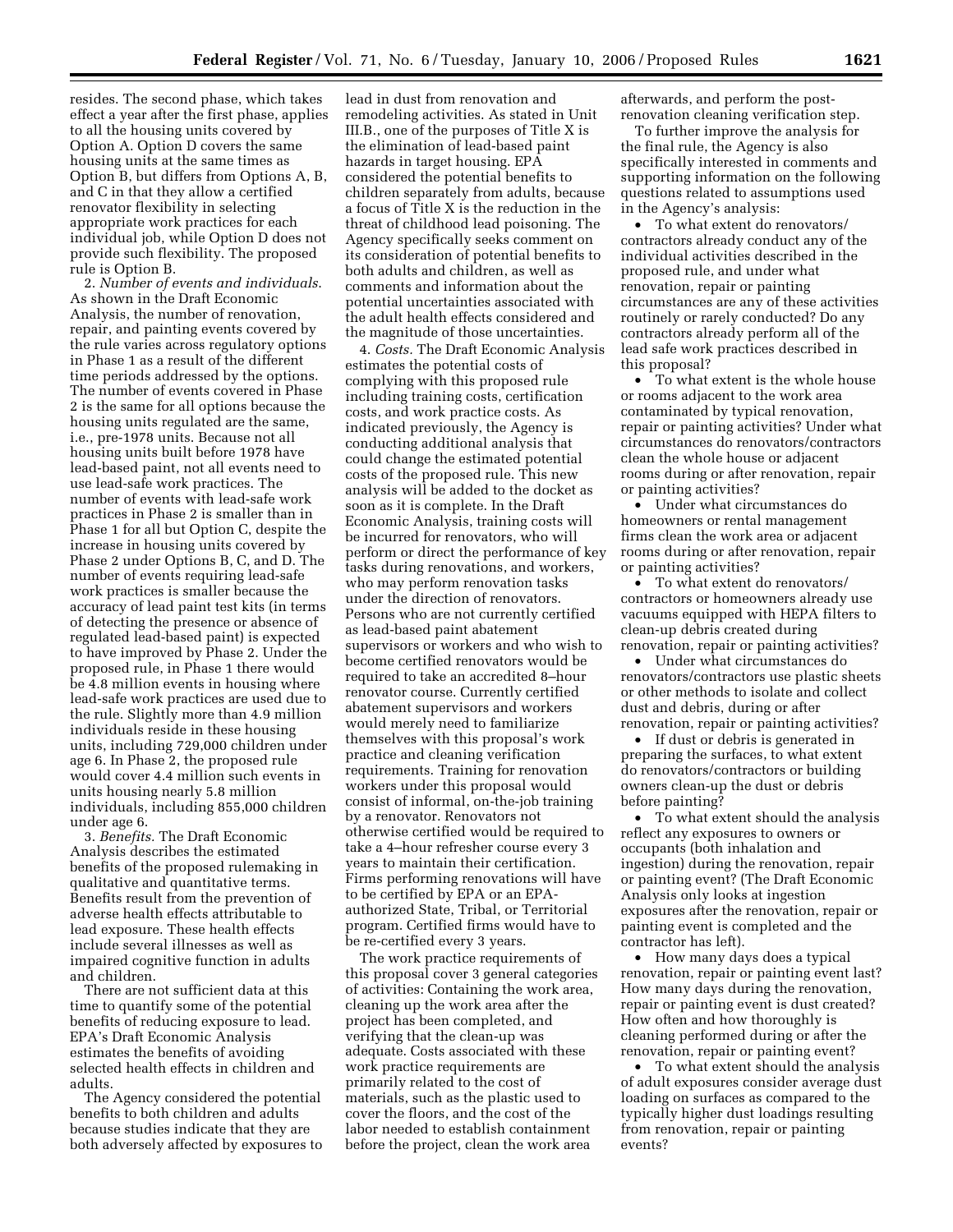• How do cleaning efficiencies of different cleaning methods (sweeping, regular vacuum, HEPA vacuum) vary with the dust loading level? There is information suggesting that cleaning is more effective (as a percentage of dust removed) at higher dust loading levels. Thus, when there are multiple rounds of cleaning, each one picks up a lower percentage of dust than the one before it. Would the cleaning efficiency be the same for dust with different lead concentrations? The Draft Economic Analysis assumes that cleaning effectiveness is constant, and does not vary with dust loading levels.

• How do lead dust loading levels vary by the age of the home and by home component type (e.g., indoor trim versus outdoor trim)?

# *B. Paperwork Reduction Act*

The information collection requirements contained in this proposed rule have been submitted for approval to the Office of Management and Budget (OMB) under the Paperwork Reduction Act (PRA), 44 U.S.C. 3501 *et seq*. An Information Collection Request (ICR) document prepared by EPA, an amendment to an existing ICR that is approved under OMB control number 2070–0155 and referred to as the ICR Addendum (EPA ICR No. 1715.07) has been placed in the public docket for this proposed rule (Ref. 69).

An agency may not conduct or sponsor, and a person is not required to respond to a collection of information unless it displays a currently valid OMB control number. The OMB control numbers for EPA's regulations codified in Chapter 40 of the CFR, after appearing in the preamble of the final rule, are listed in 40 CFR part 9, are displayed either by publication in the **Federal Register** or by other appropriate means, such as on the related collection instrument or form, if applicable. The display of OMB control numbers in certain EPA regulations is consolidated in 40 CFR part 9.

The new information collection activities contained in this proposed rule are designed to assist the Agency in meeting the core objectives of TSCA section 402, including ensuring the integrity of accreditation programs for training providers; providing for the certification of contractors; and determining whether work practice standards are being followed. EPA has carefully tailored the proposed reporting and recordkeeping requirements so they will permit the Agency to achieve statutory objectives without imposing an undue burden on those entities that choose to be involved in residential renovations.

Burden under the PRA means the total time, effort, or financial resources expended by persons to generate, maintain, retain, disclose or provide information to or for a Federal agency. This includes the time needed to review instructions; develop, acquire, install, and utilize technology and systems for the purposes of collecting, validating, and verifying information, processing and maintaining information, and disclosing and providing information; adjust the existing ways to comply with any previously applicable instructions and requirements; train personnel to be able to respond to a collection of information; search data sources; complete and review the collection of information; and transmit or otherwise disclose the information.

Under this proposal, the new information collection requirements may affect training providers and firms that perform renovation, repair, or painting for compensation in regulated housing. Although these entities have the option of choosing to engage in the covered activities, once an entity chooses to do so, the information collection activities contained in this rule become mandatory for those entities.

The ICR document provides a detailed presentation of the estimated burden and costs for 3 years of the program. The aggregate burden varies by year due to changes in the number of firms that will seek certification each year. The burden and cost to training providers and renovation firms is summarized here.

There are 100 to 167 training providers that are estimated to incur burden to become accredited, and to notify EPA (or an authorized State, Tribe, or Territory) before and after training courses. The average burden related to accreditation is estimated to be 15 hours during the year a training provider is first accredited, 7 hours in years that it is re-accredited (reaccreditation is required every 3 years), and 1 hour during other years. For notifications, the average burden per training provider is estimated at 35 to 95 hours per year, depending on the number of training courses provided. Total training provider burden is estimated to be 6,300 to 12,900 hours per year.

The estimated number of firms certified to engage in residential renovation, repair, or painting activities under the rule varies from 115,000 to 218,000, depending on the phase of the rule. The number of firms that receive initial certification ranges from 72,000 per year to 141,000 per year, depending on the year. The average certification burden is estimated to be 3.5 hours per

firm in the year a firm is initially certified, and 0.5 hours in years that it is re-certified (which occurs every 3 years). Firms must also keep records of the work they perform in regulated housing; this recordkeeping is estimated to take an average of 5 hours per year. Total burden for renovation, repair, and painting firms is estimated to be 981,000 to 1,530,000 hours per year, depending on the year.

Total respondent burden during the period covered by the ICR is estimated to average 1,260,000 hours per year.

There are also government costs to administer the program. States, Tribes, and Territories are allowed, but are under no obligation, to apply for and receive authorization to administer these proposed requirements. EPA will directly administer programs for States, Tribes, and Territories that do not become authorized. Because the number of States, Tribes, and Territories that will become authorized is not known, administrative costs are estimated assuming that EPA will administer the program everywhere. To the extent that other government entities become authorized, EPA's administrative costs will be lower.

Direct your comments on the Agency's need for this information, the accuracy of the provided burden estimates, and any suggested methods for minimizing respondent burden, including the use of automated collection techniques, to EPA using the public docket that has been established for this proposed rule (Docket ID No. EPA–HQ–OPPT–2005–0049). In addition, send a copy of your comments about the ICR to OMB at: Office of Information and Regulatory Affairs, Office of Management and Budget, 725 17th St., NW., Washington, DC 20503, Attention: Desk Office for EPA ICR No. 1715.07. Since OMB is required to complete its review of the ICR between 30 and 60 days after January 10, 2006, please submit your ICR comments for OMB consideration to OMB by February 9, 2006.

The Agency will consider and address comments received on the information collection requirements contained in this proposal when it develops the final rule.

# *C. Regulatory Flexibility Act*

In accordance with the Regulatory Flexibility Act (RFA), 5 U.S.C. 601 *et seq*., and the Agency's long-standing policy of always considering whether there may be a potential for adverse impacts on small entities, the Agency has evaluated the potential small entity impacts of this proposed rule. The Agency's analysis of potentially adverse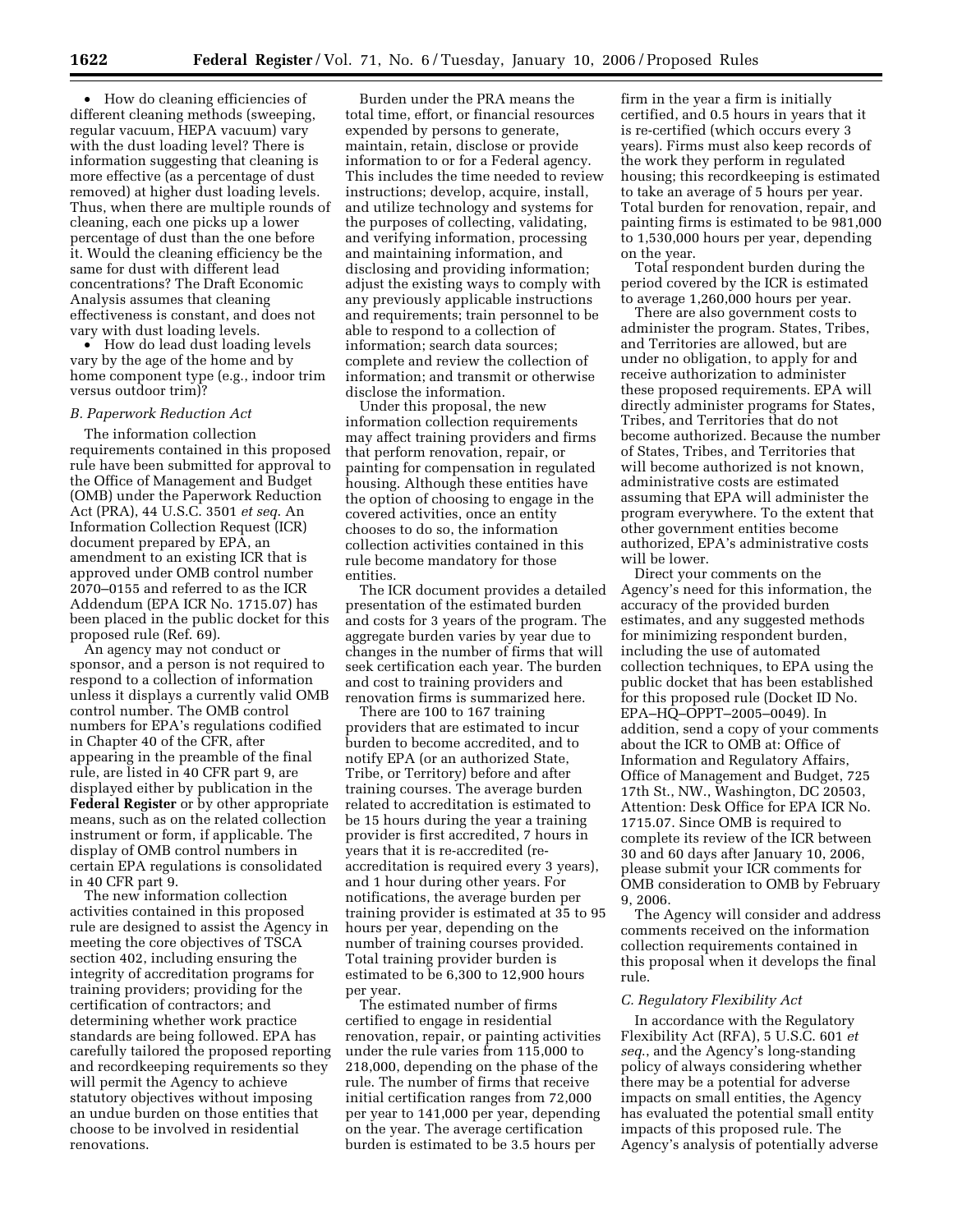economic impacts is included in the Draft Economic Analysis for this proposed rule (Ref. 59). As discussed in Unit VIII.A., the revised Economic Analysis, to be available in the docket, will provide additional information about the expected costs and benefits, and supplement the information now provided in the initial regulatory flexibility analysis and considered for the final regulatory flexibility analysis. The following is a brief overview of EPA's initial regulatory flexibility analysis.

Small entities include small businesses, small organizations, and small governmental jurisdictions. For purposes of assessing the impacts of today's proposed rule on small entities, small entity is defined in accordance with the RFA as: (1) A small business as defined by the Small Business Administration's (SBA) regulations at 13 CFR 121.201; (2) a small governmental jurisdiction that is a government of a city, county, town, school district, or special district with a population of less than 50,000; and (3) a small organization that is any not-for-profit enterprise which is independently owned and operated and is not dominant in its field.

1. *Legal basis and objectives for the proposed rule*. As discussed in Unit III.C., TSCA section 402(c)(2) directs EPA to study the extent to which persons engaged in renovation, repair, and painting activities are exposed to lead or create a lead-based paint hazard regularly or occasionally. After concluding this study, TSCA section 402(c)(3) further directs EPA to revise its lead-based paint activities regulations under TSCA section 402(a) to apply to renovation or remodeling activities that create lead-based paint hazards. Because EPA's study found that activities commonly performed during renovation and remodeling create lead-based paint hazards, EPA is proposing to revise the TSCA section 402(a) regulatory scheme to apply to individuals and firms engaged in renovation and remodeling activities. The primary objective of this proposal is to prevent the creation of new leadbased paint hazards from renovation, repair, and painting activities in housing where children under age 6 reside.

2. *Potentially affected small entities*. The small entities that are potentially directly regulated by this proposed rule include small businesses, such as renovation, repair, and painting contractors, property owners and managers, small non-profits that own target housing, and small governments that may own certain target housing.

The vast majority of businesses in the industries affected by this rule are small. Approximately 200,000 small contractors and real estate establishments per year will be affected per year under the proposed rule. Information was not available to estimate the number of small governments and small non-profits, but there are expected to be few, if any, small governments that incur costs due to the rule.

3. *Potential economic impacts on small entities.* EPA used annual compliance costs as a percentage of annual company revenues to assess the potential impacts of the rule on small businesses. EPA believes this is a good measure of a firm's ability to afford the costs attributable to a regulatory requirement, because comparing compliance costs to revenues provides a reasonable indication of the magnitude of the regulatory burden relative to a commonly available measure of a company's business volume. Where regulatory costs represent a small fraction of a typical firm's revenues (for example, less than 1%, and not greater than 3%), EPA believes that the financial impacts of the regulation on such firms may be considered as not significant. EPA believes it is appropriate to calculate this measure based on annualized costs, because these costs are more representative of the continuing costs firms face to comply with the proposed rule.

Using studies from the economics literature, the Draft Economic Analysis (Ref. 59) for this proposed rule estimates that nearly 90% of the estimated cost will be passed on to consumers in the form of higher prices. The resulting cost impact ranges from about 0.5% to 1.6% of revenues, depending on the industry. The costs represent less than 1% of revenues for small firms when considered together. Because of the lack of information on small non-profits and governments that might be affected by the rule, it was not possible to calculate the typical cost per entity or the impact ratios for them. However, the cost per event for non-profits and governments is expected to be similar to that incurred by businesses.

4. *Relevant Federal rules*. The proposed requirements in this rulemaking will fit within an existing framework of other Federal regulations that address lead-based paint.

The Pre-Renovation Education Rule, discussed in Unit III.B.2.b., requires renovators to distribute a lead hazard information pamphlet to owners and occupants before conducting a renovation in target housing. This proposal has been carefully crafted to

harmonize with the existing prerenovation education requirements.

As discussed in Unit IV.D.2.c., disposal of waste from renovation projects that would be regulated by this proposal is covered by the Resource Conservation and Recovery Act (RCRA) regulations for solid waste. This proposal does not contain specific requirements for the disposal of waste from renovations.

As described in Unit III.B.3., HUD has extensive regulations that address the conduct of interim controls, as well as other lead-based paint activities, in Federally assisted housing. Some of HUD's interim controls would be regulated under this proposal as renovations, depending upon whether the particular interim control measure disturbs more than the threshold amount of paint. In most cases, the HUD regulations are comparable to, or more stringent than this proposal. In general, persons performing HUD-regulated interim controls must have taken a course in lead-safe work practices, which is also a requirement of this proposal. However, this proposal would not require dust clearance testing, a process required by HUD after interim control activities that disturb more than a minimal amount of lead-based paint.

Finally, OSHA's Lead Exposure in Construction standard covers potential worker exposures to lead during many construction activities, including renovation, repair, and painting activities. Although this standard, described in Unit III.B.3., may cover many of the same projects as this proposal, the requirements themselves do not overlap. The OSHA rule addresses the protection of the worker, this EPA proposal addresses the protection of the building occupants, particularly children under age 6.

5. *Skills needed for compliance*. This proposal would establish requirements for training renovators and dust sampling technicians; certifying renovators, dust sampling technicians, and renovation firms; accrediting providers of renovation and dust sampling technician training; and for renovation work practices. Renovators and dust sampling technicians would have to take a course to learn the proper techniques for accomplishing the tasks they will perform during renovations. These courses are intended to provide them with the information they would need to comply with the rule based on the skills they already have. Firms would be required to apply for certification to perform renovations; this process does not require any special skills other than the ability to complete the application. They would also need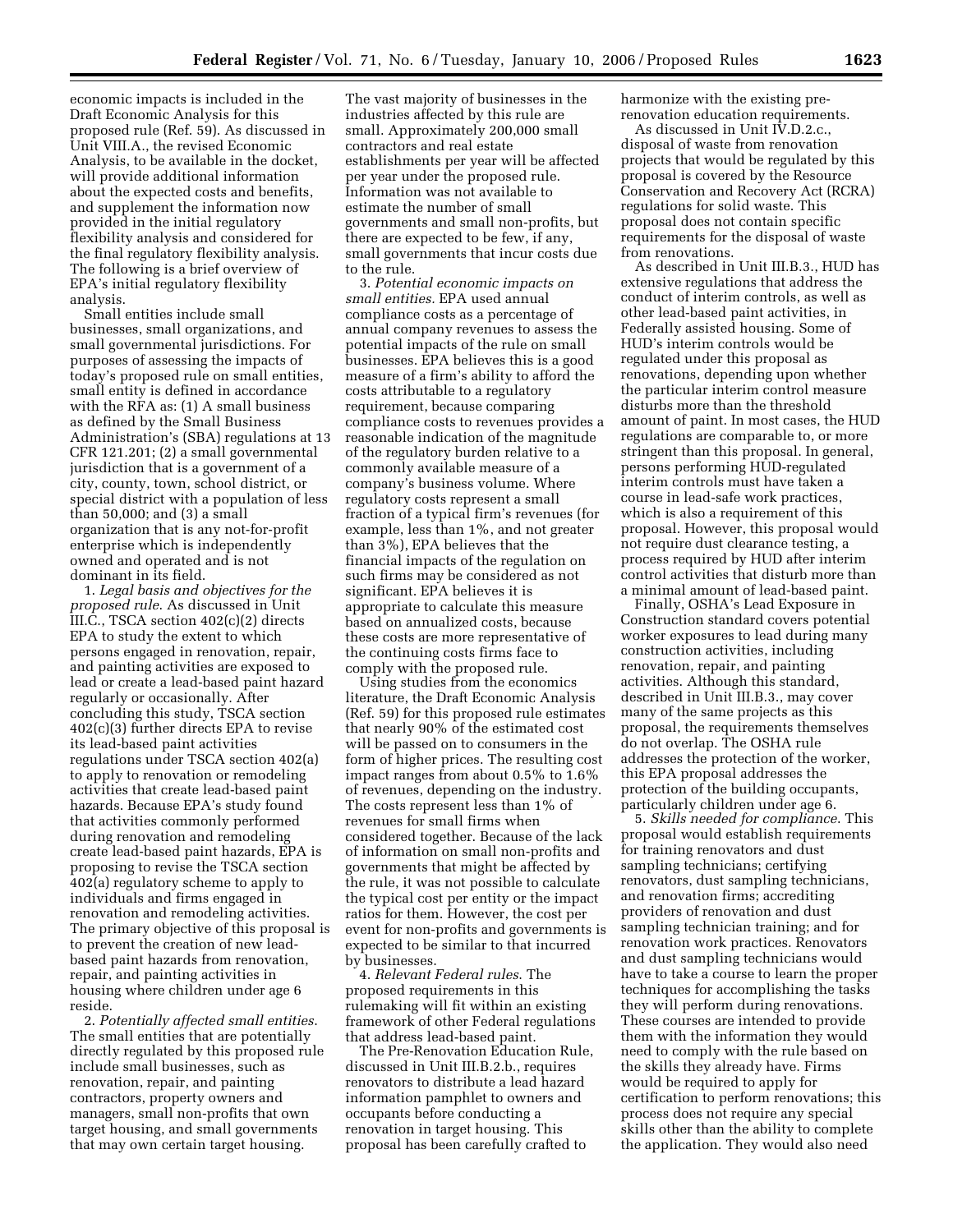to document the work they have performed during renovations. This does not require any special skills. Training providers must be knowledgeable about delivering technical training. Training providers would be required to apply for accreditation to offer renovator and dust sampling technician courses. They would also be required to provide prior notification of such courses and provide information on the students trained after each such course. Completing the accreditation application and providing the required notification information does not require any special skills.

6. *Small Business Advocacy Review Panel*. EPA conducted outreach to small entities and convened a Small Business Advocacy Review Panel to obtain advice and recommendations of representatives of the small entities that potentially would be subject to the rule's requirements. The Panel was convened by EPA's Small Business Advocacy Chairperson on November 23, 1999. In addition to the chairperson, the Panel consisted of the Director of the Office of Pollution Prevention and Toxics, the Administrator of the Office of Information and Regulatory Affairs within the Office of Management and Budget, and the Chief Counsel for Advocacy of the Small Business Administration.

After considering the existing leadbased paint activities regulations, and taking into account preliminary stakeholder feedback, EPA identified eight key elements of a potential renovation and remodeling regulation for the Panel's consideration. These elements were:

- Applicability and scope.
- Firm certification.

• Individual training and certification.

- Accreditation of training courses.
- Work practice standards.
- Prohibited practices.
- Exterior clearance.
- Interior clearance.

EPA also developed several options for each of these key elements. At the onset of pre-panel discussions with SBA and OMB, EPA held three conference calls with potentially impacted Small Entity Representatives (SERs) to obtain feedback on these options and other alternatives for a renovation and remodeling regulation. The Panel held an outreach meeting with Small Entity Representatives (SERs) on December 3, 1999. Eleven SERs, representing a broad range of small entities from diverse geographic locations, and four association representatives participated in the meeting. The Panel solicited comments from the SERs on the options

presented by EPA, as well as EPA's cost estimates for these options. Several SERs submitted written comments to EPA following this meeting. The Panel evaluated the assembled materials and small-entity comments, and prepared a report for the Agency's consideration. A copy of the Panel report is included in the docket for this proposed rule (Ref. 33).

As a result of its deliberations, the Panel made a number of recommendations. The options presented by EPA, the Panel's recommendations, and EPA's responses to the recommendations, are summarized here.

a. *Applicability and scope*. EPA presented four options: All pre-1978 housing, all pre-1978 rental housing, all pre-1960 housing, and all pre-1960 rental housing. The Panel recommended that EPA request public comment in the proposal on the option of limiting the housing stock affected by the rule to that constructed prior to 1960, as well as the option of covering all pre-1978 housing and other options that may help to reduce costs while achieving the protection of public health. In the discussion of the scope and applicability in Unit IV.B., EPA identified the pre-1960 option, as well as the option of covering all pre-1978 housing, and asked for public comment on these and other options that would limit the costs of the rule to the regulated community while providing protection to children from lead-based paint hazards created by renovation projects.

EPA also presented 2 potential exemptions, a *de minimis* exemption for projects that disturb 2 square feet or less of painted surfaces, and an exemption for emergency projects. The Panel recommended that EPA include both of these exemptions in its proposal. EPA is proposing to extend the existing exemption for small projects available under the Pre-Renovation Education Rule to the training, certification, and work practice requirements of this proposal. However, rather than just exempting emergency renovations from the requirements of this proposal, EPA is adding a statement to the description of the exemption to indicate that the training, certification, and work practice standards apply to the extent practicable. As discussed in Unit IV.B., emergency renovations can generally be conducted in accordance with most of these proposed requirements, but some flexibility is necessary.

b. *Firm certification*. EPA presented three options: Certification for all renovation firms, certification only for firms that perform large-scale surface

preparation activities or demolitions, and no firm certification. The Panel believed that firm certification would help consumers identify qualified renovation firms, so the Panel recommended that firm certification be included in any proposal. The Panel also recommended that EPA attempt to balance the goals and objectives of the statute, with the burden associated with such regulatory requirements, in order to avoid placing compliant firms at an undue competitive disadvantage. EPA is proposing to require that firms who perform renovations, as that term would be defined, be certified. EPA believes that the proposed firm certification process is as minimally burdensome for firms as possible, while achieving the objectives of the mandate.

c. *Individual training and certification*. EPA presented four options to the Panel. The first option was to require training and certification for all individuals who perform covered renovations. The second option was to require training and certification only for the supervisor. The third option was to require training for all individuals who perform covered renovations, but no certification. The final option was to require neither training nor certification for individuals. The Panel realized that worker training increases the likelihood that proper lead-safe work practices will be used, but recognized that the rate of worker turnover in the industry would lead to high training and certification costs for firms. As a less-burdensome alternative, the Panel recommended that EPA propose formal training for supervisors, or some other clearlydefined responsible person, and informal training for all others. This recommendation has been adopted by EPA in the proposed rule.

d. *Accreditation of training courses*. EPA presented two options on this topic to the Panel: Accreditation required, or accreditation not required. Although concerned about burdens for training providers, the Panel understood that accreditation provides a mechanism for ensuring quality control of training programs, establishing a minimum level of essential training, and facilitating reciprocity between States. The Panel recommended that EPA propose to require accreditation of training, which is what EPA is doing in this proposal.

e. *Work practice standards*. EPA presented three 3 general options to the Panel for work practice standards: prescriptive containment and clean-up requirements, performance-based containment and clean-up requirements, or no work practice requirements. The Panel recognized that prescriptive approaches to work practice standards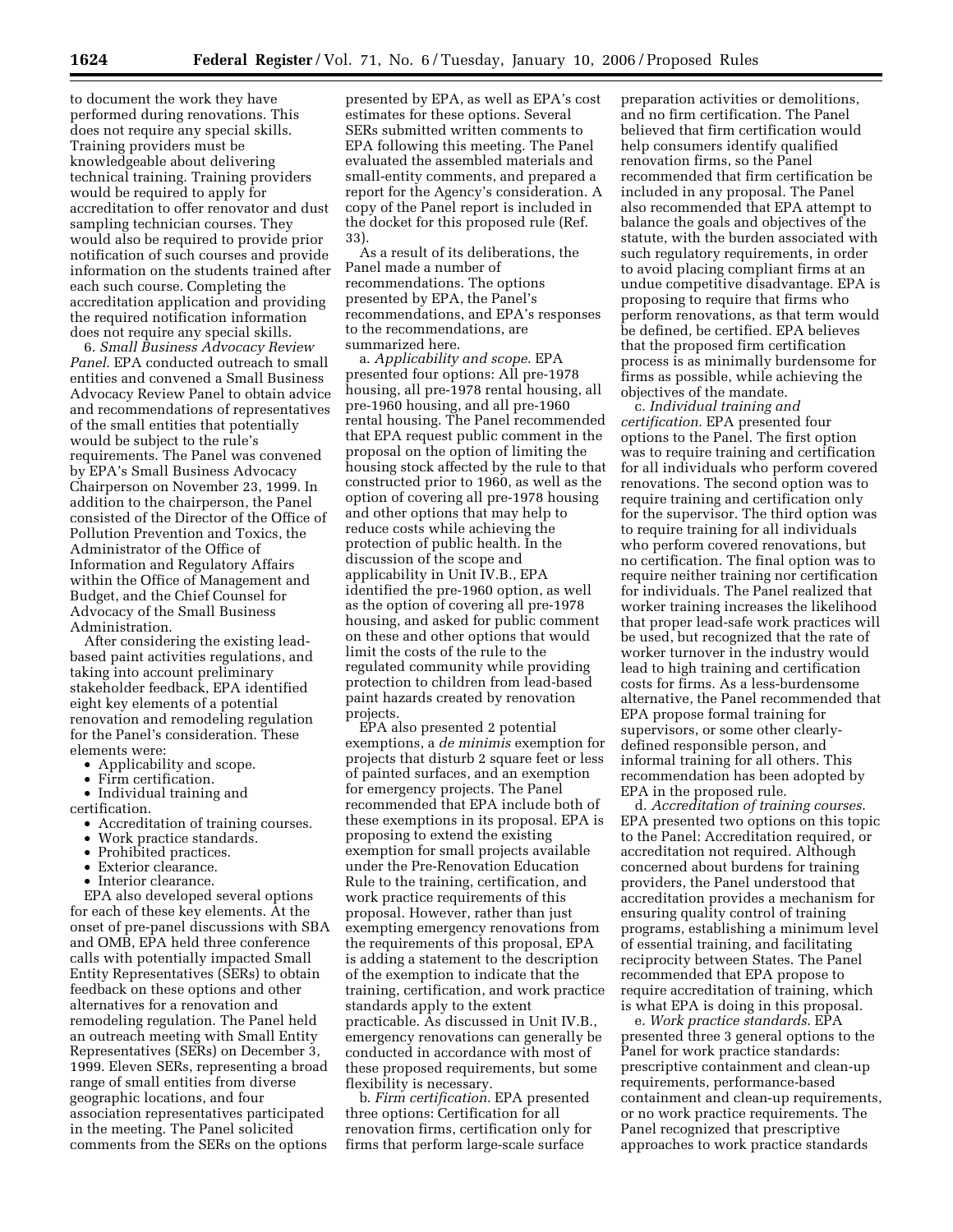may clearly identify ways to minimize lead-based paint hazards, but felt that prescriptive practices may not be practical or effective in all situations. Because a performance-based approach could provide firms with the flexibility to manage risks in the most costeffective manner, the Panel recommended that EPA include performance-based standards in the proposal. In response to this recommendation, EPA is proposing an approach that includes required elements, such as warning signs, containment barriers, and specialized cleaning, but allows flexibility for the certified renovator to tailor these requirements to the specific job at hand.

f. *Prohibited practices*. The current abatement regulations in 40 CFR part 745, subpart L prohibit the following work practices during abatement projects: Open-flame burning or torching, machine sanding or grinding, abrasive blasting or sandblasting, dry scraping of large areas, and operating a heat gun in excess of 1100 degrees Fahrenheit. EPA presented four options to the Panel on this topic: Prohibit these practices during renovations, allow dry scraping and exterior flame-burning or torching, allow dry scraping, and interior and exterior flame-burning or torching, or allow all of these practices. The Panel recognized industry concerns over the feasibility of prohibiting these practices, especially when no costeffective alternatives exist. The Panel was also concerned about the potential risks associated with these practices, but noted that reasonable training, performance, containment, and clean-up requirements may adequately address these risks. In Unit IV.D., EPA has followed the Panel's recommendation and requested public comment on the cost, benefit, and feasibility of prohibiting certain work practices, but EPA is not proposing to prohibit any work practices. EPA has determined that the training, containment, and clean-up requirements of this proposal are sufficient to address any risks associated with the work practices prohibited by the abatement regulations.

g. *Exterior clearance.* EPA presented three options to the Panel for determining when an exterior renovation project area had been properly cleaned-up and the area made ready for re-occupancy. This determination is typically called ''clearance.'' EPA's three options were visual inspection only, soil sampling, or no clearance process at all. Consistent with other Federal lead-based paint regulations, including the abatement regulations at 40 CFR part 745, subpart L, the Panel recommended that EPA

propose to require a visual inspection for clearance after exterior renovations. This is the option EPA has proposed in this rulemaking.

h. *Interior clearance.* Interior clearance was a particularly difficult issue for the Panel. Interior clearance after lead-based paint abatement projects involves an independent thirdparty collecting dust wipe samples, sending them to an EPA-recognized laboratory for analysis, and comparing the results to the standards established in 40 CFR 745.227(e)(8). This is expensive and time-consuming. EPA presented 4 options to the Panel for interior clearance: dust testing after all projects, dust testing only after largescale surface preparation, demolition, or any of the practices prohibited by the abatement regulations, visual clearance only, and no clearance at all. After reviewing the studies available at the time, the Panel could not conclude that a thorough professional clean-up or a visual inspection would be an adequate substitute for dust wipe testing. The SBA introduced a new option to the Panel, consisting of a specific cleanup methodology followed by a visual clearance requirement, as an alternative to dust clearance testing. The Panel recommended that EPA include this new option in the proposal and take comment on the merits of all the interior clearance options in the proposal. The Panel also recommended that EPA take comment on options for clearance that are less costly and less burdensome and yet still demonstrate the absence of lead hazards. As discussed in Unit IV.E., EPA followed the Panel report with research into alternatives to laboratory dust clearance and is proposing an option based on this research. EPA is also requesting comment on other methods of ensuring that leaded dust and debris created during renovations have been cleaned up properly.

The Panel also recommended that the EPA do additional analysis of the existing data from Phase III of the renovation and remodeling study conducted under TSCA section 402(c)(2), discussed in Unit III.C.1.c. This phase of the study consisted of telephone interviews about renovation and remodeling activities with the parents or guardians of Wisconsin children for whom blood-lead data was available. The results of this additional analysis, which focused on the relationship between who performs renovation and remodeling activities and the odds of an elevated blood-lead level occurring in a resident child, are discussed in Unit III.C.1.c. and have been placed in the docket (Ref. 34).

Finally, the Panel recommended that EPA continue to refine the impact analysis of the proposal, utilizing comments from affected industry and other parties related to costs and other issues. As always, EPA continues to refine its impact analysis, and is again requesting comment on EPA's updated assessment of the costs and benefits of this proposed rule.

EPA invites comments on all aspects of the proposal and its impacts on small entities.

# *D. Unfunded Mandates Reform Act (UMRA)*

Under Title II of the Unfunded Mandates Reform Act (UMRA) (Public Law 104–4), EPA has determined that this proposed rule contains a Federal mandate that may result in expenditures of \$100 million or more by the private sector in any 1 year, but it will not result in such expenditures by State, local, and Tribal governments in the aggregate. Accordingly, EPA has prepared a written statement under section 202 of the UMRA which has been placed in the public docket for this proposed rule and is summarized here.

1. *Authorizing legislation*. This proposal is issued under the authority of TSCA sections 402(c)(3) and 404.

2. *Cost-benefit analysis*. EPA has prepared an analysis of the costs and benefits associated with this proposed action (Ref. 59), a copy of which is available in the public docket for this rulemaking. The Draft Economic Analysis presents the costs of the proposal as well as various regulatory options and is summarized in Unit VIII.A.

3. *State, local, and Tribal government input*. EPA has sought input from State, local and Tribal government representatives throughout the development of this proposal. EPA's experience in administering the existing lead-based paint activities program under TSCA section 402(a) suggests that these governments will play a critical role in the successful implementation of a national program to reduce exposures to lead-based paint hazards associated with renovation, repair, and painting activities. Consequently, as discussed in Unit III.C.2., the Agency has met with State, local, and Tribal government officials on numerous occasions to discuss renovation issues.

4. *Least burdensome option*. As discussed in the Draft Economic Analysis prepared for this regulation, as well as in the information presented on the Panel review process in Unit VIII.C.6., EPA considered a wide variety of options for addressing the risks presented by renovation activities in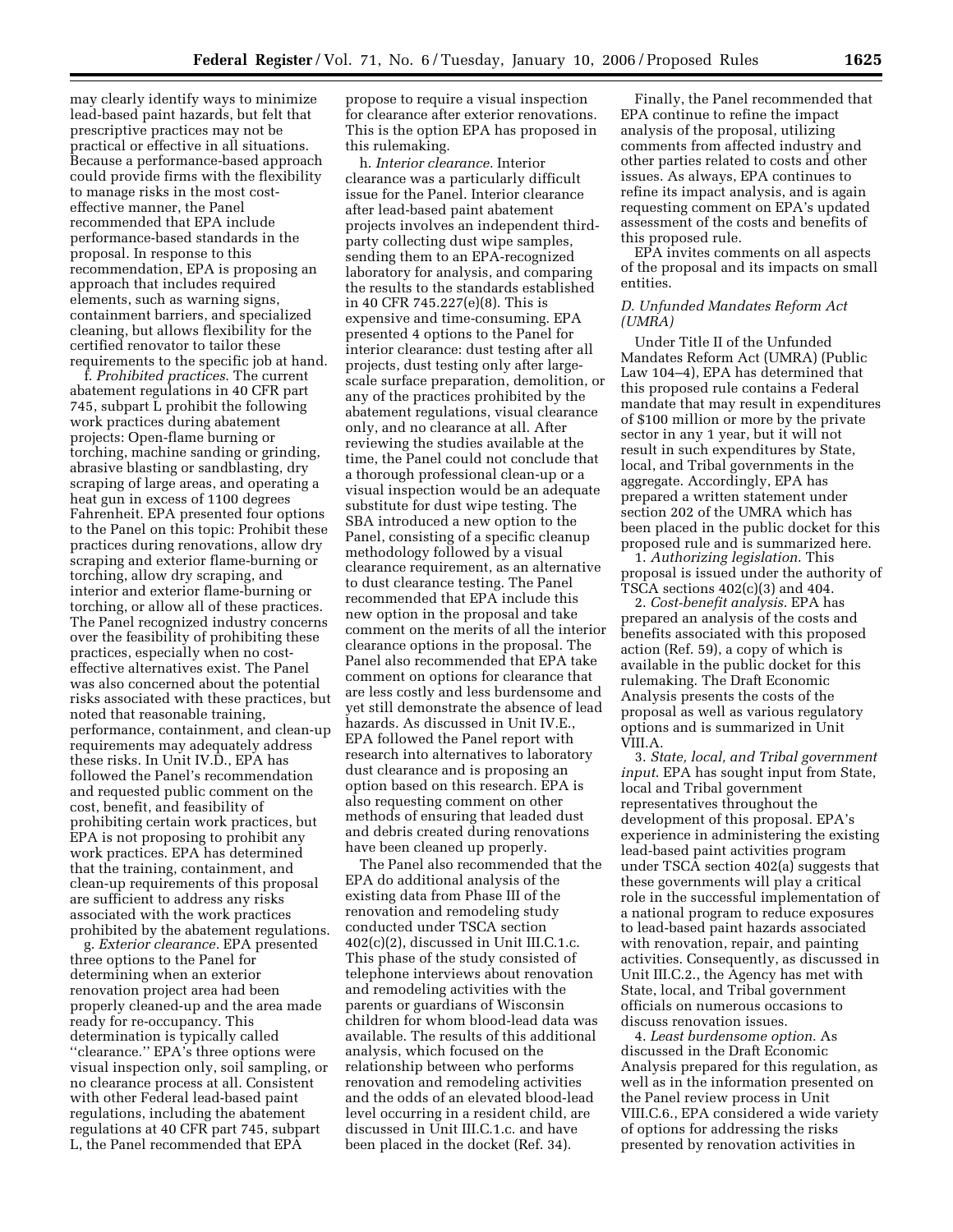residences where lead-based paint is present. Options considered include covering only homes built before 1960, various combinations of training and certification requirements for individuals who perform renovations in covered housing, various combinations of work practice requirements, and various methods for ensuring that no lead-based paint hazards are left behind by persons performing renovations. EPA has determined that the proposed option is the least burdensome option available that achieves the objective of this proposed rule, which is to prevent the creation of new lead-based paint hazards from renovation, repair, and painting activities in housing where children under age 6 reside.

This proposed rule does not contain a significant Federal intergovernmental mandate as described by section 203 of UMRA. EPA has also determined that this rule contains no regulatory requirements that might significantly or uniquely affect small governments. Based on the definition of ''small government jurisdiction'' in RFA section 601, no State governments can be considered small. Small Territorial or Tribal governments could apply for authorization to administer and enforce this program, which would entail costs, but these small jurisdictions are under no obligation to do so.

#### *E. Federalism*

Pursuant to Executive Order 13132, entitled *Federalism* (64 FR 43255, August 10, 1999), EPA has determined that this proposed rule does not have ''federalism implications,'' because it will not have substantial direct effects on the States, on the relationship between the national government and the States, or on the distribution of power and responsibilities among the various levels of government, as specified in Executive Order 13132. Thus, Executive Order 13132 does not apply to this proposed rule.

As discussed in Unit IV.F., States would be able to apply for, and receive authorization to administer these proposed requirements, but would be under no obligation to do so. In the absence of a State authorization, EPA will administer these requirements. In addition, although the provisions of this proposal would apply to renovations in target housing owned by State and local governments, many of these housing authorities receive federal subsidies for public housing.

Nevertheless, in the spirit of the objectives of this Executive Order, and consistent with EPA policy to promote communications between the Agency and State and local governments, EPA

has consulted with representatives of State and local governments in developing this rule. EPA hosted three renovation-specific meetings or conference calls with State and local government officials. Summaries of these meetings have been placed in the public docket for this action (Refs. 41, 42, and 43).

EPA specifically solicits additional comment on this proposed rule from State and local officials.

#### *F. Tribal Implications*

As required by Executive Order 13175, entitled *Consultation and Coordination with Indian Tribal Governments* (59 FR 22951, November 6, 2000), EPA has determined that this proposed rule does not have tribal implications because it will not have substantial direct effects on tribal governments, on the relationship between the Federal government and the Indian tribes, or on the distribution of power and responsibilities between the Federal government and Indian tribes, as specified in the Order. As discussed in Unit IV.F., Tribes would be able to apply for, and receive authorization to administer these proposed requirements on Tribal lands, but Tribes would be under no obligation to do so. In the absence of a Tribal authorization, EPA will administer these requirements. Thus, Executive Order 13175 does not apply to this rule. Although Executive Order 13175 does not apply to this rule, EPA consulted with Tribal officials and others by discussing potential renovation regulatory options at several national lead program meetings hosted by EPA and other interested Federal agencies.

EPA specifically solicits additional comment on this proposed rule from Tribal officials.

### *G. Children's Health Protection.*

Executive Order 13045, entitled *Protection of Children from Environmental Health Risks and Safety Risks* (62 FR 19885, April 23, 1997) applies to this proposed rule because it has been designated an ''economically significant regulatory action'' as defined by Executive Order 12866, and the environmental health or safety risk addressed by this action have a disproportionate effect on children. Accordingly, EPA has evaluated the environmental health or safety effects of renovation, repair, and painting projects on children. Various aspects of this evaluation are discussed in Units III.C., IV.A., VIII.A., and VIII.C. Copies of the renovation and remodeling studies (Refs. 30, 31, 32, 37, and 38), the Draft Economic Analysis for this proposal

(Ref. 59), the proposed and final TSCA section 403 hazard standards (Refs. 24 and 64), and the risk assessments supporting the hazard standards (Refs. 70 and 71) have been placed in the public docket for this action.

One purpose of this proposed regulation is to prevent the creation of new lead-based paint hazards from renovation activities in housing where children under age 6 reside. EPA's analysis indicates that renovation, repair, and painting projects in housing that is likely to contain lead-based paint will affect over 1.1 million children under age 6 annually. In the absence of this regulation, lead-safe work practices are not likely to be employed to perform the renovation projects. These children are projected to receive considerable benefits due to this regulation.

#### *H. Energy Effects*

This rule is not a ''significant energy action'' as defined in Executive Order 13211, entitled *Actions concerning Regulations that Significantly Affect Energy Supply, Distribution, or Use* (66 FR 28355, May 22, 2001) because it is not likely to have any adverse effect on the supply, distribution, or use of energy.

#### *I. Technology Standards*

Section 12(d) of the National Technology Transfer and Advancement Act of 1995 (''NTTAA''), Public Law No. 104–113, 12(d) (15 U.S.C. 272 note) directs EPA to use voluntary consensus standards in its regulatory activities unless to do so would be inconsistent with applicable law or otherwise impractical. Voluntary consensus standards are technical standards (e.g., materials specifications, test methods, sampling procedures, and business practices) that are developed or adopted by voluntary consensus standards bodies. The NTTAA directs EPA to provide Congress, through OMB, explanations when the Agency decides not to use available and applicable voluntary consensus standards.

EPA is proposing to adopt a number of work practice requirements that could be considered technical standards for performing renovation projects in residences that contain lead-based paint. EPA has identified 2 voluntary consensus documents that address aspects of the proper performance of renovation projects where lead-based paint is present. ASTM International (formerly the American Society for Testing and Materials) has developed 2 potentially-applicable documents: ''Standard Practice for Clearance Examinations Following Lead Hazard Reduction Activities in Single-Family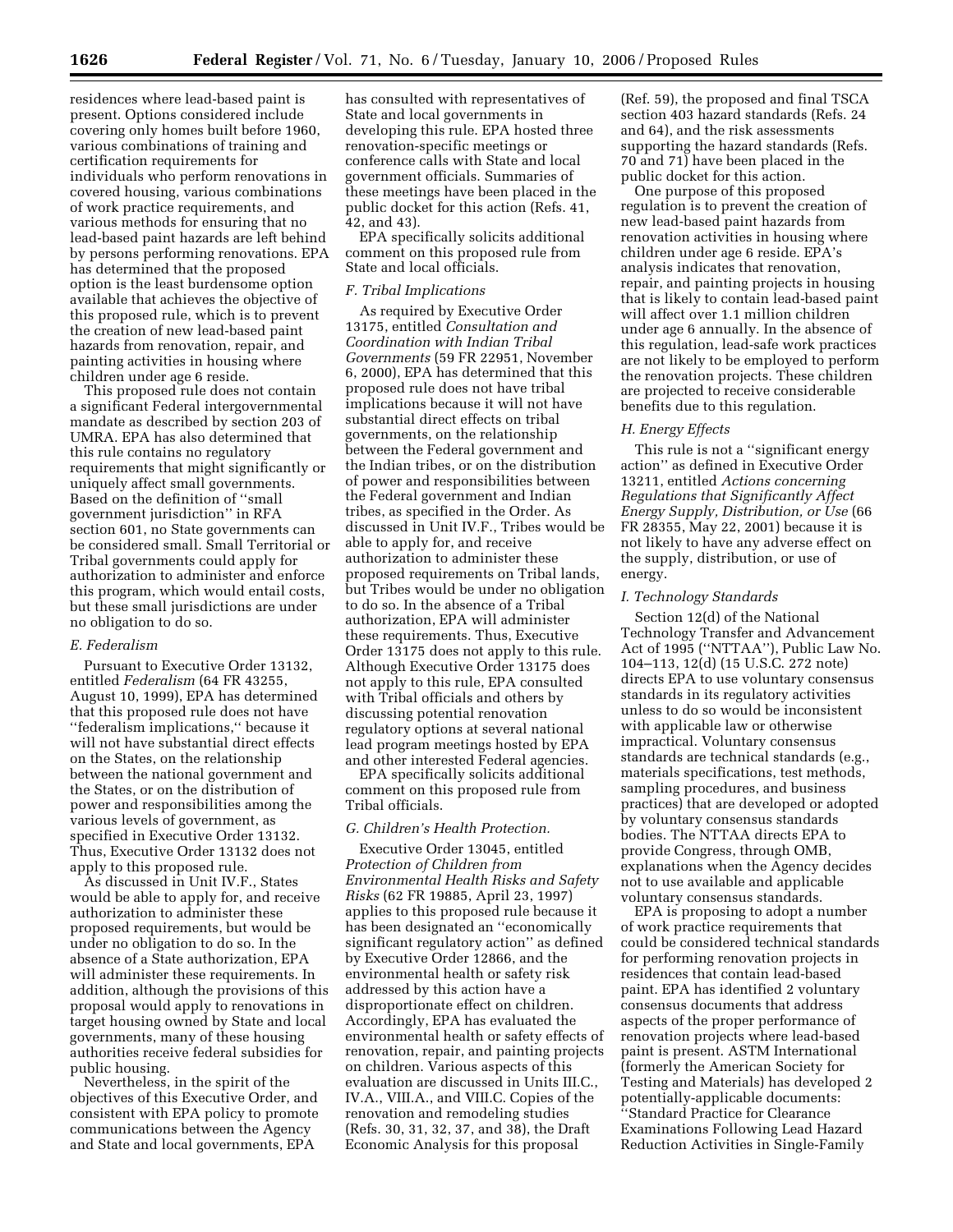Dwellings and Child-Occupied Facilities'' (Ref. 72), and ''Standard Guide for Evaluation, Management, and Control of Lead Hazards in Facilities'' (Ref. 73). With respect to the first document, EPA is not proposing to require traditional clearance examinations, including dust sampling, following renovation projects. However, as discussed in Unit IV.E., EPA is proposing to require that a visual inspection for dust, debris, and residue be conducted after cleaning and before post-renovation cleaning verification is performed. The first ASTM document does contain information on conducting a visual inspection before collecting dust clearance samples. The second ASTM document is a comprehensive guide to identifying and controlling lead-based paint hazards. Some of the information in this document is relevant to the work practices that EPA is proposing to require. Each of these ASTM documents represents state-ofthe-art knowledge regarding the performance of these particular aspects of lead-based paint hazard evaluation and control practices and EPA recommends the use of these documents where appropriate. However, because each of these documents is extremely detailed and encompasses many circumstances beyond the scope of this rulemaking, EPA does not believe that it is practical to incorporate these voluntary consensus standards into this proposal.

In addition, EPA is proposing to recognize test kits that may be used by certified renovators to determine whether components to be affected by a renovation contain lead-based paint. EPA will recognize those kits that meet certain performance standards for limited false positives and negatives. EPA also intends recognize only those kits that have been properly validated by a laboratory independent of the kit manufacturer. Although EPA is not establishing a particular method that must be used for validating kits, for chemical spot test kits, EPA plans to look to the ASTM document entitled *Standard Practice for Evaluating the Performance Characteristics of Qualitative Chemical Spot Test Kits for Lead in Paint* (Ref. 50) to determine whether a particular kit's validation is adequate.

EPA welcomes comments on this aspect of the proposed rulemaking and, specifically, invites the public to identify potentially applicable voluntary consensus standards and to explain why such standards should be used in this regulation.

# *J. Environmental Justice*

Under Executive Order 12898, entitled *Federal Actions to Address Environmental Justice in Minority Populations and Low-Income Populations* (59 FR 7629, February 16, 1994), the Agency has assessed the potential impact of this proposal on minority and low-income populations. The results of this assessment are presented in the Draft Economic Analysis for this proposal, which is available in the public docket for this rulemaking (Ref. 59). The rule will not have disproportionately high and adverse human health or environmental effects on minority populations and low-income populations.

#### **List of Subjects in 40 CFR Part 745**

Environmental protection, Housing renovation, Lead, Lead-based paint, Reporting and recordkeeping requirements.

Dated: December 29, 2005.

#### **Stephen L. Johnson,**

*Administrator.* 

Therefore, it is proposed that 40 CFR chapter I be amended as follows:

#### **PART 745—[AMENDED]**

1. The authority citation for part 745 continues to read as follows:

**Authority:** 15 U.S.C. 2605, 2607, 2681– 2692 and 42 U.S.C. 4852d.

2. Section 745.80 is revised to read as follows:

#### **§ 745.80 Purpose.**

This subpart contains regulations developed under sections 402 and 406 of the Toxic Substances Control Act (15 U.S.C. 2682 and 2686) and applies to all renovations of target housing performed for compensation. The purpose of this subpart is to ensure the following:

(a) Owners and occupants of target housing receive information on leadbased paint hazards before these renovations begin; and

(b) Persons performing renovations regulated in accordance with § 745.82 are properly trained; renovators, dust sampling technicians, and firms performing these renovations are certified; and lead-safe work practices are followed during these renovations.

3. Section 745.81 is revised to read as follows:

#### **§ 745.81 Effective dates.**

(a) *Training, certification and accreditation requirements and work practice standards*. The training, certification and accreditation requirements and work practice standards in this subpart are applicable as of [insert date 1 year after date of publication of the final rule in the **Federal Register**] in any State or Indian Tribal area that does not have a renovation program that is authorized under subpart Q of this part. The training, certification and accreditation requirements and work practice standards in this subpart will become effective as follows:

(1) *Training programs*. Effective [insert date 60 days after date of publication of the final rule in the **Federal Register**], no training program may provide, offer, or claim to provide training or refresher training for EPA certification as a renovator or a dust sampling technician without accreditation from EPA under § 745.225. Training programs may apply for accreditation under § 745.225 beginning [insert date 1 year after date of publication of the final rule in the **Federal Register**].

(2) *Firms*. Firms may apply for certification under § 745.89 beginning [insert date 18 months after date of publication of the final rule in the **Federal Register**].

(i) No firm may perform, offer, or claim to perform renovations, as defined in this subpart, without certification from EPA under § 745.89 on or after [insert date 2 years after date of publication of the final rule in the **Federal Register**]:

(A) In any target housing where the firm obtains information indicating that a child under age 6 with a blood lead level greater than or equal to 10 µg/dL or the applicable State or local government level of concern, if lower, resides there, or in any target housing where the firm has not provided the owners and occupants with the opportunity to inform the firm that a child under age 6 with such a blood lead level resides there; or

(B) In target housing constructed before 1960, unless, in the case of owner-occupied target housing, the firm has obtained a statement signed by the owner that the renovation will occur in the owner's residence and no child under age 6 resides there.

(ii) No firm may perform, offer, or claim to perform renovations, as defined in this subpart, without certification from EPA under § 745.89 on or after [insert date 3 years after date of publication of the final rule in the **Federal Register**] in any target housing, unless, in the case of owner-occupied target housing, the firm has obtained a statement signed by the owner that the renovation will occur in the owner's residence and no child under age 6 resides there.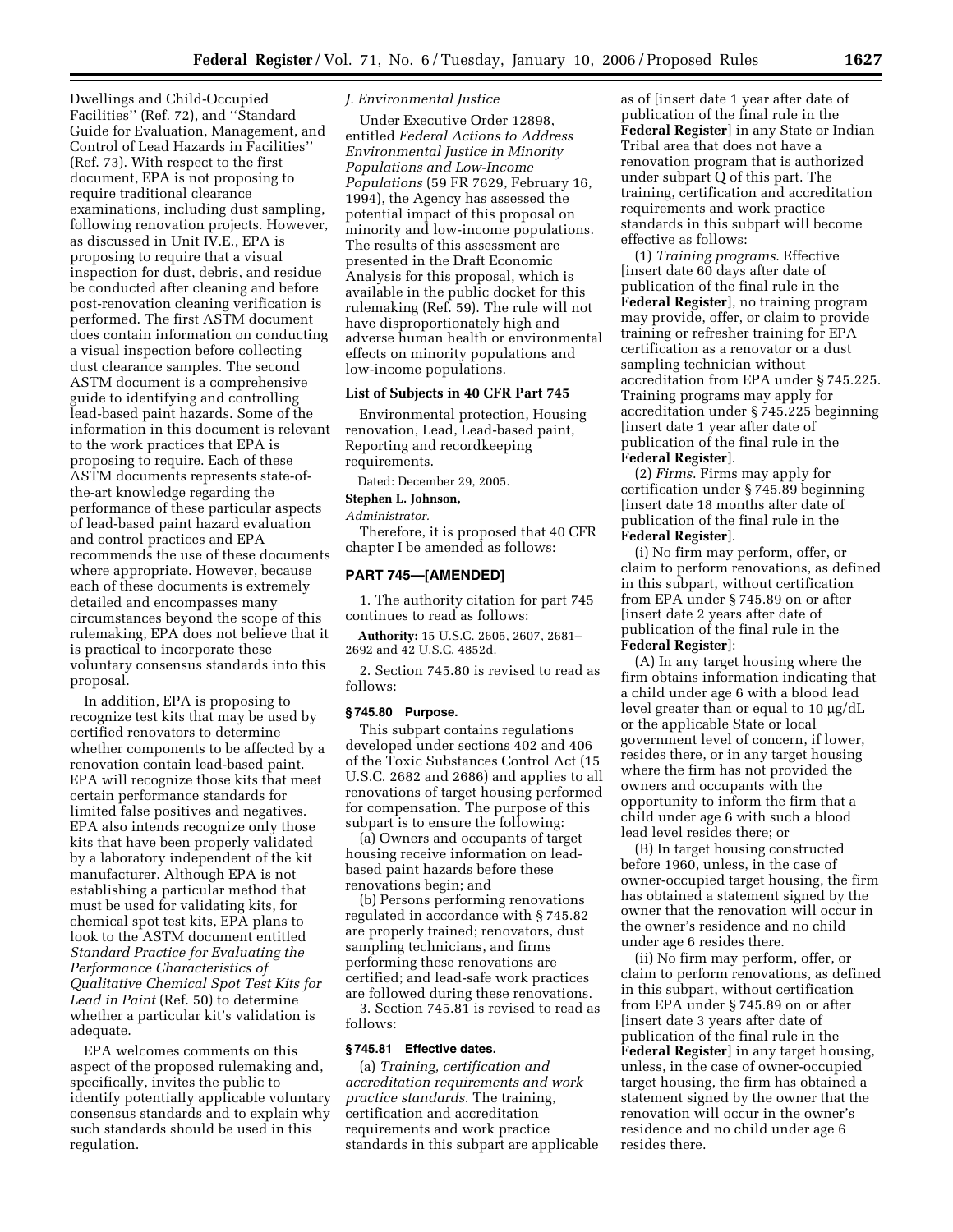(3) *Individuals*. (i) All renovations, as defined in this subpart, must be directed by renovators certified in accordance with § 745.90(a) and performed by certified renovators or individuals trained in accordance with § 745.90(b)(2) on or after [insert date 2 years after date of publication of the final rule in the **Federal Register**]:

(A) In any target housing where the firm performing the renovation obtains information indicating that a child under age 6 with a blood lead level greater than or equal to 10 µg/dL or the applicable State or local government level of concern, if lower, resides there, or in any target housing where the firm has not provided the owners and occupants with the opportunity to inform the firm that a child under age 6 with such a blood lead level resides there; or

(B) In target housing constructed before 1960, unless, in the case of owner-occupied target housing, the firm performing the renovation has obtained a statement signed by the owner that the renovation will occur in the owner's residence and no child under age 6 resides there.

(ii) All renovations, as defined in this subpart, must be directed by renovators certified in accordance with § 745.90(a) and performed by certified renovators or individuals trained in accordance with § 745.90(b)(2) on or after [insert date 3 years after date of publication of the final rule in the **Federal Register**] in any target housing, unless, in the case of owner-occupied target housing, the firm performing the renovation has obtained a statement signed by the owner that the renovation will occur in the owner's residence and no child under age 6 resides there.

(4) *Work practices*. (i) All renovations, as defined in § 745.83, must be performed in accordance with the work practice standards in § 745.85 and the associated recordkeeping requirements in § 745.86(b)(6) and (b)(7) on or after [insert date 2 years after date of publication of the final rule in the **Federal Register**]:

(A) In any target housing where the firm performing the renovation obtains information indicating that a child under age 6 with a blood lead level greater than or equal to 10 µg/dL or the applicable State or local government level of concern, if lower, resides there, or in any target housing where the firm has not provided the owners and occupants with the opportunity to inform the firm that a child under age 6 with such a blood lead level resides there; or

(B) In target housing constructed before 1960, unless, in the case of

owner-occupied target housing, the firm performing the renovation has obtained a statement signed by the owner that the renovation will occur in the owner's residence and no child under age 6 resides there.

(ii) All renovations, as defined in this subpart, must be performed in accordance with the work practice standards in § 745.85 and the associated recordkeeping requirements in § 745.86(b)(6) and (b)(7) on or after [insert date 3 years after date of publication of the final rule in the **Federal Register**] in any target housing, unless, in the case of owner-occupied target housing, the firm performing the renovation has obtained a statement signed by the owner that the renovation will occur in the owner's residence and no child under age 6 resides there.

(5) The suspension and revocation provisions in § 745.91 are effective [insert date 2 years after date of publication of the final rule in the **Federal Register**].

(b) *Renovation-specific pamphlet*. Before [insert date 8 months after date of publication of the final rule in the **Federal Register**], renovators or firms performing renovations in States and Indian Tribal areas without an authorized program may provide owners and occupants with either of the following EPA pamphlets: *Protect Your Family From Lead in Your Home* or *Protect Your Family from Lead During Renovation, Repair & Painting*. After that date, *Protect Your Family from Lead During Renovation, Repair & Painting* must be used exclusively.

(c) *Pre-Renovation Education Rule*. With the exception of the requirement to use the pamphlet titled *Protect Your Family from Lead During Renovation, Repair & Painting*, the provisions of the Pre-Renovation Education Rule in this subpart have been in effect since June 1999.

4. Section 745.82 is revised to read as follows:

#### **§ 745.82 Applicability.**

(a) This subpart applies to all renovations of target housing performed for compensation, except for the following:

(1) Minor repair and maintenance activities (including minor electrical work and plumbing) that disrupt 2 square feet or less of painted surface per component.

(2) Renovations in target housing in which a written determination has been made by an inspector (certified pursuant to either Federal regulations at § 745.226 or a State or Tribal certification program authorized pursuant to § 745.324) that the components affected by the

renovation are free of paint or other surface coatings that contain lead equal to or in excess of 1.0 milligrams/per square centimeter (mg/cm2) or 0.5% by weight, where the firm performing the renovation has obtained a copy of the determination.

(3) Renovations in target housing in which a certified renovator, using an acceptable test kit and following the kit manufacturer's instructions, has determined that the components affected by the renovation are free of paint or other surface coatings that contain lead equal to or in excess of 1.0 mg/cm2 or 0.5% by weight.

(b) The information distribution requirements in § 745.84 do not apply to emergency renovation operations, which are renovation activities that were not planned but result from a sudden, unexpected event (such as nonroutine failures of equipment) that, if not immediately attended to, presents a safety or public health hazard, or threatens equipment and/or property with significant damage. Interim controls performed in response to an elevated blood lead level in a resident child are also emergency renovation operations. The work practice, training, and certification requirements in §§ 745.85, 745.89, 745.90 and the recordkeeping requirements in § 745.86(b)(6) and (b)(7) apply to emergency renovation operations to the extent practicable.

(c) The work practice standards for renovation activities in § 745.85 apply to all renovations covered by this subpart, except for renovations in target housing for which the firm performing the renovation has obtained a statement signed by the owner that the renovation will occur in the owner's residence and no child under age 6 resides there. For the purposes of this section, a child resides in the primary residence of his or her custodial parents, legal guardians, and foster parents. A child also resides in the primary residence of an informal caretaker if the child lives and sleeps most of the time at the caretaker's residence.

5. Section 745.83 is amended as follows:

a. Remove the definition of ''Emergency renovation operations.''

b. Revise the definition of ''Pamphlet'' and the definition of ''Renovator.''

c. Add 11 definitions in alphabetic order.

#### **§ 745.83 Definitions.**

\* \* \* \* \* *Acceptable test kit* means a commercially available kit recognized by EPA pursuant to section 405 of TSCA as being capable of allowing a user to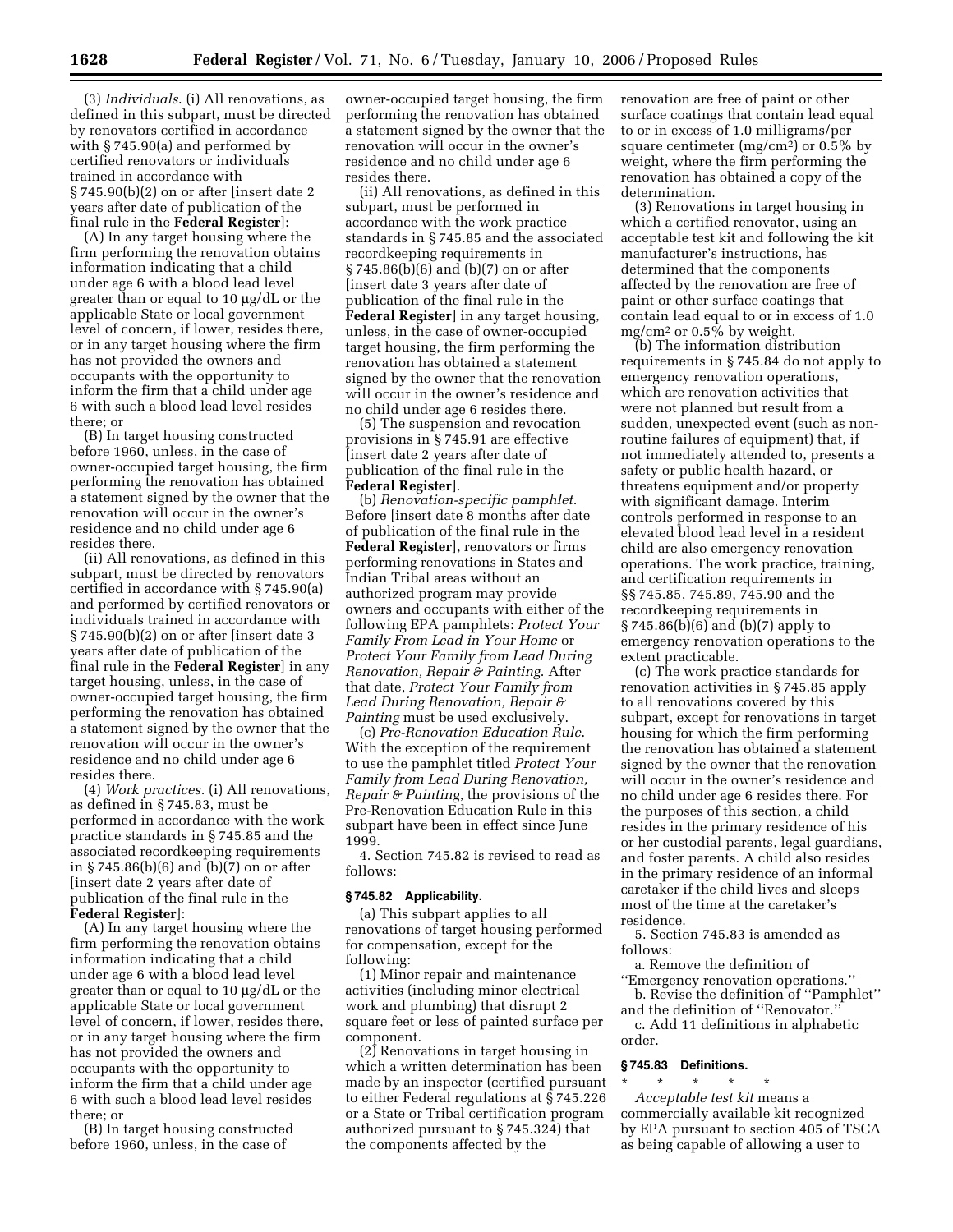accurately determine the presence of lead at levels equal to or in excess of 1.0 milligrams per square centimeter, or more than 0.5% lead by weight, in a paint chip, paint powder, or painted surface.

\* \* \* \* \*

*Cleaning verification card* means a card developed and distributed, or otherwise approved, by EPA for the purpose of determining, through comparison of disposable cleaning cloths with the card, whether postrenovation cleaning has been properly completed.

*Component or building component*  means specific design or structural elements or fixtures of a building or residential dwelling that are distinguished from each other by form, function, and location. These include, but are not limited to, interior components such as: Ceilings, crown molding, walls, chair rails, doors, door trim, floors, fireplaces, radiators and other heating units, shelves, shelf supports, stair treads, stair risers, stair stringers, newel posts, railing caps, balustrades, windows and trim (including sashes, window heads, jambs, sills or stools and troughs), built in cabinets, columns, beams, bathroom vanities, counter tops, and air conditioners; and exterior components such as: Painted roofing, chimneys, flashing, gutters and downspouts, ceilings, soffits, fascias, rake boards, cornerboards, bulkheads, doors and door trim, fences, floors, joists, lattice work, railings and railing caps, siding, handrails, stair risers and treads, stair stringers, columns, balustrades, window sills or stools and troughs, casings, sashes and wells, and air conditioners.

*Dry disposable cleaning cloth* means a commercially available dry, electrostatically charged, white disposable cloth designed to be used for cleaning hard surfaces such as uncarpeted floors or counter tops.

\* \* \* \* \* *Firm* means a company, partnership, corporation, sole proprietorship or individual doing business, association, or other business entity; a Federal, State, Tribal, or local government agency; or a nonprofit organization.

*HEPA-equipped vacuum* means a vacuum equipped with a high efficiency particulate air filter.

*Interim controls* means a set of measures designed to temporarily reduce human exposure or likely exposure to lead-based paint hazards, including specialized cleaning, repairs, maintenance, painting, temporary containment, ongoing monitoring of lead-based paint hazards or potential

hazards, and the establishment and operation of management and resident education programs.

\* \* \* \* \* *Pamphlet* means the EPA pamphlet titled *Protect Your Family from Lead During Renovation, Repair & Painting*  developed under section 406(a) of TSCA for use in complying with section 406(b) of TSCA, or any State or Tribal pamphlet approved by EPA pursuant to 40 CFR 745.326 that is developed for the same purpose. This includes reproductions of the pamphlet when copied in full and without revision or deletion of material from the pamphlet (except for the addition or revision of State or local sources of information). Before [insert date 8 months after date of publication of the final rule in the **Federal Register**], the term ''pamphlet'' also means any pamphlet developed by EPA under section 406(a) of TSCA or any State or Tribal pamphlet approved by EPA pursuant to § 745.326. \* \* \* \* \*

*Renovator* means a person who either performs or directs uncertified workers who perform renovations. A certified renovator is a renovator who has successfully completed a renovator course accredited by EPA or an EPAauthorized State or Tribal program.

*Training hour* means at least 50 minutes of actual learning, including, but not limited to, time devoted to lecture, learning activities, small group activities, demonstrations, evaluations, and hands-on experience.

*Wet disposable cleaning cloth* means a commercially available, pre-moistened white disposable cloth designed to be used for cleaning hard surfaces such as uncarpeted floors or counter tops.

*Wet mopping system* means a device with the following characteristics: A long handle, a mop head designed to be used with disposable absorbent cleaning pads, a reservoir for cleaning solution, and a built-in mechanism for distributing or spraying the cleaning solution onto a floor.

*Work area* means the area that the certified renovator establishes to contain all of the dust and debris generated by a renovation, based on the certified renovator's evaluation of the extent and nature of the activity and the specific work practices that will be used.

## **§ 745.84 [Removed]**

6. Section 745.84 is removed.

# **§ 745.85 [Redesignated]**

7. Section 745.85 is redesignated as § 745.84.

8. Newly designated § 745.84 is amended as follows:

a. Revise the introductory text of paragraph (a) and revise paragraph  $(a)(2)(i).$ 

b. Revise the introductory text of paragraph (b) and revise paragraphs (b)(2) and (b)(4).

c. Revise the introductory text of paragraph (c).

# **§ 745.84 Information distribution requirements.**

(a) *Renovations in dwelling units.* No more than 60 days before beginning renovation activities in any residential dwelling unit of target housing, the firm performing the renovation must:

(i) Obtain, from the adult occupant, a written acknowledgment that the occupant has received the pamphlet; or certify in writing that a pamphlet has been delivered to the dwelling and that the firm performing the renovation has been unsuccessful in obtaining a written acknowledgment from an adult occupant. Such certification must include the address of the unit undergoing renovation, the date and method of delivery of the pamphlet, names of the persons delivering the pamphlet, reason for lack of acknowledgment (e.g., occupant refuses to sign, no adult occupant available), the signature of a representative of the firm performing the renovation, and the date of signature.

\* \* \* \* \*

(b) *Renovations in common areas.* No more than 60 days before beginning renovation activities in common areas of multi-unit target housing, the firm performing the renovation must:

 $(1)$ 

(2) Notify in writing, or ensure written notification of, each affected unit and make the pamphlet available upon request prior to the start of renovation. Such notification shall be accomplished by distributing written notice to each affected unit. The notice shall describe the general nature and locations of the planned renovation activities; the expected starting and ending dates; and a statement of how the occupant can obtain the pamphlet, at no charge, from the firm performing the renovation.

 $(3)$ 

(4) If the scope, locations, or expected starting and ending dates of the planned renovation activities change after the initial notification, the firm performing the renovation must provide further written notification to the owners and occupants providing revised information on the ongoing or planned activities. This subsequent notification must be provided before the firm performing the renovation initiates work

 $(1)$  \* \* \*<br>(2) \* \* \*  $(2)$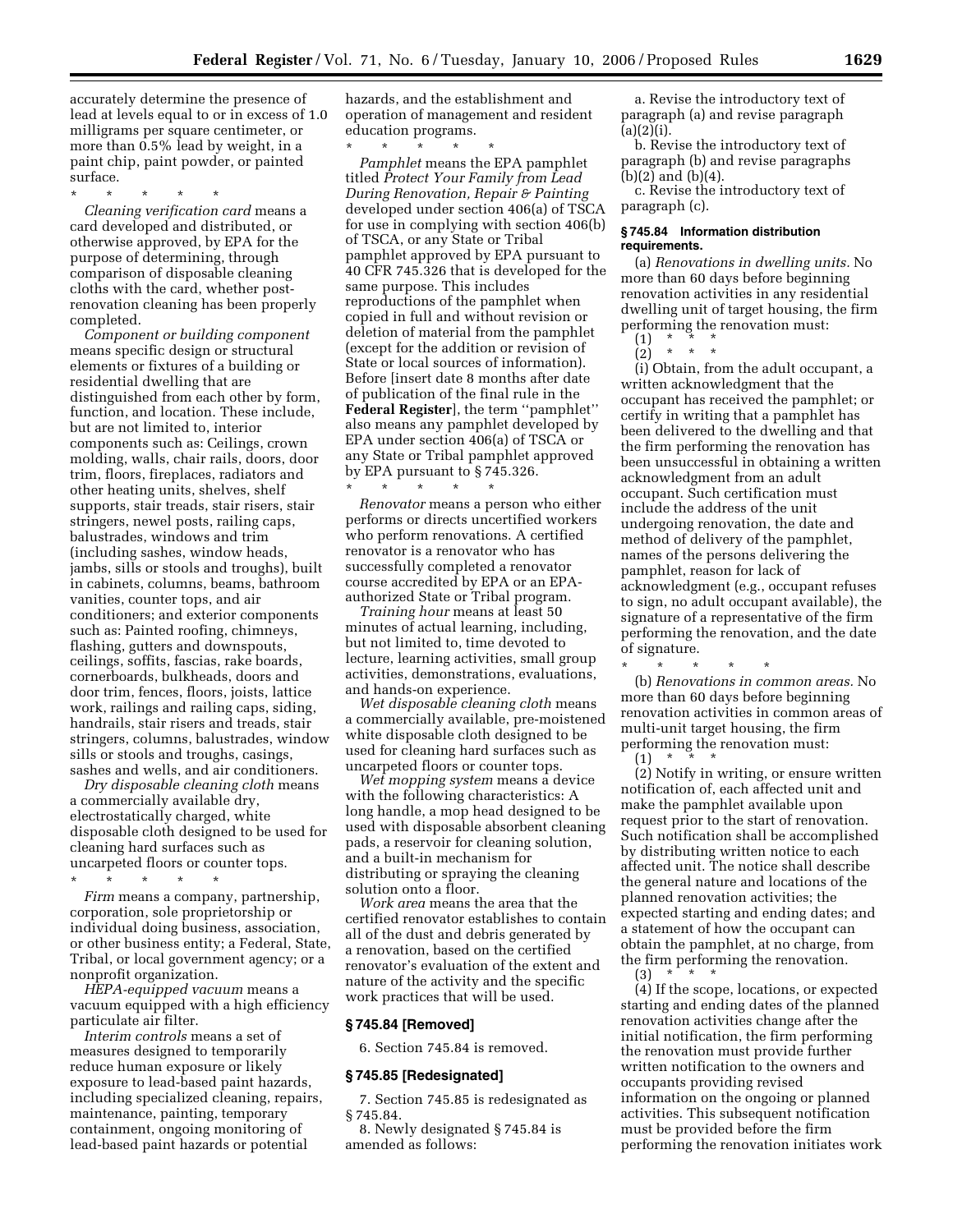beyond that which was described in the original notice.

(c) *Written acknowledgment*. The written acknowledgments required by paragraphs (a)(1)(i), (a)(2)(i), and (b)(1)(i) of this section must:

\* \* \* \* \* 9. Section 745.85 is added to subpart E to read as follows:

#### **§ 745.85 Work practice standards.**

(a) *Standards for renovation activities*. Renovations must be performed by certified firms using certified renovators as directed in § 745.89.

(1) *Occupant protection.* Firms must post signs clearly defining the work area and warning occupants and other persons not involved in renovation activities to remain outside of the work area. These signs must be posted before beginning the renovation and must remain in place and readable until the renovation and the post-renovation cleaning verification have been completed. If warning signs have been posted in accordance with 24 CFR 35.1345(b)(2) or 29 CFR 1926.62(m), additional signs are not required by this section.

(2) *Containing the work area.* Before beginning the renovation, the firm must isolate the work area so that no visible dust or debris leaves the work area while the renovation is being performed.

(i) *Interior renovations*. The firm must:

(A) Remove all objects from the work area, including furniture, rugs, and window coverings, or cover them with plastic sheeting or other impermeable material with all seams and edges taped or otherwise sealed.

(B) Close and cover all ducts opening in the work area with taped-down plastic sheeting or other impermeable material.

(C) Close windows and doors in the work area. Doors must be covered with plastic sheeting or other impermeable material. Doors used as an entrance to the work area must be covered with plastic sheeting or other impermeable material in a manner that allows workers to pass through while confining dust and debris to the work area.

(D) Cover the floor surface of the work area with plastic sheeting or other impermeable material with all seams taped and all edges secured at the perimeter of the work area

(E) Ensure that all personnel, tools, and other items including waste are free of dust and debris when leaving the work area. Alternatively, the paths used to reach the exterior of the home must be covered with plastic sheeting or other impermeable material to prevent the

spread of lead contaminated dust and debris outside the work area.

(ii) *Exterior renovations*. The firm must:

(A) Close all doors and windows within 20 feet of the renovation. On multi-story buildings, close all doors and windows within 20 feet of the renovation on the same floor as the renovation, and close all doors and windows on all floors below that are the same horizontal distance from the renovation.

(B) Ensure that doors within the work area that must be used while the job is being performed are covered with plastic sheeting or other impermeable material in a manner that allows workers to pass through while confining dust and debris to the work area.

(C) Cover the ground with plastic sheeting or other disposable impermeable material extending out from the edge of the structure a sufficient distance to collect falling paint debris.

(3) *Waste from renovations*. (i) Waste from renovation activities must be contained to prevent releases of dust and debris before the waste is removed from the work area for storage or disposal. If a chute is used to remove waste from the work area, it must be covered.

(ii) At the conclusion of each work day and at the conclusion of the renovation, waste that has been collected from renovation activities must be stored under containment, in an enclosure, or behind a barrier that prevents release of dust and debris out of the work area and prevents access to dust and debris.

(iii) When the firm transports waste from renovation activities, the firm must contain the waste to prevent identifiable releases of dust and debris.

(4) *Cleaning the work area.* After the renovation has been completed, the firm must clean the work area until no visible dust, debris or residue remains.

(i) *Interior and exterior renovations.*  The firm must:

(A) Pick up all paint chips and debris.

(B) Remove the protective sheeting. Mist the sheeting before folding it, fold the dirty side inward, and either tape shut to seal or seal in heavy-duty bags. Sheeting used to isolate contaminated rooms from non-contaminated rooms must remain in place until after the cleaning and removal of other sheeting. Dispose of the sheeting as waste.

(ii) *Additional cleaning for interior renovations*. The firm must clean all objects and surfaces in and around the work area in the following manner, cleaning from higher to lower:

(A) *Walls*. Clean walls starting at the ceiling and working down to the floor by either vacuuming with a HEPAequipped vacuum or wiping with a damp cloth.

(B) *Remaining surfaces.* Thoroughly vacuum all remaining surfaces and objects in the work area, including furniture and fixtures, with a HEPAequipped vacuum. The HEPA-equipped vacuum must be equipped with a beater bar when vacuuming carpets and rugs. Where feasible, floor surfaces underneath a rug or carpeting must also be thoroughly vacuumed with a HEPAequipped vacuum.

(C) Wipe all remaining surfaces and objects in the work area, except for carpeted or upholstered surfaces, with a damp cloth. Mop uncarpeted floors thoroughly, using a 2-bucket mopping method that keeps the wash water separate from the rinse water, or using a wet mopping system.

(b) *Standards for post-renovation cleaning verification*. (1) *Interiors*. (i) A certified renovator must perform a visual inspection to determine whether visible amounts of dust, debris or residue are still present. If visible amounts of dust, debris or residue are present, these conditions must be eliminated by re-cleaning and another visual inspection must be performed.

(ii) After a successful visual inspection, a certified renovator must:

(A) Verify that each windowsill in the work area has been adequately cleaned, using the following procedure.

(*1*) Wipe the windowsill with a wet disposable cleaning cloth that is damp to the touch. If the cloth matches the cleaning verification card, the windowsill has been adequately cleaned.

(*2*) If the cloth does not match the cleaning verification card, re-clean the windowsill as directed in paragraphs  $(a)(4)(ii)(B)$  and  $(C)$  of this section, then either use a new cloth or fold the used cloth in such a way that an unused surface is exposed, and wipe the windowsill again. If the cloth matches the cleaning verification card, that windowsill has been adequately cleaned.

(*3*) If the cloth does not match the cleaning verification card, clean that windowsill again as directed in paragraphs  $(a)(4)(ii)(B)$  and  $(C)$  of this section and wait for one hour or until the windowsill has dried completely, whichever is longer.

(*4*) After waiting for the windowsill to dry, wipe the windowsill with dry disposable cleaning cloths until a cloth, or section of cloth, used to wipe the windowsill matches the cleaning verification card.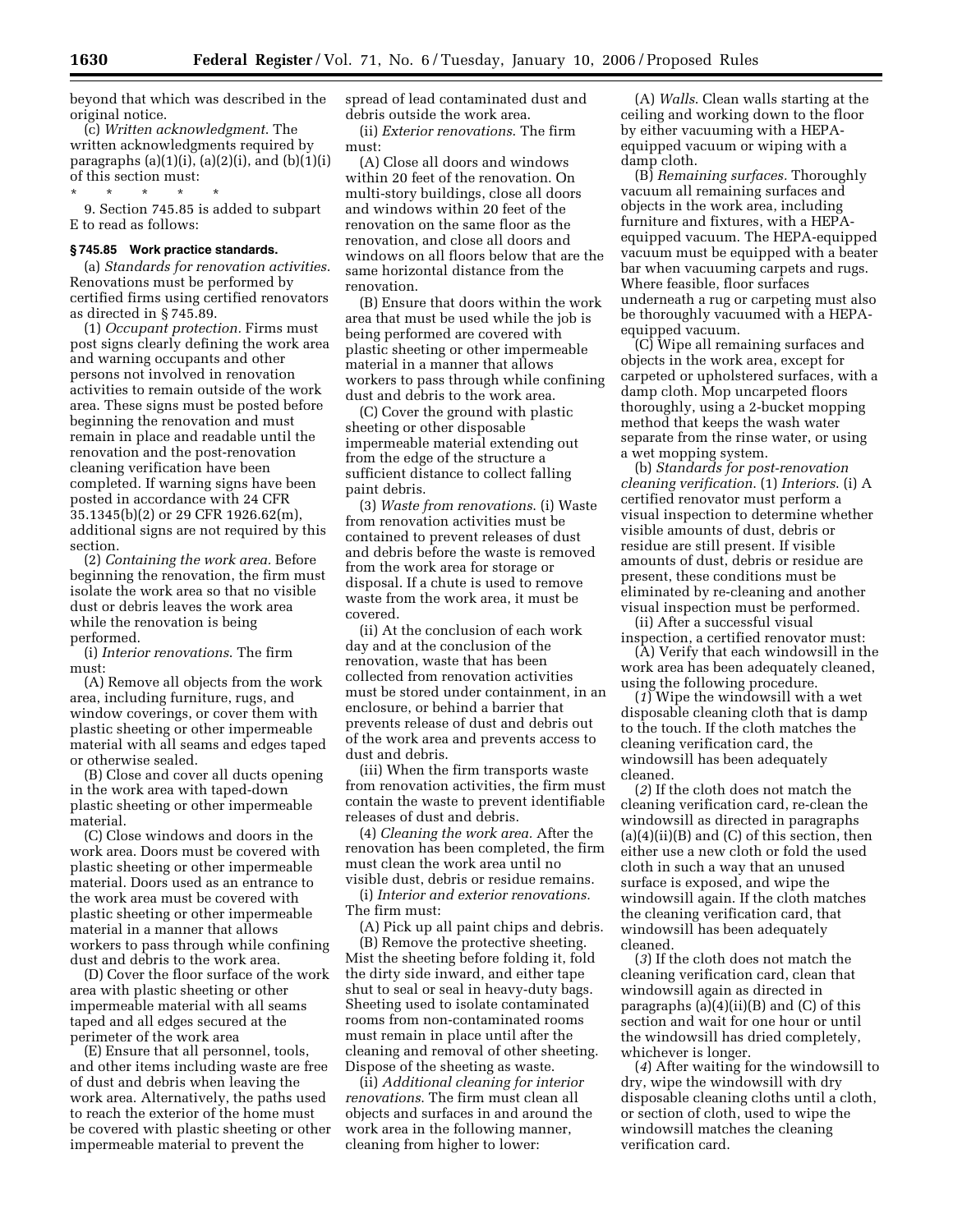(B) Wipe uncarpeted floors within the work area with a wet disposable cleaning cloth, using an application device with a long handle and a head to which the cloth is attached. The cloth must remain damp at all times while it is being used to wipe the floor for postrenovation cleaning verification. If the floor surface within the work area is greater than 40 square feet, the floor within the work area must be divided into roughly equal sections that are each less than 40 square feet. Wipe each such section separately with a new wet disposable cleaning cloth. If the cloth used to wipe each section of the floor within the work area matches the cleaning verification card, the floor has been adequately cleaned.

(*1*) If the cloth used to wipe a particular floor section does not match the cleaning verification card, re-clean that section of the floor as directed in paragraphs  $(a)(4)(ii)(B)$  and  $(a)(4)(ii)(C)$ of this section, then use a new wet disposable cleaning cloth to wipe that section again. If the cloth matches the cleaning verification card, that section of the floor has been adequately cleaned.

(*2*) If the cloth used to wipe a particular floor section does not match the cleaning verification card after the floor has been re-cleaned, clean that section of the floor again as directed in paragraphs  $(a)(4)(ii)(B)$  and  $(a)(4)(ii)(C)$ of this section and wait for 1 hour or until the entire floor within the work area has dried completely, whichever is longer.

(*3*) After waiting for the entire floor within the work area to dry, wipe those sections of the floor that have not yet achieved post-renovation cleaning verification with dry disposable cleaning cloths until a cloth that has wiped those sections of the floor matches the cleaning verification card. This wiping must also be performed using an application device with a long handle and a head to which the cloths are attached.

(iii) Dust clearance sampling may be performed instead of, or in addition to, the procedures identified in paragraph (b)(1)(ii) of this section. If dust clearance sampling is performed, it must be performed in accordance with § 745.227(e)(8) through (e)(9), except that a dust sampling technician certified in accordance with this subpart may collect and report the results of the required samples.

(iv) When the work area passes the post-renovation cleaning verification or dust clearance sampling, remove the warning signs.

(2) *Exteriors*. A certified renovator must perform a visual inspection to

determine whether visible amounts of dust, debris or residue are still present. If visible amounts of dust, debris or residue are present, these conditions must be eliminated and another visual inspection must be performed. When the area passes the visual inspection, remove the warning signs.

(c) *Activities conducted after postrenovation cleaning verification*. Activities that do not disturb paint, such as applying paint to walls that have already been prepared, are not regulated by this subpart if they are conducted after post-renovation cleaning verification has been performed.

10. Section 745.86 is amended by revising paragraph (a) and adding new paragraphs (b)(6) and (b)(7) to read as follows:

# **§ 745.86 Recordkeeping requirements.**

(a) Firms performing renovations or conducting dust sampling must retain and, if requested, make available to EPA all records necessary to demonstrate compliance with this subpart for a period of 3 years following completion of the renovation or dust sampling activities. This 3–year retention requirement does not supersede longer obligations required by other provisions for retaining the same documentation, including any applicable State or Tribal laws or regulations.

(b) \* \* \* (6) Any signed and dated statements received from owner-occupants that no children under age 6 reside in housing being renovated which document that the requirements of § 745.85 do not apply. These statements must include a declaration that the renovation will occur in the owner's residence, a declaration that no children under age 6 reside there, the address of the unit undergoing renovation, the owner's name, the signature of the owner, and the date of signature. These statements must be written in the same language as the text of the renovation contract, if any. This requirement includes any statements received from owners or occupants that a child under age 6 with a blood lead level that equals or exceeds 10 µg/dL, or an applicable State or local government level of concern, if lower, resides there.

(7) Documentation of compliance with the requirements of § 745.85, including documentation that a certified renovator was assigned to the project, the certified renovator provided on-thejob training for uncertified workers used on the project, the certified renovator performed or directed uncertified workers who performed all of the tasks described in § 745.85(a), and the certified renovator performed the post-

renovation cleaning verification described in § 745.85(b). This documentation must include a copy of the certified renovator's or dust sampling technician's training certificate, and signed and dated descriptions of how activities performed by the certified renovator or dust sampling technician, including worker training activities, sign posting, work area containment, waste handling, cleaning, and post-renovation cleaning verification or clearance were conducted in compliance with this subpart. The descriptions of these activities must include a certification by the record preparer that the descriptions are complete and accurate.

11. Section 745.87 is amended by revising paragraph (e) to read as follows:

#### **§ 745.87 Enforcement and inspections.**  \* \* \* \* \*

(e) Lead-based paint is assumed to be present at renovations covered by this subpart. EPA may conduct inspections and issue subpoenas pursuant to the provisions of TSCA section 11 (15 U.S.C. 2610) to ensure compliance with this subpart.

#### **§ 745.88 [Removed]**

12. Section 745.88 is removed. 13. Section 745.89 is added to subpart E to read as follows:

# **§ 745.89 Firm certification.**

(a) *Initial certification*. (1) Firms that perform renovations for compensation must apply to EPA for certification to perform renovations or dust sampling. To apply, a firm must submit to EPA a completed ''Application for Firms,'' signed by an authorized agent of the firm, and pay at least the correct amount of fees. If a firm pays more than the correct amount of fees, EPA will reimburse the firm for the excess amount.

(2) After EPA receives a firm's application, EPA will take one of the following actions within 90 days of the date the application is received:

(i) EPA will approve a firm's application if EPA determines that it is complete and that the environmental compliance history of the firm, its principals, or its key employees does not show an unwillingness or inability to maintain compliance with environmental statutes or regulations. An application is complete if it contains all of the information requested on the form and includes at least the correct amount of fees. When EPA approves a firm's application, EPA will issue the firm a certificate with an expiration date not more than 3 years from the date the application is approved. EPA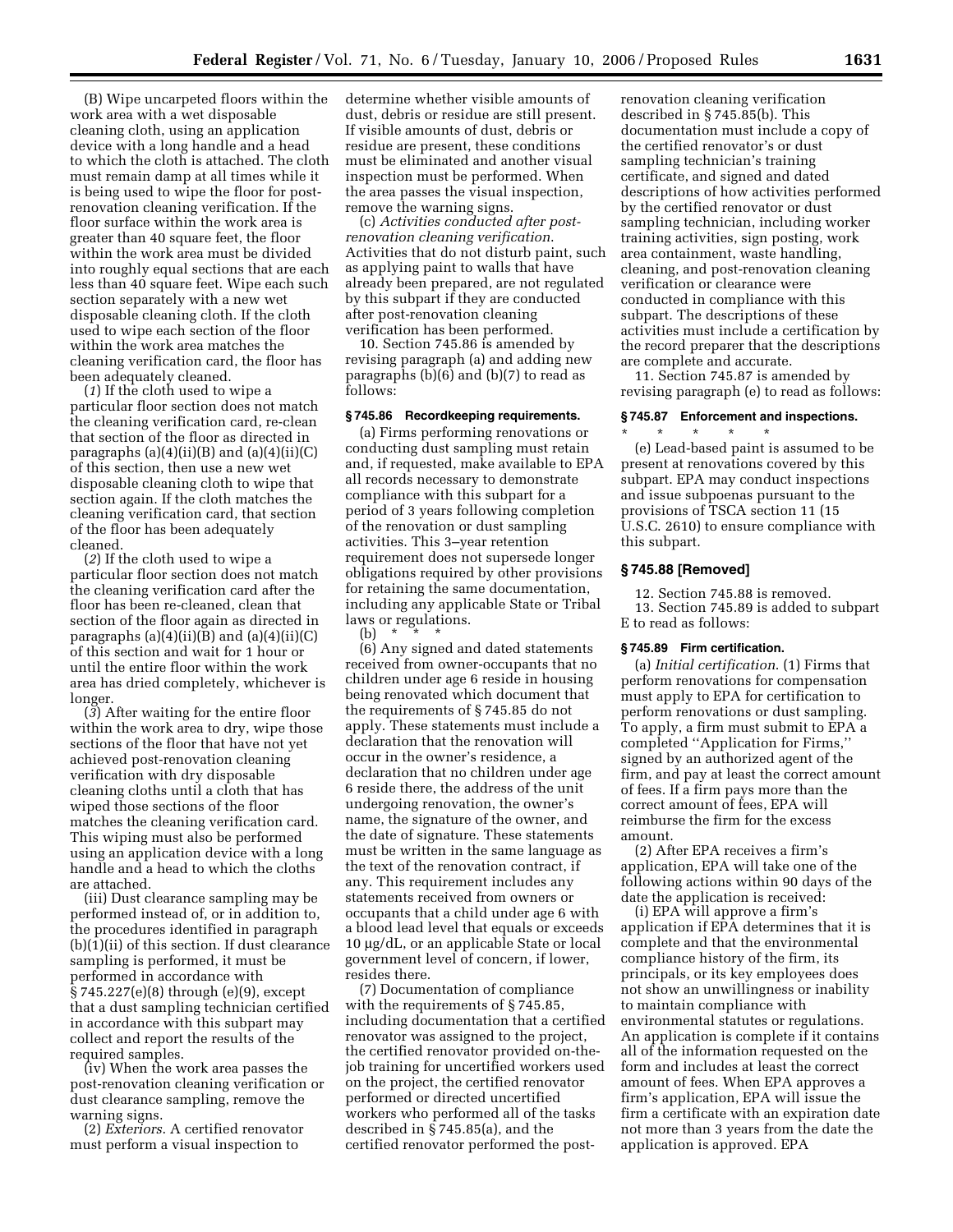certification allows the firm to perform renovations covered by this section in any State or Indian Tribal area that does not have a renovation program that is authorized under subpart Q of this part.

(ii) EPA will request a firm to supplement its application if EPA determines that the application is incomplete. If EPA requests a firm to supplement its application, the firm must submit the requested information or pay the additional fees within 30 days of the date of the request.

(iii) EPA will not approve a firm's application if the firm does not supplement its application in accordance with paragraph (a)(2)(ii) of this section or if EPA determines that the environmental compliance history of the firm, its principals, or its key employees demonstrates an unwillingness or inability to maintain compliance with environmental statutes or regulations. EPA will send the firm a letter giving the reason for not approving the application. EPA will not refund the application fees. A firm may reapply for certification at any time by filing a new, complete application that includes the correct amount of fees.

(b) *Re-certification*. To maintain its certification, a firm must be re-certified by EPA every 3 years.

(1) *Timely and complete application.*  To be re-certified, a firm must submit a complete application for re-certification. A complete application for recertification includes a completed ''Application for Firms'' which contains all of the information requested by the form and is signed by an authorized agent of the firm, noting on the form that it is submitted as a re-certification. A complete application must also include at least the correct amount of fees. If a firm pays more than the correct amount of fees, EPA will reimburse the firm for the excess amount.

(i) An application for re-certification is timely if it is postmarked 90 days or more before the date the firm's current certification expires. If the firm's application is complete and timely, the firm's current certification will remain in effect until its expiration date or until EPA has made a final decision to approve or disapprove the recertification application, whichever is later.

(ii) If the firm submits a complete recertification application less than 90 days before its current certification expires, and EPA does not approve the application before the expiration date, the firm's current certification will expire and the firm will not be able to conduct renovations until EPA approves its re-certification application.

(iii) If the firm fails to obtain recertification before the firm's current certification expires, the firm must not perform renovations or dust sampling until it is certified anew pursuant to paragraph (a) of this section.

(2) *EPA action on an application.*  After EPA receives a firm's application for re-certification, EPA will review the application and take one of the following actions within 90 days of receipt:

(i) EPA will approve a firm's application if EPA determines that it is timely and complete and that the environmental compliance history of the firm, its principals, or its key employees does not show an unwillingness or inability to maintain compliance with environmental statutes or regulations. When EPA approves a firm's application for re-certification, EPA will issue the firm a new certificate with an expiration date 3 years from the date that the firm's current certification expires. EPA certification allows the firm to perform renovations or dust sampling covered by this section in any State or Indian Tribal area that does not have a renovation program that is authorized under subpart Q of this part.

(ii) EPA will request a firm to supplement its application if EPA determines that the application is incomplete.

(iii) EPA will not approve a firm's application if it is not received or is not complete as of the date that the firm's current certification expires, or if EPA determines that the environmental compliance history of the firm, its principals, or its key employees demonstrates an unwillingness or inability to maintain compliance with environmental statutes or regulations. EPA will send the firm a letter giving the reason for not approving the application. EPA will not refund the application fees. A firm may reapply for certification at any time by filing a new application and paying the correct amount of fees.

(c) *Amendment of certification*. A firm must amend its certification within 45 days of the date a change occurs to information included in the firm's most recent application. If the firm fails to amend its certification within 45 days of the date the change occurs, the firm may not perform renovations or dust sampling until its certification is amended.

(1) To amend a certification, a firm must submit a completed ''Application for Firms,'' signed by an authorized agent of the firm, noting on the form that it is submitted as an amendment and indicating the information that has changed. The firm must also pay at least the correct amount of fees.

(2) If additional information is needed to process the amendment, or the firm did not pay the correct amount of fees, EPA will request the firm to submit the necessary information or fees. The firm's certification is not amended until the firm complies with the request.

(3) Amending a certification does not affect the certification expiration date.

(d) *Firm responsibilities*. Firms performing renovations or dust sampling must ensure that:

(1)(i) All persons performing renovation activities on behalf of the firm are either certified renovators or have been trained by a certified renovator in accordance with § 745.90.

(ii) All persons performing dust sampling on behalf of the firm are certified as either risk assessors, inspectors, or dust sampling technicians.

(2) A certified renovator is assigned to each renovation performed by the firm and discharges all of the certified renovator responsibilities identified in § 745.90; and

(3) All renovations performed by the firm are performed in accordance with the work practice standards in § 745.85.

14. Section 745.90 is added to subpart E to read as follows:

### **§ 745.90 Renovator and dust sampling technician certification.**

(a) *Renovator and dust sampling technician certification.* (1) To become a certified renovator or dust sampling technician, a person must successfully complete the appropriate course accredited by EPA under § 745.225 or by a State or Tribal program that is authorized under subpart Q of this part. The course completion certificate serves as proof of certification. EPA renovator certification allows the certified individual to perform renovations covered by this section in any State or Indian Tribal area that does not have a renovation program that is authorized under subpart Q of this part. EPA dust sampling technician certification allows the certified individual to perform dust sampling covered by this section in any State or Indian Tribal area that does not have a renovation program that is authorized under subpart Q of this part.

(2) To maintain renovator or dust sampling technician certification, a person must complete a renovator or dust sampling technician refresher course accredited by EPA under § 745.225 or by a State or Tribal program that is authorized under subpart Q of this part within 3 years of the date the person completed the initial course described in paragraph (a)(1) of this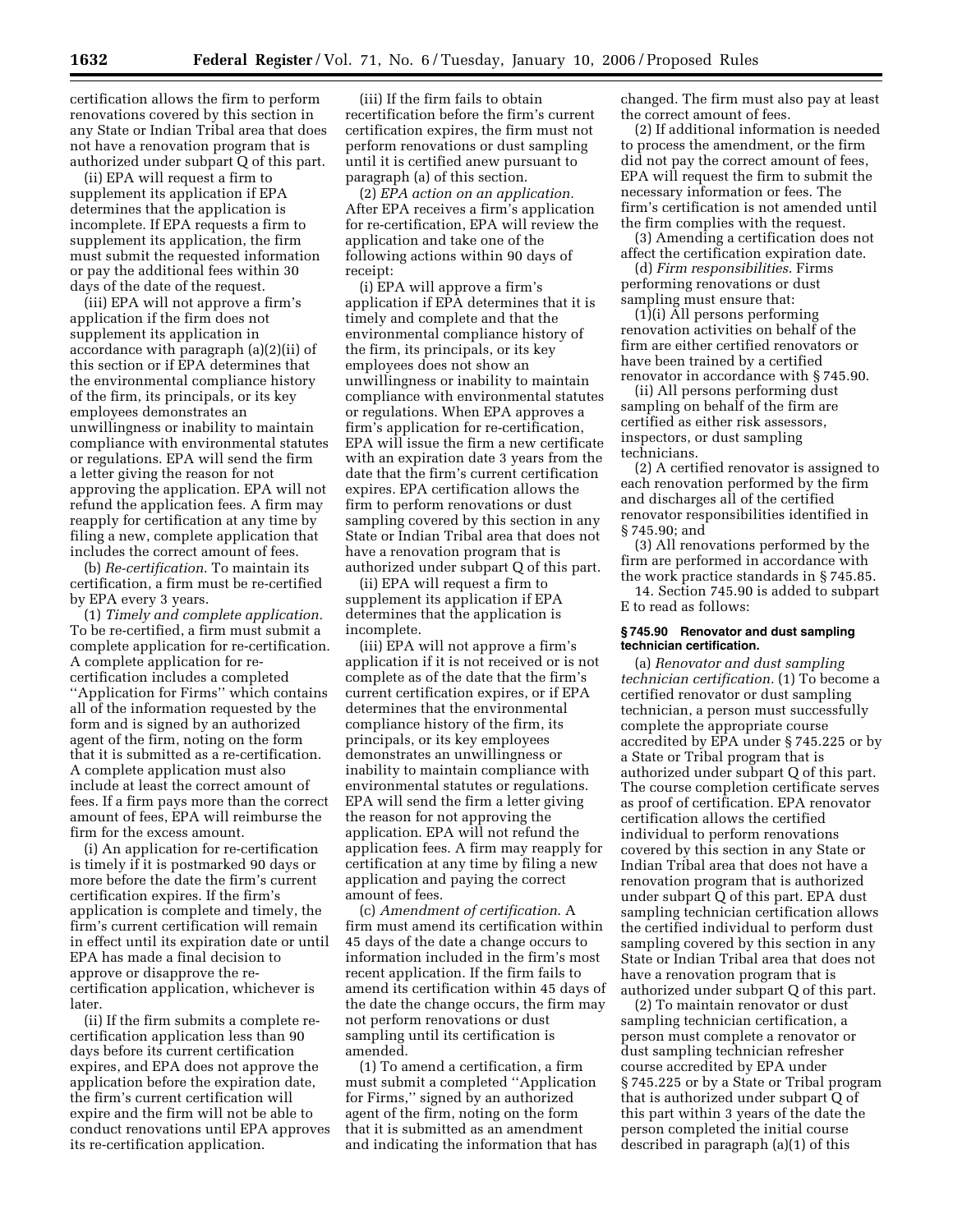section. If the person does not complete a refresher course within this time, the person must re-take the initial course to become certified again.

(3) Persons who have a valid leadbased paint abatement supervisor or worker certification issued by EPA under § 745.226 or by a State or Tribal program authorized under subpart Q of this part are also deemed to be certified renovators.

(4) Persons who have a valid leadbased paint inspector or risk assessor certification issued by EPA under § 745.226 or by a State or Tribal program authorized under subpart Q of this part are also deemed to be certified dust sampling technicians.

(b) *Renovator responsibilities*. Certified renovators are responsible for ensuring compliance with § 745.85 at all renovations to which they are assigned. A certified renovator:

(1) Must perform all of the tasks described in § 745.85(b) and must either perform or direct uncertified workers who perform all of the tasks described in § 745.85(a).

(2) Must provide training to uncertified workers on the lead-safe work practices they will be using in performing their assigned tasks, how to isolate the work area and maintain the integrity of the containment barriers, and how to avoid spreading dust or debris beyond the work area.

(3) Must be physically present at the work site when the signs required by § 745.85(a)(1) are posted, while the work area containment required by § 745.85(a)(2) is being established, and while the work area cleaning required by § 745.85(a)(4) is performed.

(4) Must direct work being performed by uncertified persons to ensure that lead-safe work practices are being followed, the integrity of the containment barriers is maintained, and dust or debris is not spread beyond the work area.

(5) Must be available, either on-site or by telephone, at all times that renovations are being conducted.

(6) When requested by the entity contracting for renovation services, must use an acceptable test kit to determine whether components to be affected by the renovation contain leadbased paint.

(7) Must have with them at the work site copies of their initial course completion certificate and their most recent refresher course completion certificate.

(c) *Dust sampling technician responsibilities*. A certified dust sampling technician:

(1) Must collect dust samples in accordance with § 745.227(e)(8), must send the collected samples to a laboratory recognized by EPA under TSCA section 405(b), and must compare the results to the clearance levels in accordance with § 745.227(e)(8).

(2) Must have with them at the work site copies of their initial course completion certificate and their most recent refresher course completion certificate.

15. Section 745.91 is added to subpart E to read as follows:

#### **§ 745.91 Suspending, revoking, or modifying an individual's or firm's certification.**

(a)(1) *Grounds for suspending, revoking or modifying an individual's certification.* EPA may suspend, revoke, or modify an individual's certification if the individual fails to comply with Federal lead-based paint statutes or regulations. EPA may also suspend, revoke, or modify a certified renovator's certification if the renovator fails to ensure that all assigned renovations comply with § 745.85. In addition to an administrative or judicial finding of violation, execution of a consent agreement in settlement of an enforcement action constitutes, for purposes of this section, evidence of a failure to comply with relevant statutes or regulations.

(2) *Grounds for suspending, revoking or modifying a firm's certification.* EPA may suspend, revoke, or modify a firm's certification if the firm:

(i) Submits false or misleading information to EPA in its application for certification or re-certification.

(ii) Fails to maintain or falsifies records required in § 745.86.

(iii) Fails to comply, or an individual performing a renovation on behalf of the firm fails to comply, with Federal leadbased paint statutes or regulations. In addition to an administrative or judicial finding of violation, execution of a consent agreement in settlement of an enforcement action constitutes, for purposes of this section, evidence of a failure to comply with relevant statutes or regulations.

(b) *Process for suspending, revoking, or modifying certification*. (1) Prior to taking action to suspend, revoke, or modify an individual's or firm's certification, EPA will notify the affected entity in writing of the following:

(i) The legal and factual basis for the proposed suspension, revocation, or modification.

(ii) The anticipated commencement date and duration of the suspension, revocation, or modification.

(iii) Actions, if any, which the affected entity may take to avoid suspension, revocation, or modification, or to receive certification in the future.

(iv) The opportunity and method for requesting a hearing prior to final suspension, revocation, or modification.

(2) If an individual or firm requests a hearing, EPA will:

(i) Provide the affected entity an opportunity to offer written statements in response to EPA's assertions of the legal and factual basis for its proposed action.

(ii) Appoint an impartial official of EPA as Presiding Officer to conduct the hearing.

(3) The Presiding Officer will: (i) Conduct a fair, orderly, and

impartial hearing within 90 days of the request for a hearing.

(ii) Consider all relevant evidence, explanation, comment, and argument submitted.

(iii) Notify the affected entity in writing within 90 days of completion of the hearing of his or her decision and order. Such an order is a final agency action which may be subject to judicial review.

(4) If EPA determines that the public health, interest, or welfare warrants immediate action to suspend the certification of any individual or firm prior to the opportunity for a hearing, it will:

(i) Notify the affected entity in accordance with paragraph (b)(1)(i) through (b)(1)(iii) of this section, explaining why it is necessary to suspend the entity's certification before an opportunity for a hearing.

(ii) Notify the affected entity of its right to request a hearing on the immediate suspension within 15 days of the suspension taking place and the procedures for the conduct of such a hearing.

(5) Any notice, decision, or order issued by EPA under this section, any transcript or other verbatim record of oral testimony, and any documents filed by a certified individual or firm in a hearing under this section will be available to the public, except as otherwise provided by section 14 of TSCA or by part 2 of this title. Any such hearing at which oral testimony is presented will be open to the public, except that the Presiding Officer may exclude the public to the extent necessary to allow presentation of information which may be entitled to confidential treatment under section 14 of TSCA or part 2 of this title.

(6) EPA will maintain a publicly available list of entities whose certification has been suspended, revoked, modified or reinstated.

16. Section 745.220 is amended by revising paragraph (a) to read as follows: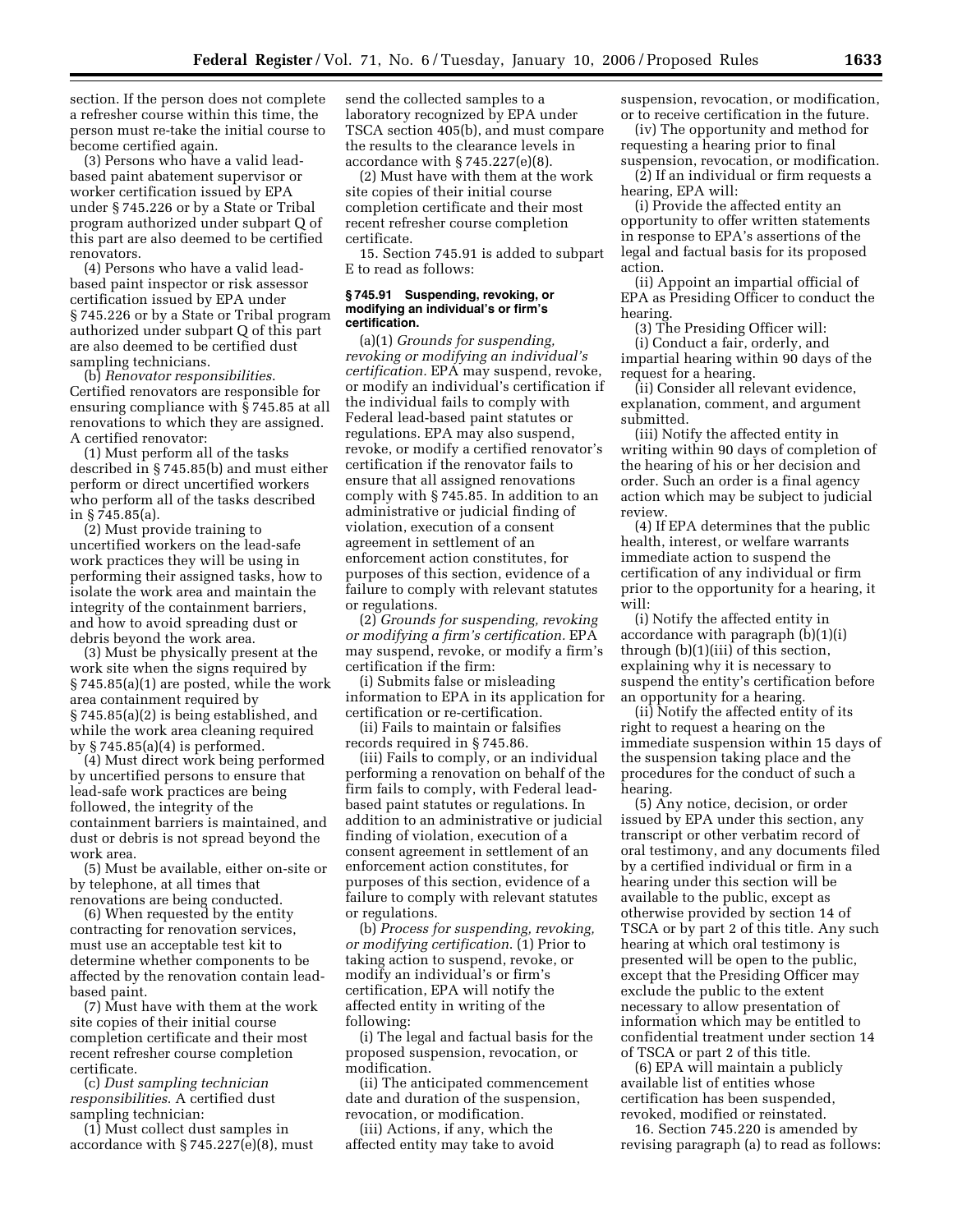# **§ 745.220 Scope and applicability.**

(a) This subpart contains procedures and requirements for the accreditation of training programs for lead-based paint activities and renovations, procedures and requirements for the certification of individuals and firms engaged in lead-based paint activities, and work practice standards for performing such activities. This subpart also requires that, except as discussed below, all lead-based paint activities, as defined in this subpart, be performed by certified individuals and firms.

\* \* \* \* \* 17. Section 745.225 is amended as

follows:

a. Revise paragraph (a). b. Revise the introductory text of paragraph (b), revise paragraph (b)(1)(ii), and add paragraph (b)(1)(iv)(C).

c. Revise the introductory text of paragraph (c) and paragraph (c)(8)(iv), add paragraphs (c)(6)(vi), (c)(6)(vii), and  $(c)(8)(vi)$ , and revise paragraph  $(c)(10)$ .

d. Amend paragraph  $(c)(13)$  by replacing the phrase ''lead-based paint activities'' with the phrase ''renovator, dust sampling technician, or lead-based paint activities'' wherever it appears in the paragraph.

e. Add paragraphs (d)(6) and (d)(7). f. Revise the introductory text of paragraph (e).

g. Amend paragraph (e)(1) by removing the word ''activities'' wherever it appears in the paragraph. h. Revise paragraph (e)(2).

**§ 745.225 Accreditation of training programs; target housing and child-**

**occupied facilities.**  (a) *Scope*. (1) A training program may seek accreditation to offer courses in any of the following disciplines: Inspector, risk assessor, supervisor, project designer, abatement worker, renovator, and dust sampling technician. A training program may also seek accreditation to offer refresher courses for each of the above listed disciplines.

(2) Training programs may first apply to EPA for accreditation of their leadbased paint activities courses or refresher courses pursuant to this section on or after August 31, 1998. Training programs may first apply to EPA for accreditation of their renovator or dust sampling technician courses or refresher courses pursuant to this section on or after [insert date 1 year after date of publication of the final rule in the **Federal Register**].

(3) A training program must not provide, offer, or claim to provide EPAaccredited lead-based paint activities courses without applying for and receiving accreditation from EPA as

required under paragraph (b) of this section on or after March 1, 1999. A training program must not provide, offer, or claim to provide EPAaccredited renovator or dust sampling technician courses without applying for and receiving accreditation from EPA as required under paragraph (b) of this section on or after [insert date 60 days after date of publication of the final rule in the **Federal Register**].

(b) *Application process*. The following are procedures a training program must follow to receive EPA accreditation to offer lead-based paint activities courses, renovator courses, or dust sampling technician courses:  $(1) * * *$ 

(ii) A list of courses for which it is applying for accreditation. For the purposes of this section, courses taught in different languages are considered different courses, and each must independently meet the accreditation requirements.

\* \* \* \* \* (iv) \* \* \*

(C) When applying for accreditation of a course in a language other than English, a signed statement from a qualified, independent translator that they had compared the course to the English language version and found the translation to be accurate.

(c) *Requirements for the accreditation of training programs*. For a training program to obtain accreditation from EPA to offer lead-based paint activities courses, renovator courses, or dust sampling technician courses, the program must meet the following requirements:

\* \* \* \* \*

(6) \* \* \*

(vi) The renovator course must last a minimum of 8 training hours, with a minimum of 2 hours devoted to handson training activities. The minimum curriculum requirements for the renovator course are contained in paragraph (d)(6) of this section. Handson training activities must cover renovation methods that minimize the creation of dust and lead-based paint hazards, interior and exterior containment and cleanup methods, and post-renovation cleaning verification.

(vii) The dust sampling technician course must last a minimum of 8 training hours, with a minimum of 2 hours devoted to hands-on training activities. The minimum curriculum requirements for the dust sampling technician course are contained in paragraph (d)(7) of this section. Hands on training activities must cover dust sampling methodologies.

\* \* \* \* \*

(8) \* \* \*

(iv) For initial inspector, risk assessor, project designer, supervisor, or abatement worker course completion certificates, the expiration date of interim certification, which is 6 months from the date of course completion. \* \* \* \* \*

(vi) The language in which the course was taught.

\* \* \* \* \* (10) Courses offered by the training program must teach the work practice standards contained in § 745.85 or § 745.227, as applicable, in such a manner that trainees are provided with the knowledge needed to perform the renovations or lead-based paint activities they will be responsible for conducting.

\* \* \* \* \* (d) \* \* \*

(6) *Renovator*. (i) Role and responsibility of a renovator.

(ii) Background information on lead and its adverse health effects.

(iii) Background information on Federal, State, and local regulations and guidance that pertains to lead-based paint and renovation activities.

(iv) Procedures for using acceptable test kits to determine whether paint is lead-based paint.

(v) Renovation methods to minimize the creation of dust and lead-based paint hazards.

(vi) Interior and exterior containment and cleanup methods.

(vii) Methods to ensure that the renovation has been properly completed, including clean-up verification, and clearance testing.

(viii) Waste handling and disposal.

(7) *Dust sampling technician*. (i) Role and responsibility of a dust sampling technician.

(ii) Background information on lead and its adverse health effects.

(iii) Background information on Federal, State, and local regulations and guidance that pertains to lead-based paint and renovation activities.

(iv) Dust sampling methodologies.

- (v) Clearance standards and testing.
- (vi) Report preparation.

\* \* \* \* \* (e) *Requirements for the accreditation of refresher training programs*. A training program may seek accreditation to offer refresher training courses in any of the following disciplines: Inspector, risk assessor, supervisor, project designer, abatement worker, renovator, and dust sampling technician. To obtain EPA accreditation to offer refresher training, a training program must meet the following minimum requirements:

\* \* \* \* \*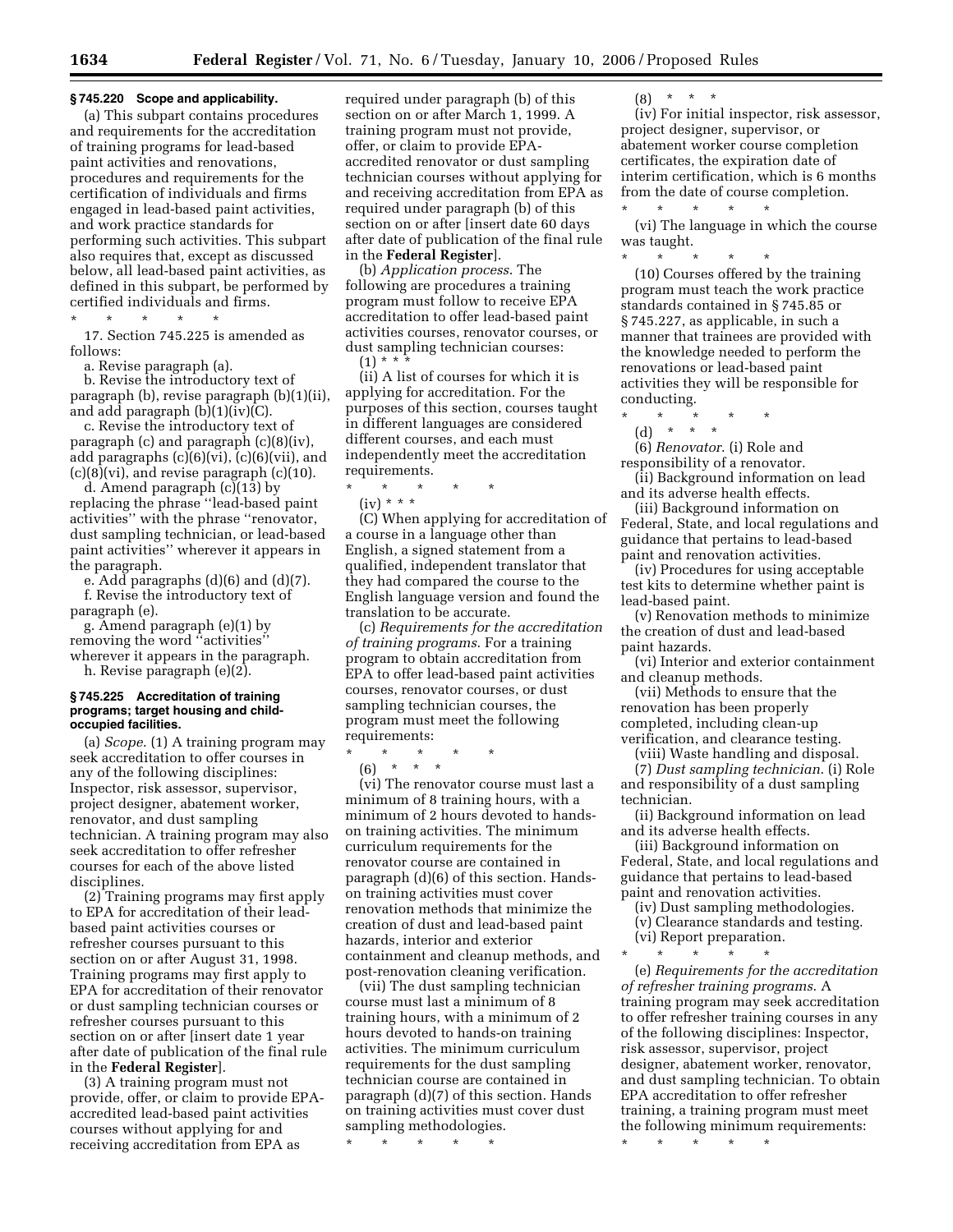$(1)$  \* \* \*

(2) Refresher courses for inspector, risk assessor, supervisor, and abatement worker must last a minimum of 8 training hours. Refresher courses for project designer, renovator, and dust sampling technician must last a minimum of 4 training hours.

\* \* \* \* \*

18. Section 745.320 is amended by revising paragraph (c) to read as follows:

#### **§ 745.320 Scope and purpose.**  \* \* \* \* \*

(c) A State or Indian Tribe may seek authorization to administer and enforce all of the provisions of subpart E of this part or just the pre-renovation education provisions of subpart E of this part. The provisions of §§ 745.324 and 745.326 apply for the purposes of such program authorizations.

19. Section 745.324 is amended as follows:

a. Revise paragraph (a)(1).

\* \* \* \* \*

b. Delete the phrase ''lead-based paint training accreditation and certification'' from the second sentence of paragraph  $(b)(1)(iii)$ .

c. Revise paragraph (b)(2)(ii).

d. Revise paragraphs (e)(2)(i) and  $(e)(4).$ 

e. Revise paragraph (f)(2).

f. Revise paragraph (i)(8).

#### **§ 745.324 Authorization of State or Tribal programs.**

(a) *Application content and procedures*. (1) Any State or Indian Tribe that seeks authorization from EPA to administer and enforce the provisions of subpart E or subpart L of this part must submit an application to the Administrator in accordance with this paragraph.

- \* \* \* \* \*
	- (b) \* \* \*
	- $(2) * * * * *$
	- $(i)$  \* \*

(ii) An analysis of the State or Tribal program that compares the program to the Federal program in subpart E or subpart L of this part, or both. This analysis must demonstrate how the program is, in the State's or Indian Tribe's assessment, at least as protective as the elements in the Federal program at subpart E or subpart L of this part, or both. EPA will use this analysis to evaluate the protectiveness of the State or Tribal program in making its determination pursuant to paragraph (e)(2)(i) of this section.

- \* \* \* \* \*
	- (e) \* \* \*  $(2)$  \* \* \*

(i) The State or Tribal program is at least as protective of human health and

the environment as the corresponding Federal program under subpart E or subpart L of this part, or both; and \* \* \* \* \*

(4) If the State or Indian Tribe applies for authorization of State or Tribal programs under both subpart E and subpart L, EPA may, as appropriate, authorize one program and disapprove the other.

\* \* \* \* \* (f) \* \* \*

(2) If a State or Indian Tribe does not have an authorized program to administer and enforce the prerenovation education requirements of subpart E of this part by August 31, 1998, the Administrator will, by such date, enforce those provisions of subpart E of this part as the Federal program for that State or Indian Country. If a State or Indian Tribe does not have an authorized program to administer and enforce the training, certification and accreditation requirements and work practice standards of subpart E of this part by [insert date 1 year after date of publication of the final rule in the **Federal Register**], the Administrator will, by such date, enforce those provisions of subpart E of this part as the Federal program for that State or Indian Country.

(i) \* \* \* (8) By the date of such order, the Administrator will establish and enforce the provisions of subpart E or subpart L of this part, or both, as the Federal program for that State or Indian Country.

\* \* \* \* \*

20. Section 745.326 is revised to read as follows:

#### **§ 745.326 Renovation: State and Tribal program requirements.**

(a) *Program elements*. To receive authorization from EPA, a State or Tribal program must contain the following program elements:

(1) For pre-renovation education programs, procedures and requirements for the distribution of lead hazard information to owners and occupants of target housing before renovations for compensation.

(2) For renovation training, certification, accreditation, and work practice standards programs:

(i) Procedures and requirements for the accreditation of renovation and dust sampling technician training programs.

(ii) Procedures and requirements for the certification of renovators and dust sampling technicians.

(iii) Procedures and requirements for the certification of individuals and/or firms.

(iv) Requirements that all renovations be conducted by appropriately certified individuals and/or firms.

(v) Work practice standards for the conduct of renovations.

(3) For all renovation programs, development of the appropriate infrastructure or government capacity to effectively carry out a State or Tribal program.

(b) *Pre-renovation education*. To be considered at least as protective as the Federal program, the State or Tribal program must:

(1) Establish clear standards for identifying renovation activities that trigger the information distribution requirements.

(2) Establish procedures for distributing the lead hazard information to owners and occupants of housing prior to renovation activities.

(3) Require that the information to be distributed include either the pamphlet titled *Protect Your Family from Lead During Renovation, Repair & Painting,*  developed by EPA under section 406(a), or an alternate pamphlet or package of lead hazard information that has been submitted by the State or Tribe, reviewed by EPA, and approved by EPA for that State or Tribe. Such information must contain renovation-specific information similar to that in *Protect Your Family from Lead During Renovation, Repair & Painting*, must meet the content requirements prescribed by section 406(a) of TSCA, and must be in a format that is readable to the diverse audience of housing owners and occupants in that State or Tribe.

(i) A State or Tribe with a prerenovation education program approved before [insert date 60 days after date of publication of the final rule in the **Federal Register**] must demonstrate that it meets the requirements of this section no later than the first report that it submits pursuant to § 745.324(h) of this subpart on or after [insert date 1 year after date of publication of the final rule in the **Federal Register**].

(ii) A State or Tribe with an application for approval of a prerenovation education program submitted but not approved before [insert date 60 days after date of publication of the final rule in the **Federal Register**] must demonstrate that it meets the requirements of this section either by amending its application or in the first report that it submits pursuant to § 745.324(h) of this part on or after [insert date 1 year after date of publication of the final rule in the **Federal Register**].

(iii) A State or Indian Tribe submitting its application for approval